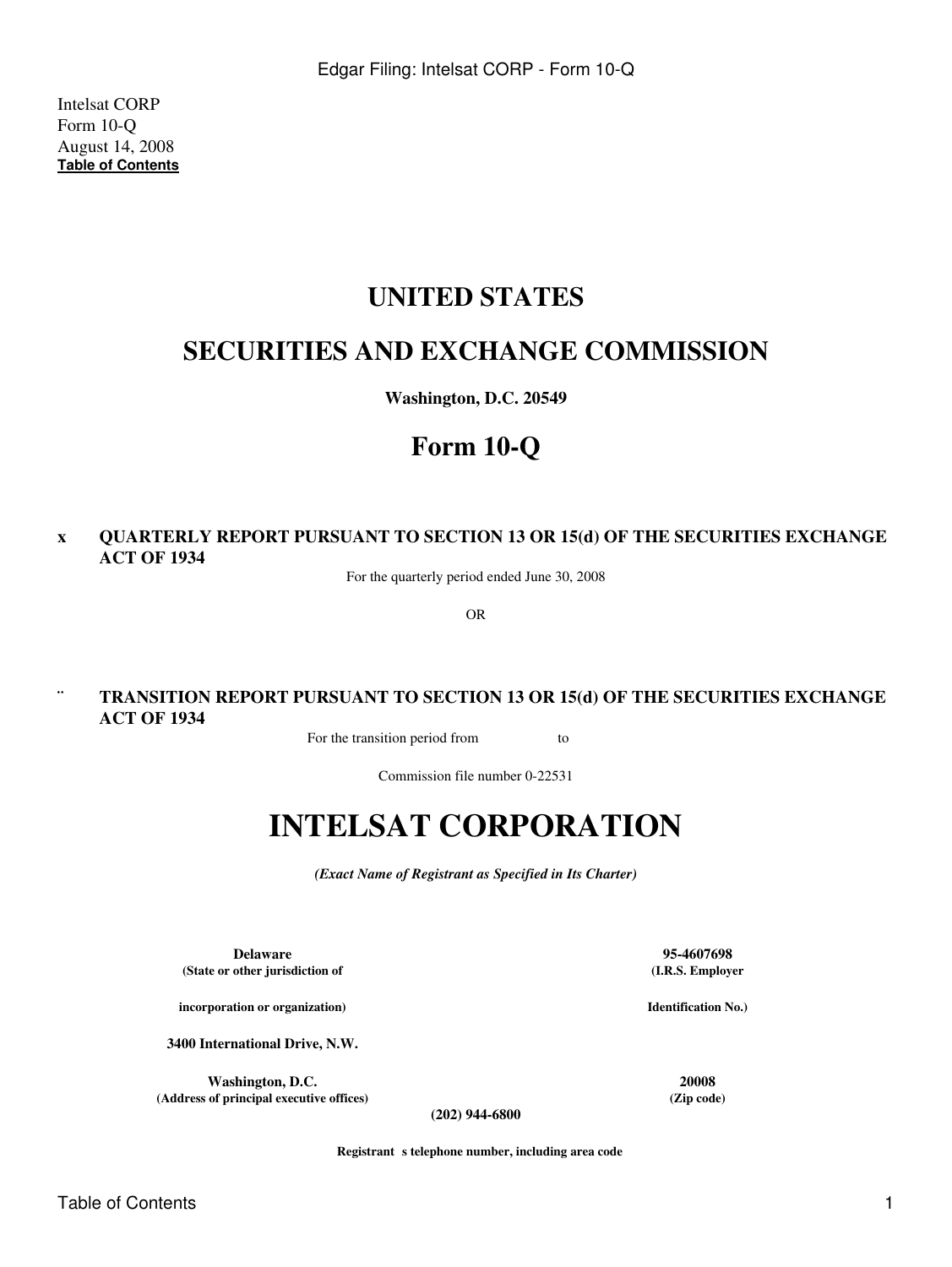Indicate by check mark whether the registrant: (1) has filed all reports required to be filed by Section 13 or 15(d) of the Securities Exchange Act of 1934 during the preceding 12 months (or for such shorter period that the registrant was required to file such reports), and (2) has been subject to such filing requirements for the past 90 days. Yes ¨ No x

Indicate by check mark whether the registrant is a large accelerated filer, an accelerated filer, a non-accelerated filer or a smaller reporting company. See the definitions of large accelerated filer, accelerated filer and smaller reporting company in Rule 12b-2 of the Exchange Act.

Large accelerated filer ¨ Accelerated filer ¨ Non-accelerated filer x Smaller reporting company ¨

(Do not check if a smaller

reporting company)

Indicate by check mark whether the registrant is a shell company (as defined in Rule 12b-2 of the Exchange Act): Yes " No x

As of August 11, 2008, an aggregate of 548 shares of our common stock were outstanding.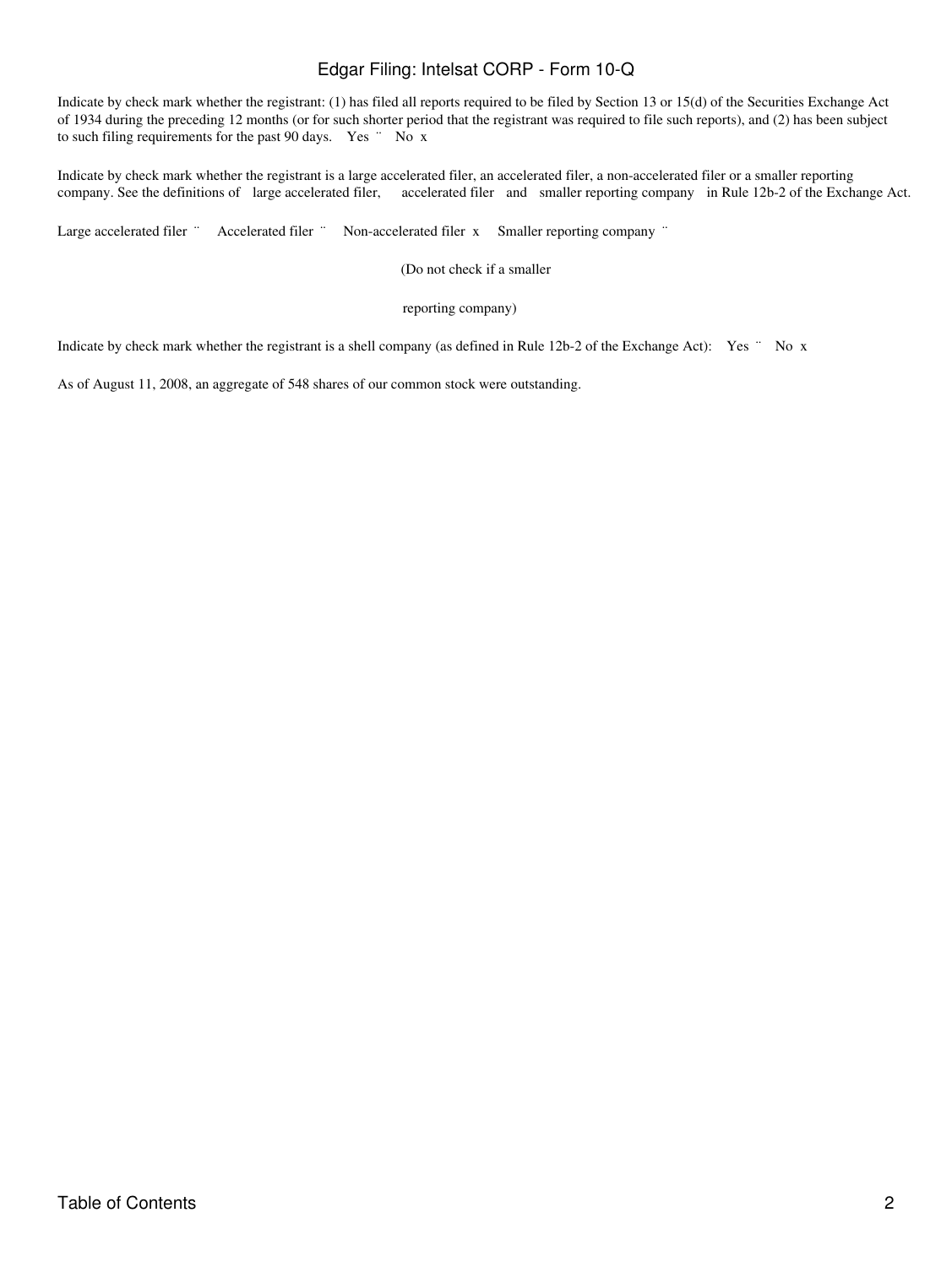#### **TABLE OF CONTENTS**

<span id="page-2-0"></span>

|                    |                                                                                                                      | Page |
|--------------------|----------------------------------------------------------------------------------------------------------------------|------|
| PART I.<br>Item 1. | <b>FINANCIAL INFORMATION</b><br><b>Financial Statements:</b>                                                         |      |
|                    | Condensed Consolidated Balance Sheets as of December 31, 2007 (Predecessor Entity) and June 30, 2008                 |      |
|                    | (Successor Entity) (Unaudited)                                                                                       | 4    |
|                    | Unaudited Condensed Consolidated Statements of Operations for the Three Months Ended June 30, 2007                   |      |
|                    | (Predecessor Entity) and the Three Months Ended June 30, 2008 (Successor Entity)                                     | 5    |
|                    | Unaudited Condensed Consolidated Statements of Operations for the Six Months Ended June 30, 2007 (Predecessor        |      |
|                    | Entity), the Period January 1, 2008 to January 31, 2008 (Predecessor Entity) and the Period February 1, 2008 to June |      |
|                    | 30, 2008 (Successor Entity)                                                                                          | 6    |
|                    | Unaudited Condensed Consolidated Statements of Cash Flows for the Six Months Ended June 30, 2007 (Predecessor        |      |
|                    | Entity), the Period January 1, 2008 to January 31, 2008 (Predecessor Entity) and the Period February 1, 2008 to June |      |
|                    | 30, 2008 (Successor Entity)                                                                                          | 7    |
|                    | Notes to the Condensed Consolidated Financial Statements (Unaudited)                                                 | 8    |
|                    |                                                                                                                      |      |
| Item 2.            | Management s Discussion and Analysis of Financial Condition and Results of Operations                                | 44   |
| Item 3.            | Quantitative and Qualitative Disclosures about Market Risk                                                           | 60   |
| Item 4T.           | Controls and Procedures                                                                                              | 61   |
| PART II.           | <b>OTHER INFORMATION</b>                                                                                             |      |
| Item 1.            | Legal Proceedings                                                                                                    | 63   |
| Item 1A.           | <b>Risk Factors</b>                                                                                                  | 63   |
| Item 2.            | Unregistered Sales of Equity Securities and Use of Proceeds                                                          | 63   |
| Item 3.            | Defaults upon Senior Securities                                                                                      | 63   |
| Item 4.            | Submission of Matters to a Vote of Security Holders                                                                  | 63   |
| Item 5.            | Other Information                                                                                                    | 63   |
| Item 6.            | Exhibits                                                                                                             | 64   |
| <b>Signatures</b>  |                                                                                                                      | 65   |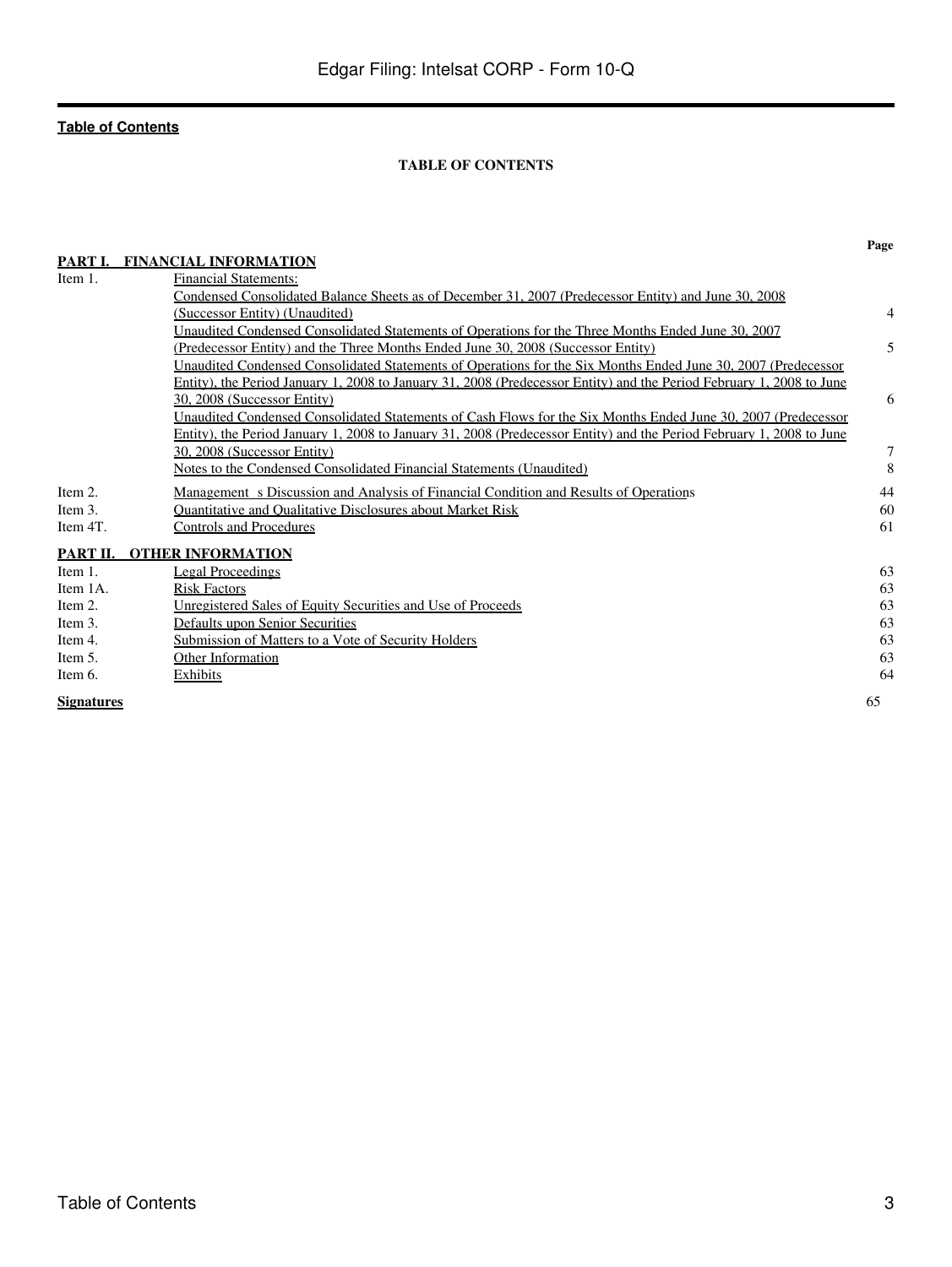#### **INTRODUCTION**

In this Quarterly Report, unless otherwise indicated or the context otherwise requires, (1) the terms Intelsat Corp, we, us, our, and the Company refer to Intelsat Corporation, formerly known as PanAmSat Corporation, a wholly-owned subsidiary of Intelsat Holding Corporation, formerly known as PanAmSat Holding Corporation, (2) the term Intelsat Acquisition Transactions refers to the acquisition of Intelsat Holding Corporation by Intelsat Bermuda on July 3, 2006 and related transactions, (3) the term Intelsat refers to Intelsat, Ltd., our indirect parent company, and its currently existing subsidiaries on a consolidated basis after giving effect to the acquisition of PanAmSat Holding Corporation on July 3, 2006, (4) the terms Serafina Holdings and Intelsat Global refer to Intelsat Global, Ltd. (formerly known as Serafina Holdings Limited), (5) the terms Serafina and Intelsat Global Subsidiary refer to Intelsat Global Subsidiary, Ltd. (formerly known as Serafina Acquisition Limited), (6) the term Intelsat Holdings refers to Intelsat, Ltd. s parent, Intelsat Holdings, Ltd., (7) the term Intelsat Bermuda refers to Intelsat (Bermuda), Ltd., Intelsat, Ltd.s direct wholly-owned subsidiary, (8) the term Intelsat Jackson refers to Intelsat Jackson Holdings, Ltd., a direct wholly-owned subsidiary of Intelsat Bermuda, (9) the term Intermediate Holdco refers to Intelsat Intermediate Holding Company, Ltd., Intelsat Jackson s direct wholly-owned subsidiary, (10) the term Intelsat Sub Holdco refers to Intelsat Subsidiary Holding Company, Ltd., Intermediate Holdco s direct wholly-owned subsidiary, and (11) the term New Sponsors Acquisition Transactions refers to the acquisition of Intelsat Holdings by Serafina and related transactions as discussed under Item 2 Management s Discussion and Analysis of Financial Condition and Results of Operations Impact of the New Sponsors Acquisition Transactions.

In this Quarterly Report, unless the context otherwise requires, all references to transponder capacity or demand refer to transponder capacity or demand in the C-band and Ku-band only.

Our principal executive offices are located at 3400 International Drive, N.W., Washington, D.C. Our telephone number is (202) 944-6800.

#### **FINANCIAL AND OTHER INFORMATION**

Unless otherwise indicated, all references to dollars and \$ in this Quarterly Report are to, and all monetary amounts in this Quarterly Report are presented in, U.S. dollars. Unless otherwise indicated, the financial information contained in this Quarterly Report has been prepared in accordance with United States generally accepted accounting principles (U.S. GAAP).

Certain monetary amounts, percentages and other figures included in this Quarterly Report have been subject to rounding adjustments. Accordingly, figures shown as totals in certain tables may not be the arithmetic aggregation of the figures that precede them, and figures expressed as percentages in the text may not total 100% or, as applicable, when aggregated may not be the arithmetic aggregation of the percentages that precede them.

In this Quarterly Report, we refer to and rely on publicly available information regarding our industry and our competitors. Although we believe the information is reliable, we cannot guarantee the accuracy and completeness of the information and have not independently verified it.

#### **FORWARD-LOOKING STATEMENTS**

Some of the statements in this Quarterly Report constitute forward-looking statements that do not directly or exclusively relate to historical facts. The Private Securities Litigation Reform Act of 1995 provides a safe harbor for certain forward-looking statements as long as they are identified as forward-looking and are accompanied by meaningful cautionary statements identifying important factors that could cause actual results to differ materially from the expectations expressed or implied in the forward-looking statements.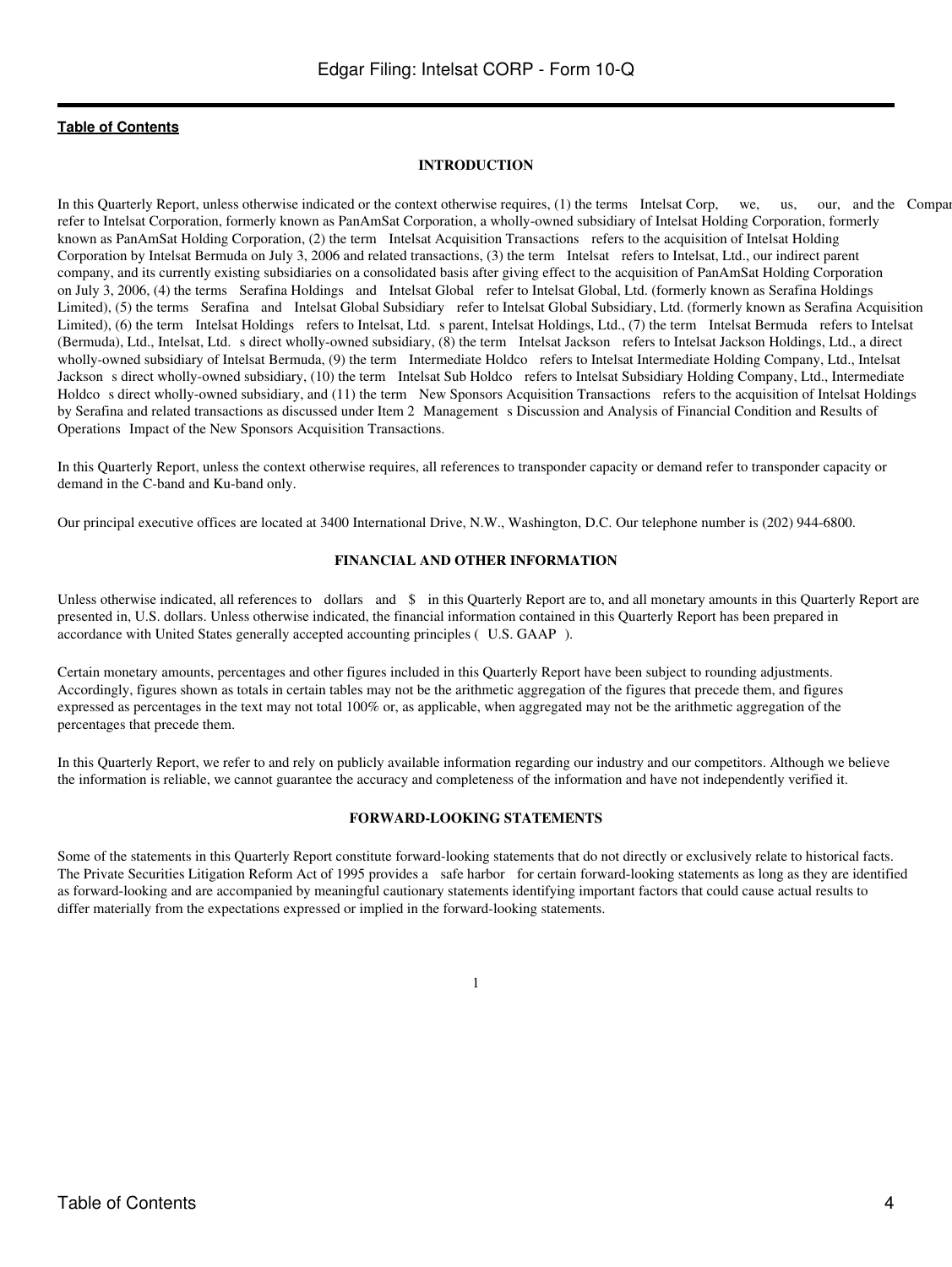When used in this Quarterly Report, the words may, will, might, should, expect, plan, anticipate, project, believe, estimate, potential, outlook and continue, and the negative of these terms and other similar expressions, are intended to identify forward-looking statements and information.

The following list represents some, but not necessarily all, of the factors that could cause actual results to differ from historical results or those anticipated or predicted by these forward-looking statements:

risks associated with operating our in-orbit satellites;

satellite launch failures, satellite launch and construction delays and in-orbit failures or reduced performance;

our ability to obtain new satellite insurance policies with financially viable insurance carriers on commercially reasonable terms or at all, as well as the ability of our insurance carriers to fulfill their obligations;

possible future losses on satellites that are not adequately covered by insurance;

domestic and international government regulation;

changes in our revenue backlog or expected revenue backlog for future services;

pricing pressure and overcapacity in the markets in which we compete;

inadequate access to capital markets;

the competitive environment in which we operate;

customer defaults on their obligations owed to us;

our international operations and other uncertainties associated with doing business internationally; and

litigation.

In connection with our acquisition by funds controlled by BC Partners Holdings Limited and Silver Lake Partners as described in this Quarterly Report under Item 2 Management s Discussion and Analysis of Financial Condition and Results of Operations Impact of the New Sponsors Acquisition Transactions, factors that may cause results or developments to differ materially from the forward-looking statements made in this Quarterly Report include, but are not limited to:

our substantial level of indebtedness following consummation of the New Sponsors Acquisition Transactions;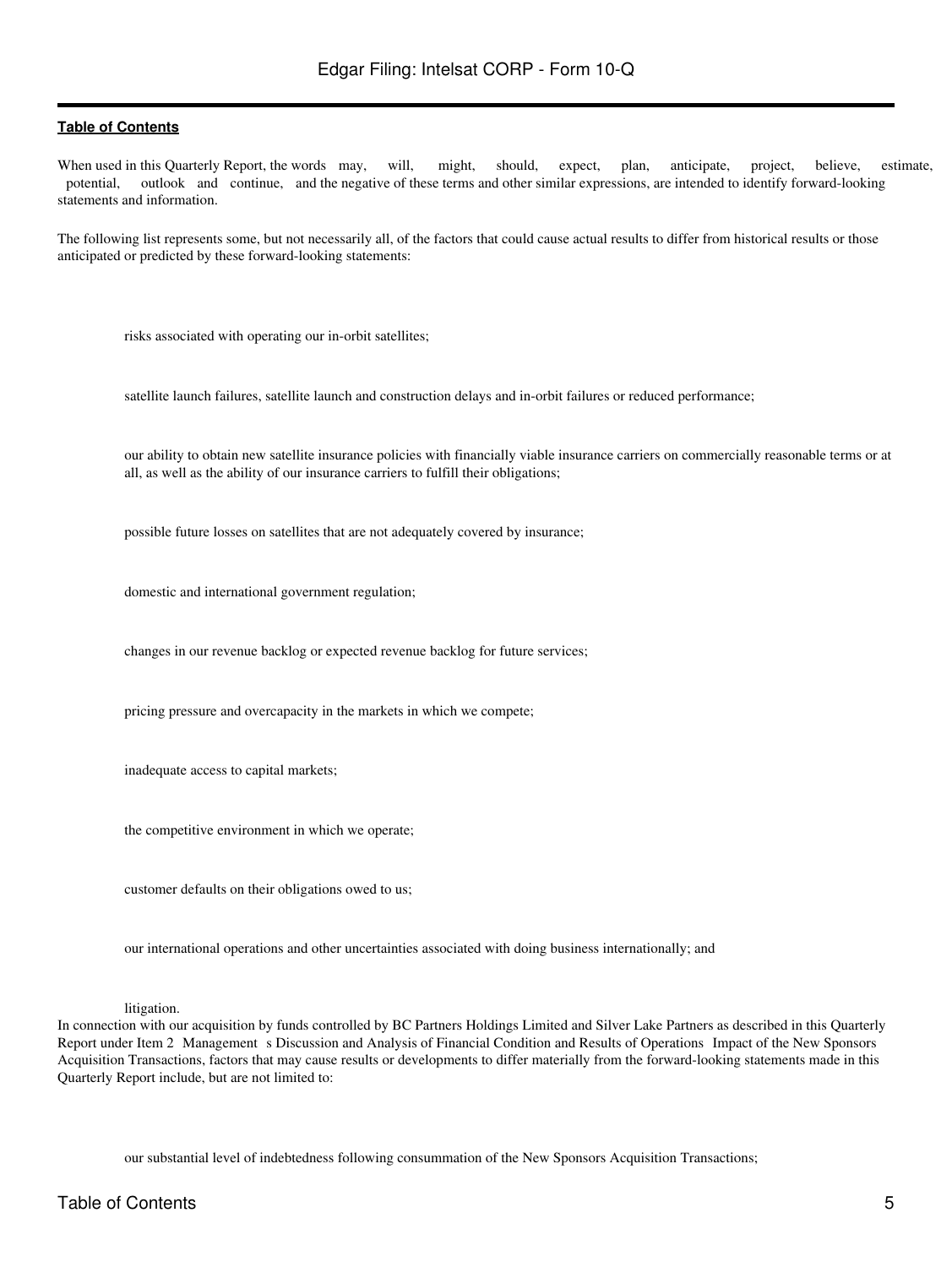certain covenants in our debt agreements following consummation of the New Sponsors Acquisition Transactions;

the ability of our subsidiaries to make distributions to us in amounts sufficient to make required interest and principal payments; and

risks that the New Sponsors Acquisition Transactions disrupt our current plans and operations and the potential difficulties in employee retention, including key members of our senior management, as a result of such transactions.

The forward-looking statements made in this Quarterly Report reflect our intentions, plans, expectations, assumptions and beliefs about future events. These forward-looking statements speak only as of the date of this Quarterly Report and are not guarantees of future performance or results and are subject to risks, uncertainties and other factors, many of which are outside of our control. These factors could cause actual results or developments to differ materially from the expectations expressed or implied in the forward-looking statements and include known and unknown risks. Known risks include, among others, the risks discussed in Item 1A Risk Factors in our Annual Report on Form 10-K for the year ended December 31, 2007, the political, economic and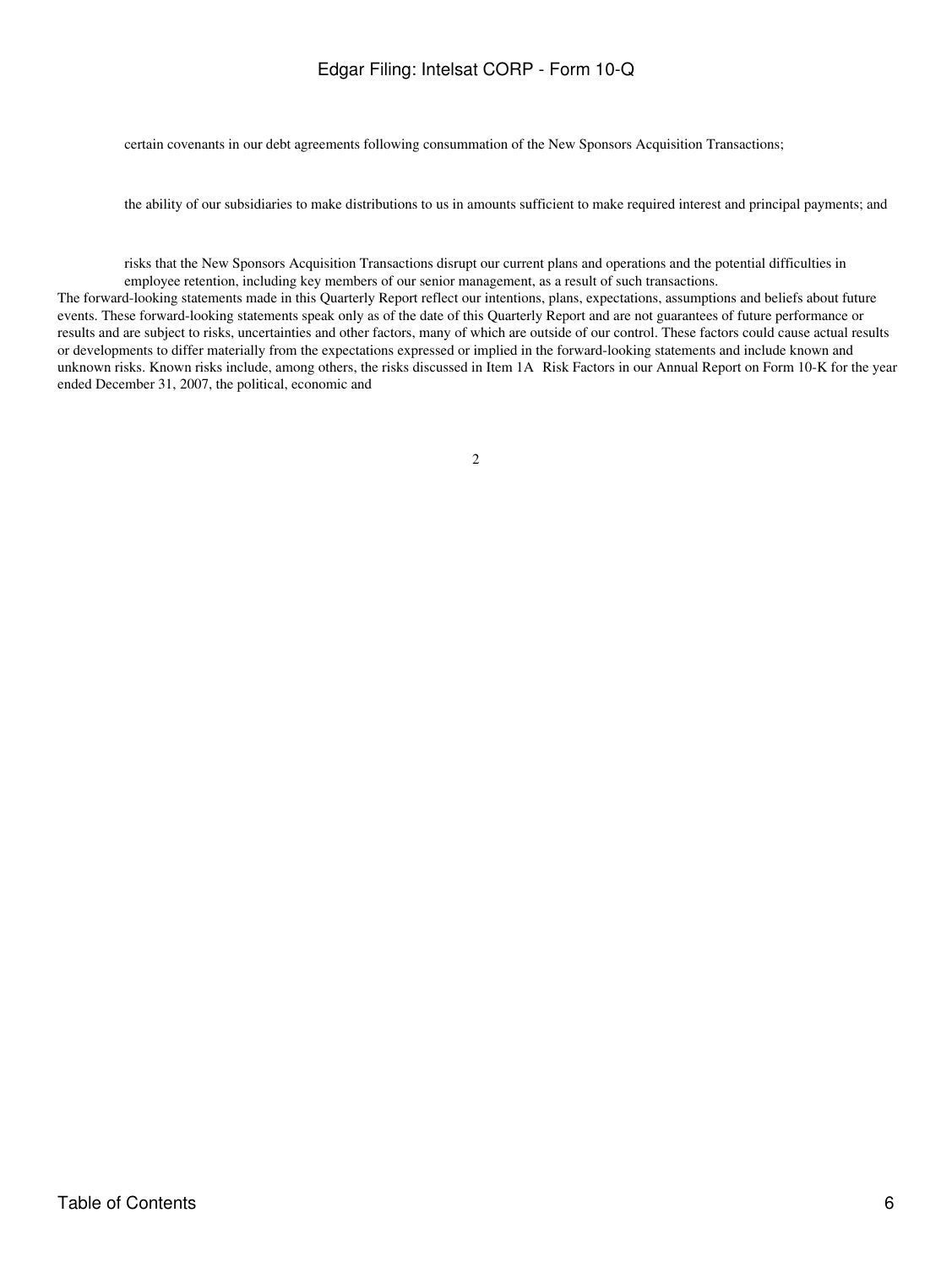legal conditions in the markets we are targeting for communications services or in which we operate and other risks and uncertainties inherent in the telecommunications business in general and the satellite communications business in particular.

Although we believe that the expectations reflected in the forward-looking statements are reasonable, we cannot guarantee our future results, level of activity, performance or achievements. Because actual results could differ materially from our intentions, plans, expectations, assumptions and beliefs about the future, you are urged not to rely on forward-looking statements in this Quarterly Report and to view all forward-looking statements made in this Quarterly Report with caution. We do not undertake any obligation to update or revise any forward-looking statements, whether as a result of new information, future events or otherwise.

| ٠<br>v  |    |
|---------|----|
|         |    |
|         |    |
|         | I  |
| ۰,<br>٩ | ۰. |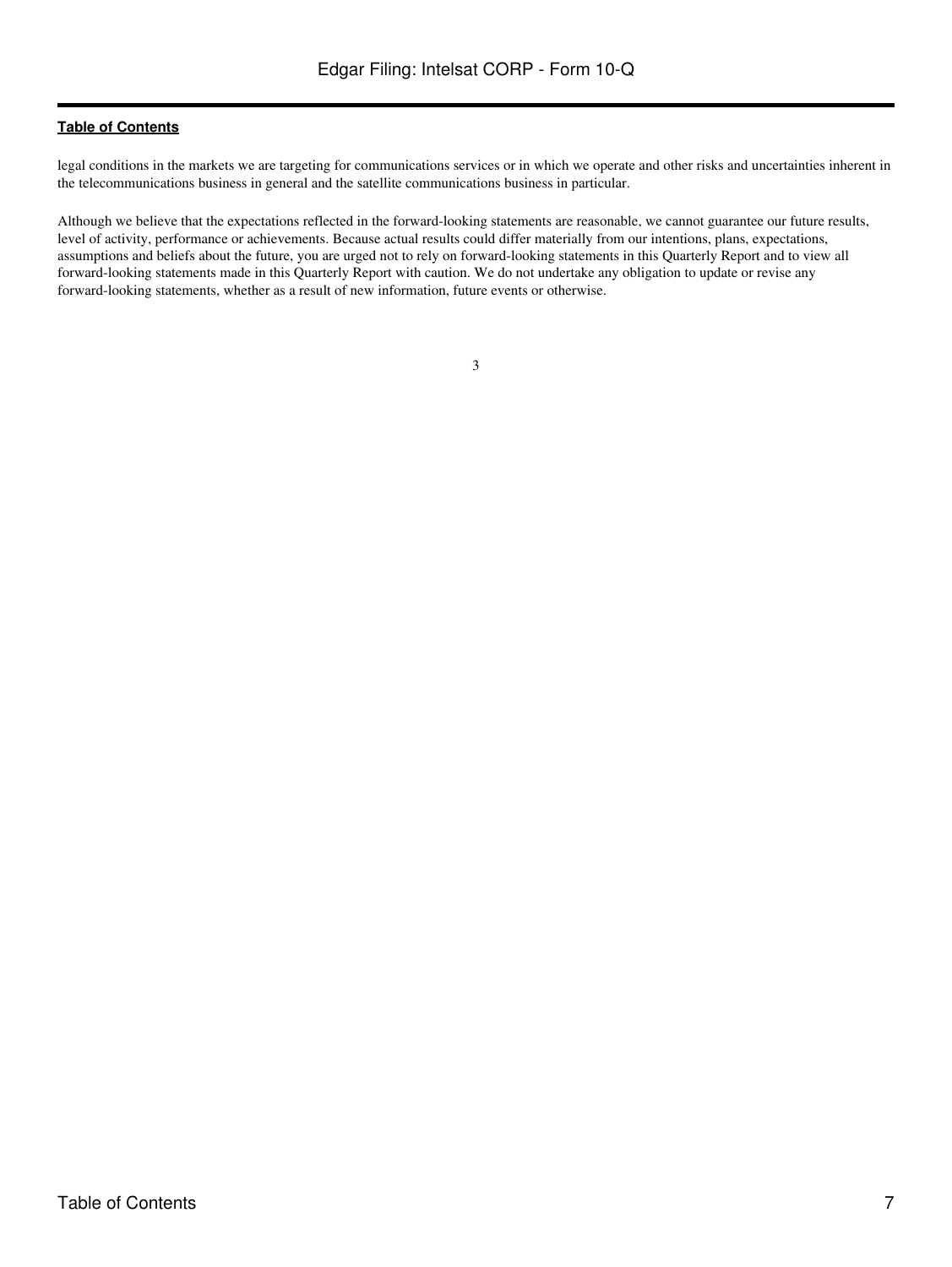#### **PART I. FINANCIAL INFORMATION**

#### <span id="page-7-2"></span><span id="page-7-1"></span><span id="page-7-0"></span>**Item 1. Financial Statements**

#### **INTELSAT CORPORATION**

#### **CONDENSED CONSOLIDATED BALANCE SHEETS**

#### **(in thousands, except share amounts)**

|                                                                       | Predecessor<br><b>Entity</b><br>As of<br>December 31,<br>2007 | <b>Successor</b><br><b>Entity</b><br>As of<br><b>June 30,</b><br>2008<br>(unaudited) |
|-----------------------------------------------------------------------|---------------------------------------------------------------|--------------------------------------------------------------------------------------|
| <b>ASSETS</b>                                                         |                                                               |                                                                                      |
| Current assets:                                                       |                                                               |                                                                                      |
| Cash and cash equivalents                                             | \$<br>81,773                                                  | \$<br>37,187                                                                         |
| Receivables, net of allowance of \$9,806 in 2007 and \$12,358 in 2008 | 64.640                                                        | 53,457                                                                               |
| Due from affiliates                                                   |                                                               | 49,184                                                                               |
| Deferred income taxes                                                 | 32,877                                                        | 26,182                                                                               |
| Prepaid expenses and other current assets                             | 26,407                                                        | 38,889                                                                               |
| Total current assets                                                  | 205,697                                                       | 204,899                                                                              |
| Satellites and other property and equipment, net                      | 1,918,002                                                     | 2,528,203                                                                            |
| Goodwill                                                              | 3,734,649                                                     | 3,333,574                                                                            |
| Non-amortizable intangible assets                                     | 1,116,600                                                     | 1,053,070                                                                            |
| Amortizable intangible assets, net                                    | 267,640                                                       | 574,770                                                                              |
| Deferred charges and other assets, net                                | 186,520                                                       | 321,044                                                                              |
| Total assets                                                          | 7,429,108<br>\$                                               | \$8,015,560                                                                          |
| <b>LIABILITIES AND SHAREHOLDER S EQUITY</b>                           |                                                               |                                                                                      |
| <b>Current liabilities:</b>                                           |                                                               |                                                                                      |
| Accounts payable and accrued liabilities                              | \$<br>59,412                                                  | $\sqrt{\frac{2}{5}}$<br>56,634                                                       |
| Taxes payable                                                         | 611                                                           | 2,516                                                                                |
| Due to affiliates                                                     | 25,283                                                        |                                                                                      |
| Employee related liabilities                                          | 38,818                                                        | 24,200                                                                               |
| Customer advances for satellite construction                          | 30.610                                                        |                                                                                      |
| Accrued interest payable                                              | 45,150                                                        | 42,997                                                                               |
| Current portion of long-term debt                                     | 60,840                                                        | 80,153                                                                               |
| Deferred satellite performance incentives                             | 20.568                                                        | 23,908                                                                               |
| Deferred gains and revenue                                            | 29,498                                                        | 48,762                                                                               |
| Total current liabilities                                             | 310,790                                                       | 279,170                                                                              |
| Long-term debt, net of current portion                                | 3,386,402                                                     | 3,311,820                                                                            |
| Deferred satellite performance incentives, net of current portion     | 100.013                                                       | 109,292                                                                              |
| Deferred revenue, net of current portion                              | 19,216                                                        | 26,977                                                                               |
| Deferred income taxes                                                 | 515,806                                                       | 832,686                                                                              |
| Accrued retirement benefits                                           | 17,492                                                        | 56.627                                                                               |
| Deferred credits and other long-term liabilities                      | 135,864                                                       | 153,736                                                                              |

Commitments and contingencies (see Note 13)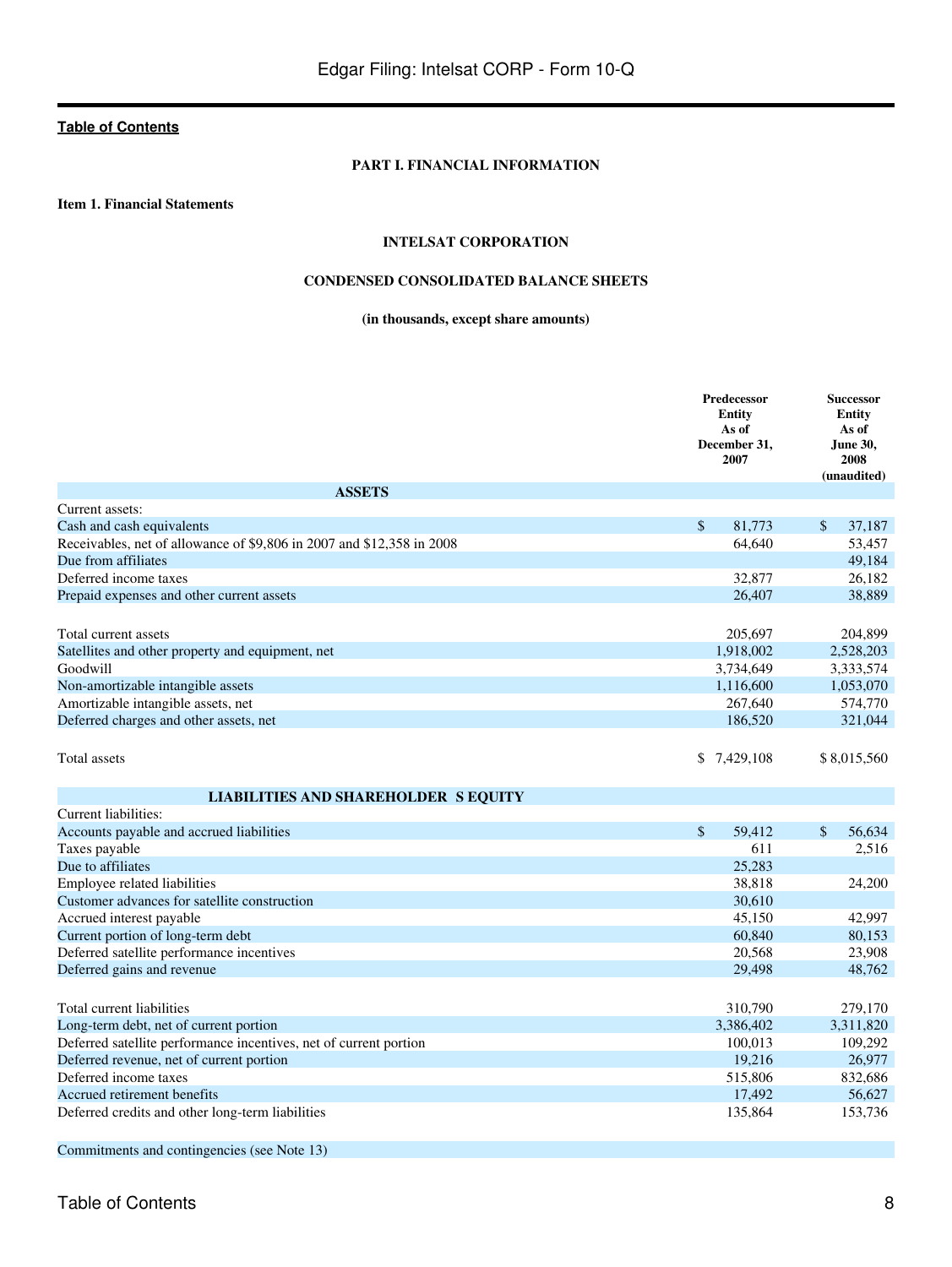| Shareholder s equity:                                                                                 |             |             |
|-------------------------------------------------------------------------------------------------------|-------------|-------------|
| Ordinary shares, \$0.01 par value; 1,000 shares authorized and 548 shares outstanding at December 31, |             |             |
| 2007 and June 30, 2008                                                                                |             |             |
| Paid-in capital                                                                                       | 2,902,753   | 3,246,201   |
| Retained earnings                                                                                     | 34.964      |             |
| Accumulated other comprehensive income (loss)                                                         | 5.808       | (949)       |
|                                                                                                       |             |             |
| Total shareholder s equity                                                                            | 2.943.525   | 3.245.252   |
|                                                                                                       |             |             |
| Total liabilities and shareholder s equity                                                            | \$7,429,108 | \$8,015,560 |

See accompanying notes to unaudited condensed consolidated financial statements.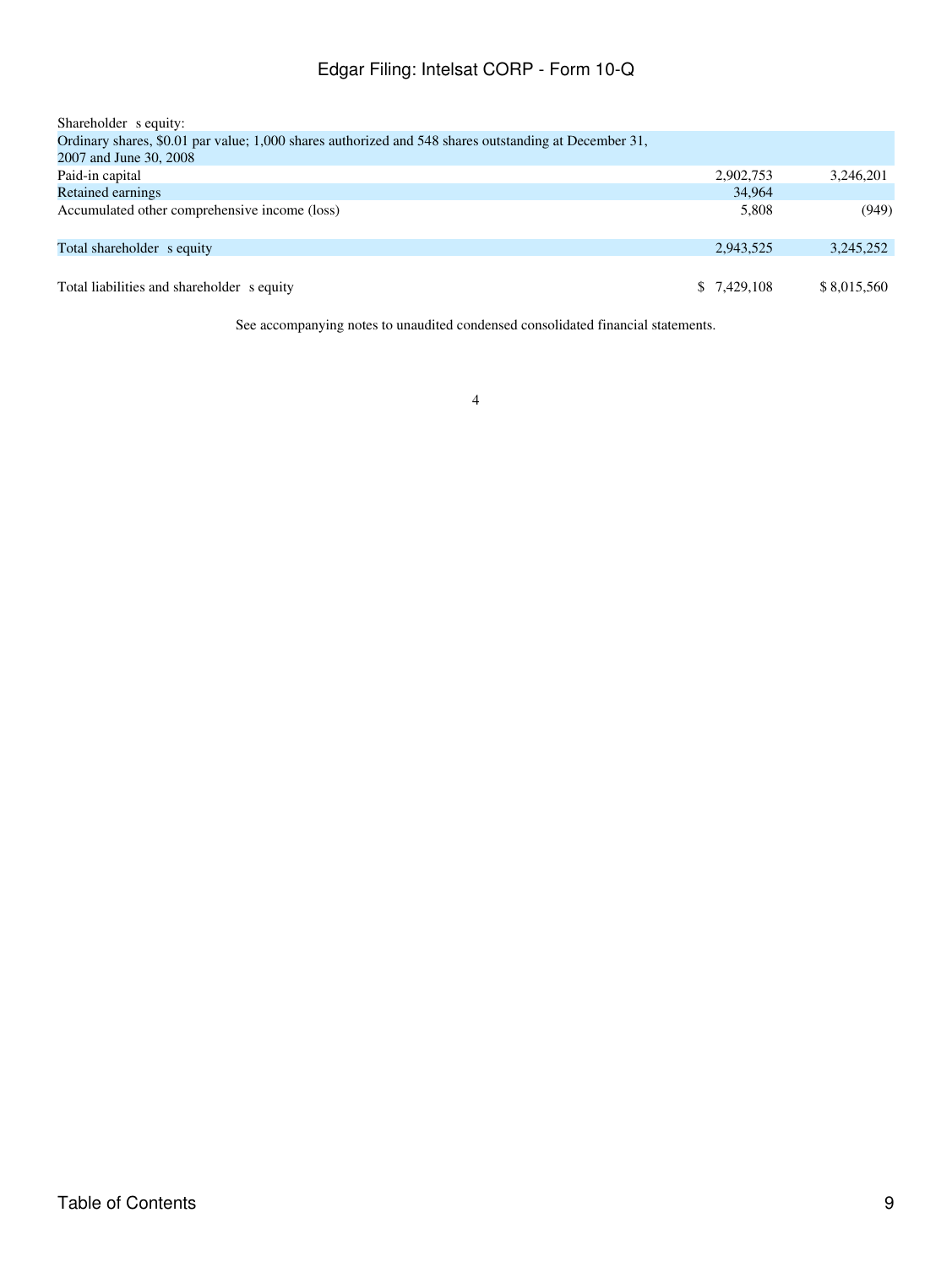#### **INTELSAT CORPORATION**

#### **UNAUDITED CONDENSED CONSOLIDATED STATEMENTS OF OPERATIONS**

#### **(in thousands)**

<span id="page-9-0"></span>

|                                                                      | <b>Predecessor Entity</b><br><b>Three Months Ended</b><br>June 30, 2007 |    | <b>Successor Entity</b><br><b>Three Months Ended</b><br>June 30, 2008 |  |
|----------------------------------------------------------------------|-------------------------------------------------------------------------|----|-----------------------------------------------------------------------|--|
| Revenue:                                                             |                                                                         |    |                                                                       |  |
| Transponder services, satellite-related services and other           | \$<br>204,325                                                           | \$ | 208,401                                                               |  |
| Revenue from affiliates                                              | 57,260                                                                  |    | 61,333                                                                |  |
| Total revenue                                                        | 261,585                                                                 |    | 269,734                                                               |  |
| Operating expenses:                                                  |                                                                         |    |                                                                       |  |
| Direct costs of revenue (exclusive of depreciation and amortization) | 36.671                                                                  |    | 36,953                                                                |  |
| Costs from affiliates                                                | 18,408                                                                  |    | 25,630                                                                |  |
| Selling, general and administrative                                  | 30,773                                                                  |    | 29,266                                                                |  |
| Depreciation and amortization                                        | 72,902                                                                  |    | 86,775                                                                |  |
| Restructuring and transaction costs                                  | 2,270                                                                   |    |                                                                       |  |
| Gain on undesignated interest rate swaps                             | (8,560)                                                                 |    | (58, 145)                                                             |  |
| Total operating expenses                                             | 152,464                                                                 |    | 120,479                                                               |  |
| Income from operations                                               | 109.121                                                                 |    | 149,255                                                               |  |
| Interest expense, net                                                | 63,966                                                                  |    | 57,074                                                                |  |
| Other income, net                                                    | 741                                                                     |    | 1,609                                                                 |  |
| Income before income taxes                                           | 45,896                                                                  |    | 93,790                                                                |  |
| Provision for income taxes                                           | 14,496                                                                  |    | 31,767                                                                |  |
| Net income                                                           | \$<br>31,400                                                            | \$ | 62,023                                                                |  |

See accompanying notes to unaudited condensed consolidated financial statements.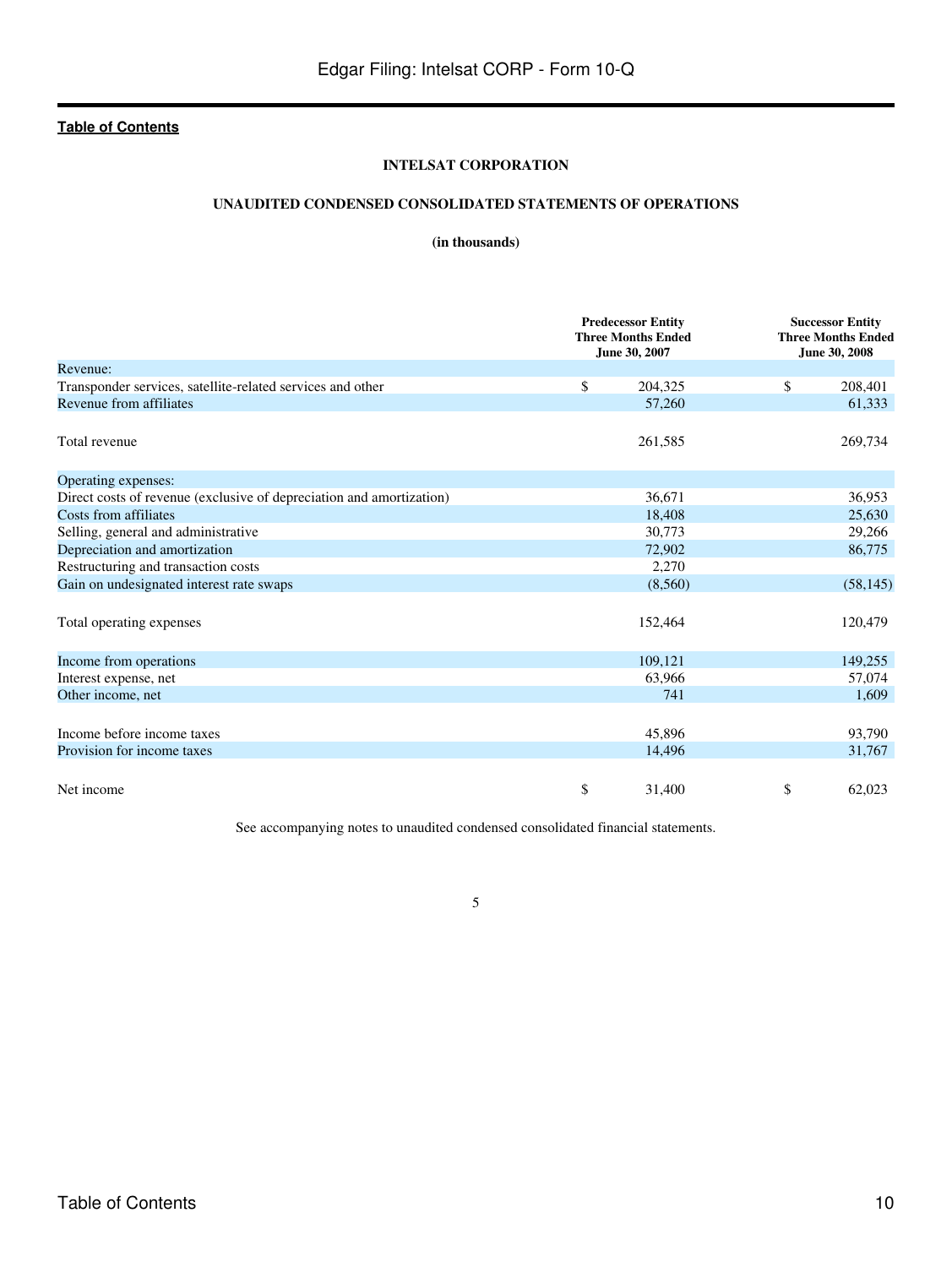#### **INTELSAT CORPORATION**

#### **UNAUDITED CONDENSED CONSOLIDATED STATEMENTS OF OPERATIONS**

#### **(in thousands)**

<span id="page-10-0"></span>

|                                                                      | <b>Predecessor Entity</b>          | <b>Successor Entity</b> |                    |                          |
|----------------------------------------------------------------------|------------------------------------|-------------------------|--------------------|--------------------------|
|                                                                      |                                    |                         |                    |                          |
|                                                                      | 2008 to<br><b>Six Months Ended</b> |                         | Period February 1, |                          |
|                                                                      | <b>June 30,</b><br>2007            | January 31,<br>2008     |                    | 2008 to June 30,<br>2008 |
| Revenue:                                                             |                                    |                         |                    |                          |
| Transponder services, satellite-related services and other           | \$401,674                          | \$<br>71,026            | \$                 | 347,026                  |
| Revenue from affiliates                                              | 107,356                            | 51,021                  |                    | 98,624                   |
| Total revenue                                                        | 509,030                            | 122,047                 |                    | 445,650                  |
| Operating expenses:                                                  |                                    |                         |                    |                          |
| Direct costs of revenue (exclusive of depreciation and amortization) | 74,340                             | 11,152                  |                    | 62,273                   |
| Costs from affiliates                                                | 32,752                             | 6,858                   |                    | 39,312                   |
| Selling, general and administrative                                  | 65,146                             | 12,117                  |                    | 46,727                   |
| Depreciation and amortization                                        | 145,398                            | 26,851                  |                    | 145,063                  |
| Restructuring and transaction costs                                  | 6,819                              | 62,675                  |                    |                          |
| (Gain) loss on undesignated interest rate swaps                      | (6,727)                            | 11,431                  |                    | (39, 335)                |
| Total operating expenses                                             | 317,728                            | 131,084                 |                    | 254,040                  |
| Income (loss) from operations                                        | 191,302                            | (9,037)                 |                    | 191,610                  |
| Interest expense, net                                                | 130,411                            | 21,224                  |                    | 96,329                   |
| Other income, net                                                    | 1,586                              | 169                     |                    | 3,347                    |
| Income (loss) before income taxes                                    | 62,477                             | (30,092)                |                    | 98,628                   |
| Provision for (benefit from) income taxes                            | 18,829                             | (10,702)                |                    | 33,323                   |
| Net income (loss)                                                    | \$43,648                           | \$<br>(19,390)          | \$                 | 65,305                   |

See accompanying notes to unaudited condensed consolidated financial statements.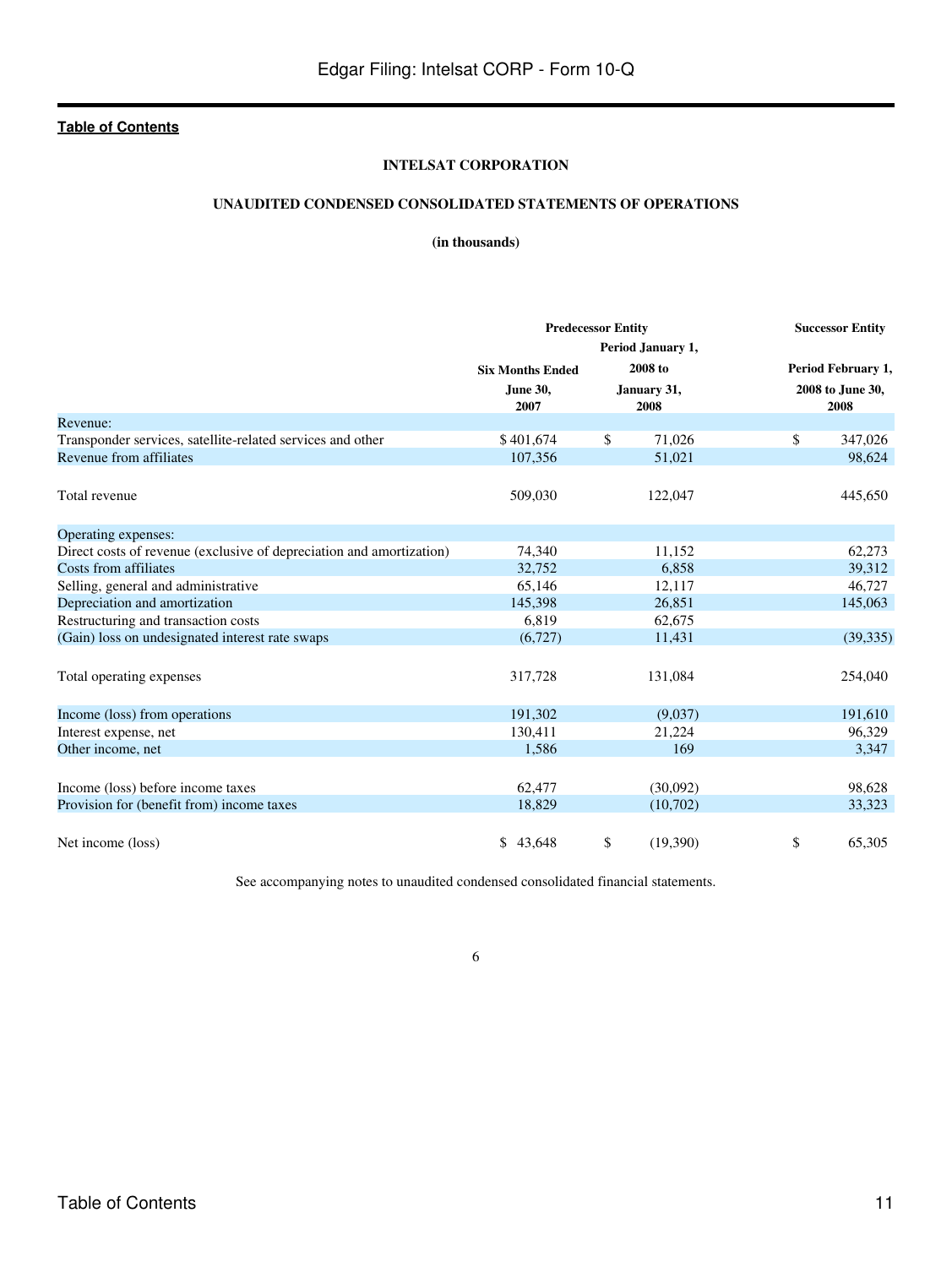#### **INTELSAT CORPORATION**

#### **UNAUDITED CONDENSED CONSOLIDATED STATEMENTS OF CASH FLOWS**

#### **(in thousands)**

<span id="page-11-0"></span>

|                                                                     |                         | <b>Predecessor Entity</b> | <b>Successor Entity</b> |  |  |
|---------------------------------------------------------------------|-------------------------|---------------------------|-------------------------|--|--|
|                                                                     |                         | Period January 1,         |                         |  |  |
|                                                                     | <b>Six Months Ended</b> | 2008 to                   | Period February 1,      |  |  |
|                                                                     | June 30,                | January 31,               | 2008 to June 30,        |  |  |
|                                                                     | 2007                    | 2008                      | 2008                    |  |  |
| <b>Cash flows from operating activities:</b>                        |                         |                           |                         |  |  |
| Net income (loss)                                                   | \$<br>43,648            | \$<br>(19,390)            | \$<br>65.305            |  |  |
| Adjustments to reconcile net income (loss) to net cash provided by  |                         |                           |                         |  |  |
| operating activities:                                               |                         |                           |                         |  |  |
| Depreciation and amortization                                       | 145,398                 | 26.851                    | 145,063                 |  |  |
| Provision for doubtful accounts                                     | 2,369                   | 4,458                     | (1,155)                 |  |  |
| Foreign currency transaction gain                                   | (193)                   | (63)                      | (1, 184)                |  |  |
| Deferred income taxes                                               | 17,864                  | (27,756)                  |                         |  |  |
| (Gain) loss on disposal of assets                                   | (23)                    |                           | 48                      |  |  |
| Share-based compensation expense                                    | 298                     | 61,844                    | 23                      |  |  |
| Amortization of bond discount and issuance costs                    | 1,020                   | 156                       | 3,694                   |  |  |
| (Gain) loss on undesignated interest rate swaps                     | (2,163)                 | 11,748                    | (45, 522)               |  |  |
| Other non-cash items                                                | 1,798                   | 113                       | 2,352                   |  |  |
| Changes in operating assets and liabilities:                        |                         |                           |                         |  |  |
| Receivables                                                         | (1,581)                 | (6,325)                   | 11.768                  |  |  |
| Prepaid expenses and other assets                                   | 10,219                  | (14, 586)                 | (1,904)                 |  |  |
| Accounts payable and accrued liabilities                            | (26, 240)               | 12,524                    | (35, 165)               |  |  |
| Due to (from) affiliates                                            | 72,451                  | (28, 453)                 | 12,371                  |  |  |
| Accrued retirement benefits                                         | (2,475)                 | (72)                      | 22                      |  |  |
| Deferred gains and revenue                                          | (11, 781)               | 17,075                    | 10,375                  |  |  |
| Other long-term liabilities                                         | (15,308)                | 19,876                    | 29,936                  |  |  |
| Net cash provided by operating activities                           | 235,301                 | 58,000                    | 196,027                 |  |  |
|                                                                     |                         |                           |                         |  |  |
| Cash flows from investing activities:                               |                         |                           |                         |  |  |
| Payments for satellites and other property and equipment (including |                         |                           |                         |  |  |
| capitalized interest)                                               | (202, 831)              | (14, 484)                 | (77, 446)               |  |  |
| Capital contribution to Horizons joint venture                      |                         |                           | (3,554)                 |  |  |
| Other investing activities                                          | 1,178                   |                           | 539                     |  |  |
| Net cash used in investing activities                               | (201, 653)              | (14, 484)                 | (80, 461)               |  |  |
| <b>Cash flows from financing activities:</b>                        |                         |                           |                         |  |  |
| Repayments of long-term debt                                        | (27, 161)               | (162,985)                 | (1,239,958)             |  |  |
| Proceeds from issuance of long-term debt                            |                         | 150,000                   | 1,238,839               |  |  |
| Debt issuance costs                                                 | (1,971)                 |                           | (17,999)                |  |  |
| Dividends to shareholders                                           | (4,717)                 |                           | (65, 691)               |  |  |
| Advances to affiliates                                              |                         |                           | (30,000)                |  |  |
| Repayments of funding of capital expenditures by customer           | (34, 642)               |                           | (30, 862)               |  |  |
| Payment of premium on early retirement of debt                      |                         |                           | (12,266)                |  |  |
| Principal payments on deferred satellite performance incentives     | (7,214)                 | (1,246)                   | (6, 574)                |  |  |
| Net cash used in financing activities                               | (75,705)                | (14,231)                  | (164, 511)              |  |  |
|                                                                     |                         |                           |                         |  |  |
| Effect of exchange rate changes on cash and cash equivalents        | 193                     | 63                        | 1.184                   |  |  |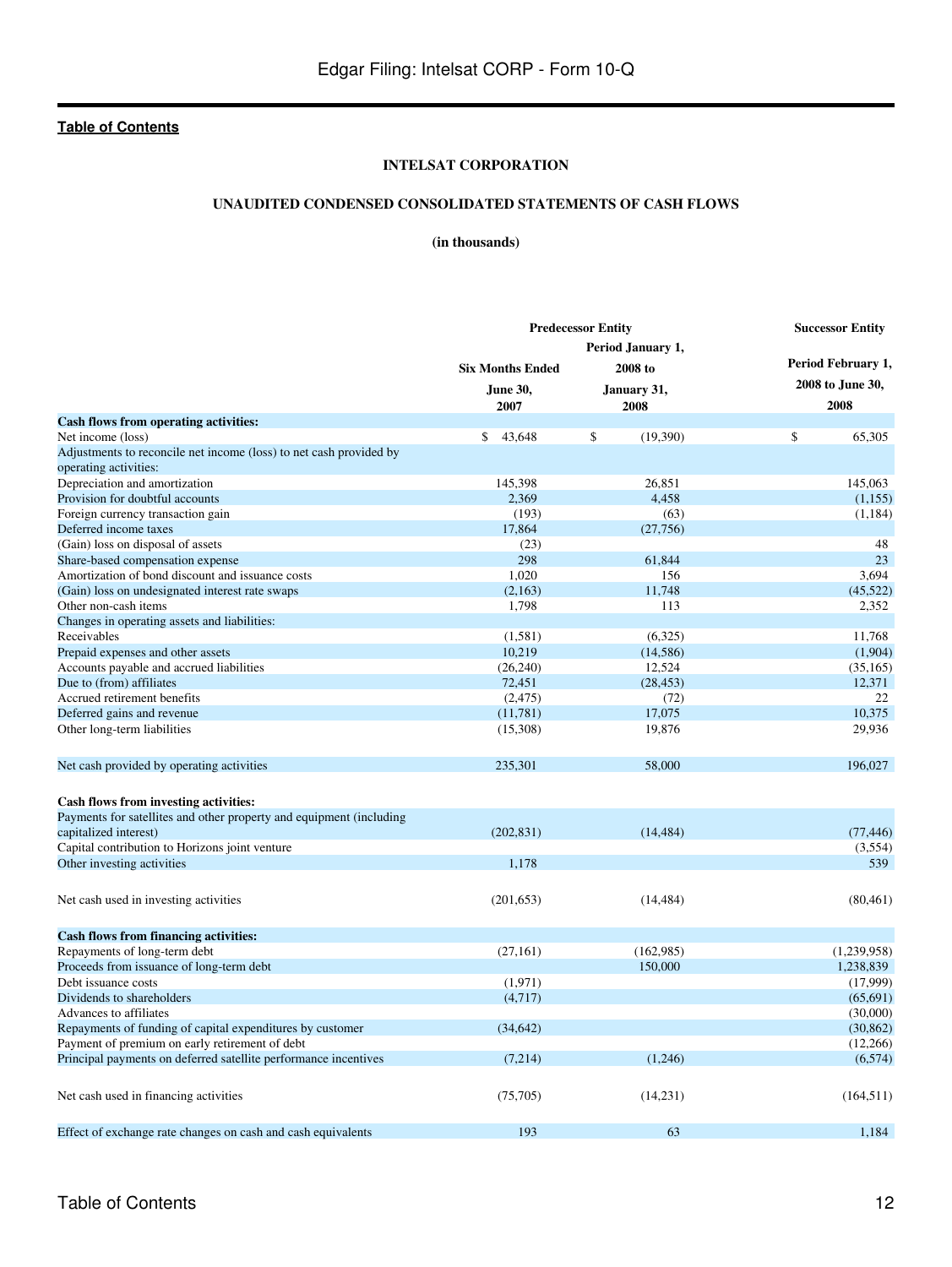| Net change in cash and cash equivalents                   | (41, 864) |    | 29,348  | (47,761) |
|-----------------------------------------------------------|-----------|----|---------|----------|
| Cash and cash equivalents, beginning of period            | 142,021   |    | 81,773  | 84,948   |
| Cash and cash equivalents, end of period                  | \$100,157 | S. | 111.121 | 37.187   |
| <b>Supplemental cash flow information:</b>                |           |    |         |          |
| Interest paid, net of amounts capitalized                 | 46.321    |    | 19.225  | 90,850   |
| Income taxes paid, net                                    | 7.056     |    | 379     | 1,103    |
| Supplemental disclosure of non-cash investing activities: |           |    |         |          |
| Accrued capital expenditures                              | 854       |    | 4.898   | 6.732    |

Note: The decrease in cash and cash equivalents between the predecessor entity ending balance for the period January 1, 2008 to January 31, 2008 and the successor entity opening balance is due to approximately \$26.2 million in cash paid in connection with the closing of the New Sponsors Acquisition Transactions (see Note 2 New Sponsors Acquisition).

See accompanying notes to unaudited condensed consolidated financial statements.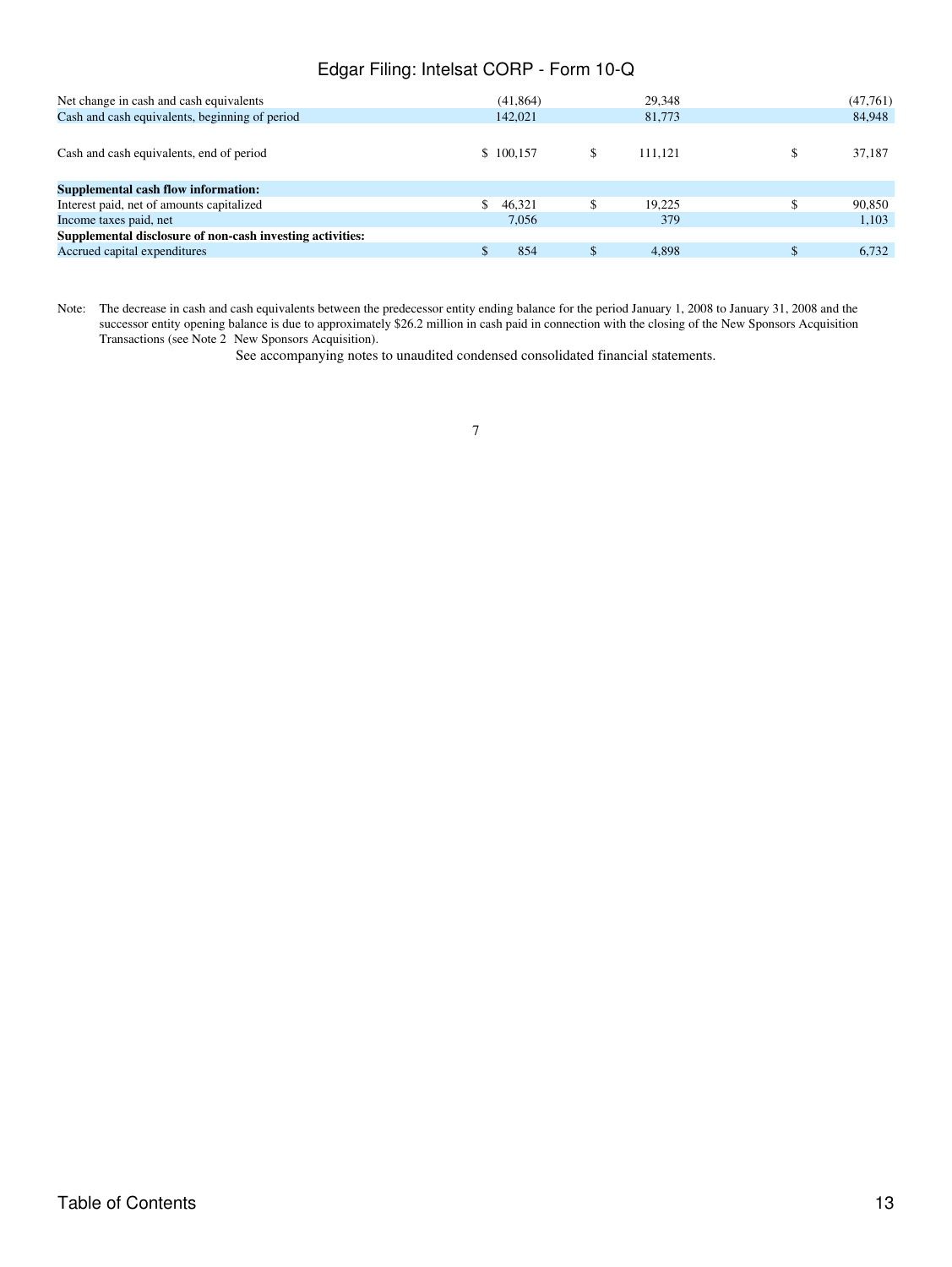#### **INTELSAT CORPORATION**

#### **NOTES TO THE CONDENSED CONSOLIDATED FINANCIAL STATEMENTS (UNAUDITED)**

**June 30, 2008**

#### <span id="page-13-0"></span>**Note 1 General**

#### *Basis of Presentation*

The accompanying condensed consolidated financial statements of Intelsat Corporation (Intelsat Corp or the Company) and its subsidiaries have not been audited, but are prepared in accordance with United States generally accepted accounting principles (U.S. GAAP) for interim financial information. Accordingly, they do not include all of the information and footnotes required by U.S. GAAP for complete financial statements. The unaudited condensed consolidated financial statements include all adjustments (consisting only of normal and recurring adjustments) that are, in the opinion of management, necessary for a fair presentation of these financial statements. The results of operations for the periods presented are not necessarily indicative of operating results for the full year. The balance sheet as of December 31, 2007 has been derived from the audited consolidated financial statements at that date but does not include all of the information and footnotes required by U.S. GAAP for complete financial statements. These unaudited condensed consolidated financial statements should be read in conjunction with the consolidated financial statements and notes thereto included in Intelsat Corp s Annual Report on Form 10-K for the fiscal year ended December 31, 2007 on file with the Securities and Exchange Commission (SEC). Unless the context otherwise requires or it is otherwise indicated within these condensed consolidated financial statements, Intelsat Corp and its subsidiaries are referred to as Intelsat Corp, PanAmSat Corporation, PanAmSat, the Company, we, us and our. The term Intelsat refers to Intelsat, Ltd., our indirect parent company, and its currently existing subsidiaries on a consolidated basis after giving effect to the acquisition of PanAmSat Holding Corporation on July 3, 2006. The terms Holdco, PanAmSat Holdco and PanAmSat Holding Corporation refer to the Company s direct parent company, Intelsat Holding Corporation (formerly known as PanAmSat Holding Corporation), and not its subsidiaries.

On February 4, 2008, Serafina Acquisition Limited, referred to as Serafina, completed its acquisition of 100% of the equity ownership of the Companys indirect parent, Intelsat Holdings, Ltd., referred to as Intelsat Holdings, for total cash consideration of approximately \$5.0 billion, pursuant to a Share Purchase Agreement dated as of June 19, 2007 (the BC Share Purchase Agreement), among Serafina, Intelsat Holdings, certain shareholders of Intelsat Holdings and Serafina Holdings Limited, referred to as Serafina Holdings, the direct parent of Serafina. This transaction is referred to as the New Sponsors Acquisition (see Note 2 New Sponsors Acquisition).

Although the effective date of the New Sponsors Acquisition was February 4, 2008, due to the immateriality of the results of operations for the period between February 1, 2008 and February 4, 2008, the Company has accounted for the New Sponsors Acquisition as if it had occurred on February 1, 2008 and pushed-down the recorded accounting adjustments to reflect the acquisition of the Company at fair value. The condensed consolidated financial statements presented for the three and six months ended June 30, 2007 and for the period January 1, 2008 to January 31, 2008 are shown under the predecessor entity. The condensed consolidated financial statements as of June 30, 2008, for the three months ended June 30, 2008, and for the period from February 1, 2008 to June 30, 2008 show the operations of the successor entity.

#### *Use of Estimates*

The preparation of these condensed consolidated financial statements in conformity with U.S. GAAP requires management to make estimates and assumptions that affect the amounts reported in these condensed consolidated financial statements and accompanying notes. Examples of estimates include the determination of fair value with respect to certain assets acquired and liabilities assumed in the New Sponsors Acquisition, the allowance for doubtful accounts, pension and postretirement benefits, the fair value of the Company s undesignated interest rate swaps, income taxes, useful lives of satellites, intangible assets and other property and equipment and recoverability of goodwill and non-amortizable intangible assets. Changes in such estimates may affect amounts reported in future periods.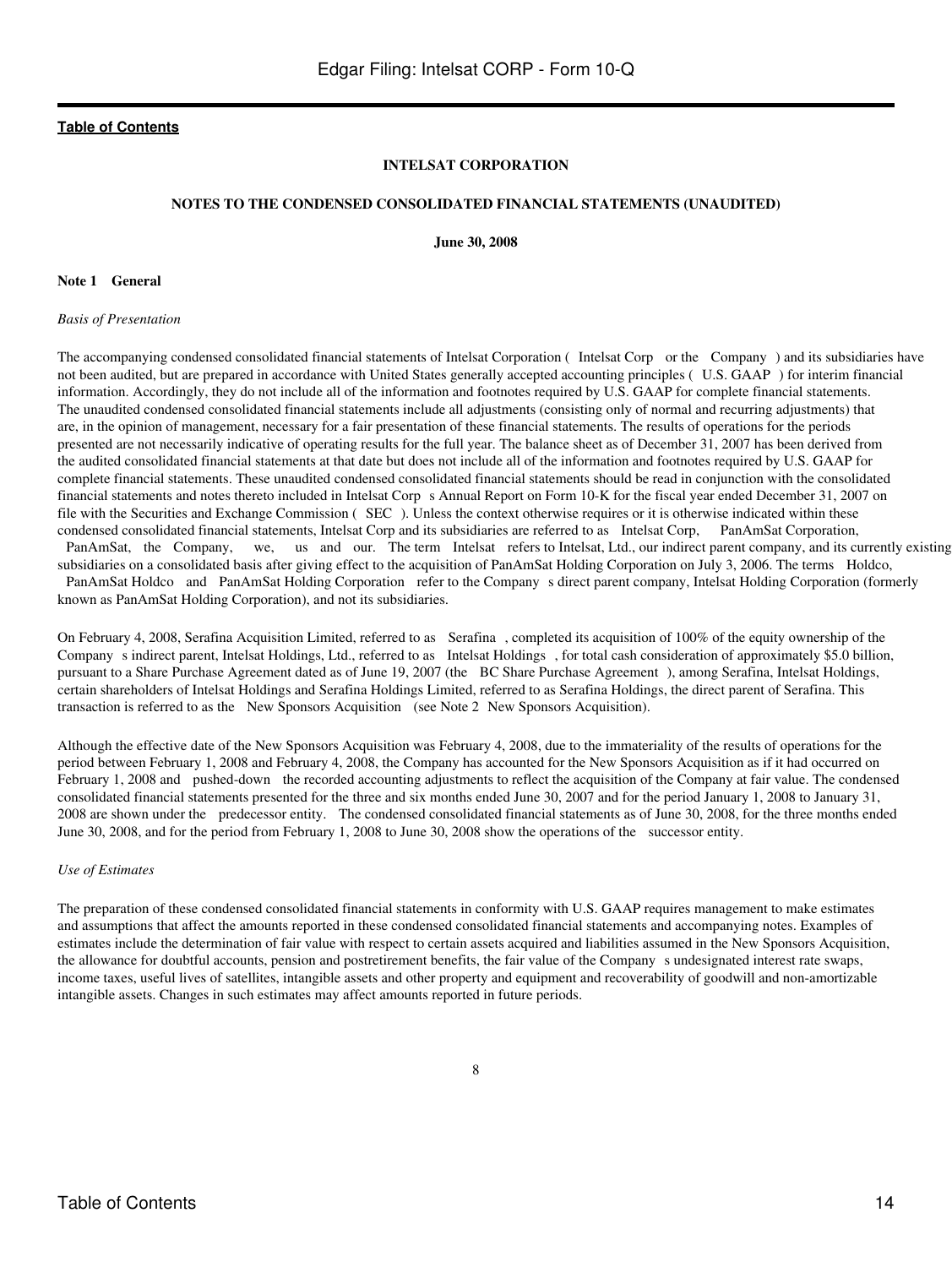#### **INTELSAT CORPORATION**

#### **NOTES TO THE CONDENSED CONSOLIDATED FINANCIAL STATEMENTS**

#### **(UNAUDITED)(Continued)**

**June 30, 2008**

#### *Reclassifications*

Certain prior year amounts have been reclassified to conform to the current year presentation. In connection with the Companys implementation of a new financial reporting system, which was placed in service during the first quarter of 2008, the Company identified that certain unallocated cost centers were allocated to direct costs of revenue (exclusive of depreciation and amortization) or selling, general and administrative expense based on a company-wide distribution of allocated costs to each of these expense categories. In order to more appropriately align these unallocated costs between direct costs of revenue (exclusive of depreciation and amortization) and selling, general and administrative expense categories, the Company revised the allocation methodology based on the primary purpose of each legal entity (e.g., sales center, teleport or operational, or administrative). The reclassification did not impact the Companys previously reported revenue, total operating expenses, income from operations or net income.

#### *New Accounting Pronouncements*

In September 2006, the Financial Accounting Standards Board (FASB) issued Statement of Financial Accounting Standards (SFAS) No. 157, *Fair Value Measurements* (SFAS 157), which is intended to increase consistency and comparability in fair value measurements by defining fair value, establishing a framework for measuring fair value and expanding disclosures about fair value measurements. SFAS 157 is effective for financial statements issued in fiscal years beginning after November 15, 2007. In February 2008, the FASB issued FASB Staff Position 157-2, *Effective Date of FASB Statement 157,* which deferred the effective date of SFAS 157 to fiscal years beginning after November 15, 2008 for certain nonfinancial assets and liabilities. Examples of nonfinancial assets and liabilities to which the deferral would apply for the Company include (i) those acquired in a business combination and (ii) goodwill, indefinite-lived intangible assets and long-lived assets measured at fair value for impairment testing. Effective January 1, 2008, the Company adopted SFAS 157 for financial assets and liabilities recognized at fair value. The partial adoption of SFAS 157 for financial assets and liabilities did not have a material impact on the Companys condensed consolidated financial statements.

In September 2006, the FASB issued SFAS No. 158, *Employers Accounting for Defined Benefit Pension and Other Postretirement Plans* (SFAS 158). SFAS 158 requires companies to recognize in their balance sheets the funded status of pension and other postretirement benefit plans. Previously unrecognized items under SFAS No. 87, *Employers Accounting for Pensions* (SFAS 87), and SFAS No. 106, *Employers Accounting for Postretirement Benefits Other Than Pensions* (SFAS 106), will now be recognized as a component of accumulated other comprehensive income (loss), net of applicable income tax effects. In addition, the measurement date (the date at which plan assets and the benefit obligation are measured) is required to be the Company s fiscal year end. As more fully described in Note 4 Retirement Plans and Other Retiree Benefits, the Company adopted the recognition provisions of SFAS 158 effective December 31, 2007, and adopted the measurement date provisions during the first quarter of 2008.

In February 2007, the FASB issued SFAS No. 159, *The Fair Value Option for Financial Assets and Financial Liabilities* (SFAS 159). This statement permits companies to choose to measure many financial assets and liabilities at fair value. Unrealized gains and losses on items for which the fair value option has been elected are reported in earnings. SFAS 159 became effective for the Company beginning on January 1, 2008. The adoption of SFAS 159 in the first quarter of 2008 did not impact the Companys condensed consolidated financial statements since the Company has not elected to apply the fair value option to any of its eligible financial instruments.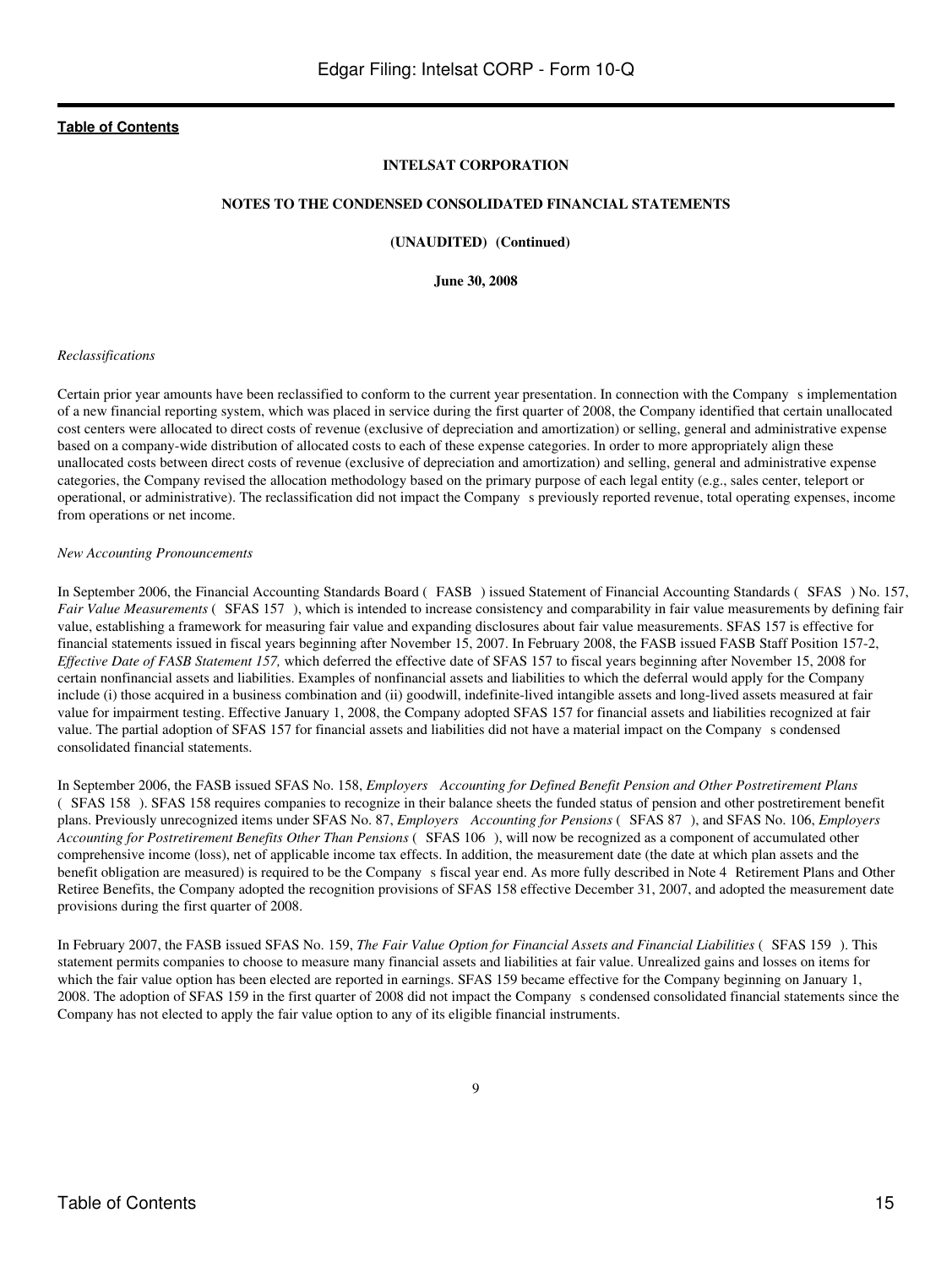#### **INTELSAT CORPORATION**

#### **NOTES TO THE CONDENSED CONSOLIDATED FINANCIAL STATEMENTS**

#### **(UNAUDITED)(Continued)**

#### **June 30, 2008**

In December 2007, the FASB issued SFAS No. 141 (revised 2007), *Business Combinations* (SFAS 141R). SFAS 141R requires an acquirer to recognize the assets acquired, the liabilities assumed, and any noncontrolling interest in the acquiree at the acquisition date, measured at their fair values as of that date. SFAS 141R is effective for fiscal years beginning on or after December 15, 2008. SFAS 141R is to be applied prospectively, with early adoption prohibited. The Company will adopt SFAS 141R upon its effective date as appropriate for any future business combinations.

In December 2007, the FASB issued SFAS No. 160, *Noncontrolling Interests in Consolidated Financial Statements* (SFAS 160). SFAS 160 clarifies that a noncontrolling interest in a subsidiary is an ownership interest in the consolidated entity that should be reported as equity in the consolidated financial statements. SFAS 160 is effective for fiscal years beginning on or after December 15, 2008, with early adoption prohibited. SFAS 160 is to be applied prospectively except for its presentation and disclosure requirements for existing minority interests, which require retroactive application. The Company is currently evaluating the requirements of SFAS 160 and the impact, if any, on its consolidated financial statements.

In March 2008, the FASB issued SFAS No. 161, *Disclosures about Derivative Instruments and Hedging Activities* (SFAS 161). SFAS 161 is intended to improve financial reporting by requiring transparency about the location and amounts of derivative instruments in an entity s financial statements; how derivative instruments and related hedged items are accounted for under SFAS No. 133, *Accounting for Derivative Instruments and Hedging Activities* (SFAS 133); and how derivative instruments and related hedged items affect its financial position, financial performance and cash flows. SFAS 161 is effective for the Company in the first quarter of 2009. The Company is currently evaluating the requirements of SFAS 161 and the impact, if any, on its consolidated financial statements.

In April 2008, the FASB issued FASB Staff Position (FSP) No. 142-3, *Determination of the Useful Life of Intangible Assets* (FSP SFAS 142-3). FSP SFAS 142-3 amends the factors that an entity should consider in developing renewal or extension assumptions used to determine the useful life of a recognized intangible asset under SFAS No. 142, *Goodwill and Other Intangible Assets* (SFAS 142). FSP SFAS 142-3 requires an entity to consider its own historical experience in renewing or extending similar arrangements or, in the absence of that experience, consider the assumptions that market participants would use regarding a renewal or extension, adjusted for entity-specific factors. The intent of FSP SFAS 142-3 is to improve consistency between the useful life of a recognized asset under SFAS 142 and the period of expected cash flows used to measure the fair value of the asset under SFAS 141R. Additionally, FSP SFAS 142-3 requires expanded disclosures regarding an entity s intangible assets. The guidance in FSP SFAS 142-3 for determining the useful life of a recognized intangible asset is to be applied prospectively to intangibles acquired after the effective date. The disclosure requirements, however, must be applied prospectively to all intangibles recognized as of, and subsequent to, the effective date. FSP SFAS 142-3 is effective for the Company in the first quarter of 2009. The Company is currently evaluating the requirements of FSP SFAS 142-3 and the impact, if any, on its consolidated financial statements.

#### *Fair Value Measurements*

SFAS 157, which the Company prospectively adopted on January 1, 2008, defines fair value as the price that would be received in the sale of an asset or paid to transfer a liability in an orderly transaction between market participants at the measurement date. SFAS 157 requires disclosure of the extent to which fair value is used to measure financial assets and liabilities, the inputs utilized in calculating valuation measurements, and the effect of the measurement of significant unobservable inputs on earnings, or changes in net assets, as of the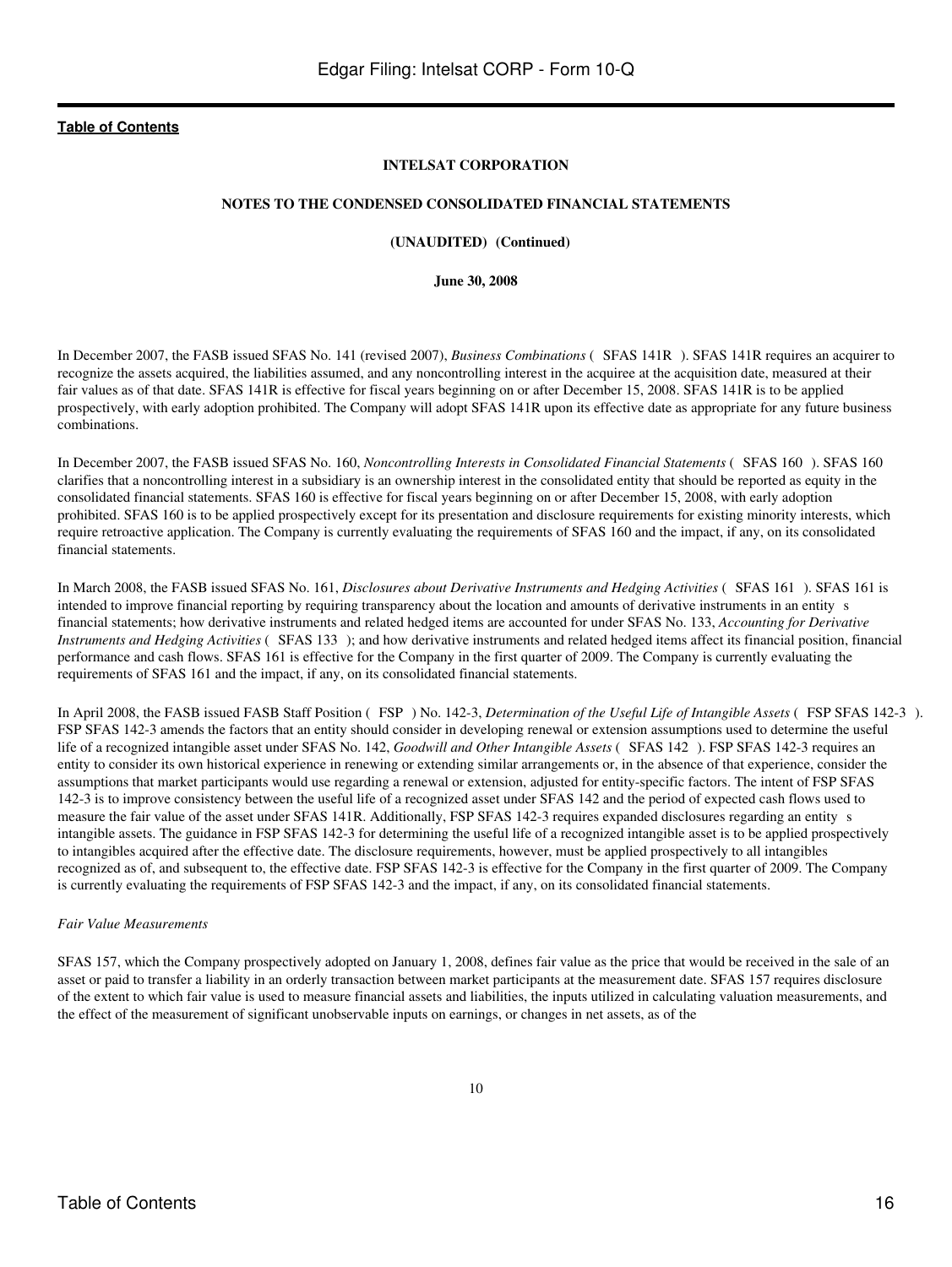#### **INTELSAT CORPORATION**

#### **NOTES TO THE CONDENSED CONSOLIDATED FINANCIAL STATEMENTS**

#### **(UNAUDITED)(Continued)**

#### **June 30, 2008**

measurement date. SFAS 157 establishes a three-level valuation hierarchy based upon the transparency of inputs utilized in the measurement and valuation of financial assets or liabilities as of the measurement date:

Level 1 unadjusted quoted prices for identical assets or liabilities in active markets;

Level 2 quoted prices for similar assets and liabilities in active markets, quoted prices for identical or similar assets or liabilities in markets that are not active, and inputs other than quoted market prices that are observable or that can be corroborated by observable market data by correlation; and

Level 3 unobservable inputs based upon the reporting entity s internally developed assumptions which market participants would use in pricing the asset or liability.

The Company performed an evaluation of its financial assets and liabilities that met the criteria of the disclosure requirements and fair value framework of SFAS 157. As a result of that evaluation, the Company identified investments in marketable securities and interest rate financial derivative instruments as having met such criteria.

The Company accounts for its investments in marketable securities in accordance with SFAS No. 115, *Accounting for Certain Investments in Debt and Equity Securities*. All investments have been classified as available-for-sale securities as of December 31, 2007 and June 30, 2008, and are included in other assets in the accompanying condensed consolidated balance sheets. Available-for-sale securities are stated at fair value with any unrealized gains and losses reported as accumulated other comprehensive income (loss) within shareholder s equity. Realized gains and losses and declines in fair value on available-for-sale securities that are determined to be other than temporary are included in other income, net within the Company s condensed consolidated statements of operations. Interest and dividends on available-for-sale securities are included in interest expense, net and other income, net, respectively, within the condensed consolidated statements of operations.

The Company determined that the valuation measurement inputs of these marketable securities represent unadjusted quoted prices in active markets and, accordingly, has classified such investments within Level 1 of the SFAS 157 hierarchy framework. The fair value of the Companys marketable securities as of June 30, 2008 was \$10.2 million.

The fair value of the Company s interest rate financial derivative instruments reflects the estimated amounts that the Company would pay or receive to terminate the agreement at the reporting date, taking into account current interest rates, the market expectation for future interest rates and its current creditworthiness. Observable inputs utilized in the income approach valuation technique incorporate identical contractual notional amounts, fixed coupon rates, periodic terms for interest payments and contract maturity. Although the Company has determined that the majority of the inputs used to value its derivatives fall within Level 2 of the fair value hierarchy, the credit valuation adjustments associated with the Companys derivatives utilize Level 3 inputs, such as the estimates of current credit spread, to evaluate the likelihood of default by the Company or its counterparties. The Company has assessed the significance of the inputs of the credit valuation adjustments to the overall valuation of its derivative positions and has determined that the credit valuation adjustments are not significant to the overall valuation of its derivatives. As a result, the Company has determined that its derivative valuations in their entirety are classified in Level 2 of the fair value hierarchy.

#### **Note 2 New Sponsors Acquisition**

On February 4, 2008, Serafina completed its acquisition of 100% of the equity ownership of Intelsat Holdings for total cash consideration of approximately \$5.0 billion, pursuant to the BC Share Purchase Agreement among Serafina, Intelsat Holdings, certain shareholders of Intelsat

## Table of Contents 17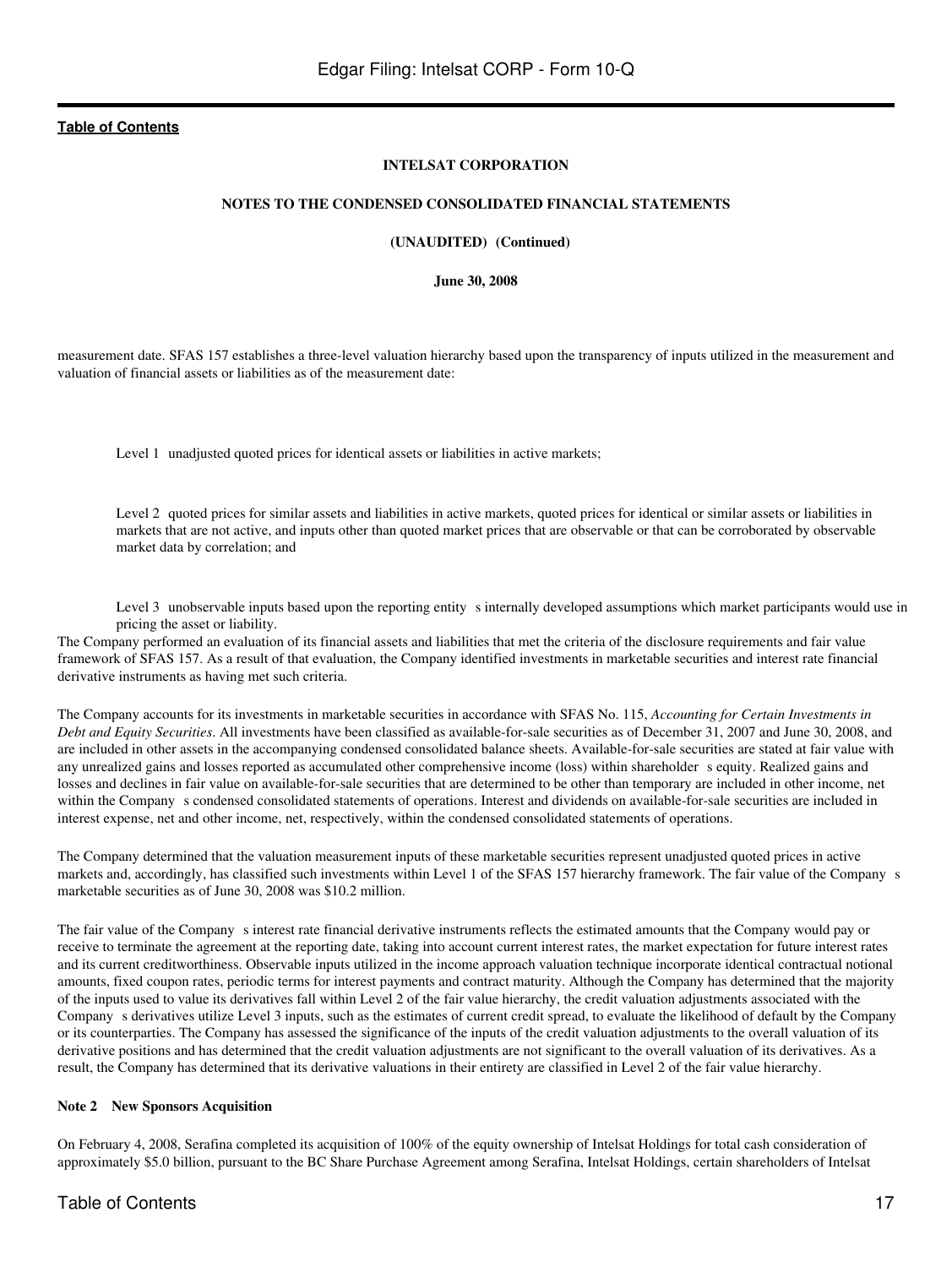Holdings and Serafina Holdings.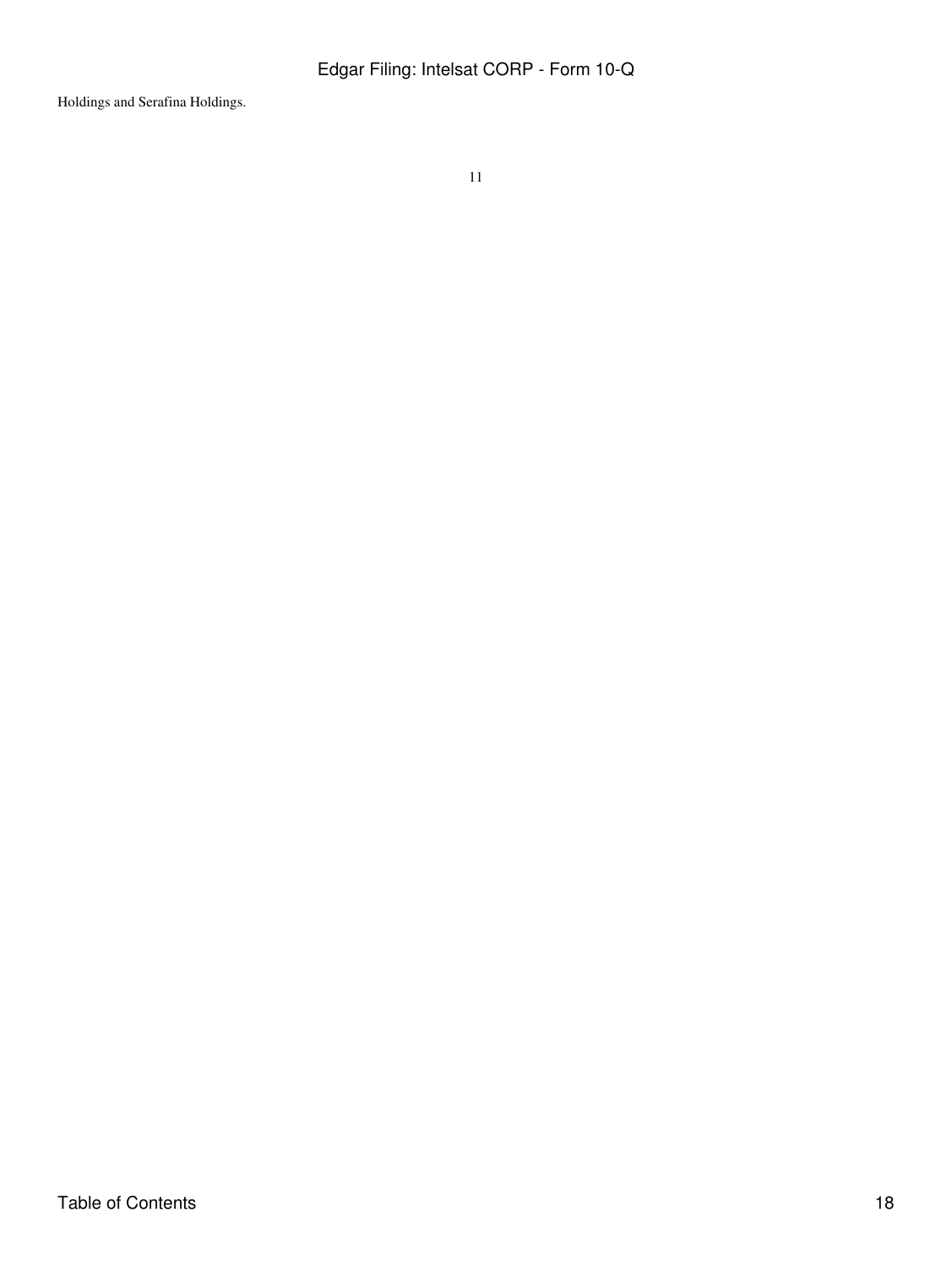#### **INTELSAT CORPORATION**

#### **NOTES TO THE CONDENSED CONSOLIDATED FINANCIAL STATEMENTS**

#### **(UNAUDITED)(Continued)**

**June 30, 2008**

Serafina Holdings is an entity newly formed by funds controlled by BC Partners Holdings Limited, referred to as BC Partners, and certain other investors, collectively referred to as the BCEC Funds. Subsequent to the execution of the BC Share Purchase Agreement, two investment funds controlled by Silver Lake and other equity investors joined the BCEC Funds as the equity sponsors of Serafina Holdings. The BCEC Funds, the Silver Lake funds and the other equity sponsors are referred to as the New Sponsors and the acquisition of Intelsat Holdings, the Companys indirect parent, is referred to as the New Sponsors Acquisition.

The former shareholders of Intelsat Holdings (other than management), including funds advised by or associated with Apax Partners Worldwide LLP, Apax Partners, L.P., Apollo Management V, L.P., MDP Global Investors Limited and Permira Advisers LLC (collectively referred to as the Former Sponsors), sold 100% of their equity interests in Intelsat Holdings. Upon closing, management contributed to Serafina Holdings the portion of their equity interests in Intelsat Holdings not purchased for cash by Serafina for equity interests in Serafina Holdings (which was renamed Intelsat Global, Ltd. on February 8, 2008).

In order to partially finance the New Sponsors Acquisition, Serafina borrowed \$4.96 billion in aggregate principal amount of term loans under a \$2.81 billion senior unsecured bridge loan credit agreement, dated as of February 4, 2008 (the Senior Bridge Loan Credit Agreement), among Serafina, the several lenders party thereto and certain other parties, and a \$2.15 billion senior unsecured payment-in-kind (referred to as PIK) election bridge loan credit agreement, dated as of February 4, 2008 (the PIK Election Bridge Loan Credit Agreement and, together with the Senior Bridge Loan Credit Agreement, the Bridge Loan Credit Agreements), among Serafina, the several lenders party thereto and certain other parties.

Immediately following the New Sponsors Acquisition, Intelsat Bermuda transferred certain of its assets (including all of its direct and indirect ownership interests in Intermediate Holdco and Intelsat Corp) and certain of its liabilities and obligations (including its 9<sup>1</sup>/4% Senior Notes due 2016, 11<sup>1</sup>/4% Senior Notes due 2016, Floating Rate Senior Notes due 2013, Floating Rate Senior Notes due 2015, and its senior unsecured credit facility) to a newly formed direct wholly-owned subsidiary, Intelsat Jackson, pursuant to an assignment and assumption agreement. Following that transfer, referred to as the Intelsat Bermuda Transfer, Intelsat Jackson became the owner of Intelsat Bermuda s assets and the obligor with respect to Intelsat Bermuda s liabilities and obligations, and Intelsat Bermuda no longer had any rights or obligations with respect to such assets and liabilities.

Immediately after the consummation of the Intelsat Bermuda Transfer, Serafina assigned certain of its assets and liabilities to Intelsat Bermuda (the Serafina Assignment), including Serafinas rights and obligations under the Bridge Loan Credit Agreements and a Commitment Letter, dated as of June 19, 2007, among Serafina, the several lenders party thereto and certain other parties, as amended by the Commitment Letter Amendment, dated as of February 7, 2008, referred to as the Financing Commitment Letter.

In addition, the Company entered into an amendment and a joinder to its existing credit agreement to facilitate the New Sponsors Acquisition. The New Sponsors Acquisition Transactions represented a change of control under various indentures and credit agreements governing the indebtedness of Intelsat Holdings and its subsidiaries (see Note 9 Long-Term Debt).

In connection with the completion of the New Sponsors Acquisition Transactions, the Company recorded approximately \$62.7 million of transaction costs within restructuring and transaction costs in its condensed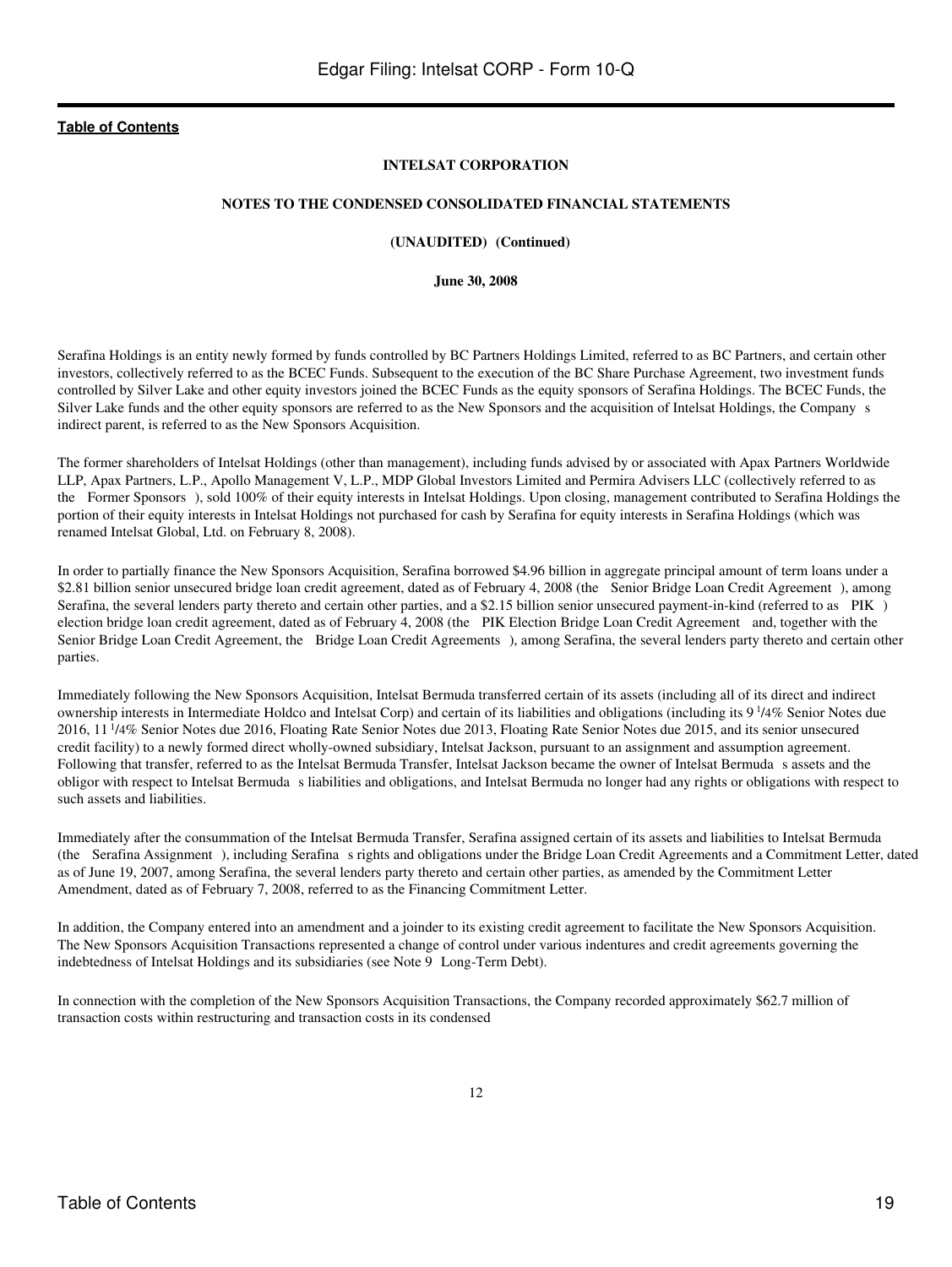#### **INTELSAT CORPORATION**

#### **NOTES TO THE CONDENSED CONSOLIDATED FINANCIAL STATEMENTS**

#### **(UNAUDITED)(Continued)**

**June 30, 2008**

consolidated statement of operations during the predecessor period January 1, 2008 to January 31, 2008. These costs were associated with the repurchase or cancellation of restricted shares and share-based compensation arrangements (SCAs) of Intelsat Holdings upon completion of the New Sponsors Acquisition.

The New Sponsors Acquisition was accounted for by Intelsat Holdings under the purchase method of accounting in accordance with SFAS No. 141, *Business Combinations*. As a result, the purchase price was preliminarily allocated to the assets acquired and liabilities assumed based on their estimated fair market values at the date of acquisition. In accordance with Topic 5J of the codified SEC Staff Accounting Bulletins, the preliminary purchase accounting adjustments have been pushed down and recorded in the Companys condensed consolidated financial statements, which resulted in a new basis of accounting for the successor period beginning after the consummation of the New Sponsors Acquisition. Determining fair values required the Company to make significant estimates and assumptions which may be revised as additional information becomes available. In order to develop estimates of fair values, the Company considered the following generally accepted valuation approaches: the cost approach, the income approach and the market approach. The Company s estimates included assumptions about projected growth rates, cost of capital, effective tax rates, tax amortization periods, technology royalty rates and technology life cycles, the regulatory and legal environment, and industry and economic trends. Any final adjustments may change the allocation of the purchase price, which could affect the fair value assigned to the assets acquired and liabilities assumed and could result in a material change.

The values of the assets acquired and liabilities assumed have been based on a purchase price which was calculated as follows (in thousands):

| Cash paid                                                                                     | \$5,023,677 |
|-----------------------------------------------------------------------------------------------|-------------|
| <b>Transaction costs</b>                                                                      | 17.288      |
| Purchase price                                                                                | 5,040,965   |
| Less: Net assets of Intelsat Holdings, Ltd. and subsidiaries acquired excluding Intelsat Corp | 1.794.400   |
| Purchase price allocated to Intelsat Corp                                                     | \$3,246,565 |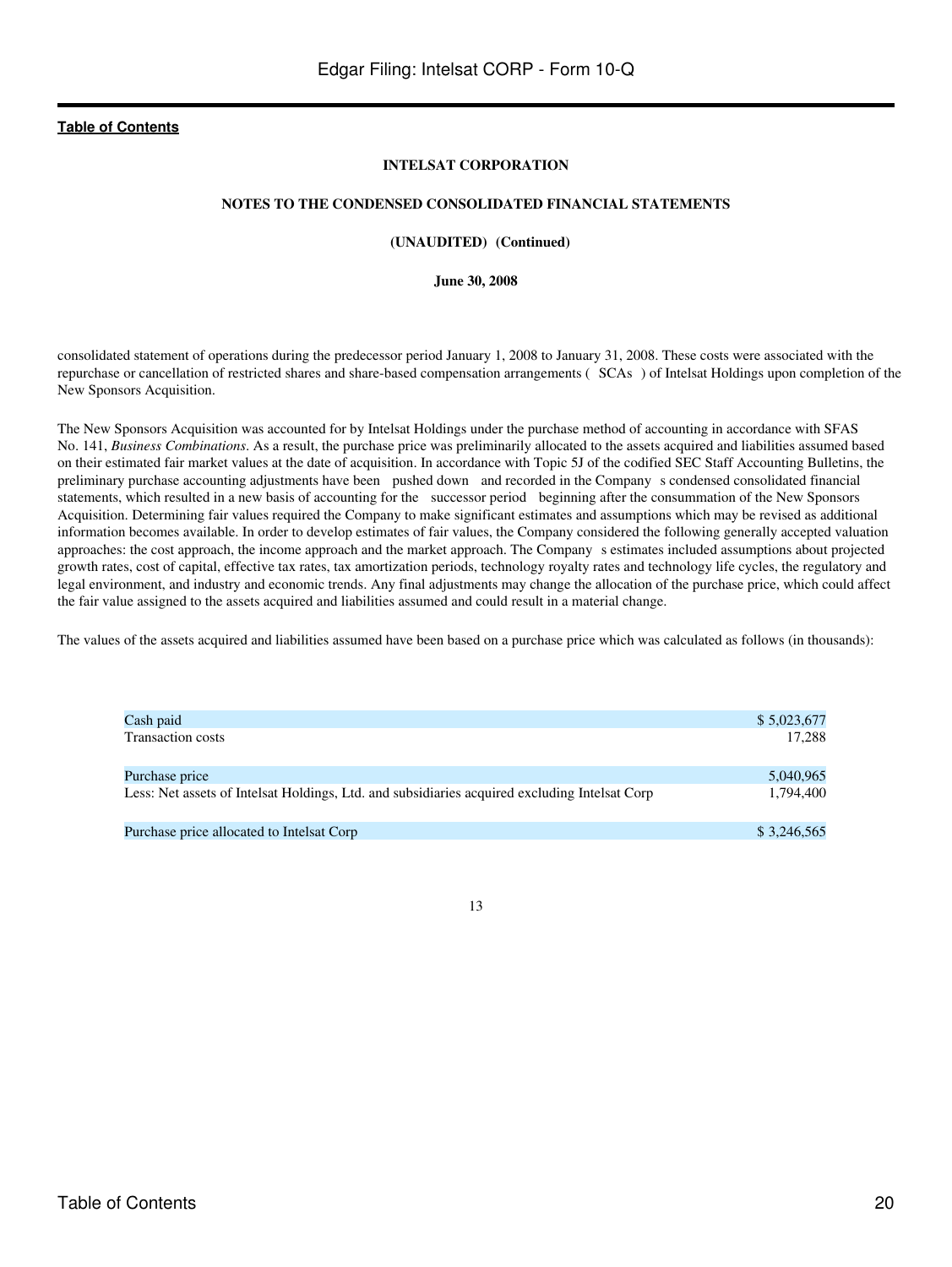#### **INTELSAT CORPORATION**

#### **NOTES TO THE CONDENSED CONSOLIDATED FINANCIAL STATEMENTS**

#### **(UNAUDITED)(Continued)**

#### **June 30, 2008**

A reconciliation of the purchase price adjustments recorded in connection with the New Sponsors Acquisition, including the effects of the push-down accounting and the Serafina Assignment, is presented below (in thousands):

|                                                  | Predecessor<br><b>Entity</b><br>As of January 31,<br>2008 | <b>Transaction</b><br><b>Adjustments</b> | <b>Successor</b><br><b>Entity</b><br>As of February 1,<br>2008 |
|--------------------------------------------------|-----------------------------------------------------------|------------------------------------------|----------------------------------------------------------------|
| <b>ASSETS</b>                                    |                                                           |                                          |                                                                |
| Current assets                                   | \$<br>251,114                                             | \$<br>(11, 732)                          | \$<br>239,382                                                  |
| Satellites and other property and equipment, net | 1,903,241                                                 | 656,630                                  | 2,559,871                                                      |
| Goodwill                                         | 3,734,649                                                 | (401, 075)                               | 3,333,574                                                      |
| Non-amortizable intangible assets                | 1.116.600                                                 | (63, 530)                                | 1,053,070                                                      |
| Amortizable intangible assets, net               | 263,276                                                   | 336,614                                  | 599,890                                                        |
| Other assets                                     | 189,604                                                   | 103,966                                  | 293,570                                                        |
| <b>Total assets</b>                              | \$<br>7,458,484                                           | \$<br>620,873                            | \$<br>8,079,357                                                |
| <b>LIABILITIES AND SHAREHOLDER S EQUITY</b>      |                                                           |                                          |                                                                |
| Current portion of long-term debt                | \$<br>69.738                                              | \$                                       | \$<br>69,738                                                   |
| Other current liabilities                        | 243.943                                                   | 5.410                                    | 249.353                                                        |
|                                                  |                                                           |                                          |                                                                |
| Total current liabilities                        | 313,681                                                   | 5,410                                    | 319,091                                                        |
| Long-term debt, net of current portion           | 3,364,414                                                 | (30,084)                                 | 3,334,330                                                      |
| Deferred income taxes                            | 492,499                                                   | 323.754                                  | 816,253                                                        |
| Other non-current liabilities                    | 301,967                                                   | 61,151                                   | 363,118                                                        |
|                                                  |                                                           |                                          |                                                                |
| <b>Total liabilities</b>                         | 4,472,561                                                 | 360,231                                  | 4,832,792                                                      |
| Total shareholder s equity                       | 2,985,923                                                 | 260,642                                  | 3,246,565                                                      |
|                                                  |                                                           |                                          |                                                                |
| Total liabilities and shareholder s equity       | \$<br>7,458,484                                           | \$<br>620,873                            | \$<br>8,079,357                                                |

#### **Note 3 Share-Based and Other Compensation Plans**

#### *(a) 2005 Share Plan*

The board of directors of Intelsat Holdings adopted the Intelsat Holdings, Ltd. 2005 Share Incentive Plan (the 2005 Share Plan) with an effective date of January 28, 2005, pursuant to which up to 1,300,000 ordinary shares were reserved for grants to employees and directors of Intelsat Holdings and its direct and indirect subsidiaries. The 2005 Share Plan permitted granting of awards in the form of incentive share options, nonqualified share options, restricted shares, restricted share units, share appreciation rights, phantom shares and performance awards.

Certain employees of Intelsat Global Service Corporation (IGSC) who were transferred to Intelsat Corp following the completion of the acquisition of PanAmSat Holdco by Intelsat Bermuda on July 3, 2006 (referred to, together with related transactions, as the Intelsat Acquisition Transactions) previously had been granted both time vesting and performance vesting restricted shares under the 2005 Share Plan. The restricted

#### Table of Contents 21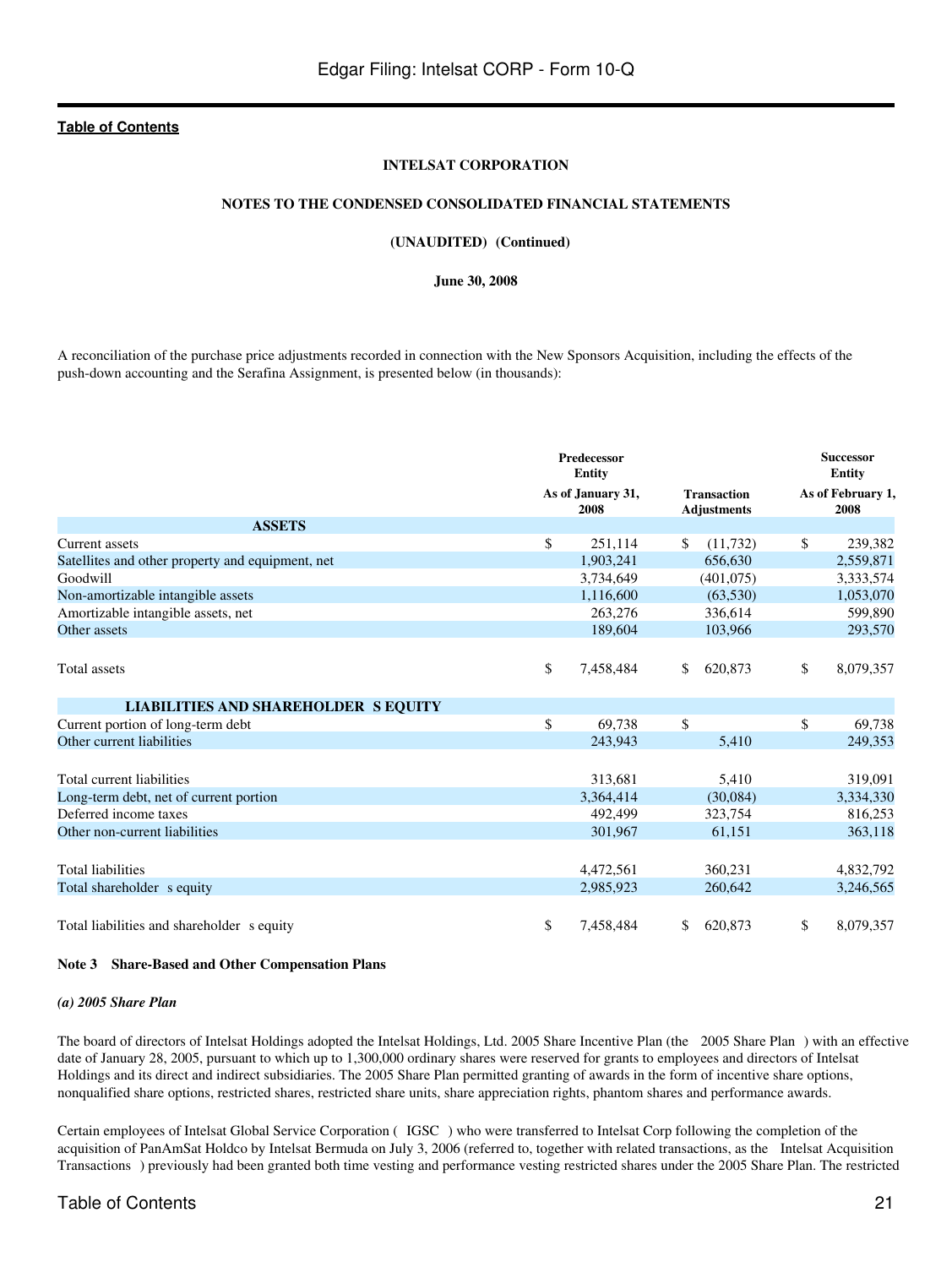shares held by these employees were awarded pursuant to restricted share agreements. These restricted share agreements included transfer and other restrictions, and provide for vesting principally as follows: 50% of the shares awarded were time vesting shares, with 7/60 of the time vesting shares vesting on August 1, 2005 and the remainder of the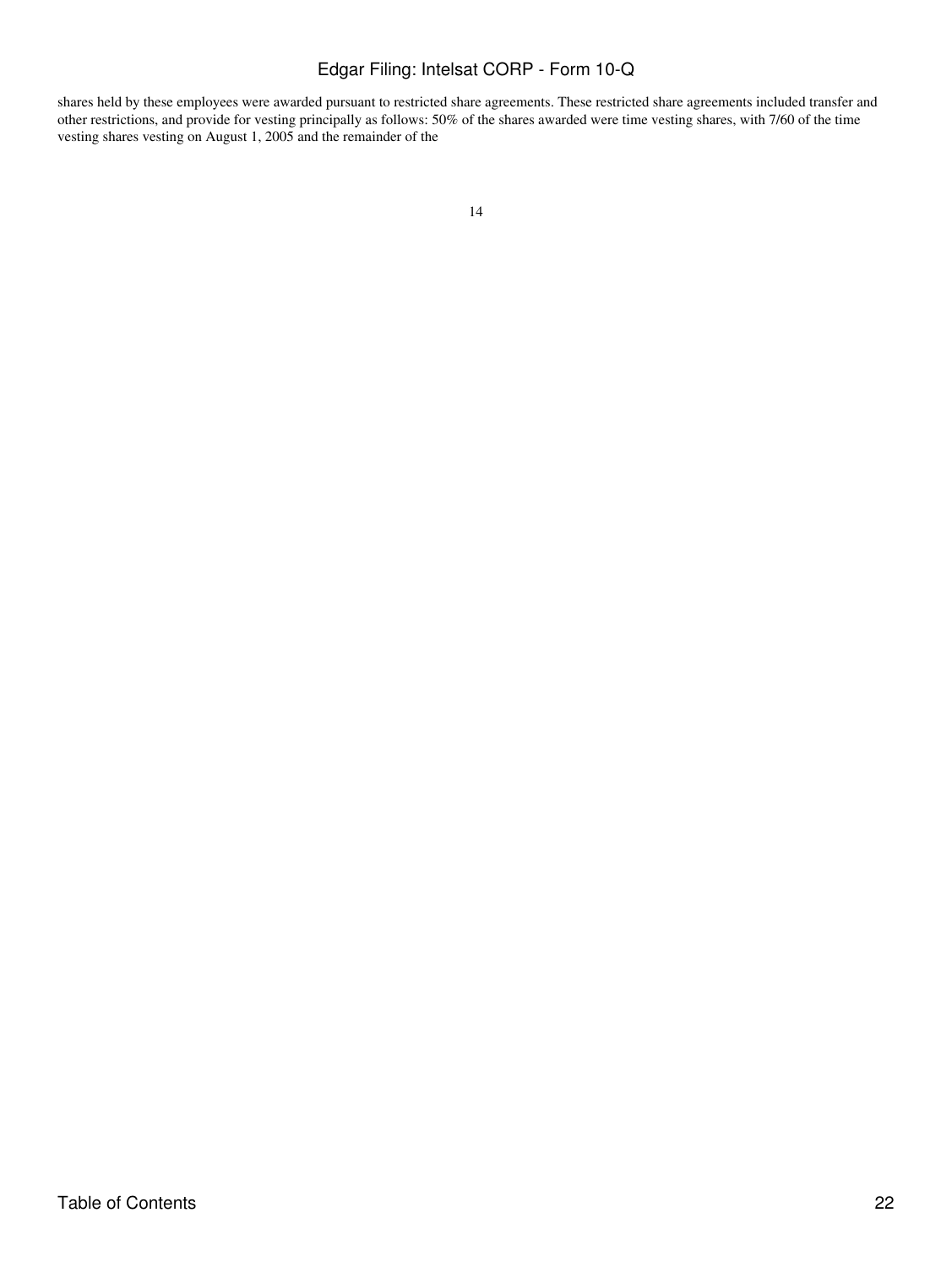#### **INTELSAT CORPORATION**

#### **NOTES TO THE CONDENSED CONSOLIDATED FINANCIAL STATEMENTS**

#### **(UNAUDITED)(Continued)**

**June 30, 2008**

time vesting shares vesting in fifty-three equal monthly installments of 1/60 of the shares per month beginning September 1, 2005; and the remaining 50% of such restricted shares awarded were performance shares that were to vest if and when, prior to the eighth anniversary of January 28, 2005, the Investors, as defined in the 2005 Share Plan, received a cumulative total return between 2.5 to 3 times the amounts invested by the Investors. Outstanding performance shares not vested by the eighth anniversary of their award would be forfeited. Recipients of awards who terminated employment with Intelsat Holdings or its subsidiaries would forfeit unvested shares awarded, except that performance shares would remain outstanding for 180 days and would vest if performance vesting criteria were met within 180 days following termination without cause. Additionally, the restricted share agreements had certain repurchase features which provided that if an employee was terminated without cause or upon death or disability, Intelsat Holdings had the right for two years to repurchase any vested shares at fair value as determined on the termination date. In the event an employee resigned, Intelsat Holdings repurchase right for vested shares would be at a price of the lesser of fair value or \$2.15 per share.

Prior to the completion of the New Sponsors Acquisition, the Company had determined that the fair value of a restricted share was limited to \$2.15 unless it was probable that an employee would be terminated without cause. The Company recorded compensation expense for the time vesting restricted shares over the five-year vesting period based on the intrinsic value (which equaled fair value) at the date of the grant of \$2.15 per share. Since awards made consisted of shares of the Company s indirect parent, Intelsat Holdings, compensation costs for vested awards and the cost to repurchase shares were reflected as capital contributions in the form of liabilities assumed by parent in the Companys condensed consolidated financial statements. Due to certain repurchase features in the 2005 Share Plan, the restricted share grants were classified as a liability of the Company s indirect parent, Intelsat Holdings.

Upon consummation of the New Sponsors Acquisition on February 4, 2008, all outstanding restricted performance shares under the 2005 Share Plan vested. Vested restricted shares (including time and performance vesting shares) were purchased at approximately \$400 per share (the per share price specified in the BC Share Purchase Agreement). In connection with the vesting of these awards upon the consummation of the acquisition, the Company recorded compensation expense of \$30.8 million in the predecessor period January 1, 2008 to January 31, 2008. In connection with the New Sponsors Acquisition, each unvested restricted share of Intelsat Holdings was exchanged for approximately four unvested restricted shares of Serafina Holdings (exchange shares) and the exchange shares continue to be classified as a liability of the Companys parent due to certain repurchase features in the 2005 Share Plan. In addition, the vesting periods associated with the unvested Intelsat Holdings restricted shares continued.

A summary of the changes in Intelsat Holdings non-vested restricted shares during the predecessor period January 1, 2008 through January 31, 2008 is set forth below:

|                                                                |                         | Weighted-Average                       |
|----------------------------------------------------------------|-------------------------|----------------------------------------|
|                                                                | <b>Number of Shares</b> | <b>Grant-Date</b><br><b>Fair Value</b> |
| <b>Restricted shares:</b>                                      |                         |                                        |
| Non-vested restricted shares outstanding as of January 1, 2008 | 65.111                  | \$<br>2.15                             |
| Vested January 1, 2008 through January 31, 2008                | (49,646)                | \$<br>2.15                             |
|                                                                |                         |                                        |
| Total non-vested restricted shares at January 31, 2008         | 15.465                  | \$<br>2.15                             |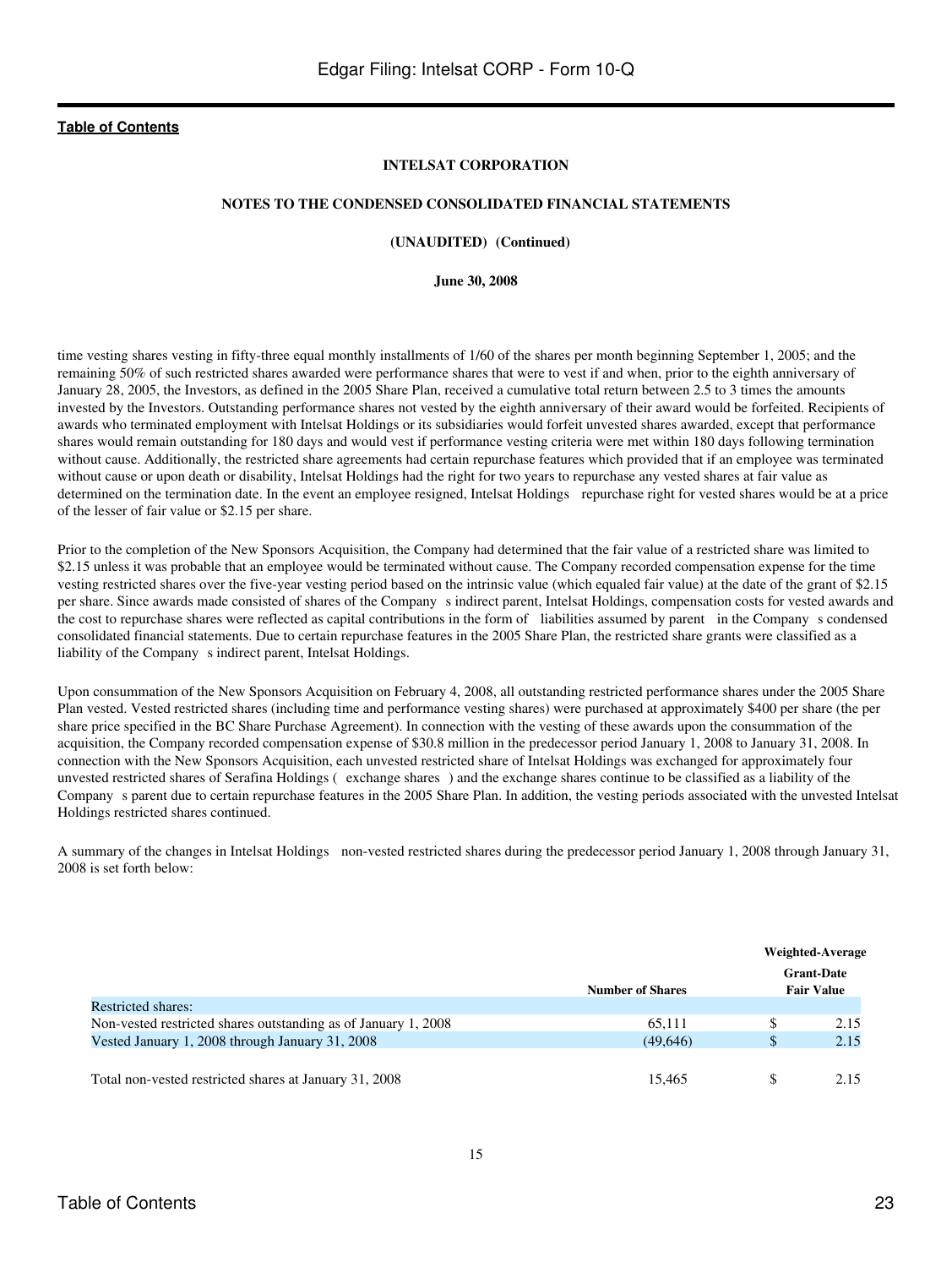#### **INTELSAT CORPORATION**

#### **NOTES TO THE CONDENSED CONSOLIDATED FINANCIAL STATEMENTS**

#### **(UNAUDITED)(Continued)**

#### **June 30, 2008**

A summary of the changes in Serafina Holdings non-vested shares during the successor period February 1, 2008 through June 30, 2008 is set forth below:

|                                                                 |                         | Weighted-Average |                                        |
|-----------------------------------------------------------------|-------------------------|------------------|----------------------------------------|
|                                                                 | <b>Number of Shares</b> |                  | <b>Grant-Date</b><br><b>Fair Value</b> |
| <b>Restricted shares:</b>                                       |                         |                  |                                        |
| Non-vested restricted shares outstanding as of February 1, 2008 | 61.906                  | \$               | 2.15                                   |
| Vested February 1, 2008 through June 30, 2008                   | (10,766)                | \$               | 2.15                                   |
| Total non-vested restricted shares at June 30, 2008             | 51.140                  | \$               | 2.15                                   |

The non-vested restricted shares have a remaining weighted-average vesting period of 19 months.

#### *(b) Share-Based Compensation Arrangements Under the 2005 Share Plan*

During 2006 and 2007, Intelsat Holdings entered into SCAs with selected employees of Intelsat Holdings and its direct and indirect subsidiaries under the 2005 Share Plan, which would permit such employees to purchase Intelsat Holdings common shares. These SCAs vested over time and were subject to continued employment through each applicable vesting date. The vesting of these SCAs was to accelerate in the event of the occurrence of both a change in control and a termination without cause (each as defined in the 2005 Share Plan) of the relevant employee.

Any common shares held by employees as a result of the exercise of SCAs could be repurchased by Intelsat Holdings, and any outstanding but unexercised SCAs could be cancelled, at any time after termination of employment. Shares issued as a result of the exercise of SCAs could be repurchased at the lesser of fair market value and the exercise price in the event of voluntary termination by the employee and other defined circumstances. Since these repurchase features enabled Intelsat Holdings to recover the shares without transferring any appreciation in value if the employee were to terminate voluntarily, the SCAs were not deemed to be granted under SFAS No. 123R, *Share-Based Payment* (SFAS 123R). The repurchase features provided that if an employee were to be terminated without cause or upon death or disability, Intelsat Holdings would have the right for two years to repurchase any vested shares at fair value as determined on the termination date.

In connection with the Intelsat Acquisition Transactions, two executives of Intelsat Corp prior to July 3, 2006 who held options to purchase common stock of PanAmSat Holdco rolled over such options by entering into SCAs to purchase Intelsat Holdings common shares. While the rollover adjusted the exercise price and number of applicable shares covered, the vesting period associated with the previous PanAmSat Holdco stock options continued, and the SCAs were to vest in annual installments through August 2009. In the case of one of the executives, the SCA was deemed a grant of options to purchase Intelsat Holdings common shares under SFAS 123R.

In connection with the New Sponsors Acquisition, vesting in SCAs issued under the 2005 Share Plan doubled at consummation of the transaction if the awardee was still employed on February 4, 2008. The vested SCAs were cancelled in return for cash in an amount equal to the excess of approximately \$400 (the per share price of the transaction) over the exercise price of each share. In connection with the vesting and cancellation of these awards, the Company recorded expense of \$31.0 million in the predecessor period January 1, 2008 to January 31, 2008. The remaining unvested SCAs were rolled over into new options of Serafina Holdings, but continue to be subject to the same repurchase feature as discussed above and thus continue to be deemed not granted under SFAS 123R.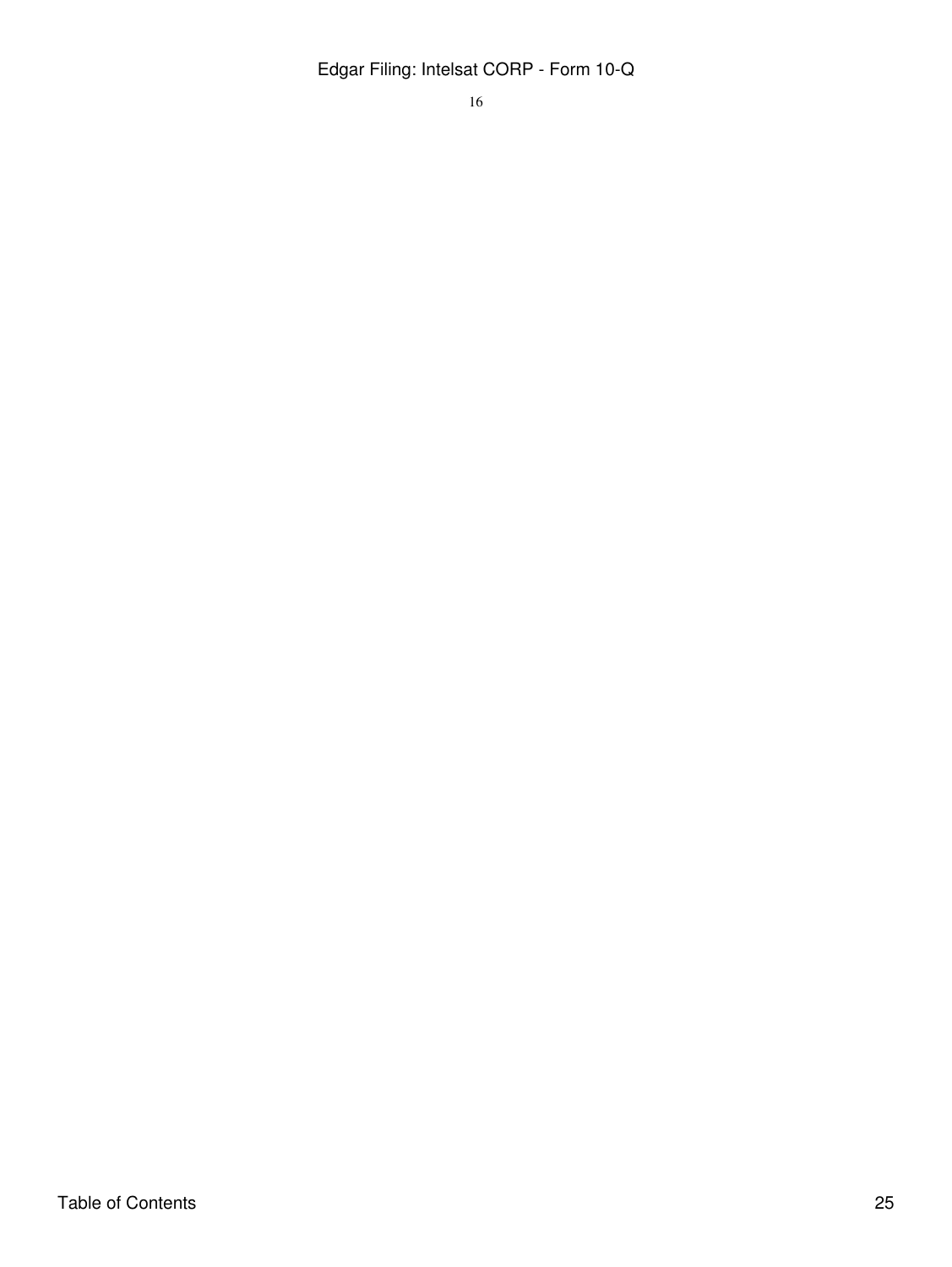#### **INTELSAT CORPORATION**

#### **NOTES TO THE CONDENSED CONSOLIDATED FINANCIAL STATEMENTS**

**(UNAUDITED)(Continued)**

**June 30, 2008**

#### *(c) Deferred Compensation Plan and Supplemental Savings Plan*

The Company had a Deferred Compensation Plan and a Supplemental Savings Plan for eligible employees. Under both plans, executives and other highly compensated employees were entitled to defer a portion of their compensation to future years. In connection with the Intelsat Acquisition Transactions, the Company terminated both the Supplemental Savings Plan and the Deferred Compensation Plan immediately before the closing of the Intelsat Acquisition Transactions on July 3, 2006. The remaining payments of \$6.2 million were made to participants of the plans in the first quarter of 2007.

#### *(d) Intelsat Deferred Compensation Plan*

Following completion of the Intelsat Acquisition Transactions, substantially all of the employees of IGSC were transferred to Intelsat Corp pursuant to an employee transfer agreement. In addition, the Company assumed responsibility for the existing deferred compensation plan awards granted to the IGSC employees under a plan known as the 2004 Share Incentive Plan (the 2004 Plan). The 2004 Plan was cancelled in January 2005 and all unvested awards were converted into deferred compensation accounts. Deferred compensation plus interest was payable to employees in accordance with vesting schedules in the original 2004 Plan awards, which fully vested in June 2007. The Company recorded compensation expense over the remaining vesting period following the conversion to deferred compensation. The Company recorded compensation expense of \$0.5 million and \$1.2 million during the three and six months ended June 30, 2007, respectively. As of December 31, 2007, all deferred compensation amounts had been paid and there was no remaining liability to be paid.

#### **Note 4 Retirement Plans and Other Retiree Benefits**

#### *(a) Pension and Other Postretirement Benefits*

Following the completion of the acquisition of PanAmSat Holding Corporation by Intelsat Bermuda on July 3, 2006, substantially all of the employees of IGSC were transferred to the Company pursuant to an employee transfer agreement. The parties further agreed that it was their mutual intent that the transferred employees continue to participate in and receive benefits from the employee benefit plans and arrangements that were sponsored by IGSC as of the effective date until such time as the parties developed and implemented integrated employee benefit plans that would be available to both the transferred employees as well as to legacy Intelsat Corp employees. Intelsat Corp legally assumed the assets and liabilities of the plans related to the transferred employees as of July 3, 2006 pursuant to the employee transfer agreement, and became the plans sponsor effective on that date. As a result of the employee transfer agreement, it was agreed that the liability for IGSC s postretirement health insurance plan would transfer to Intelsat Corp for all active participants other than those retirees who claimed to be eligible for certain retiree medical benefits pursuant to a 2001 Intelsat board resolution, and future reimbursement would be made for the net benefit claims incurred for all employees terminated and for all resolution participants. Furthermore, the Intelsat Restoration Plan liability would be transferred with no future reimbursement, and the Intelsat Staff Retirement Plan would be transferred to Intelsat Corp at the accrued liability balance at the effective date. Furthermore, IGSC would reimburse Intelsat Corp for a fraction of the future cash contributions required, if any, to the Intelsat Staff Retirement Plan. IGSC was not required to make any contributions in 2007. The Company does not currently expect that it will be required to make any such contributions during 2008. Furthermore, the Company does not expect to make any contributions to its postretirement health insurance plan, which is an unfunded plan.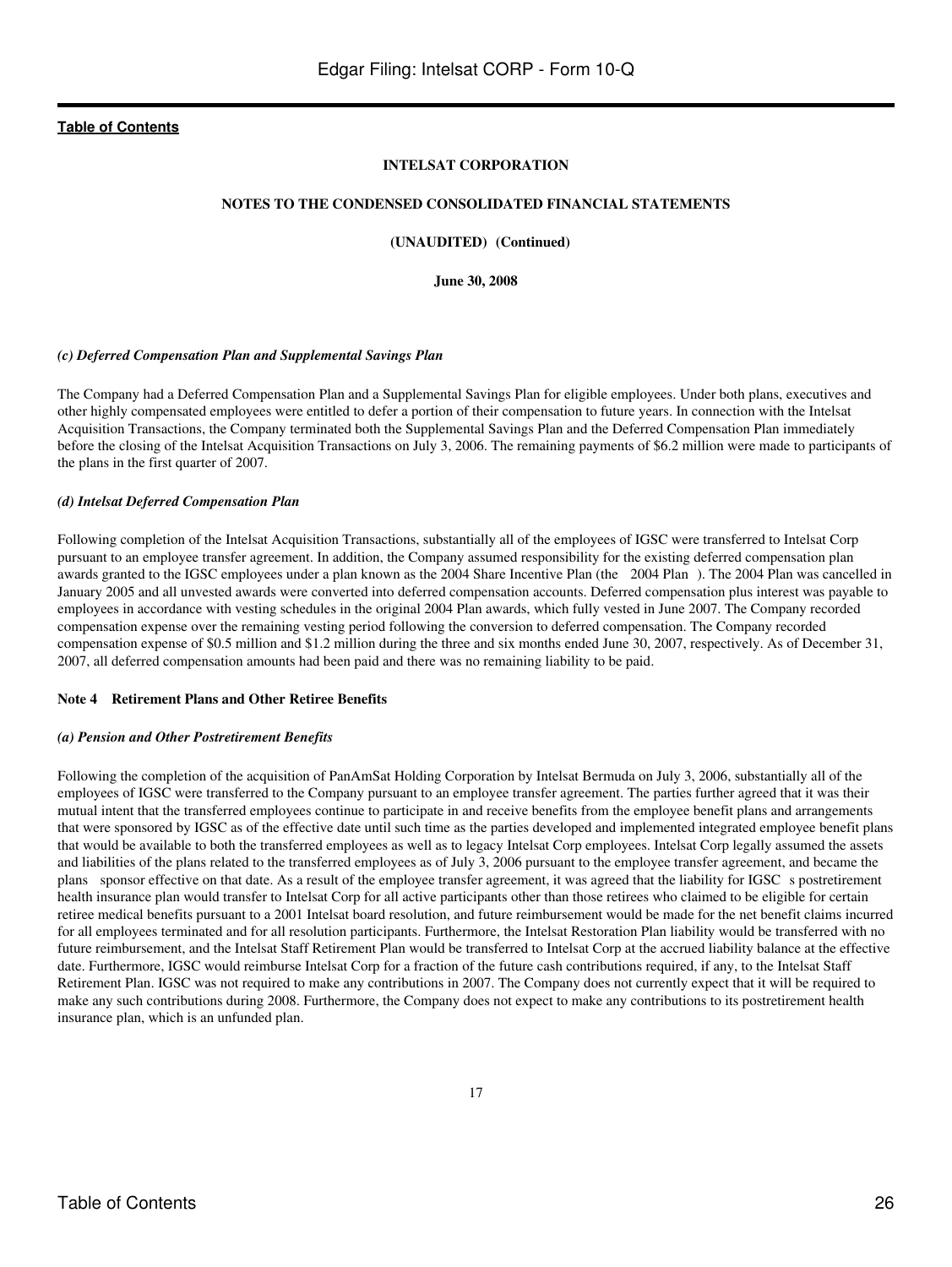#### **INTELSAT CORPORATION**

#### **NOTES TO THE CONDENSED CONSOLIDATED FINANCIAL STATEMENTS**

#### **(UNAUDITED)(Continued)**

**June 30, 2008**

*Adoption of SFAS 158.* On December 31, 2007, the Company adopted the recognition and disclosure provisions of SFAS 158. SFAS 158 required the Company to recognize the funded status (i.e., the difference between the fair value of the plan assets and the projected benefit obligations) of its pension and other postretirement benefits in the December 31, 2007 consolidated balance sheet, with a corresponding adjustment to accumulated other comprehensive income, net of income taxes. The adjustment to accumulated other comprehensive income at adoption represents the net unrecognized actuarial gains/losses and unrecognized prior service costs/credits, both of which were previously netted against the plan s funded status in the Company s consolidated balance sheets pursuant to SFAS 87 and SFAS 106. Further, actuarial gains and losses that arise in subsequent periods and are not recognized as net periodic pension cost in the same periods will be recognized as a component of accumulated other comprehensive income (loss). Those amounts will be subsequently recognized as a component of net periodic pension cost on the same basis as the amounts recognized in accumulated other comprehensive income (loss) at adoption of SFAS 158.

On January 1, 2008 the Company adopted the measurement provision of SFAS 158 utilizing a 15 month model for transition. Accordingly, the Company used its September 30, 2007 valuation to project 15 months of net periodic benefit cost and recognized 3/15ths, or \$0.2 million (net of tax), of such costs as an adjustment to retained earnings in January 2008.

Net periodic pension benefit included the following components for the three months ended June 30, 2007 and 2008, the six months ended June 30, 2007, the predecessor period January 1, 2008 to January 31, 2008, and the successor period February 1, 2008 to June 30, 2008 (in thousands):

|                                          | <b>Pension Benefits</b>                                   |                                     |                                   |                           |                                                                                        |         |                                                  |         |
|------------------------------------------|-----------------------------------------------------------|-------------------------------------|-----------------------------------|---------------------------|----------------------------------------------------------------------------------------|---------|--------------------------------------------------|---------|
|                                          | Predecessor<br><b>Entity</b><br><b>Three Months Ended</b> |                                     | <b>Successor</b><br><b>Entity</b> | <b>Predecessor Entity</b> | <b>Successor</b><br>Entity<br>Period February 1.<br>2008 to<br><b>June 30,</b><br>2008 |         |                                                  |         |
|                                          |                                                           | Three Months Ended<br>June 30, 2008 |                                   | <b>Six Months Ended</b>   |                                                                                        |         | Period January 1,<br>2008 to January 31,<br>2008 |         |
|                                          | <b>June 30,</b><br>2007                                   |                                     |                                   | <b>June 30,</b><br>2007   |                                                                                        |         |                                                  |         |
| Service cost                             | 809<br>\$                                                 | \$                                  | 621                               | 1,618<br>$\mathbb{S}$     | \$                                                                                     | 217     | \$                                               | 1,035   |
| Interest cost                            | 4,439                                                     |                                     | 5,064                             | 8,879                     |                                                                                        | 1,621   |                                                  | 8,440   |
| Expected return on plan                  |                                                           |                                     |                                   |                           |                                                                                        |         |                                                  |         |
| assets                                   | (5,889)                                                   |                                     | (5,775)                           | (11,779)                  |                                                                                        | (2,014) |                                                  | (9,625) |
| Amortization of<br>unrecognized prior    |                                                           |                                     |                                   |                           |                                                                                        |         |                                                  |         |
| service cost                             | (98)                                                      |                                     |                                   | (196)                     |                                                                                        | (26)    |                                                  |         |
| Amortization of<br>unrecognized net loss |                                                           |                                     |                                   |                           |                                                                                        | 18      |                                                  |         |
| Total benefit                            | (739)<br>S.                                               | \$                                  | (90)                              | (1,478)                   | \$                                                                                     | (184)   | \$                                               | (150)   |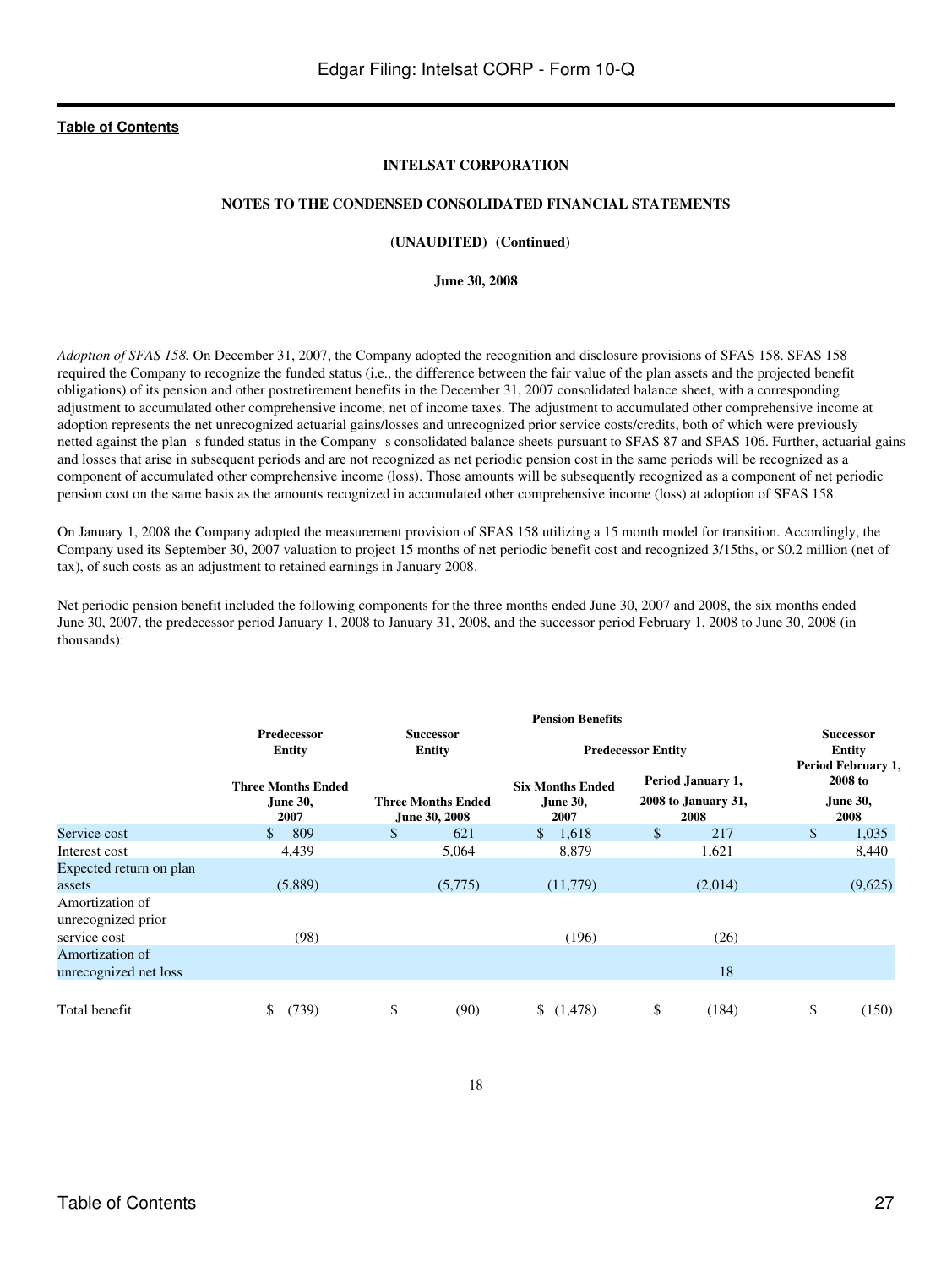#### **INTELSAT CORPORATION**

#### **NOTES TO THE CONDENSED CONSOLIDATED FINANCIAL STATEMENTS**

#### **(UNAUDITED)(Continued)**

#### **June 30, 2008**

Net periodic other postretirement benefits costs included the following components for the three months ended June 30, 2007 and 2008, the six months ended June 30, 2007, the predecessor period January 1, 2008 to January 31, 2008, and the successor period February 1, 2008 to June 30, 2008 (in thousands):

|                                          | <b>Other Postretirement Benefits</b> |                            |                                            |                           |                                                  |      |                         |     |  |
|------------------------------------------|--------------------------------------|----------------------------|--------------------------------------------|---------------------------|--------------------------------------------------|------|-------------------------|-----|--|
|                                          | Predecessor<br>Entity                | <b>Successor</b><br>Entity |                                            | <b>Predecessor Entity</b> | <b>Successor</b><br>Entity<br>Period February 1, |      |                         |     |  |
|                                          | <b>Three Months Ended</b>            |                            |                                            | <b>Six Months Ended</b>   | Period January 1,                                |      | 2008 to                 |     |  |
|                                          | <b>June 30,</b><br>2007              |                            | <b>Three Months Ended</b><br>June 30, 2008 | <b>June 30,</b><br>2007   | 2008 to January 31,<br>2008                      |      | <b>June 30,</b><br>2008 |     |  |
| Service cost                             | \$238                                | \$                         | 151                                        | \$477                     | \$                                               | 55   | $\mathbb{S}$            | 251 |  |
| Interest cost                            | 104                                  |                            | 127                                        | 209                       |                                                  | 43   |                         | 211 |  |
| Amortization of<br>unrecognized net gain | (19)                                 |                            |                                            | (39)                      |                                                  | (18) |                         |     |  |
| Total costs                              | \$323                                | \$                         | 278                                        | \$647                     | S                                                | 80   | S                       | 462 |  |

The effect of the New Sponsors Acquisition and the allocation of the purchase price to the individual assets acquired and liabilities assumed was an increase to the projected benefit obligation of \$39.6 million. Additionally, all previously existing net gain or loss, prior service cost or credits recognized in accumulated other comprehensive income (loss) were eliminated in purchase accounting (see Note 2 New Sponsors Acquisition).

#### *(b) Other Retirement Plans*

Intelsat Corp offers two defined contribution retirement plans, qualified under the provisions of Section 401(k) of the Internal Revenue Code, for its employees in the United States. One plan is for Intelsat employees who were hired before July 19, 2001 or otherwise participate in the Supplemental Retirement Income Plan (the SRIP) and the other plan is for Intelsat employees hired on or after July 19, 2001, the Retirement Savings Plan (the RSP). Each employee participating in the SRIP or RSP is eligible to contribute, on a tax deferred basis and on an after-tax basis, up to 100% of eligible earnings, subject to regulatory limits. The Company matches 50% of employee contributions up to 2% of eligible earnings for participants in the SRIP, and 100% of employee contributions up to 5% of eligible earnings for participants in the RSP. Additionally, the Company provides a discretionary contribution based on performance against pre-defined metrics of between 0% and 4% of eligible earnings for employees participating in the SRIP or the RSP and a fixed contribution of 2% of eligible earnings for participants in the RSP, all subject to regulatory limits. The Company recognized compensation expense for these plans of \$3.1 million, \$0.4 million and \$2.5 million for the six months ended June 30, 2007, the predecessor period January 1, 2008 to January 31, 2008 and the successor period February 1, 2008 to June 30, 2008, respectively. Intelsat also maintains an unfunded deferred compensation plan for executives; however, benefit accruals under the plan were discontinued during 2001. Intelsat maintains other defined contribution retirement plans in several non-U.S. jurisdictions.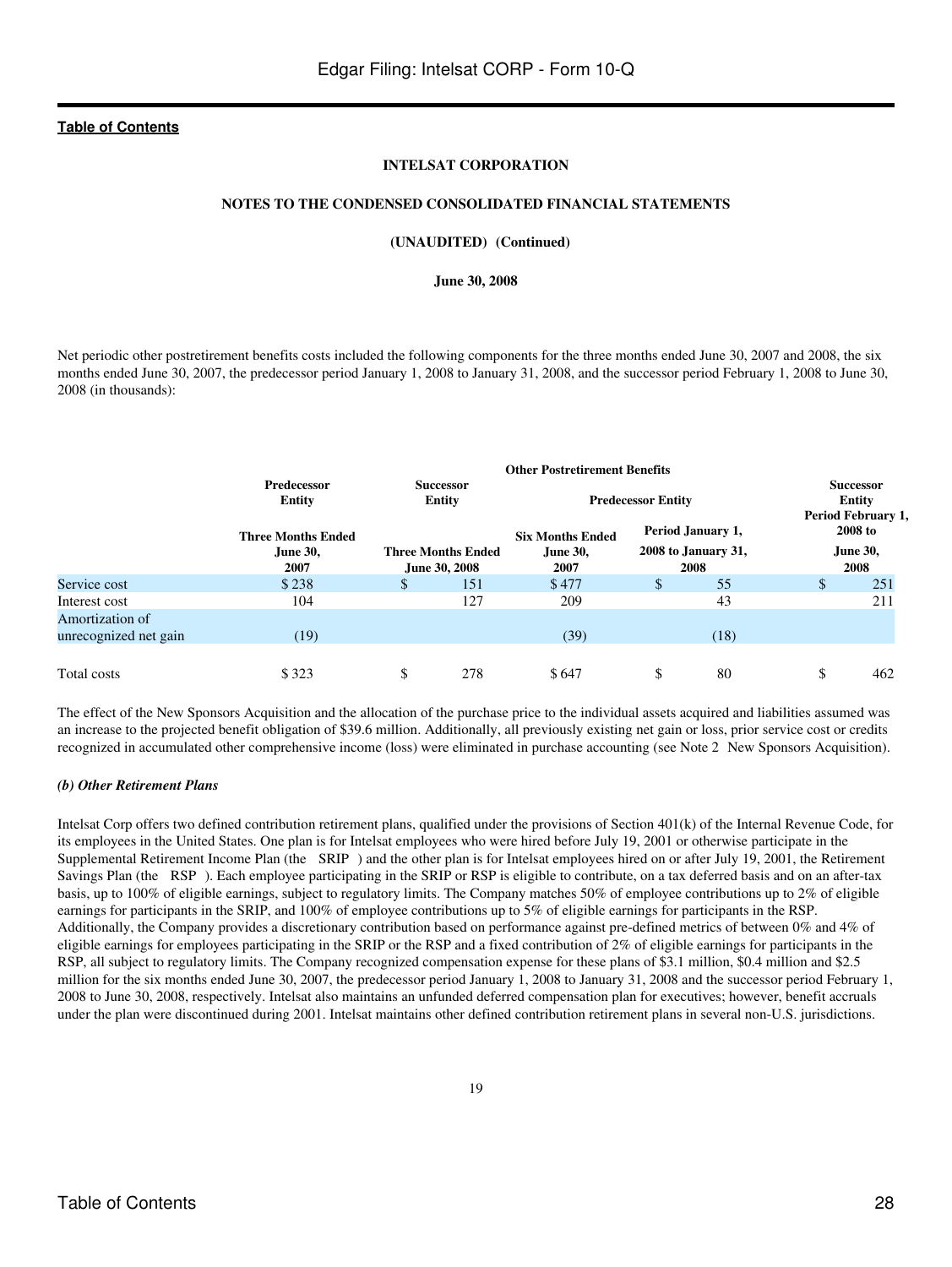#### **INTELSAT CORPORATION**

#### **NOTES TO THE CONDENSED CONSOLIDATED FINANCIAL STATEMENTS**

#### **(UNAUDITED)(Continued)**

#### **June 30, 2008**

#### **Note 5 Receivables**

Receivables were comprised of the following (in thousands):

|                                 | Predecessor<br>Entity<br>As of<br>December 31,<br>2007 |           |  |
|---------------------------------|--------------------------------------------------------|-----------|--|
| Service charges:                |                                                        |           |  |
| Billed                          | \$<br>67,167                                           | \$59,683  |  |
| Unbilled                        | 5,009                                                  | 4,584     |  |
| Other                           | 2,270                                                  | 1,548     |  |
| Allowance for doubtful accounts | (9,806)                                                | (12, 358) |  |
| Total                           | \$<br>64,640                                           | \$ 53,457 |  |

Unbilled satellite utilization charges represent amounts earned and accrued as receivables from customers for their usage of the Intelsat Corp satellite system prior to the end of the period. Unbilled service charges are expected to be billed and collected within twelve months of the respective balance sheet date.

#### **Note 6 Satellites and Other Property and Equipment**

#### *(a) Satellites and Other Property and Equipment, Net*

Satellites and other property and equipment, net were comprised of the following (in thousands):

|                                        | <b>Predecessor</b><br>Entity<br>As of<br>December 31,<br>2007 | <b>Successor</b><br>Entity<br>As of<br>June 30,<br>2008 |
|----------------------------------------|---------------------------------------------------------------|---------------------------------------------------------|
| Satellites and launch vehicles         | \$2,066,475                                                   | \$2,441,633                                             |
| Information systems and ground segment | 132,223                                                       | 113,695                                                 |
| Buildings and other                    | 83,431                                                        | 92,789                                                  |
|                                        |                                                               |                                                         |
| Total cost                             | 2,282,129                                                     | 2,648,117                                               |
| Less: accumulated depreciation         | (364, 127)                                                    | (119, 914)                                              |
| Total                                  | \$1,918,002                                                   | \$2,528,203                                             |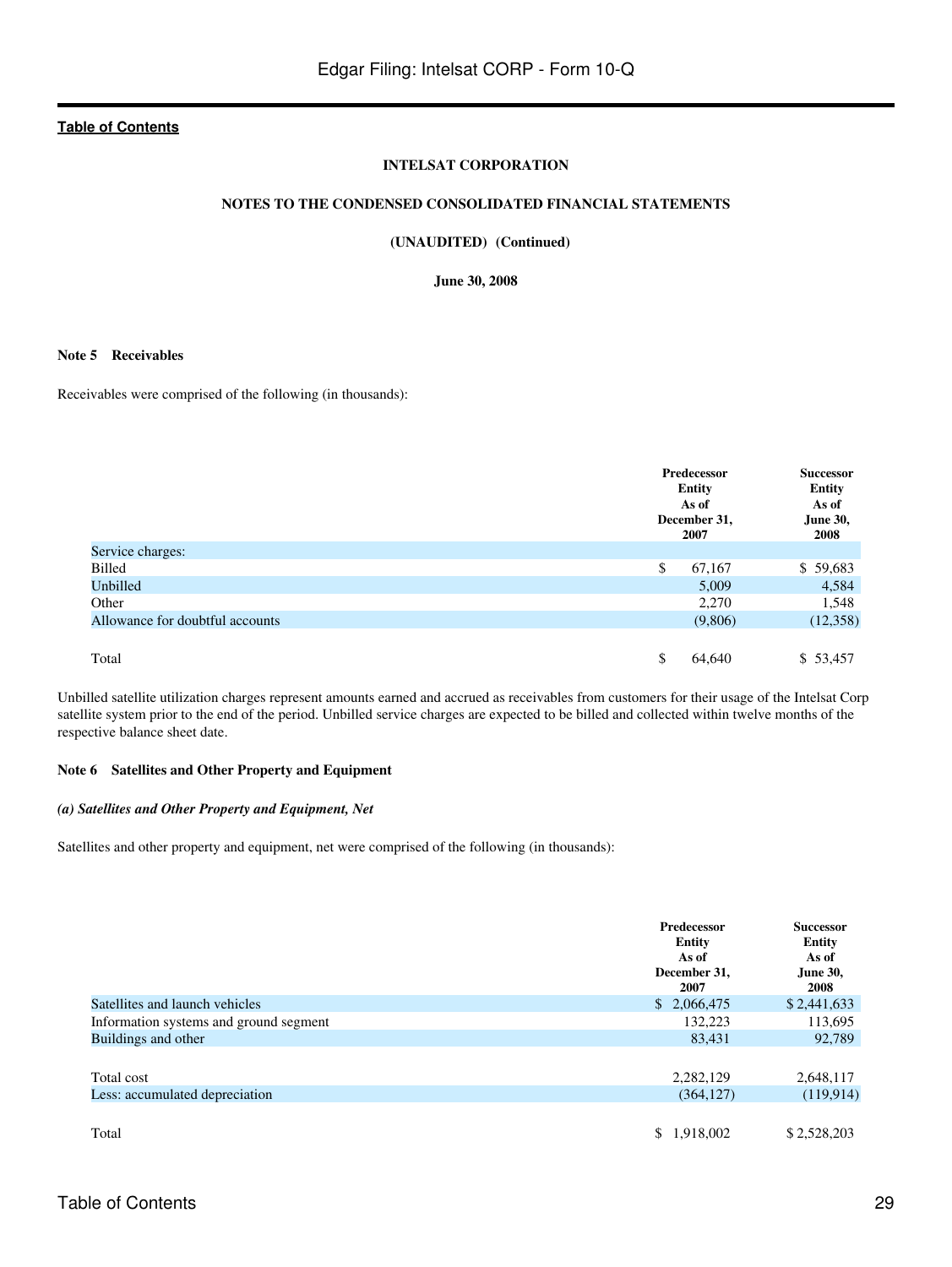Satellites and other property and equipment, net as of December 31, 2007 and June 30, 2008, included construction-in-progress of \$287.0 million and \$196.1 million, respectively. These amounts relate primarily to satellites under construction and related launch services. Interest costs of \$16.8 million, \$1.9 million and \$8.6 million were capitalized for the six months ended June 30, 2007, the predecessor period January 1, 2008 to January 31, 2008 and the successor period February 1, 2008 to June 30, 2008, respectively. Carrying amounts as of June 30, 2008 reflect the fair value adjustments recorded in connection with the New Sponsors Acquisition (see Note 2 New Sponsors Acquisition).

The Company has entered into launch contracts for the launch of both specified and unspecified future satellites. Each of these launch contracts provides that such contract may be terminated at the option of the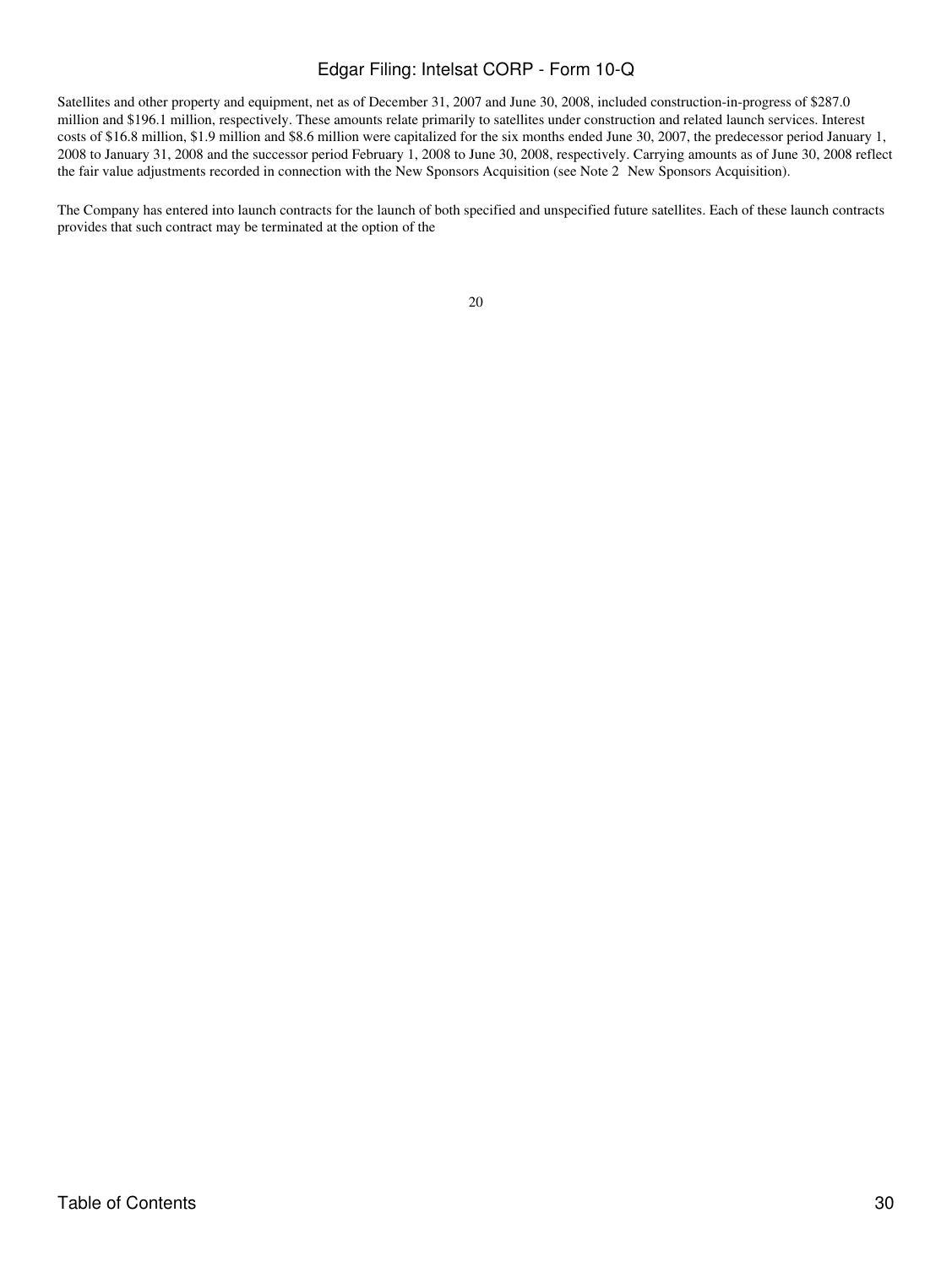#### **INTELSAT CORPORATION**

#### **NOTES TO THE CONDENSED CONSOLIDATED FINANCIAL STATEMENTS**

#### **(UNAUDITED)(Continued)**

#### **June 30, 2008**

Company, subject to payment of a termination fee that increases in magnitude as the applicable launch date approaches. In addition, in the event of a failure of any launch, the Company may exercise its right to obtain a replacement launch within a specified period following its request for re-launch.

#### *(b) Satellite Launch*

On May 21, 2008, the Company successfully launched its Galaxy 18 satellite into orbit. This satellite will operate from 123º west longitude and will serve programmers, government and corporate broadband customers in the continental United States, Alaska, Hawaii and Puerto Rico.

#### *(c) Satellite Health*

On June 29, 2008, Intelsat s Galaxy 26 satellite experienced a sudden and unexpected electrical distribution anomaly causing a loss of a substantial portion of the satellite power generating capability and resulting in the interruption of some of the customer services on the satellite. In accordance with Intelsat s existing satellite anomaly contingency plans, Intelsat restored the service for most Galaxy 26 customers on satellites within the Intelsat fleet, including for some of them on Galaxy 26, certain transponders of which continue to operate normally.

Intelsat established a failure review board, referred to as the FRB, with Space Systems/Loral, Inc., the manufacturer of the Galaxy 26 satellite, to identify the cause of the problem. The FRB concluded that the failure on the Galaxy 26 satellite was the result of a design flaw similar to the flaw which caused the anomaly on the Galaxy 27 satellite. This design flaw exists on three of the Company s combined satellites Galaxy 26, Galaxy 27 and IS-8. Intelsat currently believes that the Galaxy 26 satellite anomaly will not result in the acceleration of capital expenditures for a replacement of the Galaxy 26 satellite.

#### **Note 7 Investments**

The Company has a joint venture with JSAT International (JSAT), a leading satellite operator in the Asia-Pacific region. The joint venture is named Horizons Satellite Holdings, LLC, and consists of two investments: Horizons-1 and Horizons-2.

Horizons-1 owns and operates the Ku-band portion of the Horizons-1 satellite in the fixed satellite services sector, offering service to customers in the Asia-Pacific region. The Company has a 50% ownership interest in Horizons-1, an investment which is accounted for under the equity method of accounting. The Company s share of the results of Horizons-1 is included in other income, net in the accompanying condensed consolidated statements of operations and was income of \$0.1 million, \$0.02 million and \$0.2 million for the six months ended June 30, 2007, the predecessor period January 1, 2008 to January 31, 2008 and the successor period February 1, 2008 to June 30, 2008, respectively. The investment balance of \$19.1 million and \$17.0 million as of December 31, 2007 and June 30, 2008, respectively, was included within other assets in the accompanying condensed consolidated balance sheets. The investment balance was reduced by \$0.5 million as a result of the fair value adjustment recorded in connection with the preliminary allocation of the purchase price for the New Sponsors Acquisition (see Note 2 New Sponsors Acquisition).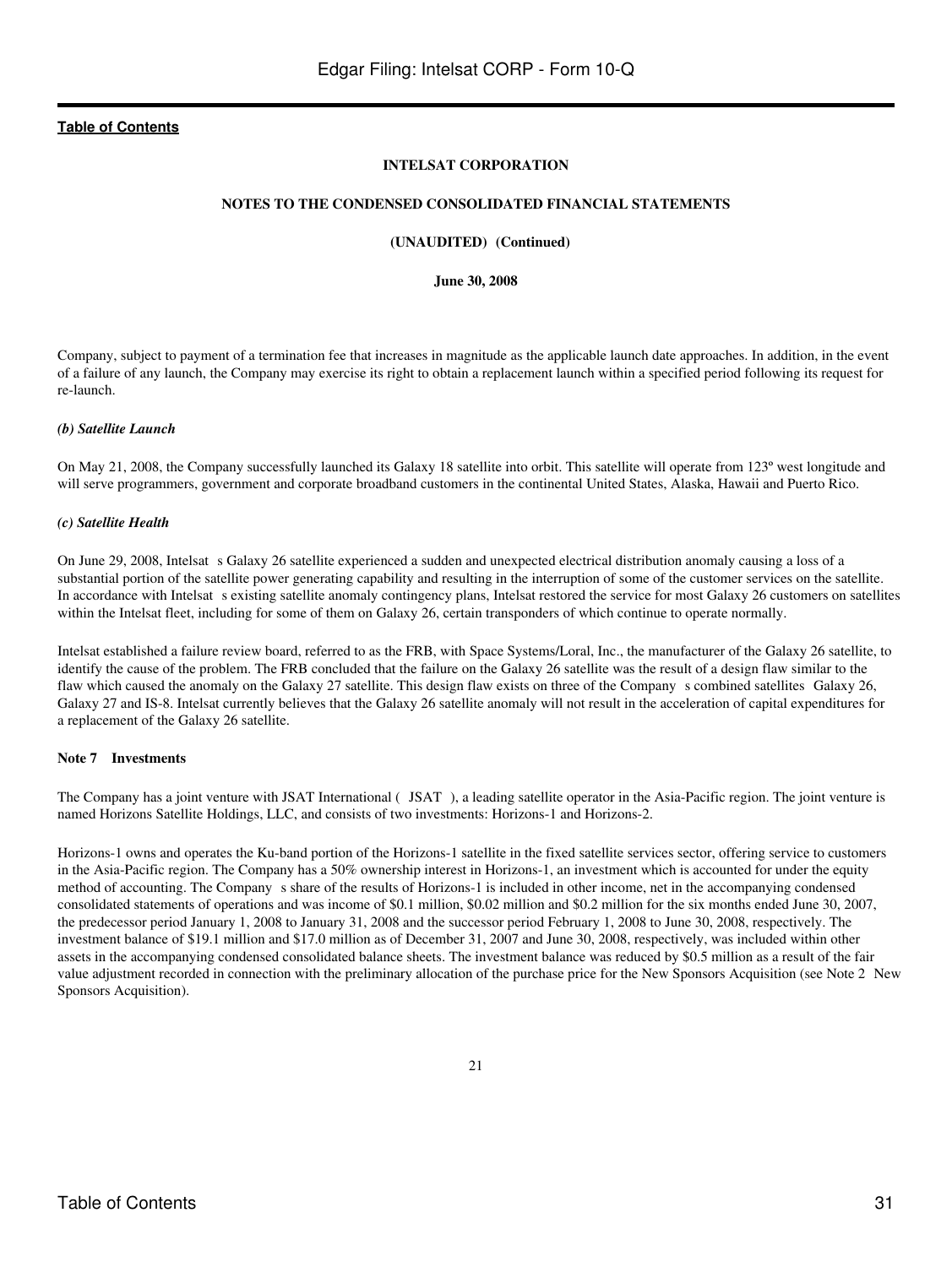#### **INTELSAT CORPORATION**

#### **NOTES TO THE CONDENSED CONSOLIDATED FINANCIAL STATEMENTS**

#### **(UNAUDITED)(Continued)**

#### **June 30, 2008**

During the six months ended June 30, 2007, the predecessor period January 1, 2008 to January 31, 2008 and the successor period February 1, 2008 to June 30, 2008, the Company recorded expenses of \$2.0 million, \$0.3 million and \$1.6 million, respectively, in relation to the utilization of Ku-band satellite capacity from Horizons-1. Additionally, the Company provides tracking, telemetry and control and administrative services for the Horizons-1 satellite. The Company recorded revenue for these services of \$0.3 million, \$0.1 million and \$0.3 million during the six months ended June 30, 2007, the predecessor period January 1, 2008 to January 31, 2008 and the successor period February 1, 2008 to June 30, 2008, respectively.

The Company has a revenue share agreement with JSAT related to services sold on the Horizons-1 satellite. The Company recognizes revenue under this JSAT revenue share agreement on a net basis. As a result of this agreement, the Company reduced revenue by \$7.3 million, \$1.1 million and \$6.1 million for the six months ended June 30, 2007, the predecessor period January 1, 2008 to January 31, 2008 and the successor period February 1, 2008 to June 30, 2008, respectively, for the amounts owed to JSAT. The payable due to JSAT was \$2.5 million and \$2.1 million as of December 31, 2007 and June 30, 2008, respectively.

On August 1, 2005, the Company formed a second satellite joint investment with JSAT that built and launched a Ku-band satellite in December 2007 to operate at 74.05º west longitude, referred to as Horizons-2. The Horizons-2 satellite was placed into service in February 2008. The satellite supports digital video, high-definition television and internet protocol-based content distribution networks to broadband Internet and satellite news gathering services in the United States. The total future joint investment in Horizons-2 is expected to be \$193.1 million as of June 30, 2008, of which each of the joint venture partners is required to fund their 50% share beginning in March 2008. In connection with its investment in Horizons-2, in August 2005, the Company entered into a capital contribution and subscription agreement, which requires it to fund its 50% share of the amounts due under Horizon-2s loan agreement with a third-party lender. Pursuant to this agreement, the Company made a contribution of \$3.6 million in March 2008. The Company has entered into a security and pledge agreement with the lender and pursuant to this agreement, granted a security interest in its contribution obligation to the lender. Therefore, the Company has recorded this obligation as an indirect guarantee in accordance with FASB Interpretation No. 45 (as amended), *Guarantors Accounting and Disclosure Requirements for Guarantees, Including Indirect Guarantees of Indebtedness of Others*. The Company s investment is being accounted for using the equity method. As of December 31, 2007 and June 30, 2008, the investment balance of \$83.0 million and \$80.6 million, respectively, was included within other assets. The Company has recorded a liability of \$15.3 million within accrued expenses as of December 31, 2007 and June 30, 2008, and a liability of \$67.7 million and \$61.6 million within other long-term liabilities as of December 31, 2007 and June 30, 2008, respectively, in the condensed consolidated balance sheets in relation to the future funding of this investment in Horizons-2. In connection with the New Sponsors Acquisition, there was no adjustment to the investment balance or the liability balance related to the Company s investment in Horizons-2 (see Note 2 New Sponsors Acquisition).

The Company provides tracking, telemetry and control and administrative services for the Horizons-2 satellite. There was no Horizons-2 revenue during the six months ended June 30, 2007 or the predecessor period January 1, 2008 to January 31, 2008. The Company recorded revenue for these services of \$0.3 million during the successor period February 1, 2008 to June 30, 2008. During the successor period February 1, 2008 to June 30, 2008, the Company recorded expenses of \$3.1 million in relation to the utilization of satellite capacity from Horizons-2.

The Company also has a revenue share agreement with JSAT related to services sold on the Horizons-2 satellite. The Company recognizes revenue under the JSAT revenue share agreement on a net basis. As a result of this agreement, the Company reduced revenue by \$2.3 million for the successor period February 1, 2008 to June 30, 2008, for the amounts owed to JSAT. The payable due to JSAT was \$1.5 million as of June 30, 2008.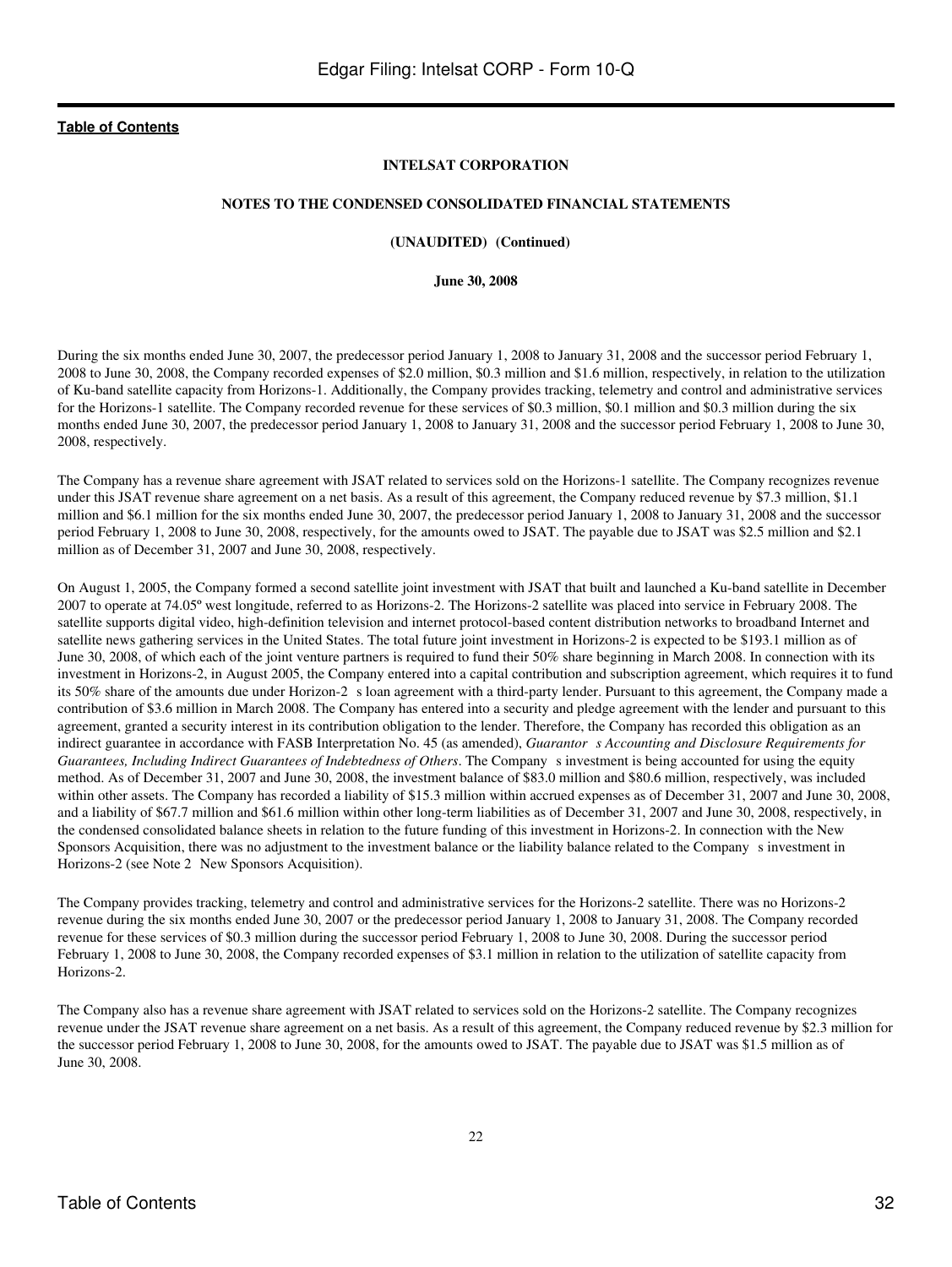#### **INTELSAT CORPORATION**

#### **NOTES TO THE CONDENSED CONSOLIDATED FINANCIAL STATEMENTS**

#### **(UNAUDITED)(Continued)**

**June 30, 2008**

In March 2007, the Company entered into an agreement with Horizons-2 to purchase and assume a launch service contract of Horizons-2. Under the agreement, the Company agreed to pay Horizons-2 for amounts paid to date of \$14.7 million and assumed the remaining contractual obligation payable to the launch service provider. This launch service contract is currently planned to be used for the launch of Intelsat s IS-15 satellite.

#### **Note 8 Goodwill and Other Intangible Assets**

As discussed in Note 2 New Sponsors Acquisition, in connection with the New Sponsors Acquisition, an allocation of the purchase price was performed using information available at the time and was based on estimates of fair values of the assets acquired and liabilities assumed, including revaluation of the Company s intangible assets.

The carrying amounts of goodwill and acquired intangible assets not subject to amortization consisted of the following (in thousands):

|                          | <b>Predecessor Entity</b><br>As of | <b>Successor Entity</b><br>As of |                         |  |
|--------------------------|------------------------------------|----------------------------------|-------------------------|--|
|                          | December 31,<br>2007               |                                  | <b>June 30,</b><br>2008 |  |
| Goodwill                 | 3,734,649<br>S                     | \$                               | 3,333,574               |  |
| Tradename                |                                    |                                  | 21,970                  |  |
| <b>Orbital</b> locations | 1,116,600                          | \$                               | 1,031,100               |  |

During the quarter ended June 30, 2008, the Company increased goodwill by approximately \$18.2 million, primarily due to the resolution of certain pre-acquisition contingencies, including the premiums paid to extinguish certain debt under change of control offers (see Note 9Long-Term Debt) and the resolution of certain income tax contingencies in accordance with the Emerging Issues Task Force (EITF) 93-7, *Uncertainties Related to Income Taxes in a Purchase Business Combination* (see Note 11 Income Taxes).

The carrying amounts and accumulated amortization of acquired intangible assets subject to amortization consisted of the following (in thousands):

|                                             |                             | <b>Predecessor Entity</b><br>As of December 31, 2007 |                             | <b>Successor Entity</b><br>As of June 30, 2008 |                             |    |                             |                           |
|---------------------------------------------|-----------------------------|------------------------------------------------------|-----------------------------|------------------------------------------------|-----------------------------|----|-----------------------------|---------------------------|
|                                             | Gross<br>Carrying<br>Amount |                                                      | Accumulated<br>Amortization | <b>Net</b><br>Carrying<br>Amount               | Gross<br>Carrying<br>Amount |    | Accumulated<br>Amortization | Net<br>Carrying<br>Amount |
| Backlog and other<br>Customer relationships | \$205,400<br>140,800        |                                                      | (60, 305)<br>(18, 255)      | \$145,095<br>122.545                           | \$394,970<br>204.920        | \$ | (24, 593)<br>(527)          | \$370,377<br>204,393      |
| Total                                       | \$346,200                   |                                                      | (78, 560)                   | \$267,640                                      | \$599,890                   |    | (25.120)                    | \$574,770                 |

The difference between gross carrying amounts at December 31, 2007 and June 30, 2008 is due to fair value adjustments recorded in connection with the New Sponsors Acquisition (see Note 2 New Sponsors Acquisition).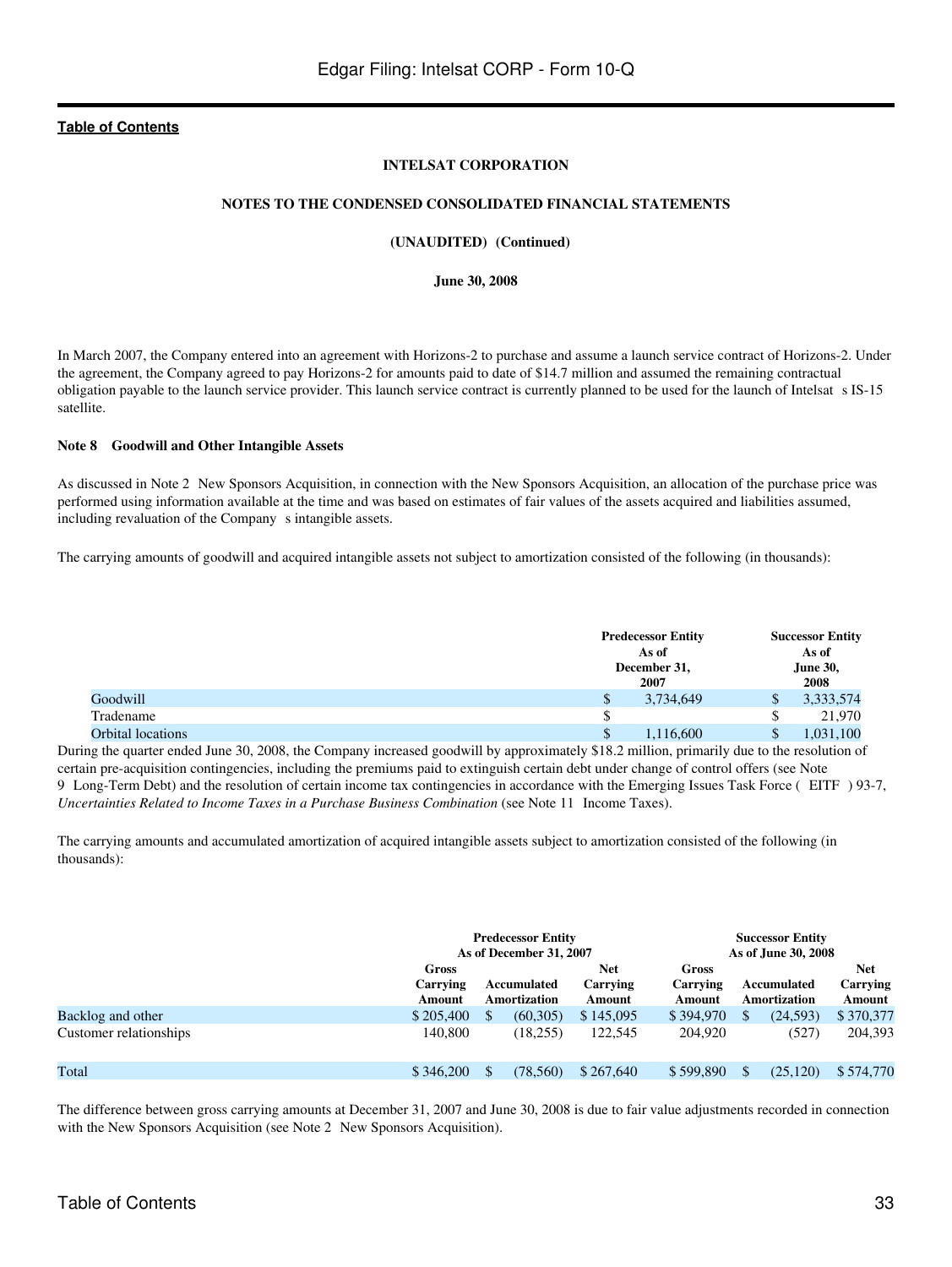Intangible assets are amortized based on the expected pattern of consumption. As of June 30, 2008, backlog and other and customer relationships had weighted average useful lives of five years and ten years, respectively. The Company recorded amortization expense of \$26.2 million, \$4.4 million and \$25.1 million for the six months ended June 30, 2007, the predecessor period January 1, 2008 to January 31, 2008 and the successor period February 1, 2008 to June 30, 2008, respectively.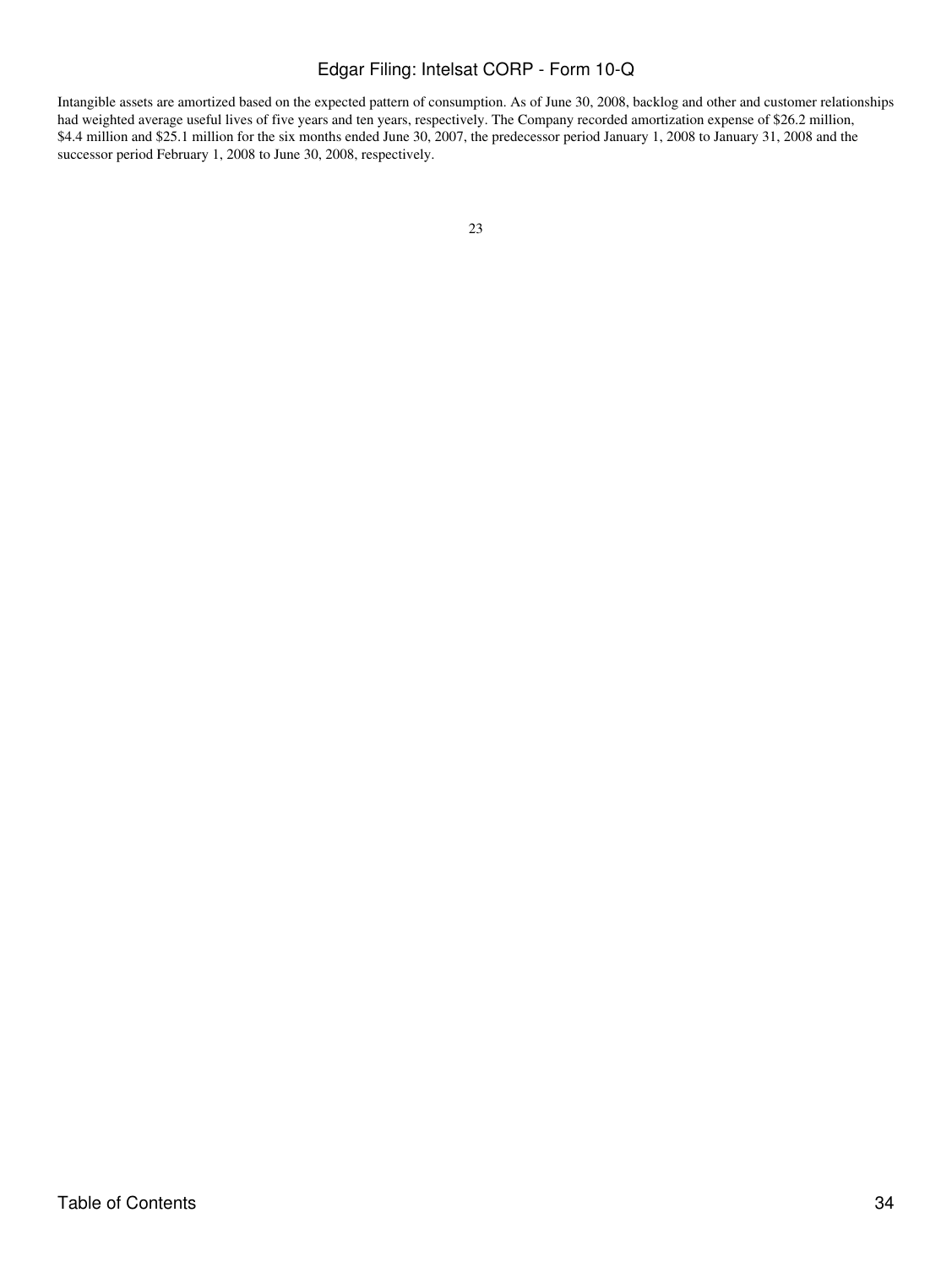#### **INTELSAT CORPORATION**

#### **NOTES TO THE CONDENSED CONSOLIDATED FINANCIAL STATEMENTS**

#### **(UNAUDITED)(Continued)**

#### **June 30, 2008**

#### **Note 9 Long-Term Debt**

The carrying amounts of notes payable and long-term debt were as follows (in thousands):

|                                                          | <b>Predecessor</b><br><b>Entity</b><br>As of<br>December 31,<br>2007 | <b>Successor</b><br>Entity<br>As of<br><b>June 30,</b><br>2008 |
|----------------------------------------------------------|----------------------------------------------------------------------|----------------------------------------------------------------|
| Senior Secured Credit Facilities due January 2014        | \$1,618,749                                                          | \$1,760,194                                                    |
| Unamortized discount on Senior Secured Credit Facilities |                                                                      | (14, 143)                                                      |
| Senior Secured Credit Facilities due July 2012           | 320,319                                                              | 302,524                                                        |
| 9% Senior Notes due August 2014                          | 656,320                                                              | 4,717                                                          |
| Unamortized premium (discount) on 9% Senior Notes        | 14,980                                                               | (46)                                                           |
| 9.25% Senior Unsecured Credit Facilities due August 2014 |                                                                      | 658,119                                                        |
| 9% Senior Notes due June 2016                            | 575,000                                                              | 10                                                             |
| 9.25% Senior Unsecured Credit Facilities due June 2016   |                                                                      | 580,720                                                        |
| 6.375% Senior Notes due January 2008                     | 150,000                                                              |                                                                |
| Unamortized discount on 6.375% Senior Notes              | (14)                                                                 |                                                                |
| 6.875% Senior Notes due January 2028                     | 125,000                                                              | 125,000                                                        |
| Unamortized discount on 6.875% Senior Notes              | (13, 112)                                                            | (25, 122)                                                      |
| <b>Total Intelsat Corp obligations</b>                   | 3,447,242                                                            | 3,391,973                                                      |
| Less: current portion of long-term debt                  | 60,840                                                               | 80,153                                                         |
| Total long-term debt, excluding current portion          | \$3,386,402                                                          | \$3,311,820                                                    |

#### *New Sponsors Acquisition*

In connection with the New Sponsors Acquisition, the Companys pre-acquisition long-term debt was revalued to fair value as of the effective date of the transaction, resulting in a net decrease of approximately \$30.1 million to the carrying value of the debt. The difference between the fair value and par value of the debt is being amortized as an increase to interest expense over the remaining term of the related debt, using the effective interest method.

#### *Credit Facility Amendments*

On January 25, 2008, Intelsat Corp entered into Amendment No. 2 to its Amended and Restated Credit Agreement, referred to as the Intelsat Corp Amended and Restated Credit Agreement, which became effective upon the consummation of the New Sponsors Acquisition and amended and modified the Intelsat Corp Amended and Restated Credit Agreement to, among other things: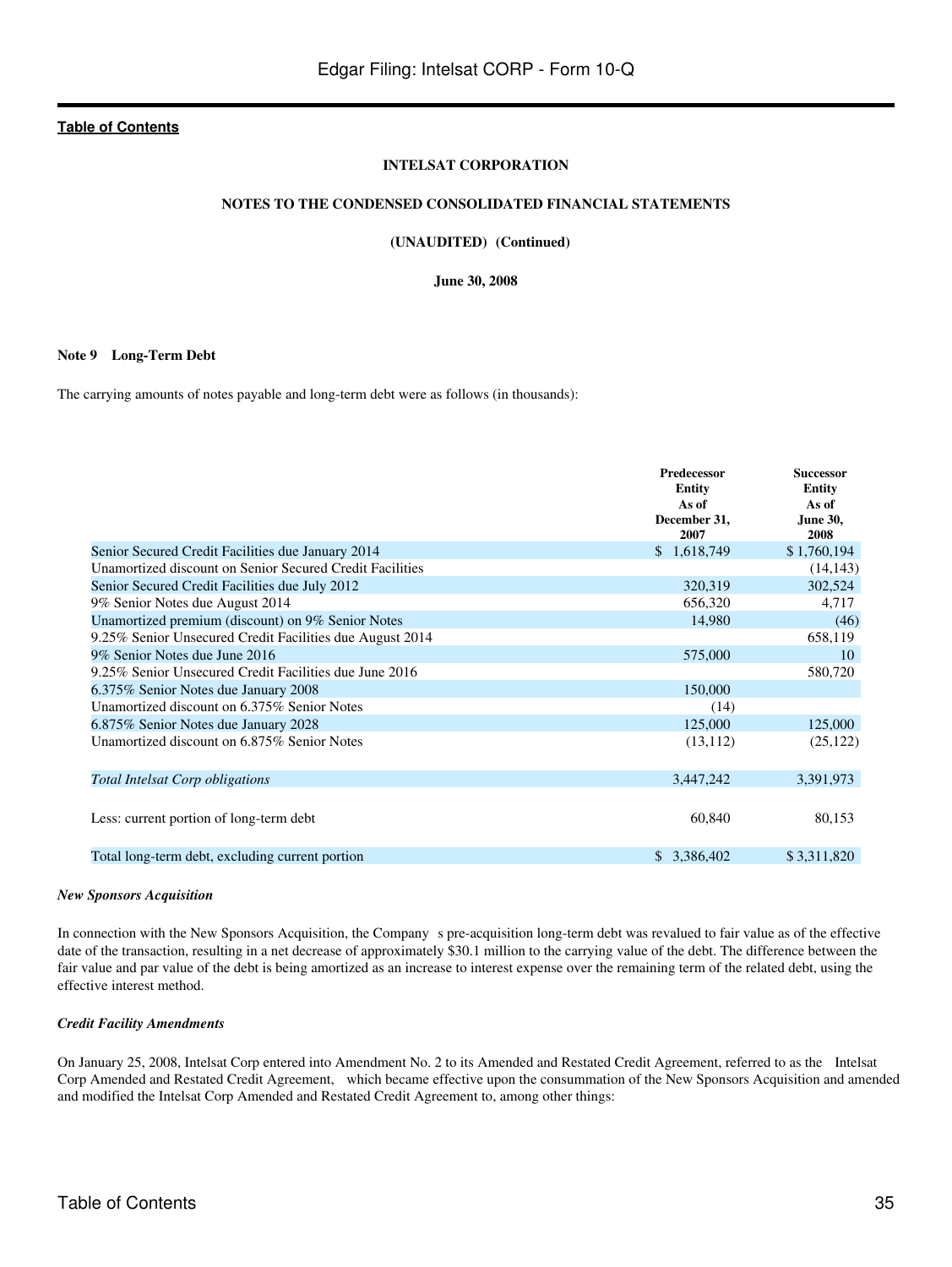- (a) change the applicable margin (i) on Above Bank Rate, or ABR loans that are term loans to a rate of 1.5% per annum, (ii) on LIBOR loans that are term loans to a rate of 2.5% per annum, (iii) on ABR loans that are revolving credit loans or swing line loans to a rate of between 1.500% and 1.875%, and (iv) on LIBOR loans that are revolving credit loans or swing line loans to a rate of between 2.500% and 2.875%;
- (b) reduce the size of the revolving facility by \$75.0 million and add a \$75.0 million incremental revolving credit facility provision;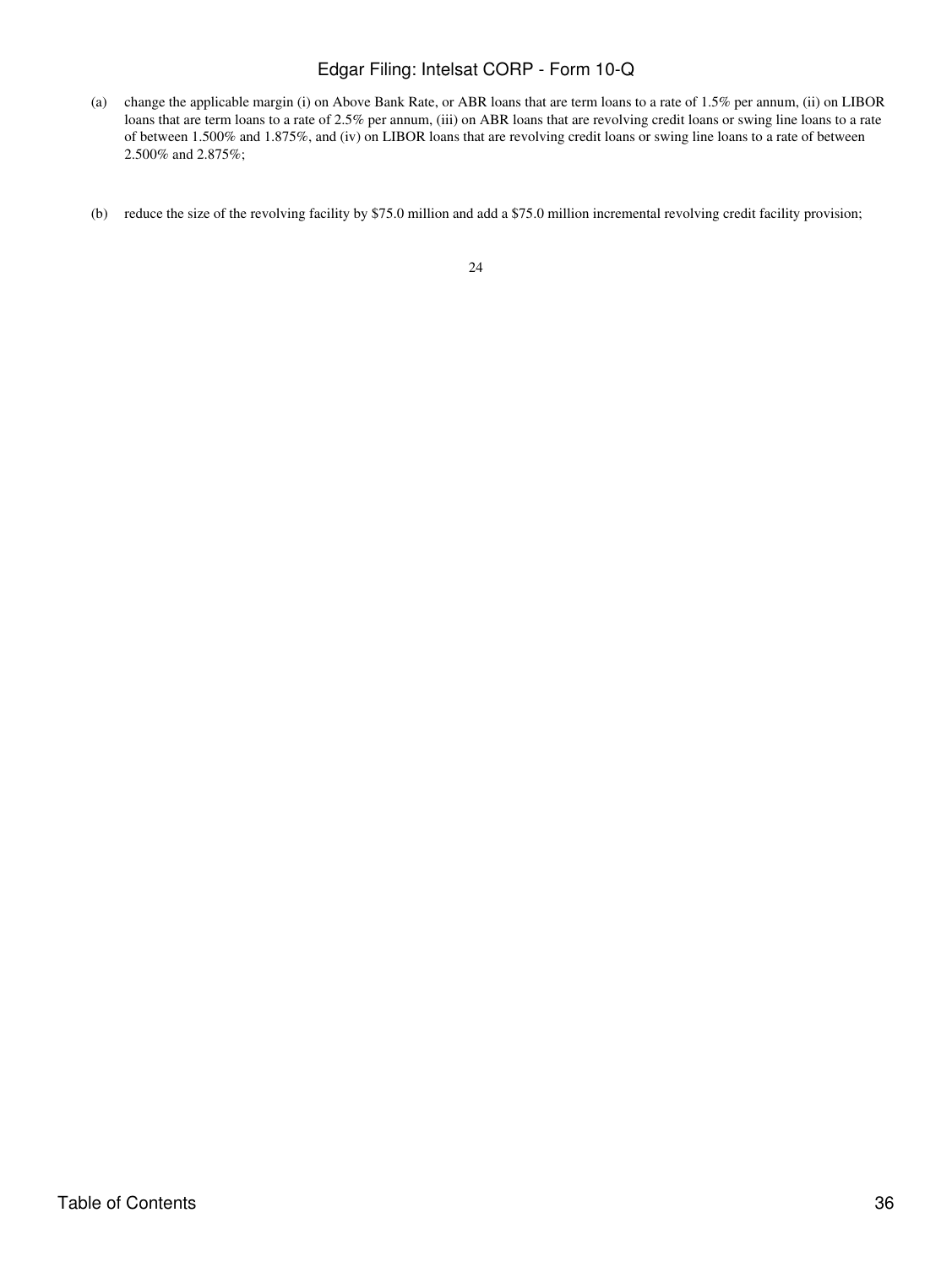#### **INTELSAT CORPORATION**

#### **NOTES TO THE CONDENSED CONSOLIDATED FINANCIAL STATEMENTS**

#### **(UNAUDITED)(Continued)**

#### **June 30, 2008**

- (c) require the payment of a prepayment premium for prepayments of term loans prior to February 4, 2011 (with respect to Tranche B-2-A Term Loans) or February 14, 2010 (with respect to Tranche B-2-B Term Loans);
- (d) make certain changes permitting the New Sponsors Acquisition; and
- (e) add a financial maintenance covenant requiring compliance with a Consolidated Secured Debt to Consolidated EBITDA Ratio (as defined in the Intelsat Corp Amended and Restated Credit Agreement) of less than or equal to 4.5 to 1.0.

On February 4, 2008, in connection with the New Sponsors Acquisition, Intelsat Corp also executed a Joinder Agreement by and among Intelsat Corp, the several lenders party thereto and certain other parties, to the Intelsat Corp Amended and Restated Credit Agreement pursuant to which it incurred an additional \$150.0 million in aggregate principal amount of Tranche B-2 Term Loans.

#### *Debt Repayment*

On January 15, 2008, the Company repaid at maturity its \$150.0 million of 6<sup>3</sup>/8% Senior Notes due 2008 using funds borrowed under the revolving credit facility portion of its senior secured credit facilities. Intelsat Corp used the proceeds of its incremental Tranche B-2 term loans to repay the \$150.0 million borrowing the Company had previously made under the revolving credit facility portion of its senior secured credit facilities.

#### *Change of Control Offers*

The New Sponsors Acquisition resulted in a change of control under the indentures governing certain of the Company s outstanding series of notes, giving the holders of these notes the right to require the Company to repurchase such notes at 101% of their principal amount, plus accrued interest to the date of repurchase. During the quarter ended June 30, 2008, the Company completed the repayment of each such change of control offer, financing the repurchase through borrowings under the Financing Commitment Letter.

The amount of notes tendered and the related premium amounts resulting from each such change of control offer was not known as of the date of completion of the New Sponsors Acquisition. During the quarter ended June 30, 2008, the final tender amounts were determined and the Company recorded additional purchase accounting adjustments of \$21.4 million, which increased goodwill by the same amount.

The following principal amounts were tendered and repurchased in the change of control offers:

\$651.6 million of Intelsat Corp s 9% Senior Notes due 2014; and

\$575.0 million of Intelsat Corp s 9% Senior Notes due 2016. *Debt Refinancing*

On July 18, 2008, Intelsat Corp repaid \$658.1 million of borrowings under a backstop senior unsecured credit agreement due 2014 and \$580.7 million of borrowings under a backstop senior unsecured credit agreement due 2016 with the proceeds of an offering of \$658.1 million of Senior Notes due 2014, bearing interest at 9<sup>1</sup>/4%, and \$580.7 million of senior notes due 2016, bearing interest at 9<sup>1</sup>/4%, collectively referred to as the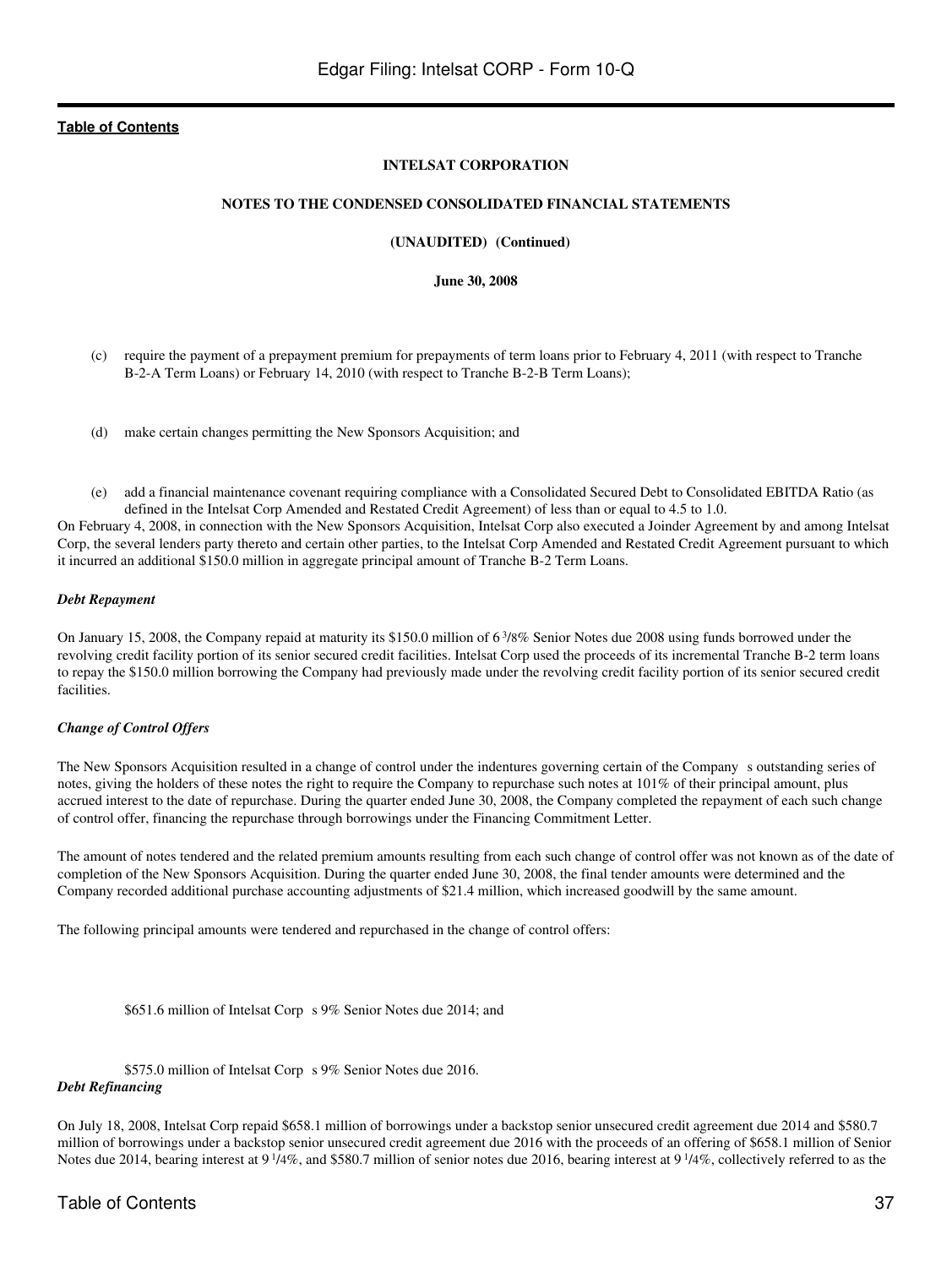# Edgar Filing: Intelsat CORP - Form 10-Q

New Intelsat Corp Senior Notes. The initial purchasers of the New Intelsat Corp Senior Notes and the lenders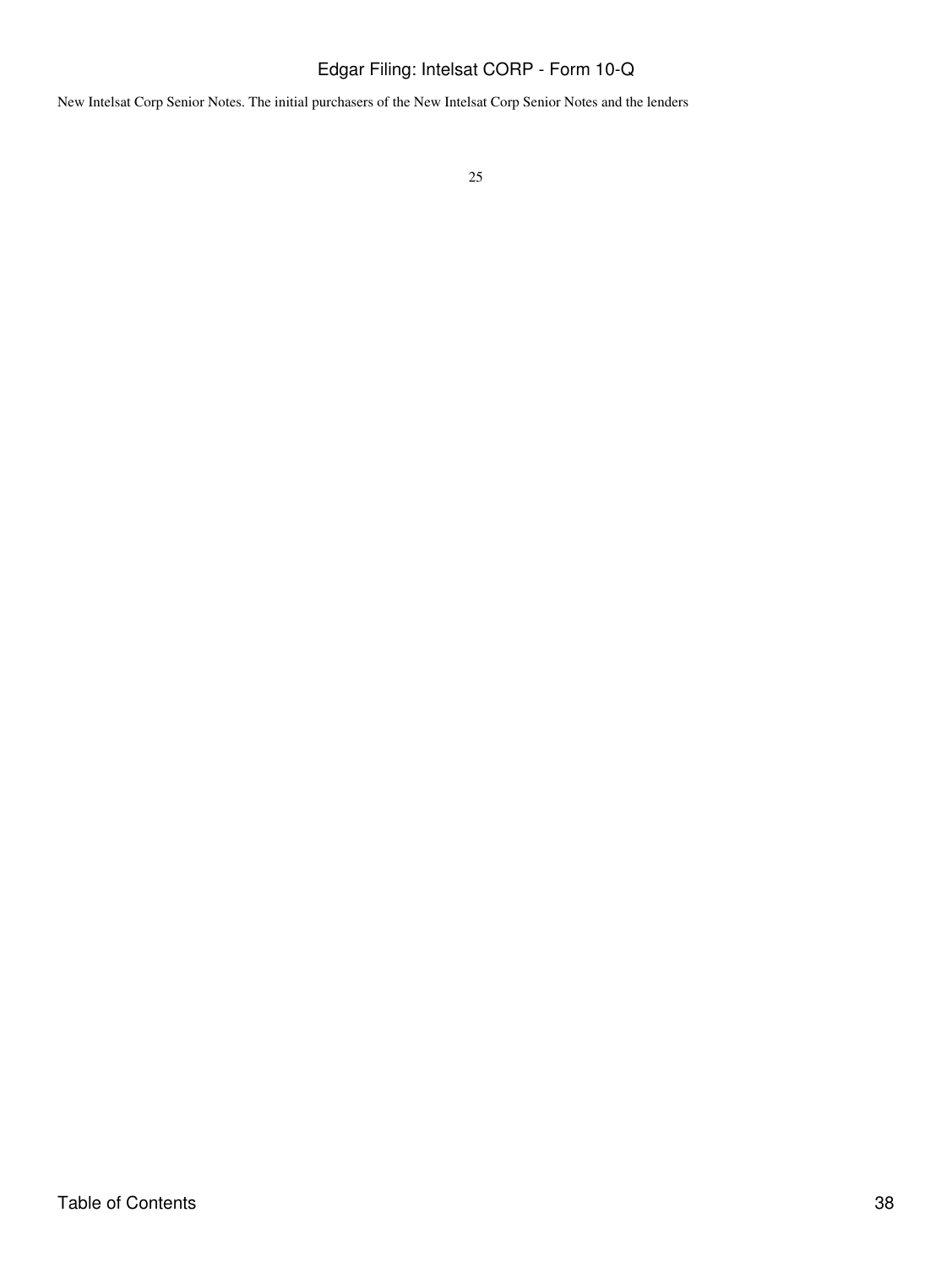#### **INTELSAT CORPORATION**

## **NOTES TO THE CONDENSED CONSOLIDATED FINANCIAL STATEMENTS**

#### **(UNAUDITED)(Continued)**

**June 30, 2008**

under the backstop senior unsecured credit agreements were affiliated parties and the repayment was completed without an exchange of cash between the Company and the lenders. In accordance with EITF 96-19, *Debtor s Accounting for a Modification or Exchange of Debt Instruments*, the debt was deemed to not have been extinguished.

#### *Availability Under the Senior Secured Credit Facilities*

As of June 30, 2008, the Company had aggregate outstanding letters of credit of \$2.1 million, and its revolving credit facility was undrawn. Under the terms of the credit agreement governing Intelsat Corp s senior secured credit facilities, Intelsat Corp had \$172.9 million (net of standby letters of credit) of availability under its senior secured credit facilities.

#### **Note 10 Derivative Instruments and Hedging Activities**

#### *Interest Rate Swaps*

As of June 30, 2008, the Company held interest rate swaps with a notional aggregate amount of \$1.9 billion with maturities ranging from 2010 to 2013. These swaps were entered into as described below to economically hedge the variability in cash flow on a portion of the floating-rate term loans under the Company s senior secured credit facilities, but have not been designated as hedges for accounting purposes. On a quarterly basis, the Company receives a floating rate of interest equal to the three-month LIBOR and pays a fixed rate of interest.

In February 2008, the Company entered into five-year interest rate swaps with an effective date of March 14, 2008 to hedge interest expense on an aggregate notional amount of \$1.27 billion expected to mature on March 14, 2013. In addition, certain of these swaps contain options covering a notional amount of \$717.0 million that would effectively permit the Company to terminate the underlying swaps on March 14, 2011, prior to the stated maturity of March 14, 2013. If the Company exercises the options, the cash flows (excluding accrued and unpaid interest) for the underlying swap and those from the options are expected to offset one another.

On March 14, 2005, the Company entered into a five-year interest rate swap on March 14, 2005 to hedge interest expense on a notional amount of \$1.25 billion of debt. On March 14, 2008, under the original terms of the swap agreement, the notional amount was reduced to \$625.0 million, at which level it will remain until expiration on March 14, 2010.

The counterparties to such agreements are highly rated financial institutions. In the unlikely event that the counterparties fail to meet the terms of the interest rate swaps, the Companys exposure is limited to the interest rate differential on the notional amount at each quarterly settlement period over the life of the agreement. The Company does not anticipate non-performance by the counterparties.

All of these interest rate swaps were undesignated as of June 30, 2008. The swaps have been marked-to-market with any change in fair value recorded within (gain) loss on undesignated interest rate swaps in the Company s condensed consolidated statements of operations.

As of December 31, 2007 and June 30, 2008, \$14.2 million and \$18.4 million was included in other long-term liabilities and other long-term assets, respectively, within the Company s condensed consolidated balance sheets related to the interest rate swaps.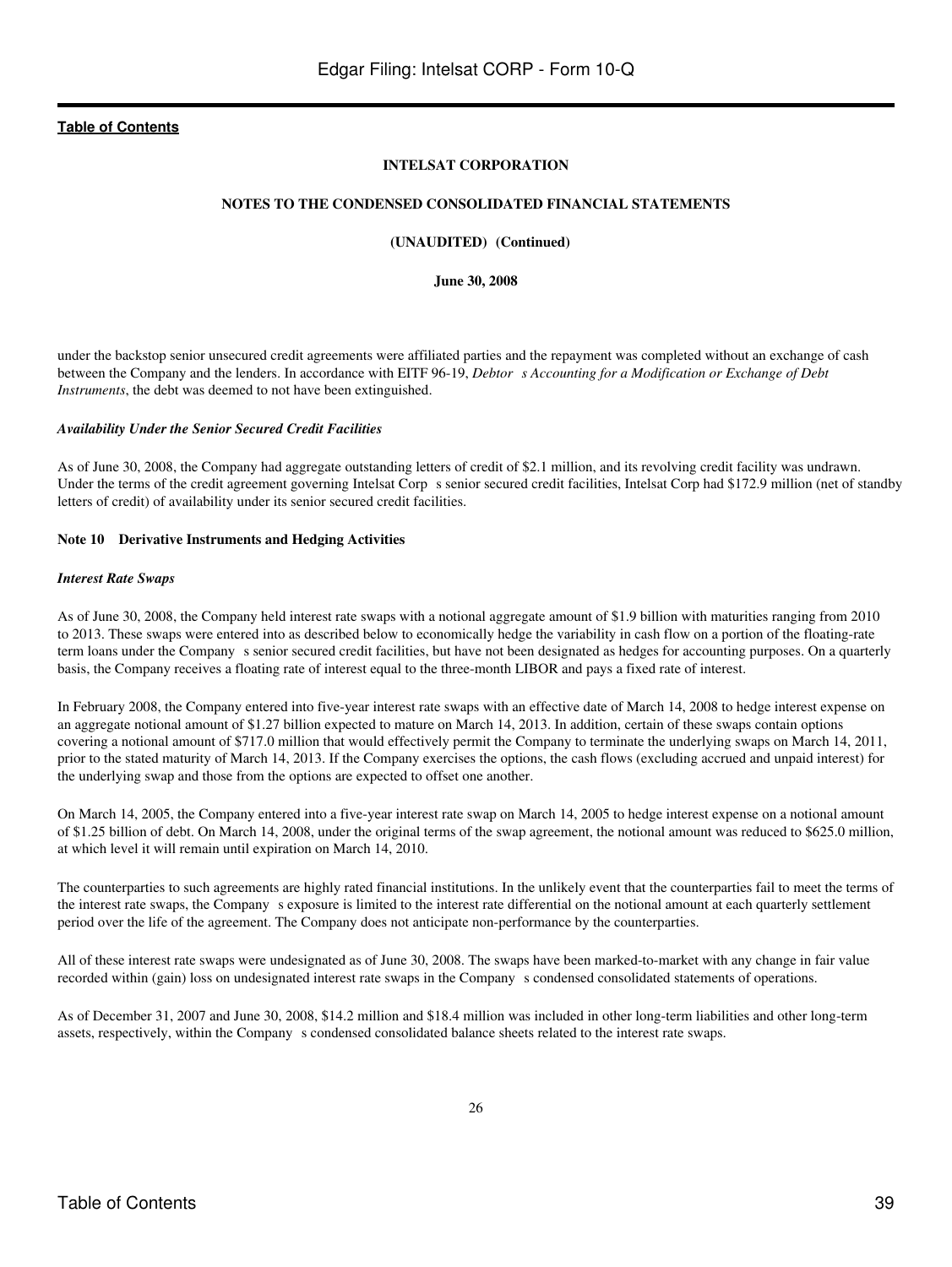#### **INTELSAT CORPORATION**

### **NOTES TO THE CONDENSED CONSOLIDATED FINANCIAL STATEMENTS**

#### **(UNAUDITED)(Continued)**

**June 30, 2008**

#### **Note 11 Income Taxes**

The Company is included in Intelsat Holding Corporation s consolidated federal and state tax returns as a consolidated member. Accordingly, the Company accounts for income taxes using the separate return method pursuant to SFAS No. 109, *Accounting for Income Taxes*.

Prior to August 20, 2004, the Company joined with The DIRECTV Group and General Motors Corporation (GM) in filing a consolidated U.S. federal income tax return. In April 2004, the Company entered into a tax separation agreement with The DIRECTV Group that superseded four earlier tax-related agreements among the Company and its subsidiaries, The DIRECTV Group and certain of its affiliates. Pursuant to the tax separation agreement, The DIRECTV Group agreed to indemnify the Company for all federal and consolidated state and local income taxes a taxing authority may attempt to collect from the Company regarding any liability for the federal or consolidated state or local income taxes of GM and The DIRECTV Group, except those income taxes the Company is required to pay under the tax separation agreement. In addition, The DIRECTV Group agreed to indemnify the Company for any taxes (other than those taxes described in the preceding sentence) related to any periods or portions of such periods ending on or prior to the day of the closing of the PanAmSat recapitalization, which occurred on August 20, 2004, in amounts equal to 80% of the first \$75.0 million of such other taxes and 100% of any other taxes in excess of the first \$75.0 million. As a result, the Company s tax exposure after indemnification related to these periods is capped at \$15.0 million, of which \$4.0 million has been paid to date. The tax separation agreement with The DIRECTV Group is effective from August 20, 2004 until the expiration of the statute of limitations with respect to all taxes to which the tax separation agreement relates. As of both December 31, 2007 and June 30, 2008, respectively, the Company has recorded a tax indemnification receivable related to these periods of \$6.8 million and \$6.7 million.

In December 2007, the Company received a notice of assessment from the income tax officer, New Delhi, for the tax year ended March 31, 2005 (assessment year 2005/2006). The assessment was for approximately \$0.5 million. The Company paid the assessment on January 8, 2008. The Company and The DIRECTV Group agreed that the indemnity receivable associated with this assessment is \$0.2 million.

On October 25, 2007, Intelsat Corp was notified by The DIRECTV Group that the IRS had begun a federal income tax return audit for the period beginning December 23, 2003 and ending December 31, 2005. As mentioned above, under the terms of Intelsat Corps tax separation agreement with The DIRECTV Group, certain federal income taxes are fully indemnified by The DIRECTV Group for periods through August 20, 2004.

During the second quarter of 2008, the Company revised its estimate of the benefit it may claim for its 2005 tax year under the extraterritorial income tax exclusion. The change in management s estimate resulted in an additional tax return benefit of approximately \$16.1 million, the effect of which was recorded as a reduction to goodwill.

As of December 31, 2007 and June 30, 2008, the Company s gross unrecognized tax benefits were \$20.8 million and \$29.2 million, respectively (including interest and penalties), of which \$5.7 million, if recognized, would affect the Companys effective tax rate at December 31, 2007. There are no similar amounts at June 30, 2008 as a result of the New Sponsors Acquisition. As of June 30, 2008, the Company had recorded reserves for interest and penalties in the amount of \$0.1 million. Since December 31, 2007, the change in the balance of unrecognized tax benefits consisted of an increase of \$9.0 million related to prior period tax positions, a decrease of \$0.1 million related to prior year tax positions and a decrease of \$0.5 million related to the settlement of tax positions.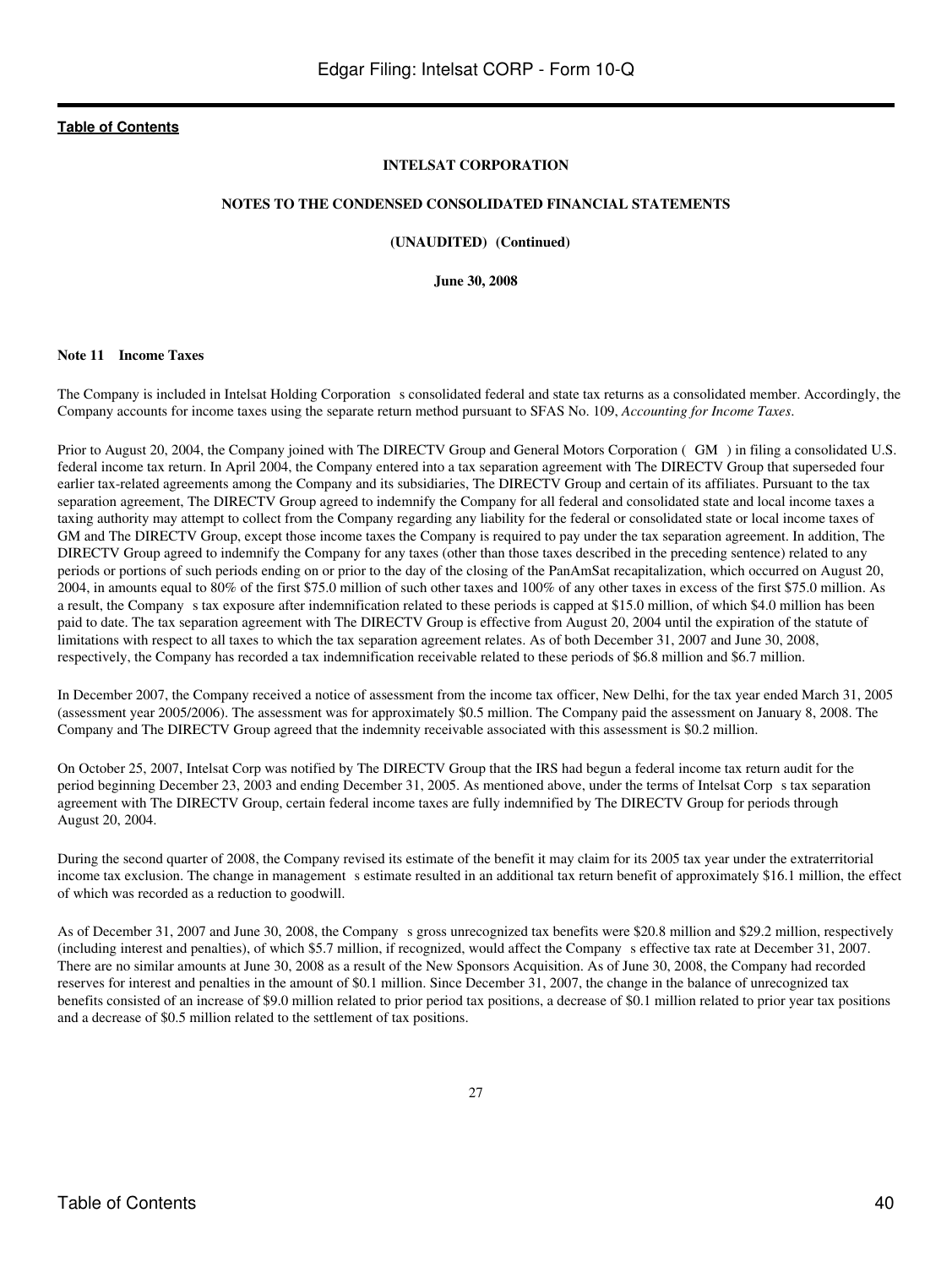#### **INTELSAT CORPORATION**

#### **NOTES TO THE CONDENSED CONSOLIDATED FINANCIAL STATEMENTS**

#### **(UNAUDITED)(Continued)**

**June 30, 2008**

The Company does not expect its unrecognized tax benefits to change significantly over the next twelve months.

#### **Note 12 Restructuring and Transaction Costs**

The Company s restructuring and transaction costs include its historical facilities restructuring plans and management-approved restructuring plans to consolidate and integrate the management and operations of Intelsat and PanAmSat Holdco subsequent to consummation of the Intelsat Acquisition Transaction as well as transaction-related expenses incurred in connection with the New Sponsors Acquisition. Total restructuring and transaction costs were \$2.3 million and \$6.8 million for the three and six months ended June 30, 2007, respectively. Restructuring and transaction costs were \$62.7 million for the predecessor period January 1, 2008 to January 31, 2008 (see Note 2 New Sponsors Acquisition). No comparable amounts were recorded for the successor period February 1, 2008 to June 30, 2008.

#### *(a) Facilities Restructuring Plan*

The facilities restructuring plan approved subsequent to the consummation of the Intelsat Acquisition Transactions included the closure of the Companys former corporate headquarters in Wilton, Connecticut, as well as two other locations in the United States. These costs relate primarily to payments due on existing lease obligations that are expected to be incurred and paid through 2011. The Company also had recorded liabilities in connection with its 2002 approval of a plan to restructure several of its United States locations and close certain facilities, some of which are currently being leased through 2011. Additionally, in an effort to further streamline operations, during 2004, the Company consolidated its Manhattan Beach, El Segundo and Long Beach, California facilities. The facilities restructuring liability was \$6.3 million and \$4.5 million as of December 31, 2007 and June 30, 2008, respectively, the current portion of which is included in accounts payable and accrued liabilities, with the remainder in other long-term liabilities in the condensed consolidated balance sheets. During the quarter ended June 30, 2008, the Company revised the fair value of the recorded liability by \$0.6 million as a result of additional information primarily related to the Companys Wilton, Connecticut office which was closed during 2007. The Company expects to pay approximately \$1.6 million during 2008 in connection with the facilities restructuring plan.

#### *(b) Workforce Restructuring Plan*

As part of the consolidation and integration associated with the Intelsat Acquisition Transactions, the Company approved a workforce restructuring plan. This plan provided for the relocation and/or severance of employees due to planned facility closures. This workforce reduction covered approximately 240 employees. Approximately \$2.3 million and \$6.8 million of operating expenses were recorded in the condensed consolidated statements of operations in relation to these plans during the three and six months ended June 30, 2007, respectively. There were no operating expenses recorded in relation to this plan for the predecessor period January 1, 2008 to January 31, 2008 or the successor period February 1, 2008 to June 30, 2008. These costs included employee compensation, benefits, outplacement services, legal services and relocation. A liability of \$6.3 million and \$1.5 million as of December 31, 2007 and June 30, 2008, respectively, was included in employee related liabilities in the condensed consolidated balance sheets and the remaining liability at June 30, 2008 is expected to be paid during 2008.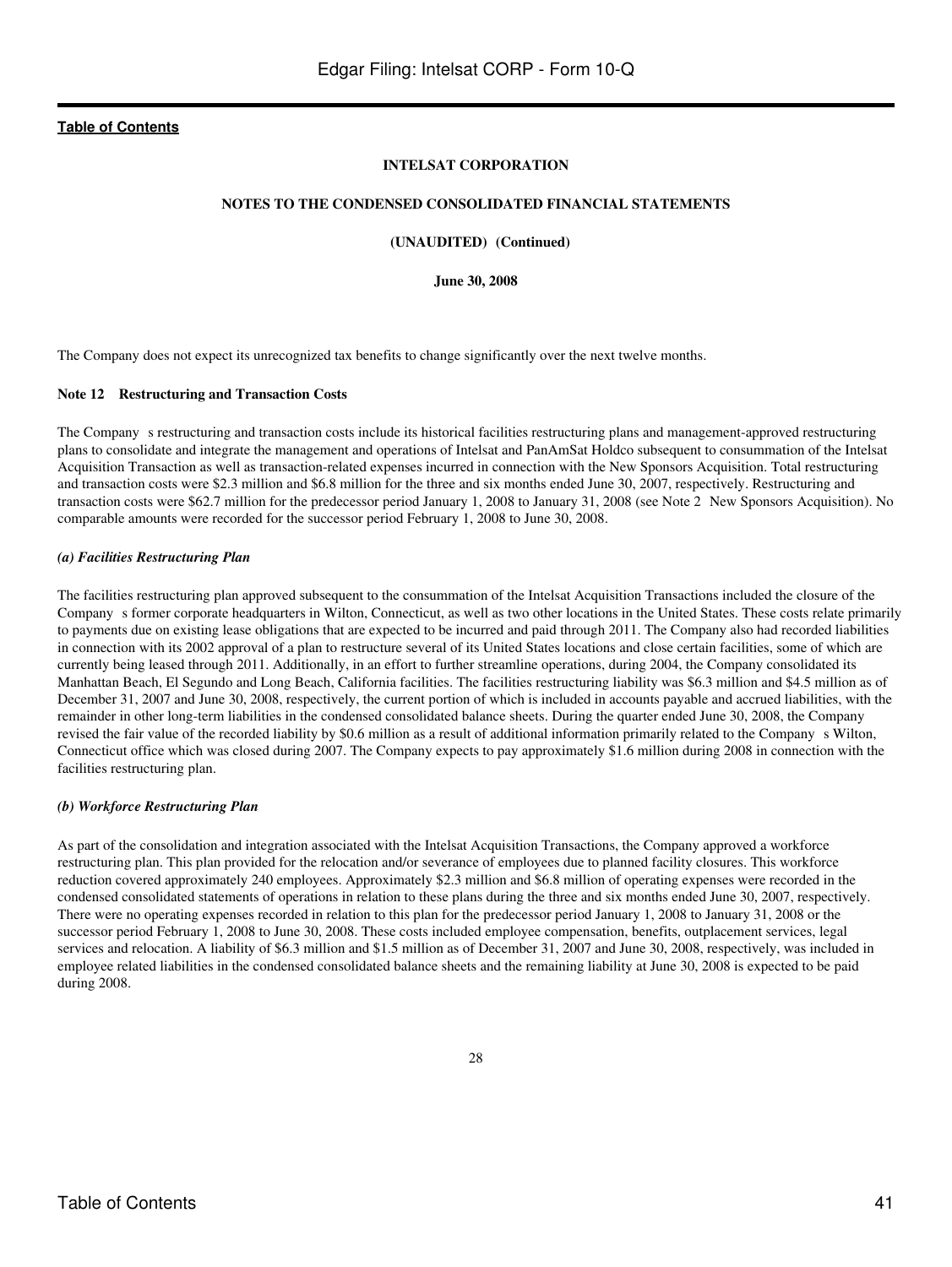#### **INTELSAT CORPORATION**

### **NOTES TO THE CONDENSED CONSOLIDATED FINANCIAL STATEMENTS**

#### **(UNAUDITED)(Continued)**

#### **June 30, 2008**

The following table summarizes the recorded accruals, which are included in accounts payable and accrued liabilities, employee related liabilities, and other long-term liabilities in the condensed consolidated balance sheets, and activity related to the facilities restructuring and workforce restructuring (in millions):

|                              | <b>Facilities</b><br><b>Restructuring</b><br>Plan | Workforce<br><b>Restructuring</b><br>Plan | <b>Total</b> |
|------------------------------|---------------------------------------------------|-------------------------------------------|--------------|
| <b>Predecessor entity</b>    |                                                   |                                           |              |
| Balance at December 31, 2007 | \$<br>6.3                                         | \$<br>6.3                                 | \$12.6       |
| Net cash payments            | (0.1)                                             | (3.0)                                     | (3.1)        |
| Balance at January 31, 2008  | 6.2                                               | 3.3                                       | 9.5          |
| Fair value adjustments       | (0.6)                                             |                                           | (0.6)        |
| <b>Successor entity</b>      |                                                   |                                           |              |
| Balance at February 1, 2008  | 5.6                                               | 3.3                                       | 8.9          |
| Net cash payments            | (1.0)                                             | (1.8)                                     | (2.8)        |
| Other adjustments            | (0.1)                                             |                                           | (0.1)        |
| Balance at June 30, 2008     | \$<br>4.5                                         | \$<br>1.5                                 | \$<br>6.0    |

No additional costs related to the facilities restructuring plans or the workforce restructuring plan are expected to be incurred.

#### **Note 13 Contingencies**

#### *(a) Litigation and Claims*

The Company is subject to litigation in the normal course of business, but management does not believe that the resolution of any pending proceedings would have a material adverse effect on the Companys financial position or results of operations.

#### *(b) Other*

Boeing Satellite Systems, Inc., formerly Hughes Space and Communications Company, has security interests in certain transponders on the IS-2, IS-3, IS-4 and IS-5 satellites to secure incentive payments owed by the Company pursuant to satellite construction contracts.

#### **Note 14 Business and Geographic Segment Information**

The Company operates in a single industry segment, in which it provides satellite services to its communications customers around the world. Revenue by region is based on the locations of customers to which services are billed. The Company s satellites are in geosynchronous orbit, and consequently are not attributable to any geographic location. Of the Company s remaining assets, substantially all are located in the United States.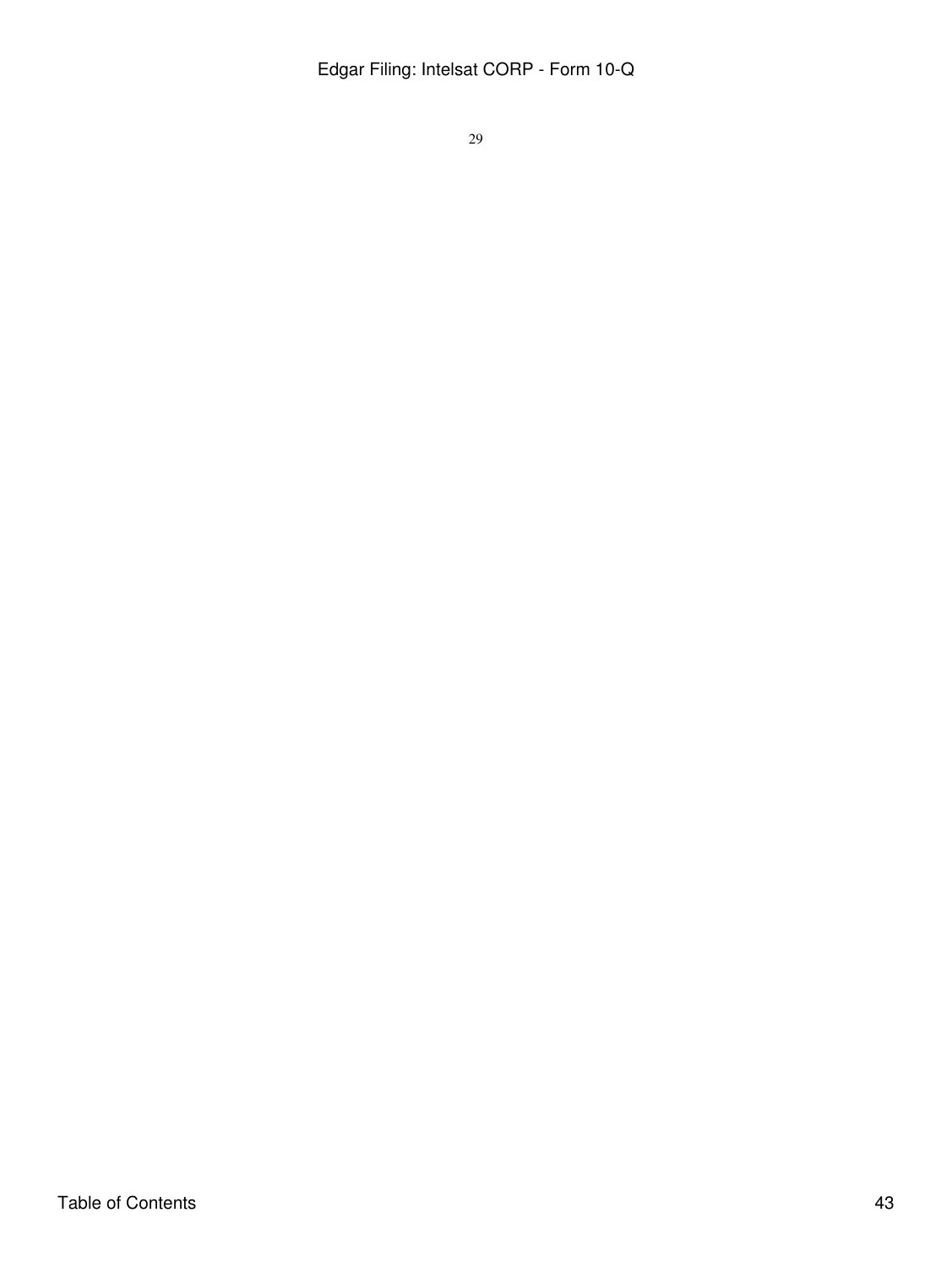#### **INTELSAT CORPORATION**

### **NOTES TO THE CONDENSED CONSOLIDATED FINANCIAL STATEMENTS**

#### **(UNAUDITED)(Continued)**

#### **June 30, 2008**

The geographic distribution of the Company s external revenue for the three months ended June 30, 2007 and 2008 was as follows:

|                             | <b>Predecessor Entity</b>                  | <b>Successor Entity</b>                           |
|-----------------------------|--------------------------------------------|---------------------------------------------------|
|                             | <b>Three Months Ended</b><br>June 30, 2007 | <b>Three Months Ended</b><br><b>June 30, 2008</b> |
| North America               | 68%                                        | 68%                                               |
| Latin America and Caribbean | 12%                                        | $11\%$                                            |
| Africa and Middle East      | 8%                                         | 8%                                                |
| Asia Pacific                | 7%                                         | $7\%$                                             |
| Europe                      | $5\%$                                      | $6\%$                                             |

Approximately 9% and 12% of the Company s transponder services, satellite-related services and other revenue was derived from its largest customer during the three months ended June 30, 2007 and 2008, respectively. The ten largest customers accounted for approximately 44% of the Company s transponder services, satellite-related services and other revenue for the three months ended June 30, 2007 and 2008.

The geographic distribution of the Company s external revenue for the six months ended June 30, 2007, the predecessor period January 1, 2008 to January 31, 2008 and the successor period February 1, 2008 to June 30, 2008 was as follows:

|                             |                                          | <b>Predecessor Entity</b>   |                          |  |  |  |  |  |
|-----------------------------|------------------------------------------|-----------------------------|--------------------------|--|--|--|--|--|
|                             |                                          | Period January 1,           | Period February 1,       |  |  |  |  |  |
|                             | <b>Six Months Ended</b><br>June 30, 2007 | 2008 to January 31,<br>2008 | 2008 to June 30,<br>2008 |  |  |  |  |  |
| North America               | 68%                                      | 78%                         | 69%                      |  |  |  |  |  |
| Latin America and Caribbean | 12%                                      | $9\%$                       | 11%                      |  |  |  |  |  |
| Africa and Middle East      | $8\%$                                    | $6\%$                       | 8%                       |  |  |  |  |  |
| Asia Pacific                | 7%                                       | 4%                          | 7%                       |  |  |  |  |  |
| Europe                      | $5\%$                                    | $3\%$                       | 5%                       |  |  |  |  |  |

Approximately 9%, 18% and 13% of the Company s external revenue was derived from its largest customer during the six months ended June 30, 2007, the predecessor period January 1, 2008 to January 31, 2008 and the successor period February 1, 2008 to June 30, 2008, respectively. The ten largest customers accounted for approximately 44%, 50% and 45% of the Companys external revenue for the six months ended June 30, 2007, the predecessor period January 1, 2008 to January 31, 2008 and the successor period February 1, 2008 to June 30, 2008, respectively.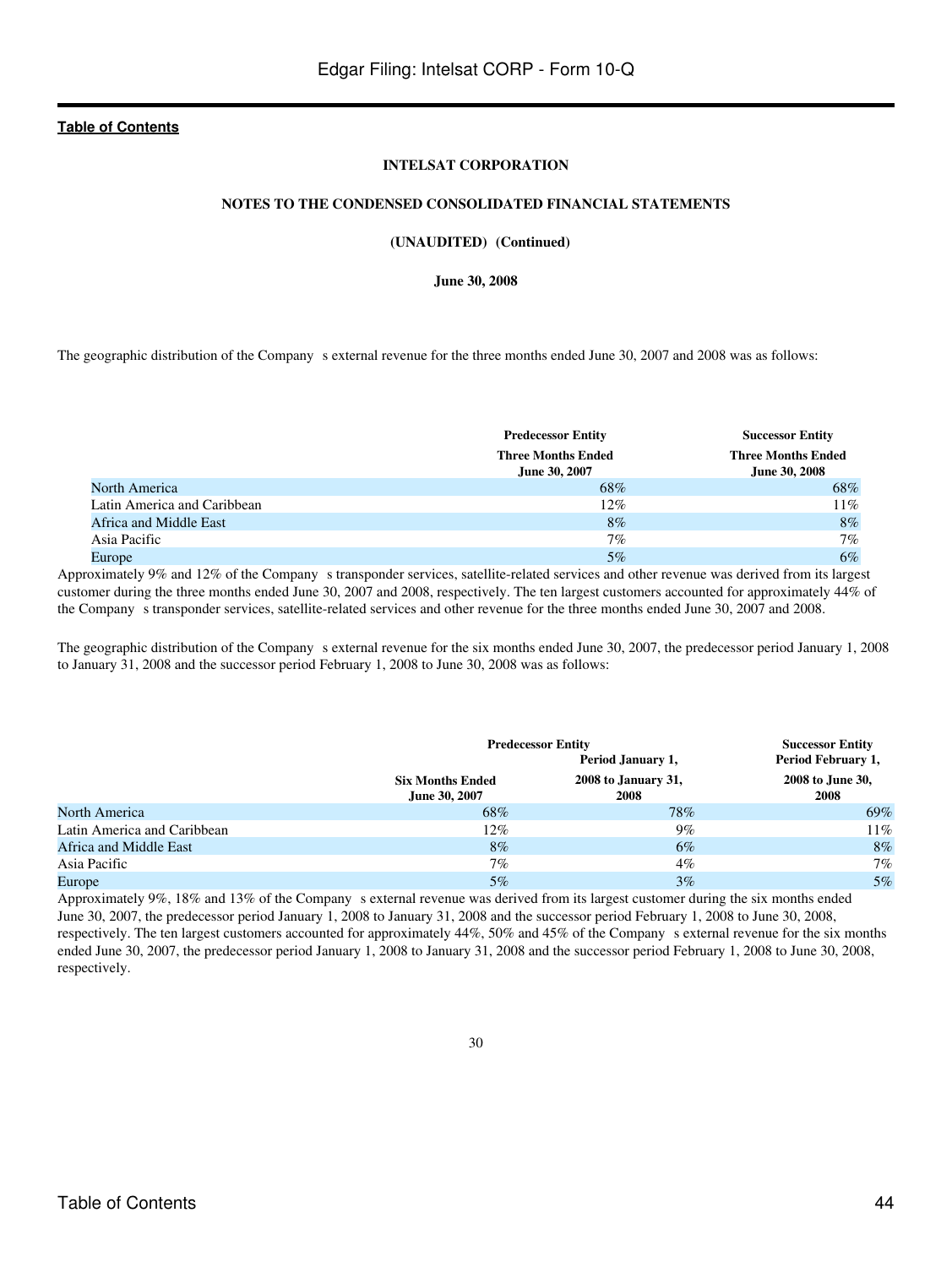#### **INTELSAT CORPORATION**

## **NOTES TO THE CONDENSED CONSOLIDATED FINANCIAL STATEMENTS**

#### **(UNAUDITED)(Continued)**

#### **June 30, 2008**

For the three months ended June 30, 2007 and 2008, revenues were derived from the following services:

|                                     | <b>Predecessor Entity</b>                  | <b>Successor Entity</b> |                                            |       |  |  |  |  |  |  |
|-------------------------------------|--------------------------------------------|-------------------------|--------------------------------------------|-------|--|--|--|--|--|--|
|                                     | <b>Three Months Ended</b><br>June 30, 2007 |                         | <b>Three Months Ended</b><br>June 30, 2008 |       |  |  |  |  |  |  |
|                                     | (in thousands, except percentages)         |                         |                                            |       |  |  |  |  |  |  |
| Transponder services                | \$182,031                                  | 70%                     | \$183,285                                  | 68%   |  |  |  |  |  |  |
| Managed services                    | 11,973                                     | $4\%$                   | 14,332                                     | 5%    |  |  |  |  |  |  |
| Mobile satellite services and other | 10,321                                     | $4\%$                   | 10,784                                     | $4\%$ |  |  |  |  |  |  |
|                                     |                                            |                         |                                            |       |  |  |  |  |  |  |
| Subtotal                            | 204.325                                    | 78%                     | 208,401                                    | 77%   |  |  |  |  |  |  |
| Revenue from affiliates             | 57,260                                     | 22%                     | 61,333                                     | 23%   |  |  |  |  |  |  |
|                                     |                                            |                         |                                            |       |  |  |  |  |  |  |
| Total                               | \$261,585                                  | 100%                    | \$ 269,734                                 | 100%  |  |  |  |  |  |  |

For the six months ended June 30, 2007, the predecessor period January 1, 2008 to January 31, 2008, and the successor period February 1, 2008 to June 30, 2008, revenues were derived from the following services:

|                                     |                         | <b>Predecessor Entity</b> | <b>Successor Entity</b>            |       |                  |         |
|-------------------------------------|-------------------------|---------------------------|------------------------------------|-------|------------------|---------|
|                                     |                         |                           | Period February 1,                 |       |                  |         |
|                                     | <b>Six Months Ended</b> |                           | <b>2008 to January 31,</b>         |       | 2008 to June 30, |         |
|                                     | June 30, 2007           |                           | 2008                               |       | 2008             |         |
|                                     |                         |                           | (in thousands, except percentages) |       |                  |         |
| Transponder services                | \$362,147               | 71%                       | \$.<br>64,406                      | 53%   | \$ 306,937       | 69%     |
| Managed services                    | 23,406                  | 5%                        | 4,437                              | $4\%$ | 23.248           | 5%      |
| Mobile satellite services and other | 16.121                  | $3\%$                     | 2,183                              | $2\%$ | 16.841           | $4\%$   |
|                                     |                         |                           |                                    |       |                  |         |
| Subtotal                            | 401.674                 | 79%                       | 71,026                             | 59%   | 347,026          | 78%     |
| Revenue from affiliates             | 107.356                 | 21%                       | 51,021                             | 41%   | 98.624           | 22%     |
|                                     |                         |                           |                                    |       |                  |         |
| Total                               | \$509,030               | 100%                      | 122,047<br>SS.                     | 100%  | \$445,650        | $100\%$ |

#### **Note 15 Related Party Transactions**

## *(a) Transactions with Affiliates*

Following the Intelsat Acquisition Transactions, substantially all of the direct and indirect subsidiaries of Intelsat Holdings, including PanAmSat Holdco and Intelsat Corp, entered into a Master Intercompany Services Agreement, or MISA, pursuant to which these entities provide services to each other. In each case, services will be provided on terms that the Company believes are not materially less favorable to each party than are available on an arms length basis and on terms that the relevant boards of directors have determined to be fair. The MISA may be amended from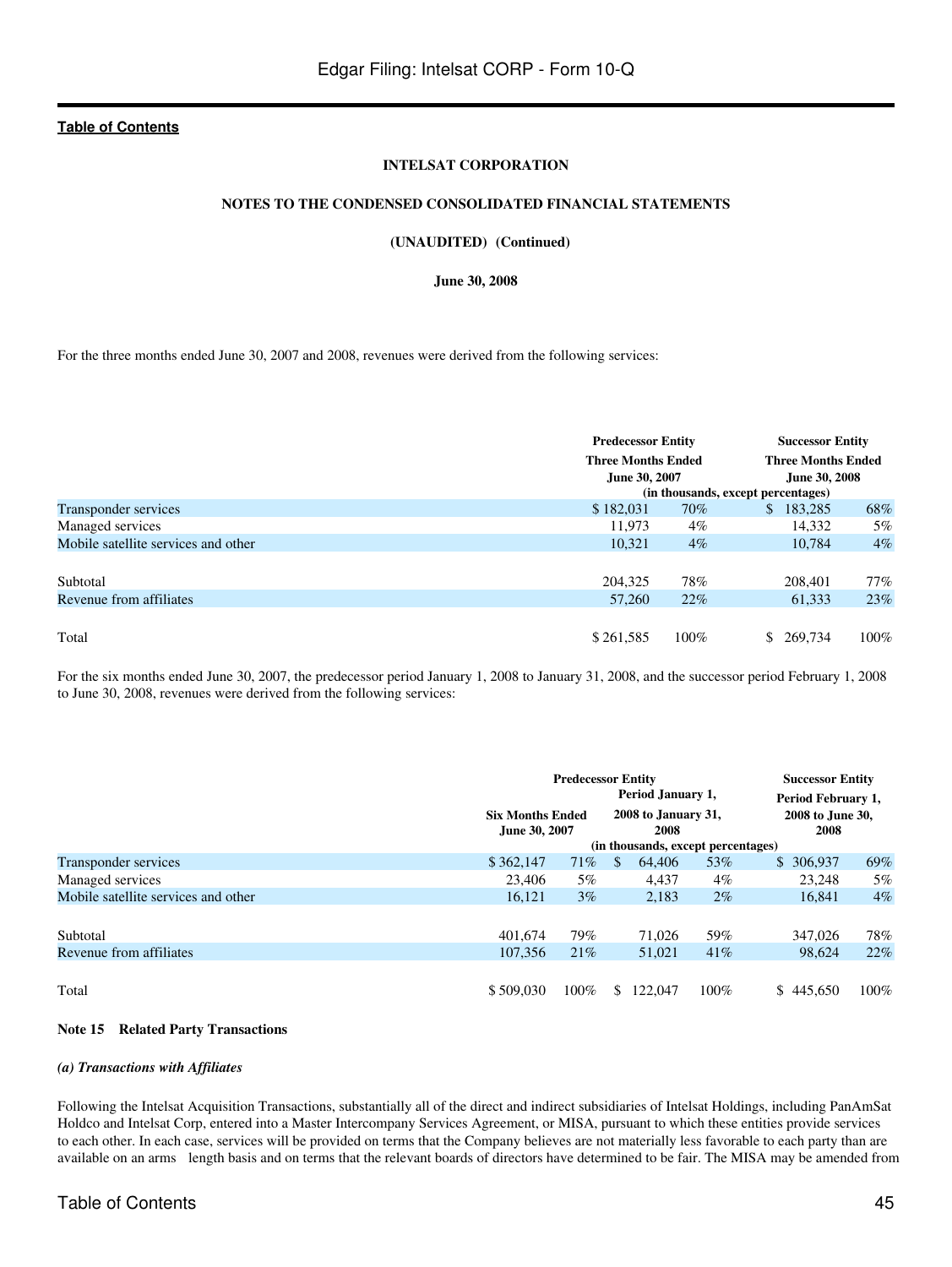# Edgar Filing: Intelsat CORP - Form 10-Q

time to time as required for changes in services or pricing.

For the three months ended June 30, 2007 and 2008, the Company recorded revenue of \$22.2 million and \$26.4 million, respectively, related to capacity purchased from the Company by other subsidiaries of Intelsat Holdings. For the six months ended June 30, 2007, the predecessor period January 1, 2008 to January 31, 2008 and the successor period February 1, 2008 to June 30, 2008, the Company recorded revenue of \$34.2 million, \$6.9 million and \$42.2 million, respectively, related to capacity purchased from the Company by other subsidiaries of Intelsat Holdings.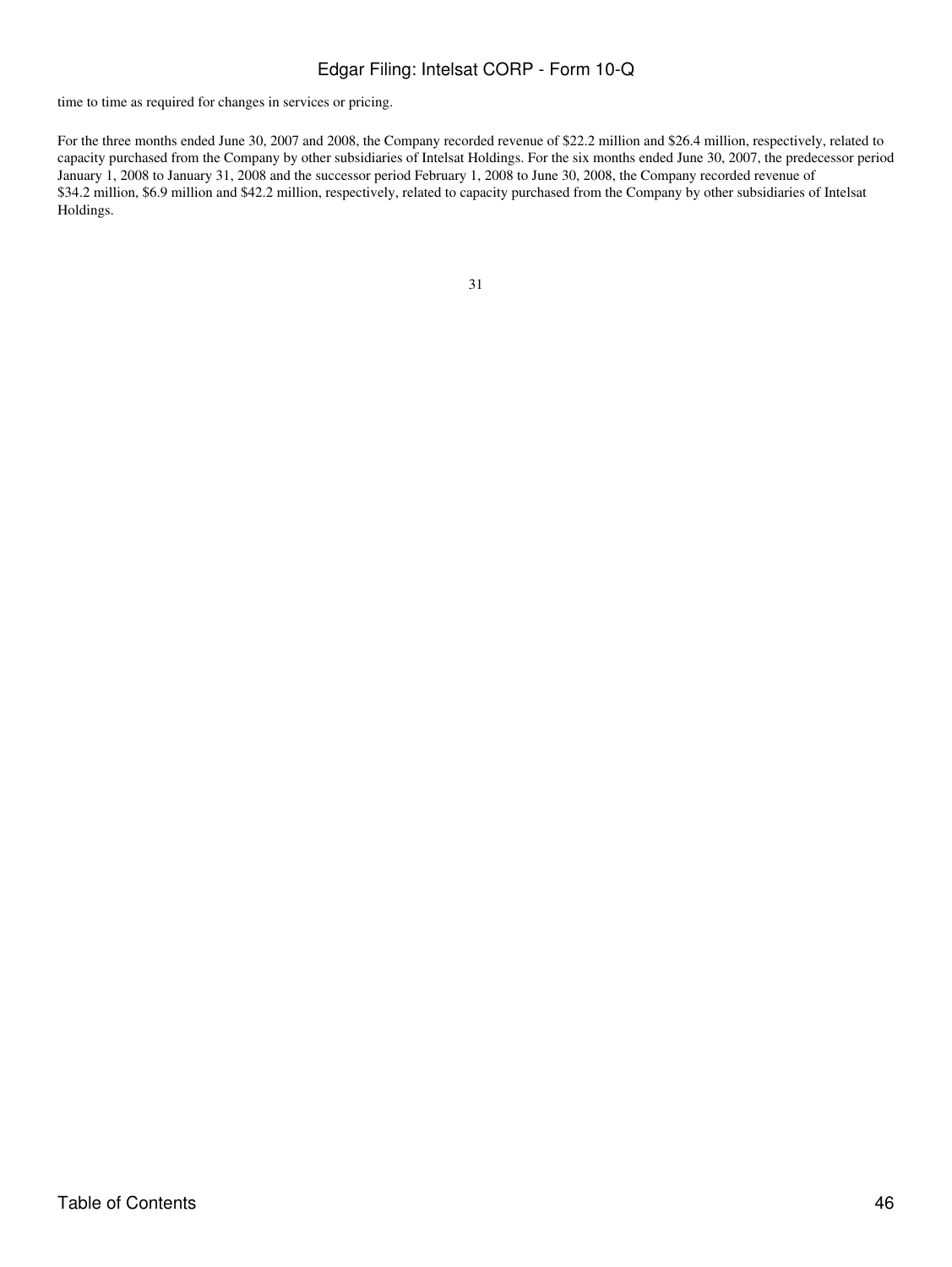#### **INTELSAT CORPORATION**

## **NOTES TO THE CONDENSED CONSOLIDATED FINANCIAL STATEMENTS**

#### **(UNAUDITED)(Continued)**

**June 30, 2008**

For the three months ended June 30, 2007 and 2008, the Company also recorded revenue of \$35.1 million and \$34.9 million, respectively, related to services provided by the Company to other subsidiaries of Intelsat Holdings in accordance with the MISA. For the six months ended June 30, 2007, the predecessor period January 1, 2008 to January 31, 2008 and the successor period February 1, 2008 to June 30, 2008, the Company recorded revenue of \$73.2 million, \$44.1 million and \$56.4 million, respectively, related to services provided by the Company to other subsidiaries of Intelsat Holdings in accordance with the MISA.

For the three months ended June 30, 2007 and 2008, the Company recognized \$18.4 million and \$25.6 million, respectively, of costs from affiliates and incurred direct costs of revenue and selling, general and administrative expenses. For the six months ended June 30, 2007, the predecessor period January 1, 2008 to January 31, 2008 and the successor period February 1, 2008 to June 30, 2008, the Company recognized \$32.8 million, \$6.9 million and \$39.3 million, respectively, of costs from affiliates and incurred direct costs of revenue and selling, general and administrative expenses. As of December 31, 2007 and June 30, 2008, the Company had a net payable of \$25.3 million to, and a net receivable of \$49.2 million from, subsidiaries of Intelsat Holdings, respectively.

#### *(b) Sponsor Investment*

Apollo Management L.P., one of the Former Sponsors, is the indirect controlling stockholder of Hughes Communications, Inc. and Hughes Network Systems, LLC, referred to as HNS. HNS is one of the Company s largest network services customers. The Company recorded \$18.4 million, \$36.5 million and \$5.9 million of revenue during the three months ended June 30, 2007, the six months ended June 30, 2007 and the predecessor period January 1, 2008 to January 31, 2008, respectively, for satellite capacity and other services provided to HNS. The receivable outstanding from HNS as of December 31, 2007 and January 31, 2008 was \$9.5 million and \$6.8 million, respectively. Two members of Intelsat, Ltd. s board of directors prior to the New Sponsors Acquisition, Messrs. Africk and Stone, served on the board of directors of Hughes Communications, Inc. and the board of managers of HNS.

During the three months ended June 30, 2008, affiliates or associates of funds and investment vehicles advised or controlled by one of the New Sponsors, Silver Lake, purchased \$90.9 million of the recently issued Intelsat Bermuda 11.25% Senior Unsecured Notes due 2017 and affiliates or associates of funds and investment vehicles advised or controlled by another of the New Sponsors, BC Partners, also purchased \$90.9 million of the Intelsat Bermuda 11.25% Senior Unsecured Notes due 2017.

#### *(c) Horizons*

The Company has a 50% ownership interest in Horizons-1 and Horizons-2 as a result of a joint venture with JSAT (see Note 7 Investments).

#### **Note 16 Dividends**

Certain indentures and debt agreements governing the long-term debt of the Company limit the Company s ability to pay dividends (see Note 9Long-Term Debt).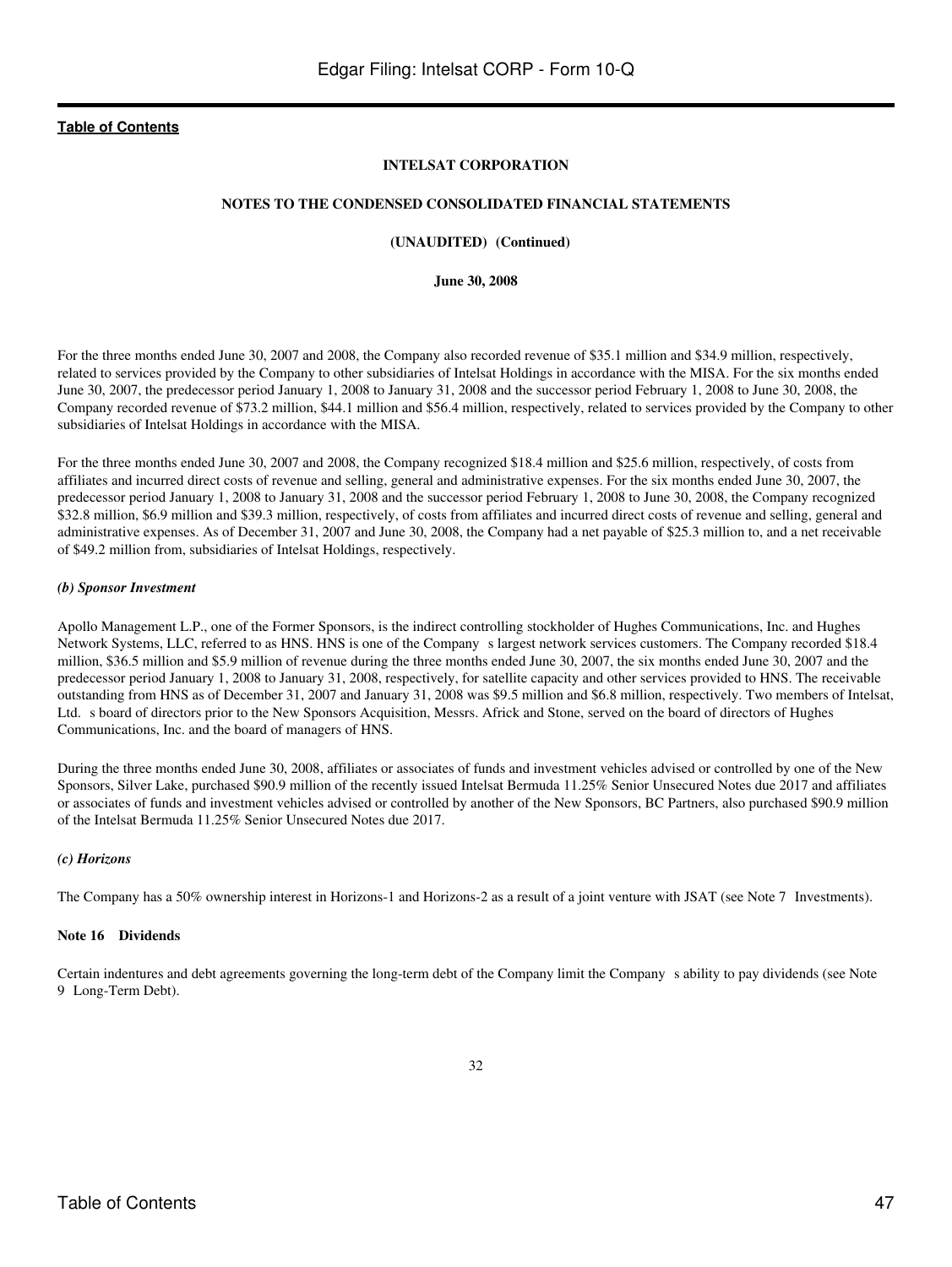#### **INTELSAT CORPORATION**

#### **NOTES TO THE CONDENSED CONSOLIDATED FINANCIAL STATEMENTS**

#### **(UNAUDITED)(Continued)**

#### **June 30, 2008**

On June 8, 2007, the Company s board of directors declared dividends to Holdco of approximately \$4.7 million, which were paid in June 2007.

On June 12, 2008, the Company s board of directors declared dividends to Holdco of approximately \$65.7 million, which were paid on June 13, 2008.

#### **Note 17 Subsequent Event**

As discussed in Note 9, on July 18, 2008, Intelsat Corp repaid \$658.1 million of borrowings under a backstop senior unsecured credit agreement due 2014 and \$580.7 million of borrowings under a backstop senior unsecured credit agreement due 2016 with the proceeds of an offering of \$658.1 million of Senior Notes due 2014, bearing interest at  $9\frac{1}{4}\%$ , and \$580.7 million of senior notes due 2016, bearing interest at  $9\frac{1}{4}\%$ , respectively.

#### **Note 18 Supplemental Consolidating Financial Information**

The 2014 Corp Notes and the 2016 Corp Notes are unconditionally guaranteed by certain of the Company s domestic subsidiaries. The following disclosures reflect the Company s condensed consolidating financial information for the periods presented.

The 2014 Corp Notes and the 2016 Corp Notes are unsecured, and are, or will be, as the case may be, unconditionally guaranteed by each of Intelsat Corps existing and certain subsequently acquired or organized domestic restricted subsidiaries. These subsidiaries are guarantors of the 2014 Corp Notes and the 2016 Corp Notes. As a result, the Company is required to present condensed consolidating financial information for the Company and these domestic restricted subsidiaries within the notes to its consolidated financial statements in accordance with the criteria established for parent companies in Rule 3-10(f) of Regulation S-X.

The following condensed consolidating financial information presents the results of operations, financial position and cash flows of Intelsat Corp, the guarantor subsidiaries, the non-guarantor subsidiaries and the eliminations necessary to arrive at the information for the Company on a consolidated basis as of June 30, 2008 and December 31, 2007, for the three months ended June 30, 2008 and 2007, the predecessor period January 1, 2008 to January 31, 2008, the successor period February 1, 2008 to June 30, 2008, and the six months ended June 30, 2007.

The principal elimination entries eliminate investments in subsidiaries and intercompany balances and transactions.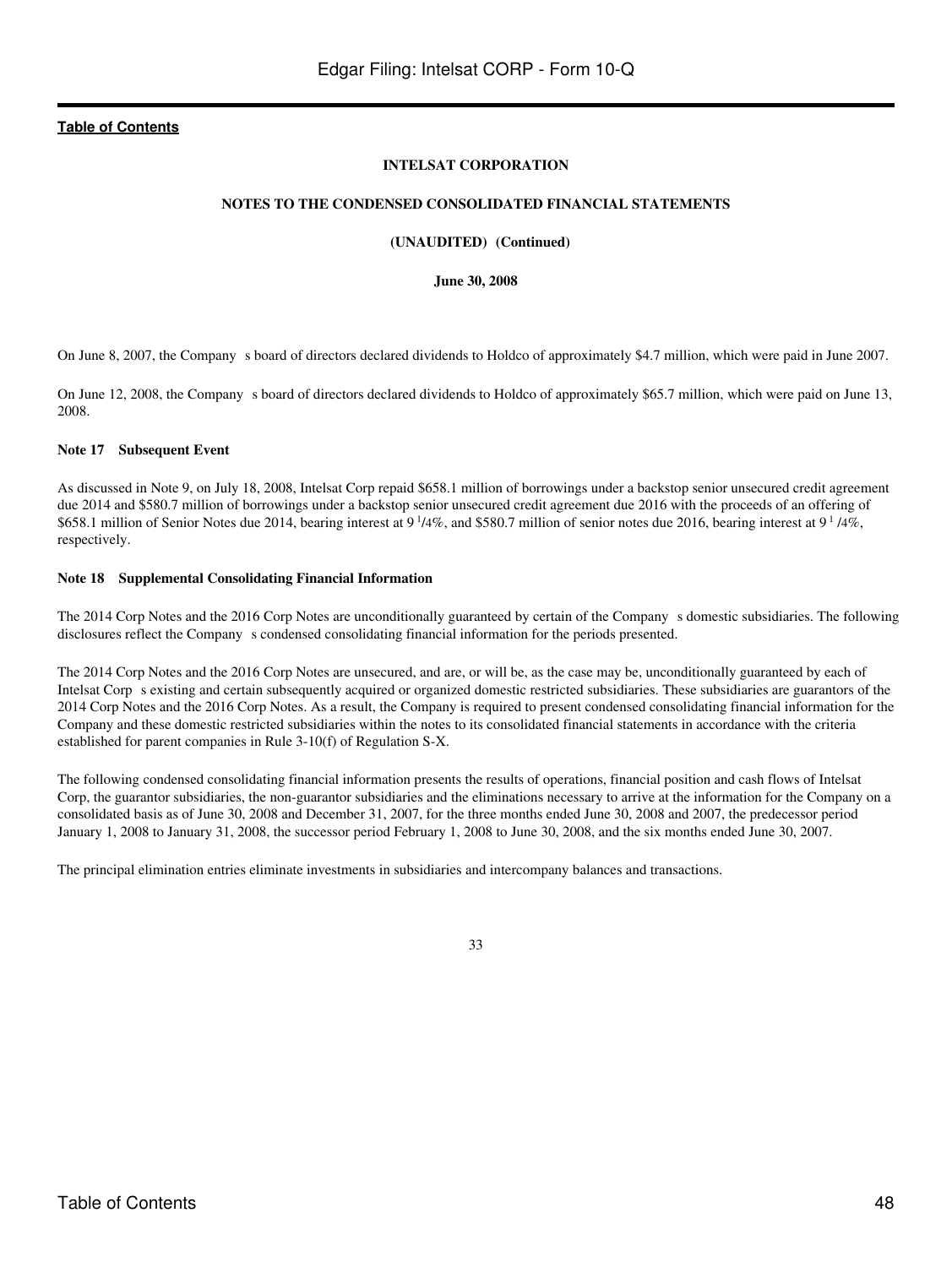## **INTELSAT CORPORATION AND SUBSIDIARIES**

## **UNAUDITED CONDENSED CONSOLIDATING BALANCE SHEET**

## **AS OF JUNE 30, 2008**

## **(in thousands)**

|                                                           | Non-<br>Intelsat<br><b>Guarantor</b><br>Guarantor<br>Corporation<br><b>Subsidiaries</b><br><b>Subsidiaries</b> |             |                         | <b>Eliminations</b> | Consolidated |
|-----------------------------------------------------------|----------------------------------------------------------------------------------------------------------------|-------------|-------------------------|---------------------|--------------|
| <b>ASSETS</b>                                             |                                                                                                                |             |                         |                     |              |
| Current assets:                                           |                                                                                                                |             |                         |                     |              |
| Cash and cash equivalents                                 | \$<br>23,479                                                                                                   | \$          | \$<br>13,708            | $\$$                | \$<br>37,187 |
| Receivables, net                                          | 42,993                                                                                                         | 950         | 9,514                   |                     | 53,457       |
| Due from affiliates                                       |                                                                                                                | 222,096     | 8,206                   | (181, 118)          | 49,184       |
| Deferred income taxes                                     | 25,925                                                                                                         |             | 257                     |                     | 26,182       |
| Prepaid expenses and other current assets                 | 38,689                                                                                                         | 126         | 77                      | (3)                 | 38,889       |
| Total current assets                                      | 131,086                                                                                                        | 223,172     | 31,762                  | (181, 121)          | 204,899      |
| Satellites and other property and equipment, net          | 349,009                                                                                                        | 2,067,331   | 111,863                 |                     | 2,528,203    |
| Goodwill                                                  | 3,333,574                                                                                                      |             |                         |                     | 3,333,574    |
| Non-amortizable intangible assets                         | 21,970                                                                                                         | 1,031,100   |                         |                     | 1,053,070    |
| Amortizable intangible assets, net                        | 6,969                                                                                                          | 567,801     |                         |                     | 574,770      |
| Deferred charges and other assets, net                    | 279,197                                                                                                        | 1,023       | 3,294                   | (61,088)            | 222,426      |
| Intercompany loan receivable                              | 168,214                                                                                                        |             |                         | (168, 214)          |              |
| Investment in affiliates and subsidiaries                 | 3,042,088                                                                                                      |             |                         | (2,943,470)         | 98,618       |
|                                                           |                                                                                                                |             |                         |                     |              |
| Total assets                                              | \$7,332,107                                                                                                    | \$3,890,427 | 146,919<br>\$           | $$$ $(3,353,893)$   | \$8,015,560  |
| <b>LIABILITIES AND SHAREHOLDER S EQUITY</b>               |                                                                                                                |             |                         |                     |              |
| Current liabilities:                                      |                                                                                                                |             |                         |                     |              |
| Accounts payable and accrued liabilities                  | \$<br>79,733                                                                                                   | \$<br>503   | \$<br>3,117             | \$<br>(3)           | \$<br>83,350 |
| Due to affiliates                                         | 163,207                                                                                                        |             |                         | (163, 207)          |              |
| Accrued interest payable                                  | 42,997                                                                                                         | 6,264       | 11,646                  | (17,910)            | 42,997       |
| Current portion of long-term debt                         | 80,153                                                                                                         |             |                         |                     | 80,153       |
| Deferred satellite performance incentives                 | 23,200                                                                                                         |             | 708                     |                     | 23,908       |
| Deferred gains and revenue                                | 48,120                                                                                                         | 178         | 464                     |                     | 48,762       |
| Total current liabilities                                 | 437,410                                                                                                        | 6,945       | 15,935                  | (181, 120)          | 279,170      |
| Long-term debt, net of current portion                    | 3,311,820                                                                                                      |             |                         |                     | 3,311,820    |
| Intercompany loan payable                                 |                                                                                                                | 139,588     | 28,626                  | (168, 214)          |              |
| Deferred satellite performance incentives, net of current |                                                                                                                |             |                         |                     |              |
| portion                                                   | 103,326                                                                                                        |             | 5,966                   |                     | 109,292      |
| Deferred revenue, net of current portion                  | 25,566                                                                                                         | 1,411       |                         |                     | 26,977       |
| Deferred income taxes                                     |                                                                                                                | 872,920     | 20,855                  | (61,089)            | 832,686      |
| Accrued retirement benefits                               | 56,627                                                                                                         |             |                         |                     | 56,627       |
| Deferred credits and other long-term liabilities          | 152,106                                                                                                        | 1,417       | 213                     |                     | 153,736      |
| Shareholder s equity:                                     |                                                                                                                |             |                         |                     |              |
| Other shareholder s equity                                | 3,245,252                                                                                                      | 2,868,146   | 75,324                  | (2,943,470)         | 3,245,252    |
| Total liabilities and shareholder s equity                | \$7.332,107                                                                                                    | \$3,890,427 | $\mathbb{S}$<br>146.919 | $$$ (3,353,893)     | \$ 8,015,560 |

(Certain totals may not add due to the effects of rounding)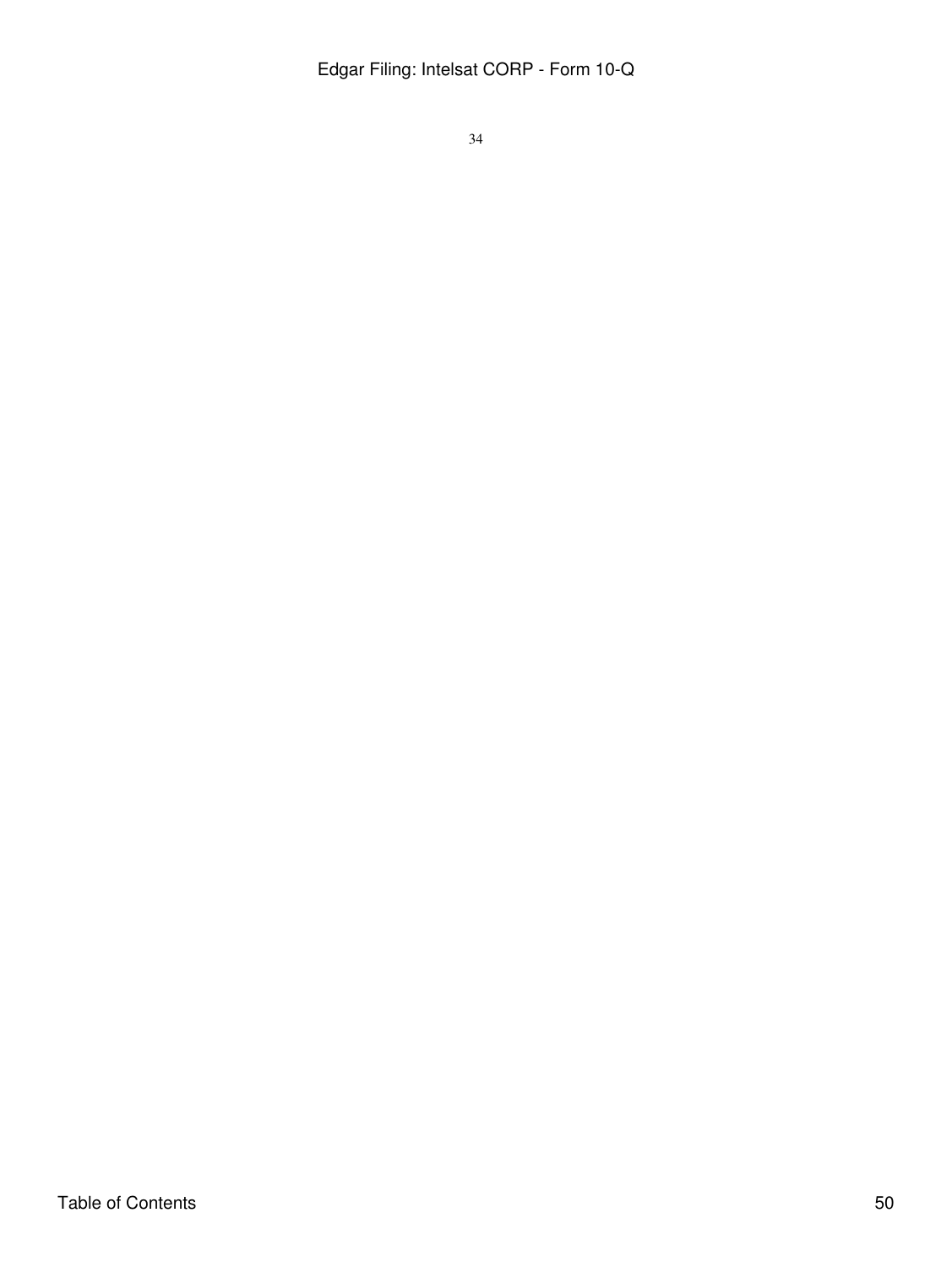## **INTELSAT CORPORATION AND SUBSIDIARIES**

### **CONDENSED CONSOLIDATING BALANCE SHEET**

## **AS OF DECEMBER 31, 2007**

## **(in thousands)**

|                                                           | Non-                    |                     |                        |                     |                         |  |  |  |
|-----------------------------------------------------------|-------------------------|---------------------|------------------------|---------------------|-------------------------|--|--|--|
|                                                           | <b>Intelsat</b>         | <b>Guarantor</b>    | Guarantor              |                     |                         |  |  |  |
|                                                           | Corporation             | <b>Subsidiaries</b> | <b>Subsidiaries</b>    | <b>Eliminations</b> | <b>Consolidated</b>     |  |  |  |
| <b>ASSETS</b>                                             |                         |                     |                        |                     |                         |  |  |  |
| Current assets:                                           |                         |                     |                        |                     |                         |  |  |  |
| Cash and cash equivalents                                 | $\mathbb{S}$<br>62,593  | $\mathbb{S}$        | $\mathbb{S}$<br>19,180 | $\mathsf{\$}$       | \$<br>81,773            |  |  |  |
| Receivables, net                                          | 57,065                  | 3,160               | 4,415                  |                     | 64,640                  |  |  |  |
| Due from affiliates                                       |                         | 65,360              | 31,767                 | (97, 127)           |                         |  |  |  |
| Deferred income taxes                                     | 32,669                  |                     | 208                    |                     | 32,877                  |  |  |  |
| Prepaid expenses and other current assets                 | 26,321                  |                     | 86                     |                     | 26,407                  |  |  |  |
|                                                           |                         |                     |                        |                     |                         |  |  |  |
| Total current assets                                      | 178,648                 | 68,520              | 55,656                 | (97, 127)           | 205,697                 |  |  |  |
| Satellites and other property and equipment, net          | 425,744                 | 1,419,399           | 72,859                 |                     | 1,918,002               |  |  |  |
| Goodwill                                                  | 3,734,649               |                     |                        |                     | 3,734,649               |  |  |  |
| Non-amortizable intangible assets                         |                         | 1,116,600           |                        |                     | 1,116,600               |  |  |  |
| Amortizable intangible assets, net                        | 11,858                  | 255,782             |                        |                     | 267,640                 |  |  |  |
| Deferred charges and other assets, net                    | 214,737                 | 1,164               | 4,162                  | (136, 628)          | 83,435                  |  |  |  |
| Intercompany loan receivable                              | 198,244                 |                     |                        | (198, 244)          |                         |  |  |  |
| Investment in affiliates and subsidiaries                 | 2,220,993               |                     |                        | (2,117,908)         | 103,085                 |  |  |  |
|                                                           |                         |                     |                        |                     |                         |  |  |  |
| Total assets                                              | \$6,984,873             | \$2,861,465         | 132,677<br>\$          | \$ (2,549,907)      | \$7,429,108             |  |  |  |
| <b>LIABILITIES AND SHAREHOLDER S EQUITY</b>               |                         |                     |                        |                     |                         |  |  |  |
| Current liabilities:                                      |                         |                     |                        |                     |                         |  |  |  |
| Accounts payable and accrued liabilities                  | $\mathbb{S}$<br>128,545 | $\sqrt{\ }$<br>175  | \$<br>731              | \$                  | $\mathbb{S}$<br>129,451 |  |  |  |
| Due to affiliates                                         | 107,539                 |                     |                        | (82, 256)           | 25,283                  |  |  |  |
| Accrued interest payable                                  | 44,979                  | 5,266               | 9,777                  | (14, 872)           | 45,150                  |  |  |  |
| Current portion of long-term debt                         | 60,840                  |                     |                        |                     | 60,840                  |  |  |  |
| Deferred satellite performance incentives                 | 19,863                  |                     | 705                    |                     | 20,568                  |  |  |  |
| Deferred gains and revenue                                | 28,150                  | 1,342               | 6                      |                     | 29,498                  |  |  |  |
|                                                           |                         |                     |                        |                     |                         |  |  |  |
| Total current liabilities                                 | 389,916                 | 6,783               | 11,219                 | (97, 128)           | 310,790                 |  |  |  |
| Long-term debt, net of current portion                    | 3,386,402               |                     |                        |                     | 3,386,402               |  |  |  |
| Intercompany loan payable                                 |                         | 139,587             | 58,657                 | (198, 244)          |                         |  |  |  |
| Deferred satellite performance incentives, net of current |                         |                     |                        |                     |                         |  |  |  |
| portion                                                   | 94,145                  |                     | 5,868                  |                     | 100,013                 |  |  |  |
| Deferred revenue, net of current portion                  | 19,216                  |                     |                        |                     | 19,216                  |  |  |  |
| Deferred income taxes                                     |                         | 644,483             | 7,950                  | (136,627)           | 515,806                 |  |  |  |
| Accrued retirement benefits                               | 17,492                  |                     |                        |                     | 17,492                  |  |  |  |
| Deferred credits and other                                | 134,177                 | 1,305               | 382                    |                     | 135,864                 |  |  |  |
| Shareholder s equity:                                     |                         |                     |                        |                     |                         |  |  |  |
| Other shareholder s equity                                | 2,943,525               | 2,069,307           | 48,601                 | (2,117,908)         | 2,943,525               |  |  |  |
| Total liabilities and shareholder s equity                | \$6.984,873             | \$2,861,465         | \$<br>132,677          | \$ (2,549,907)      | \$7,429,108             |  |  |  |

(Certain totals may not add due to the effects of rounding)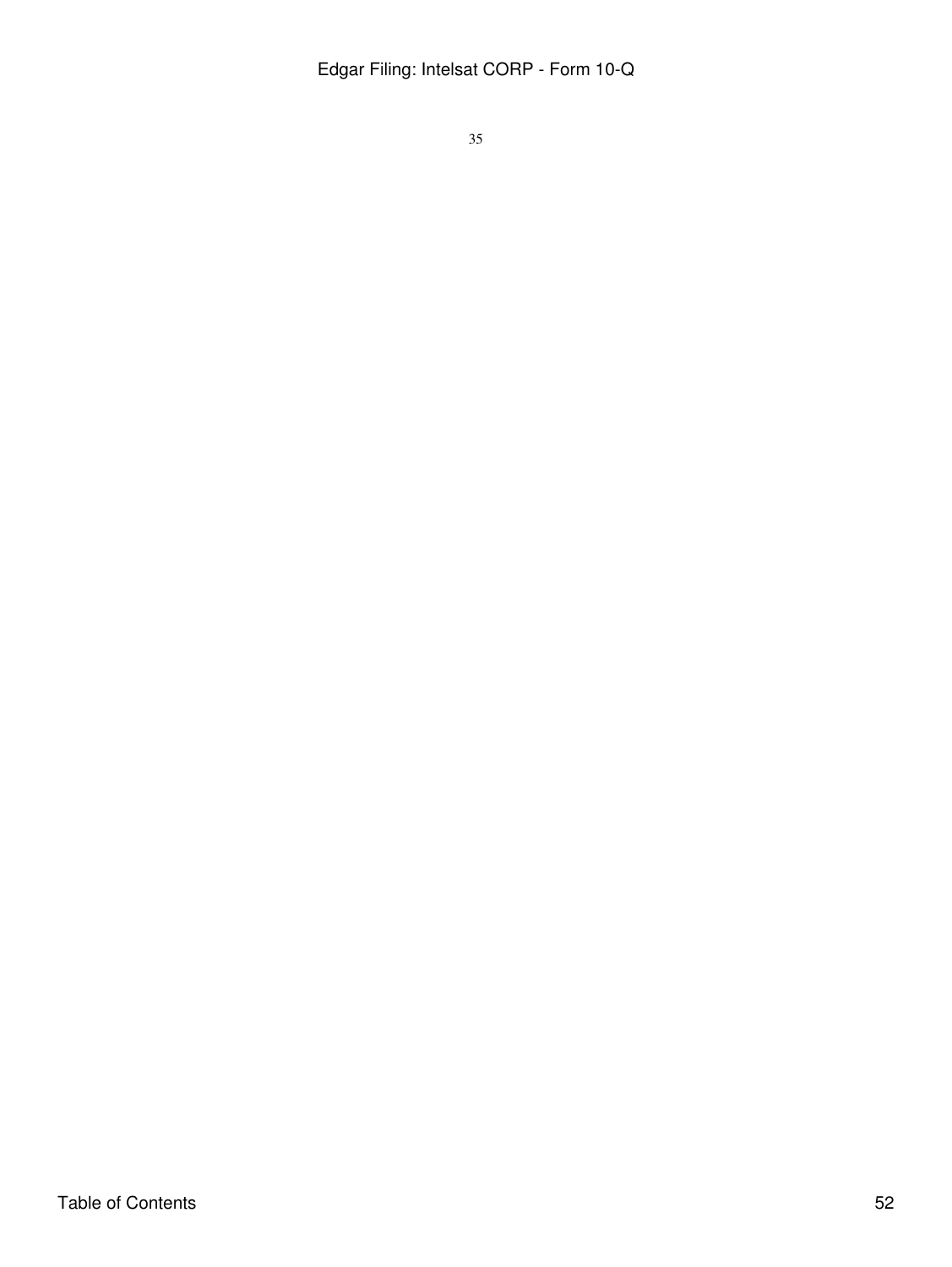#### **INTELSAT CORPORATION AND SUBSIDIARIES**

# **UNAUDITED CONDENSED CONSOLIDATING STATEMENTS OF OPERATIONS**

# **FOR THE THREE MONTHS ENDED JUNE 30, 2008**

## **(in thousands)**

|                                                            |     | <b>Intelsat</b><br><b>Guarantor</b> |    |                     | Non-<br>Guarantor |                     |    |                     |    |                     |
|------------------------------------------------------------|-----|-------------------------------------|----|---------------------|-------------------|---------------------|----|---------------------|----|---------------------|
|                                                            |     | Corporation                         |    | <b>Subsidiaries</b> |                   | <b>Subsidiaries</b> |    | <b>Eliminations</b> |    | <b>Consolidated</b> |
| Revenue:                                                   |     |                                     |    |                     |                   |                     |    |                     |    |                     |
| Transponder services, satellite-related services and other | \$. | 216,620                             |    | \$176,150           | \$                | 8.170               |    | (192, 539)          | \$ | 208,401             |
| Revenue from affiliates                                    |     | 61,333                              |    |                     |                   |                     |    |                     |    | 61,333              |
|                                                            |     |                                     |    |                     |                   |                     |    |                     |    |                     |
| Total revenue                                              |     | 277,953                             |    | 176,150             |                   | 8.170               |    | (192, 539)          |    | 269,734             |
|                                                            |     |                                     |    |                     |                   |                     |    |                     |    |                     |
| Operating costs and expenses:                              |     |                                     |    |                     |                   |                     |    |                     |    |                     |
| Direct costs of revenue (exclusive of depreciation and     |     |                                     |    |                     |                   |                     |    |                     |    |                     |
| amortization)                                              |     | 212,464                             |    | 16,186              |                   | 842                 |    | (192, 539)          |    | 36,953              |
| Costs from affiliates                                      |     | 18.328                              |    | 7.007               |                   | 295                 |    |                     |    | 25,630              |
| Selling, general and administrative                        |     | 29,236                              |    | 144                 |                   | (114)               |    |                     |    | 29,266              |
| Depreciation and amortization                              |     | 10,272                              |    | 72,823              |                   | 3,680               |    |                     |    | 86,775              |
| Gain on undesignated interest rate swaps                   |     | (58, 145)                           |    |                     |                   |                     |    |                     |    | (58, 145)           |
|                                                            |     |                                     |    |                     |                   |                     |    |                     |    |                     |
| Total operating expenses                                   |     | 212,155                             |    | 96,160              |                   | 4,703               |    | (192, 539)          |    | 120,479             |
|                                                            |     |                                     |    |                     |                   |                     |    |                     |    |                     |
| Income from operations                                     |     | 65,798                              |    | 79.990              |                   | 3,467               |    |                     |    | 149,255             |
| Interest expense (income), net                             |     | 57,560                              |    | (1,090)             |                   | 604                 |    |                     |    | 57,074              |
| Subsidiary income                                          |     | 54,027                              |    |                     |                   |                     |    | (54,027)            |    |                     |
| Other income (expense), net                                |     | 1,155                               |    | (1)                 |                   | 455                 |    |                     |    | 1,609               |
|                                                            |     |                                     |    |                     |                   |                     |    |                     |    |                     |
| Income before income taxes                                 |     | 63,420                              |    | 81,079              |                   | 3,318               |    | (54,027)            |    | 93,790              |
| Provision for income taxes                                 |     | 1,397                               |    | 29,007              |                   | 1,363               |    |                     |    | 31,767              |
|                                                            |     |                                     |    |                     |                   |                     |    |                     |    |                     |
| Net income                                                 | \$  | 62,023                              | \$ | 52,072              | \$                | 1,955               | \$ | (54,027)            | \$ | 62,023              |

(Certain totals may not add due to the effects of rounding)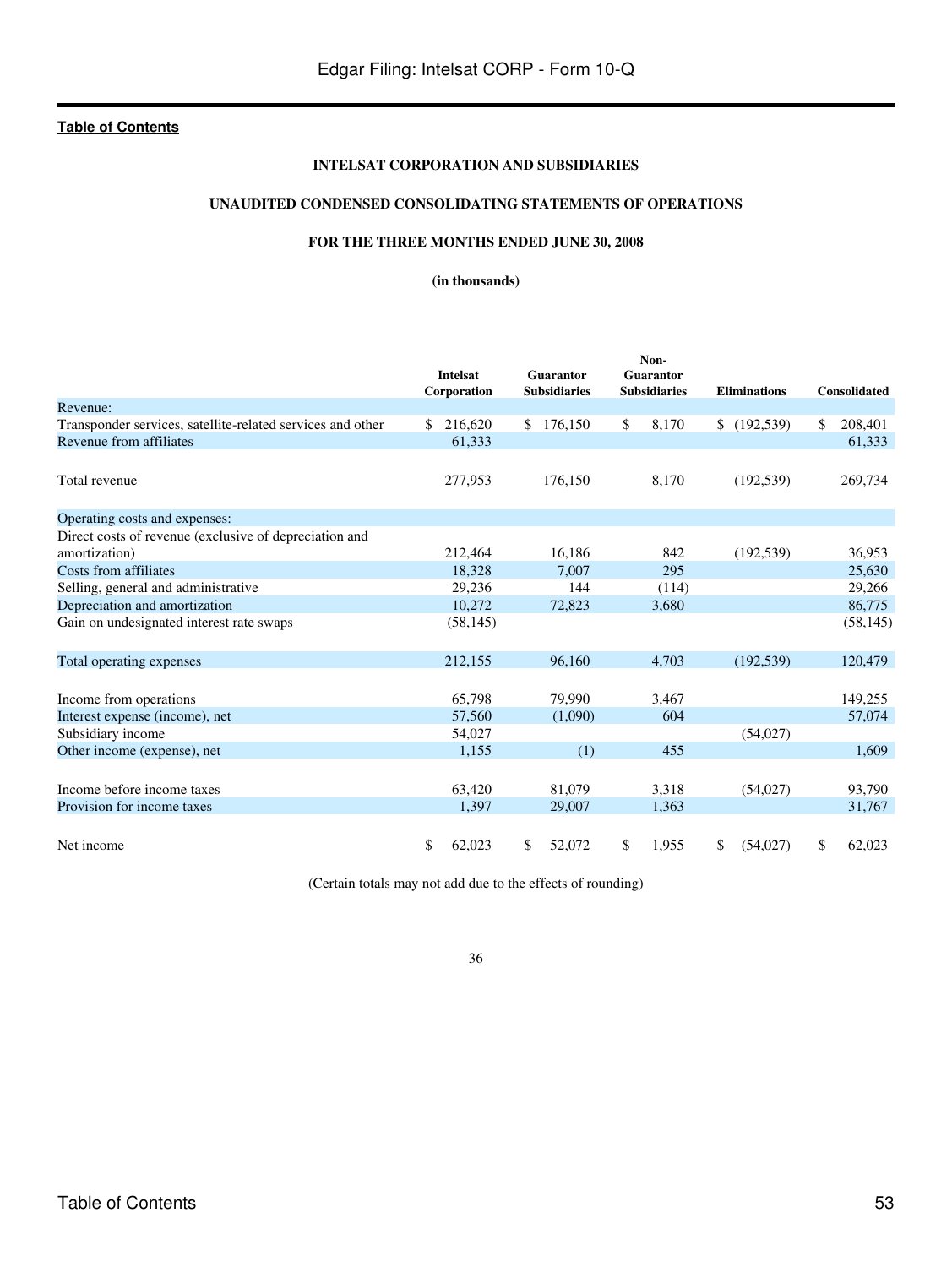### **INTELSAT CORPORATION AND SUBSIDIARIES**

## **UNAUDITED CONDENSED CONSOLIDATING STATEMENTS OF OPERATIONS**

# **FOR THE THREE MONTHS ENDED JUNE 30, 2007**

## **(in thousands)**

|                                                            | <b>Intelsat</b><br>Guarantor<br>Corporation<br><b>Subsidiaries</b> |                        | Non-<br>Guarantor<br><b>Subsidiaries</b> | <b>Eliminations</b> | <b>Consolidated</b> |  |
|------------------------------------------------------------|--------------------------------------------------------------------|------------------------|------------------------------------------|---------------------|---------------------|--|
| Revenue:                                                   |                                                                    |                        |                                          |                     |                     |  |
| Transponder services, satellite-related services and other | 214,723<br>\$                                                      | \$187,472              | 12,562<br>\$                             | (210, 432)<br>\$    | \$<br>204,325       |  |
| Revenue from affiliates                                    | 57,260                                                             |                        |                                          |                     | 57,260              |  |
| <b>Total Revenue</b>                                       | \$<br>271,983                                                      | \$187,472              | 12,562<br>\$                             | (210, 432)<br>\$    | 261,585<br>\$       |  |
| Operating expenses:                                        |                                                                    |                        |                                          |                     |                     |  |
| Direct costs of revenue (exclusive of depreciation and     |                                                                    |                        |                                          |                     |                     |  |
| amortization)                                              | 226,523                                                            | 19,622                 | 958                                      | (210, 432)          | 36,671              |  |
| Costs from affiliates                                      | 2,117                                                              | 15,612                 | 679                                      |                     | 18,408              |  |
| Selling, general and administrative                        | 29,536                                                             | (409)                  | 1,646                                    |                     | 30,773              |  |
| Depreciation and amortization                              | 9.079                                                              | 61,580                 | 2,243                                    |                     | 72,902              |  |
| Restructuring and transaction costs                        | 2,270                                                              |                        |                                          |                     | 2,270               |  |
| Gain on undesignated interest rate swaps                   | (8,560)                                                            |                        |                                          |                     | (8,560)             |  |
| Total operating expenses                                   | 260,965                                                            | 96,405                 | 5,526                                    | (210, 432)          | 152,464             |  |
| Income from operations                                     | 11,018                                                             | 91,067                 | 7,036                                    |                     | 109,121             |  |
| Interest expense, net                                      | 43,898                                                             | 18,881                 | 1,187                                    |                     | 63,966              |  |
| Subsidiary income                                          | 50,291                                                             |                        |                                          | (50,291)            |                     |  |
| Other income, net                                          | 566                                                                |                        | 175                                      |                     | 741                 |  |
| Income before income taxes                                 | 17,977                                                             | 72,186                 | 6,024                                    | (50,291)            | 45,896              |  |
| Provision for (benefit from) income taxes                  | (13, 423)                                                          | 26,206                 | 1,713                                    |                     | 14,496              |  |
| Net income                                                 | 31,400<br>$\mathbb{S}$                                             | $\mathbb{S}$<br>45,980 | \$<br>4,311                              | (50,291)<br>\$      | \$<br>31,400        |  |

(Certain totals may not add due to the effects of rounding)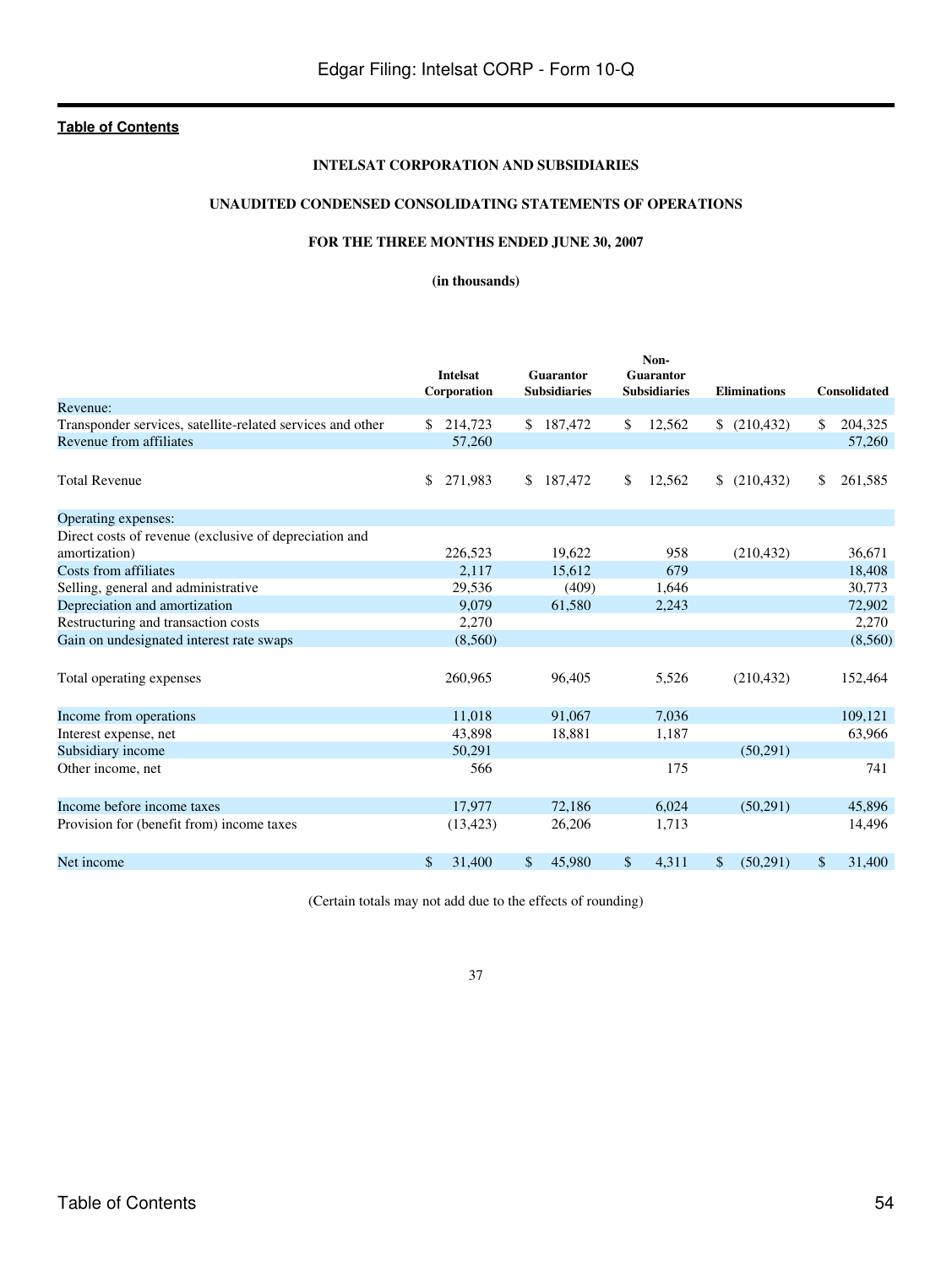# **INTELSAT CORPORATION AND SUBSIDIARIES**

### **UNAUDITED CONDENSED CONSOLIDATING STATEMENTS OF OPERATIONS**

## **FOR THE PERIOD JANUARY 1, 2008 TO JANUARY 31, 2008**

## **(in thousands)**

|                                                               | <b>Intelsat</b><br>Corporation | <b>Guarantor</b><br><b>Subsidiaries</b> |         | Non-<br><b>Guarantor</b><br><b>Subsidiaries</b> | <b>Eliminations</b> |          | <b>Consolidated</b> |
|---------------------------------------------------------------|--------------------------------|-----------------------------------------|---------|-------------------------------------------------|---------------------|----------|---------------------|
| Revenue:                                                      |                                |                                         |         |                                                 |                     |          |                     |
| Transponder services, satellite-related services and<br>other | \$<br>91,276                   | \$                                      | 46,057  | \$<br>3,780                                     | \$                  | (70,087) | \$<br>71,026        |
| Revenue from affiliates                                       | 51,021                         |                                         |         |                                                 |                     |          | 51,021              |
| Total revenue                                                 | 142,297                        |                                         | 46,057  | 3,780                                           |                     | (70,087) | 122,047             |
| Operating costs and expenses:                                 |                                |                                         |         |                                                 |                     |          |                     |
| Direct costs of revenue (exclusive of depreciation and        |                                |                                         |         |                                                 |                     |          |                     |
| amortization)                                                 | 58,056                         |                                         | 22,239  | 944                                             |                     | (70,087) | 11,152              |
| Costs from affiliates                                         | 3,966                          |                                         | 2,780   | 112                                             |                     |          | 6,858               |
| Selling, general and administrative                           | 11,149                         |                                         | 136     | 832                                             |                     |          | 12,117              |
| Depreciation and amortization                                 | 3,298                          |                                         | 22,798  | 755                                             |                     |          | 26,851              |
| Restructuring and transaction costs                           | 62,245                         |                                         |         | 430                                             |                     |          | 62,675              |
| Loss on undesignated interest rate swaps                      | 11,431                         |                                         |         |                                                 |                     |          | 11,431              |
| Total operating expenses                                      | 150,145                        |                                         | 47,953  | 3,073                                           |                     | (70.087) | 131,084             |
| Income (loss) from operations                                 | (7, 848)                       |                                         | (1,896) | 707                                             |                     |          | (9,037)             |
| Interest expense (income), net                                | 20,713                         |                                         | (206)   | 717                                             |                     |          | 21,224              |
| Subsidiary loss                                               | (781)                          |                                         |         |                                                 |                     | 781      |                     |
| Other income, net                                             | 165                            |                                         |         | 4                                               |                     |          | 169                 |
| Loss before income taxes                                      | (29,177)                       |                                         | (1,690) | (6)                                             |                     | 781      | (30,092)            |
| Benefit from income taxes                                     | (9,787)                        |                                         | (826)   | (89)                                            |                     |          | (10,702)            |
| Net income (loss)                                             | \$<br>(19,390)                 | $\mathbb{S}$                            | (864)   | \$<br>83                                        | \$                  | 781      | \$<br>(19,390)      |

(Certain totals may not add due to the effects of rounding)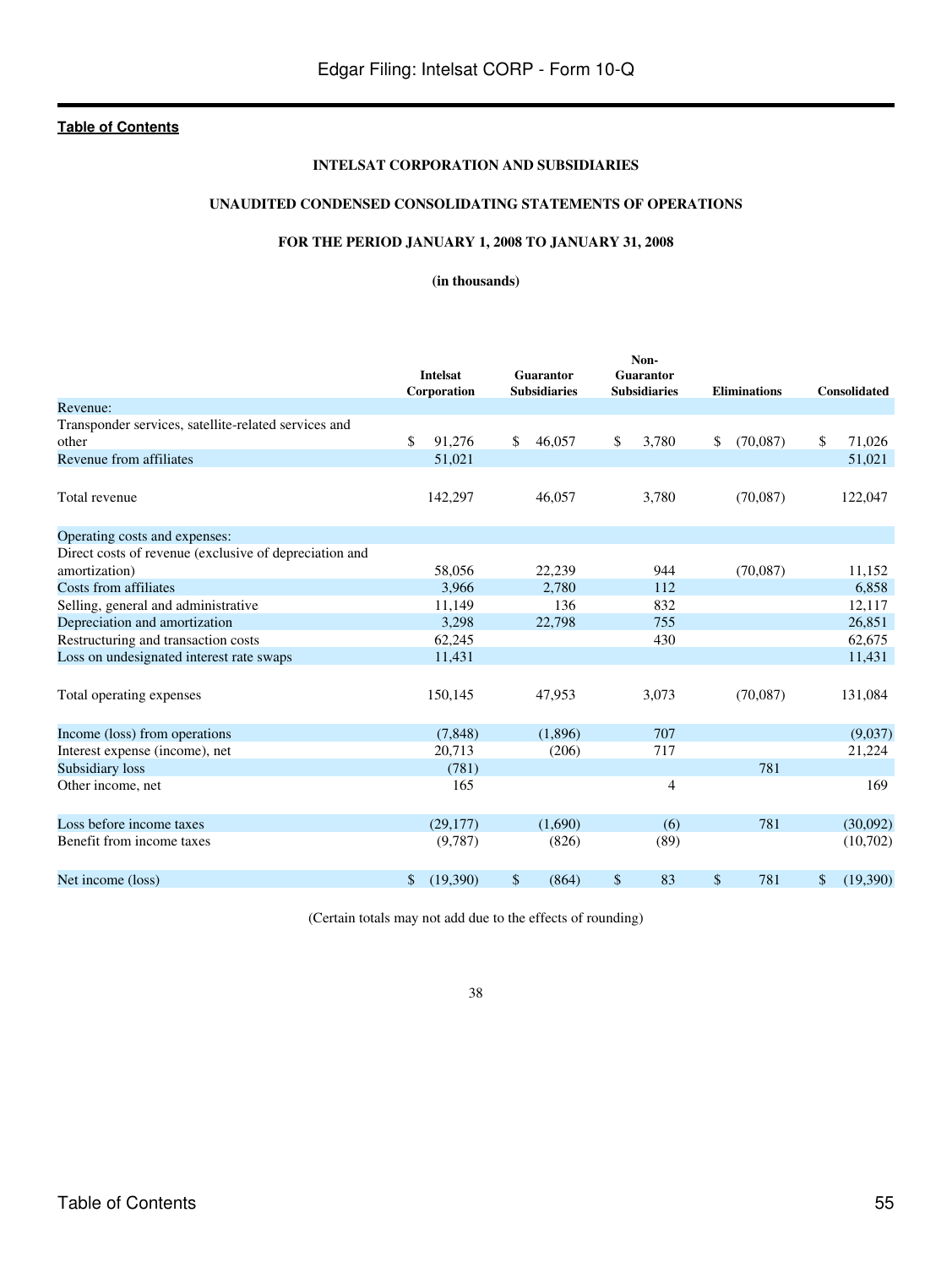#### **INTELSAT CORPORATION AND SUBSIDIARIES**

### **UNAUDITED CONDENSED CONSOLIDATING STATEMENTS OF OPERATIONS**

## **FOR THE PERIOD FEBRUARY 1, 2008 TO JUNE 30, 2008**

## **(in thousands)**

|                                                            | Non-                           |    |                                         |    |                                         |    |                     |                     |           |
|------------------------------------------------------------|--------------------------------|----|-----------------------------------------|----|-----------------------------------------|----|---------------------|---------------------|-----------|
|                                                            | <b>Intelsat</b><br>Corporation |    | <b>Guarantor</b><br><b>Subsidiaries</b> |    | <b>Guarantor</b><br><b>Subsidiaries</b> |    | <b>Eliminations</b> | <b>Consolidated</b> |           |
| Revenue:                                                   |                                |    |                                         |    |                                         |    |                     |                     |           |
| Transponder services, satellite-related services and other | \$<br>360,674                  |    | \$ 298,047                              | \$ | 17,526                                  |    | \$ (329,221)        | \$                  | 347,026   |
| Revenue from affiliates                                    | 98,624                         |    |                                         |    |                                         |    |                     |                     | 98,624    |
|                                                            |                                |    |                                         |    |                                         |    |                     |                     |           |
| Total revenue                                              | 459,298                        |    | 298,047                                 |    | 17,526                                  |    | (329, 221)          |                     | 445,650   |
| Operating costs and expenses:                              |                                |    |                                         |    |                                         |    |                     |                     |           |
| Direct costs of revenue (exclusive of depreciation and     |                                |    |                                         |    |                                         |    |                     |                     |           |
| amortization)                                              | 363,514                        |    | 26,587                                  |    | 1,393                                   |    | (329, 221)          |                     | 62,273    |
| <b>Costs from affiliates</b>                               | 27,379                         |    | 11,451                                  |    | 482                                     |    |                     |                     | 39,312    |
| Selling, general and administrative                        | 44,129                         |    | 312                                     |    | 2,286                                   |    |                     |                     | 46,727    |
| Depreciation and amortization                              | 17,649                         |    | 121,269                                 |    | 6,145                                   |    |                     |                     | 145,063   |
| Gain on undesignated interest rate swaps                   | (39, 335)                      |    |                                         |    |                                         |    |                     |                     | (39, 335) |
|                                                            |                                |    |                                         |    |                                         |    |                     |                     |           |
| Total operating expenses                                   | 413,336                        |    | 159,619                                 |    | 10,306                                  |    | (329, 221)          |                     | 254,040   |
|                                                            |                                |    |                                         |    |                                         |    |                     |                     |           |
| Income from operations                                     | 45,962                         |    | 138,428                                 |    | 7,220                                   |    |                     |                     | 191,610   |
| Interest expense (income), net                             | 97.418                         |    | (2,627)                                 |    | 1,538                                   |    |                     |                     | 96.329    |
| Subsidiary income                                          | 94,952                         |    |                                         |    |                                         |    | (94, 952)           |                     |           |
| Other income (expense), net                                | 2,024                          |    | (16)                                    |    | 1,339                                   |    |                     |                     | 3,347     |
|                                                            |                                |    |                                         |    |                                         |    |                     |                     |           |
| Income before income taxes                                 | 45.520                         |    | 141.039                                 |    | 7,021                                   |    | (94, 952)           |                     | 98,628    |
| Provision for (benefit from) income taxes                  | (19, 785)                      |    | 50,348                                  |    | 2,760                                   |    |                     |                     | 33,323    |
|                                                            |                                |    |                                         |    |                                         |    |                     |                     |           |
| Net income                                                 | \$<br>65,305                   | \$ | 90.691                                  | \$ | 4,261                                   | \$ | (94, 952)           | \$                  | 65,305    |

(Certain totals may not add due to the effects of rounding)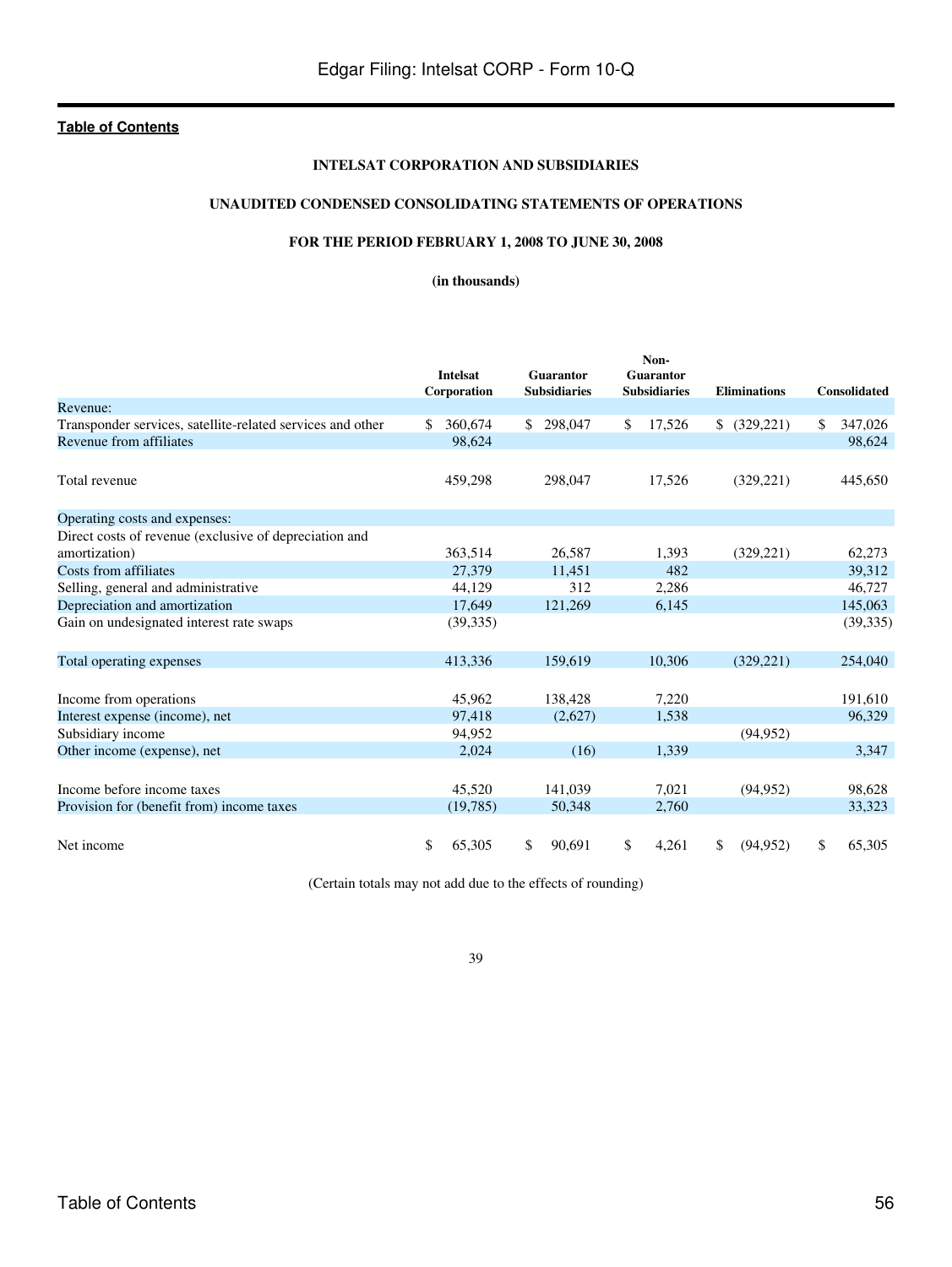### **INTELSAT CORPORATION AND SUBSIDIARIES**

## **UNAUDITED CONDENSED CONSOLIDATING STATEMENTS OF OPERATIONS**

## **FOR THE SIX MONTHS ENDED JUNE 30, 2007**

## **(in thousands)**

|                                                            |     | <b>Intelsat</b><br>Corporation |              | <b>Guarantor</b><br><b>Subsidiaries</b> |              | Non-<br>Guarantor<br><b>Subsidiaries</b> | <b>Eliminations</b> |              | <b>Consolidated</b> |
|------------------------------------------------------------|-----|--------------------------------|--------------|-----------------------------------------|--------------|------------------------------------------|---------------------|--------------|---------------------|
| Revenue:                                                   |     |                                |              |                                         |              |                                          |                     |              |                     |
| Transponder services, satellite-related services and other | \$. | 427,035                        |              | \$ 360,736                              | \$           | 22,700                                   | \$<br>(408,797)     | \$           | 401,674             |
| Revenue from affiliates                                    |     | 107,356                        |              |                                         |              |                                          |                     |              | 107,356             |
| Total revenue                                              |     | 534,391                        |              | 360,736                                 |              | 22,700                                   | (408,797)           |              | 509,030             |
| Operating costs and expenses:                              |     |                                |              |                                         |              |                                          |                     |              |                     |
| Direct costs of revenue (exclusive of depreciation and     |     |                                |              |                                         |              |                                          |                     |              |                     |
| amortization)                                              |     | 438,527                        |              | 42,399                                  |              | 2,211                                    | (408,797)           |              | 74,340              |
| Costs from affiliates                                      |     | 2,977                          |              | 28,533                                  |              | 1,242                                    |                     |              | 32,752              |
| Selling, general and administrative                        |     | 61,091                         |              | 849                                     |              | 3,206                                    |                     |              | 65,146              |
| Depreciation and amortization                              |     | 17,702                         |              | 123,210                                 |              | 4,486                                    |                     |              | 145,398             |
| Restructuring and transaction costs                        |     | 6.723                          |              |                                         |              | 96                                       |                     |              | 6,819               |
| Gain on undesignated interest rate swap                    |     | (6,727)                        |              |                                         |              |                                          |                     |              | (6,727)             |
| Total operating                                            |     | 520,293                        |              | 194.991                                 |              | 11,241                                   | (408,797)           |              | 317,728             |
| Income from operations                                     |     | 14,098                         |              | 165,745                                 |              | 11,459                                   |                     |              | 191,302             |
| Interest expense, net                                      |     | 90,455                         |              | 37,555                                  |              | 2,401                                    |                     |              | 130,411             |
| Subsidiary income                                          |     | 88,072                         |              |                                         |              |                                          | (88,072)            |              |                     |
| Other income, net                                          |     | 1,261                          |              |                                         |              | 325                                      |                     |              | 1,586               |
| Income before income taxes                                 |     | 12,976                         |              | 128,190                                 |              | 9,383                                    | (88,072)            |              | 62,477              |
| Provision for (benefit from) income taxes                  |     | (30,672)                       |              | 46,704                                  |              | 2,797                                    |                     |              | 18,829              |
| Net income                                                 | \$  | 43.648                         | $\mathbb{S}$ | 81,486                                  | $\mathbb{S}$ | 6,586                                    | \$<br>(88,072)      | $\mathbb{S}$ | 43.648              |

(Certain totals may not add due to the effects of rounding)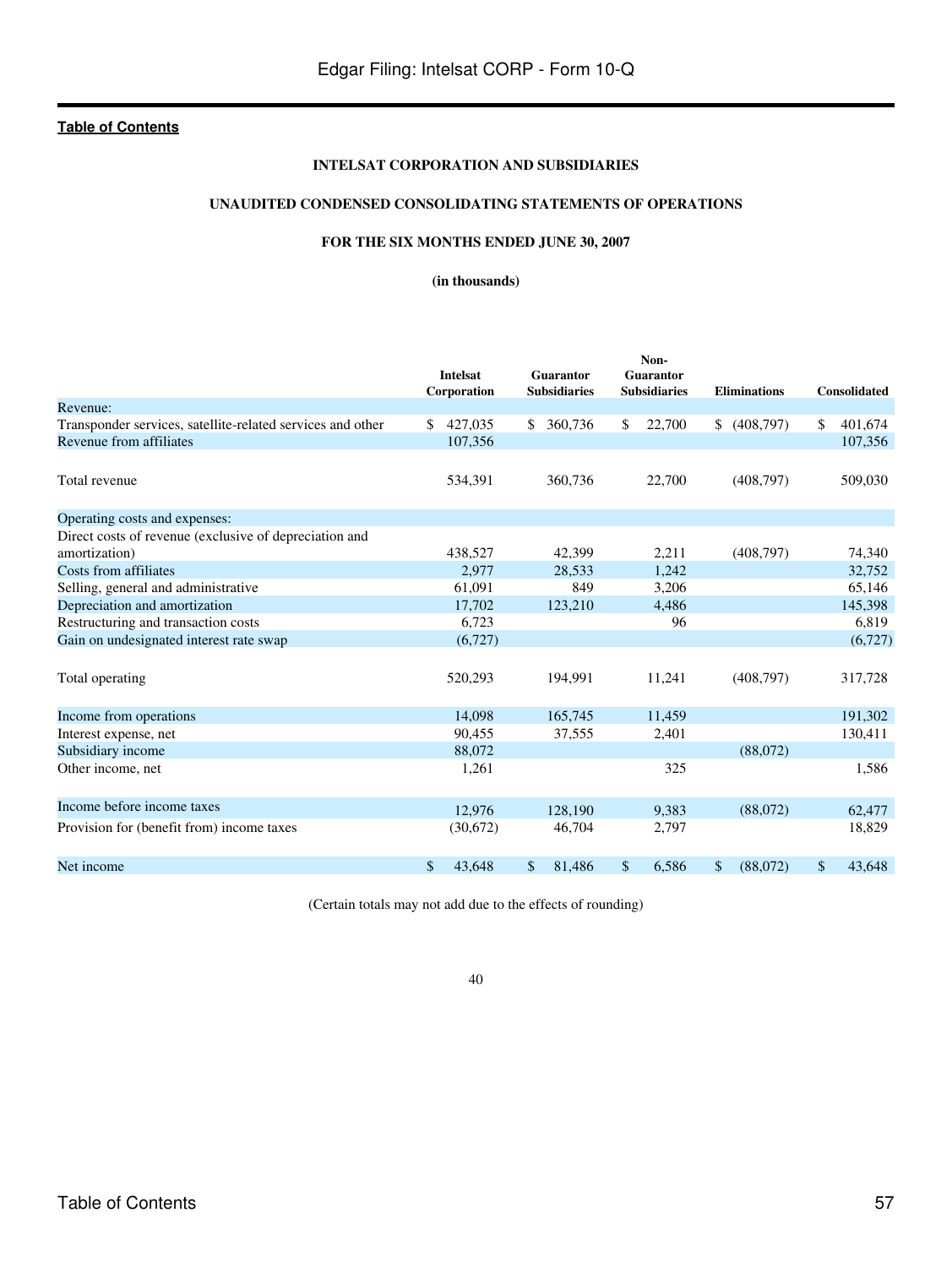### **INTELSAT CORPORATION AND SUBSIDIARIES**

### **UNAUDITED CONDENSED CONSOLIDATING STATEMENTS OF CASH FLOWS**

## **FOR THE PERIOD JANUARY 1, 2008 TO JANUARY 31, 2008**

## **(in thousands)**

|                                                      | Non-<br><b>Intelsat</b><br><b>Guarantor</b><br><b>Guarantor</b> |             |                     |              |                     |                     |              |                     |
|------------------------------------------------------|-----------------------------------------------------------------|-------------|---------------------|--------------|---------------------|---------------------|--------------|---------------------|
|                                                      |                                                                 | Corporation | <b>Subsidiaries</b> |              | <b>Subsidiaries</b> | <b>Eliminations</b> |              | <b>Consolidated</b> |
| Cash flows from operating activities                 | \$.                                                             | 52,767      | \$                  | $\mathbb{S}$ | 5,233               | $\mathbb{S}$        | $\mathbb{S}$ | 58,000              |
| Cash flows from investing activities:                |                                                                 |             |                     |              |                     |                     |              |                     |
| Payments for satellites and other property and       |                                                                 |             |                     |              |                     |                     |              |                     |
| equipment (including capitalized interest)           |                                                                 | (14, 484)   |                     |              |                     |                     |              | (14, 484)           |
| Dividends from affiliates                            |                                                                 | 5,511       |                     |              |                     | (5,511)             |              |                     |
|                                                      |                                                                 |             |                     |              |                     |                     |              |                     |
| Net cash used in investing activities                |                                                                 | (8,973)     |                     |              |                     | (5,511)             |              | (14, 484)           |
|                                                      |                                                                 |             |                     |              |                     |                     |              |                     |
| Cash flows from financing activities:                |                                                                 |             |                     |              |                     |                     |              |                     |
| Repayments of long-term debt                         |                                                                 | (162,985)   |                     |              |                     |                     |              | (162,985)           |
| Proceeds from credit facility borrowings             |                                                                 | 150,000     |                     |              |                     |                     |              | 150,000             |
| Dividends to shareholder                             |                                                                 |             |                     |              | (5,511)             | 5,511               |              |                     |
| Principal payments on deferred satellite performance |                                                                 |             |                     |              |                     |                     |              |                     |
| incentives                                           |                                                                 | (1,246)     |                     |              |                     |                     |              | (1,246)             |
|                                                      |                                                                 |             |                     |              |                     |                     |              |                     |
| Net cash used in financing activities                |                                                                 | (14,231)    |                     |              | (5,511)             | 5,511               |              | (14,231)            |
|                                                      |                                                                 |             |                     |              |                     |                     |              |                     |
| Effect of exchange rate changes on cash and cash     |                                                                 |             |                     |              |                     |                     |              |                     |
| equivalents                                          |                                                                 | 59          |                     |              | 4                   |                     |              | 63                  |
|                                                      |                                                                 |             |                     |              |                     |                     |              |                     |
| Net change in cash and cash equivalents              |                                                                 | 29,622      |                     |              | (274)               |                     |              | 29,348              |
| Cash and cash equivalents, beginning of period       |                                                                 | 62,593      |                     |              | 19,180              |                     |              | 81,773              |
|                                                      |                                                                 |             |                     |              |                     |                     |              |                     |
| Cash and cash equivalents, end of period             | $\mathbb{S}$                                                    | 92,215      | \$                  | $\mathbb{S}$ | 18,906              | \$                  | \$           | 111,121             |
|                                                      |                                                                 |             |                     |              |                     |                     |              |                     |

(Certain totals may not add due to the effects of rounding)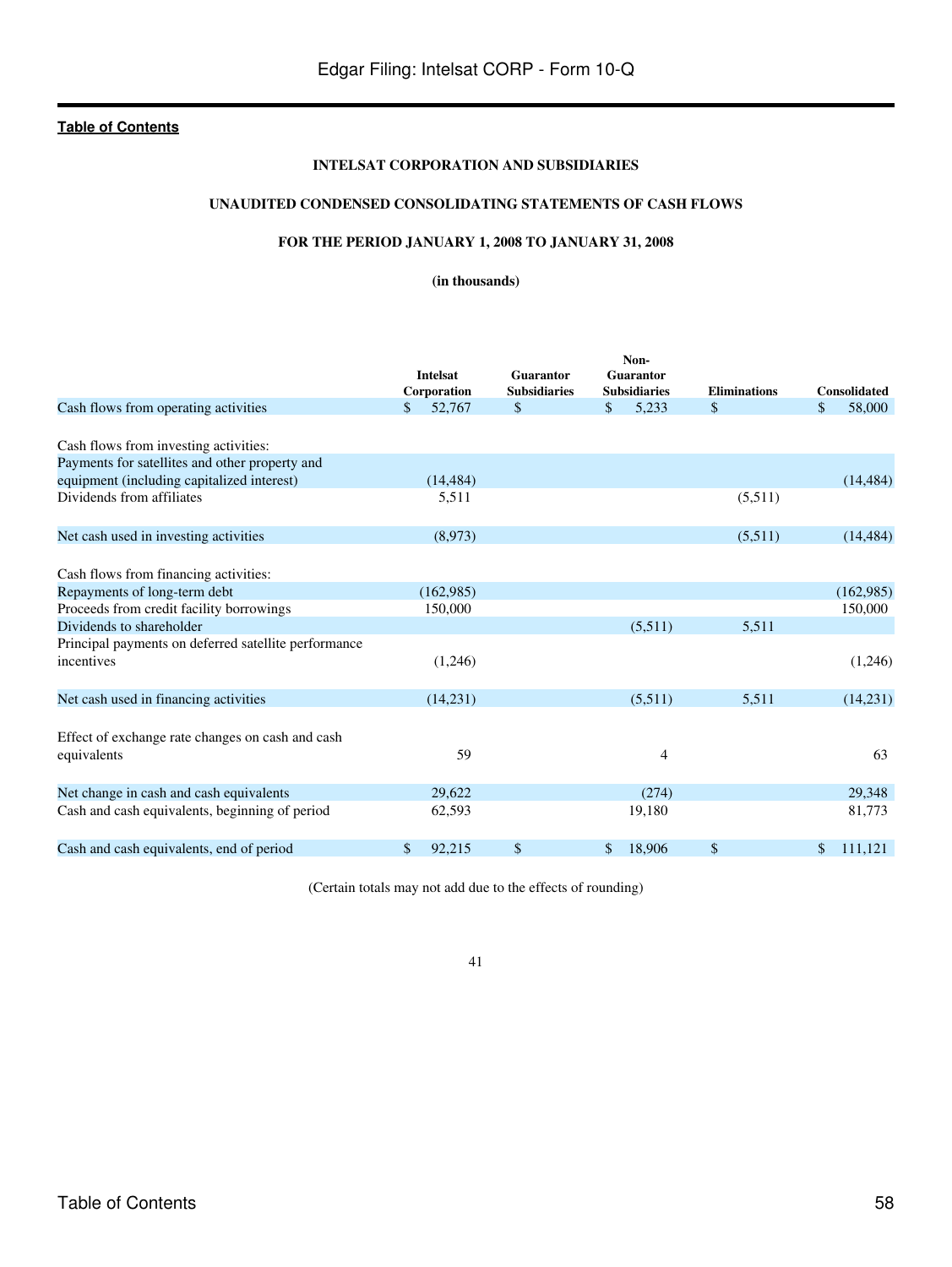### **INTELSAT CORPORATION AND SUBSIDIARIES**

# **UNAUDITED CONDENSED CONSOLIDATING STATEMENTS OF CASH FLOWS**

# **FOR THE PERIOD FEBRUARY 1, 2008 TO JUNE 30, 2008**

## **(in thousands)**

|                                                  | <b>Intelsat</b> | Non- |                   |    |                   |    |                     |                     |
|--------------------------------------------------|-----------------|------|-------------------|----|-------------------|----|---------------------|---------------------|
|                                                  | Corp            |      | <b>Guarantors</b> |    | <b>Guarantors</b> |    | <b>Eliminations</b> | <b>Consolidated</b> |
| Cash flows from operating activities:            | \$<br>199.339   | \$   | 16                | \$ | (3,328)           | \$ |                     | 196,027             |
|                                                  |                 |      |                   |    |                   |    |                     |                     |
| Cash flows from investing activities:            |                 |      |                   |    |                   |    |                     |                     |
| Payments for satellites and other property and   |                 |      |                   |    |                   |    |                     |                     |
| equipment (including capitalized interest)       | (77, 446)       |      |                   |    |                   |    |                     | (77, 446)           |
| Capital contribution to Horizons joint venture   | (3,554)         |      |                   |    |                   |    |                     | (3,554)             |
| Dividend from affiliates                         | 2,741           |      |                   |    |                   |    | (2,741)             |                     |
| Other investing activities                       | 539             |      |                   |    |                   |    |                     | 539                 |
|                                                  |                 |      |                   |    |                   |    |                     |                     |
| Net cash used in investing activities            | (77, 720)       |      |                   |    |                   |    | (2,741)             | (80, 461)           |
|                                                  |                 |      |                   |    |                   |    |                     |                     |
| Cash flows from financing activities:            |                 |      |                   |    |                   |    |                     |                     |
| Repayments of long-term debt                     | (1,239,958)     |      |                   |    |                   |    |                     | (1,239,958)         |
| Proceeds from issuance of long term debt         | 1,238,839       |      |                   |    |                   |    |                     | 1,238,839           |
| Debt issuance costs                              | (17,999)        |      |                   |    |                   |    |                     | (17,999)            |
| Dividend to shareholder                          | (65, 691)       |      |                   |    | (2,741)           |    | 2,741               | (65, 691)           |
| Advances to affiliates                           | (30,000)        |      |                   |    |                   |    |                     | (30,000)            |
| Repayments of funding of capital expenditures by |                 |      |                   |    |                   |    |                     |                     |
| customer                                         | (30, 862)       |      |                   |    |                   |    |                     | (30, 862)           |
| Payment of premium on early retirement of debt   | (12,266)        |      |                   |    |                   |    |                     | (12,266)            |
| Principal payments on deferred satellite         |                 |      |                   |    |                   |    |                     |                     |
| performance incentives                           | (6,107)         |      |                   |    | (467)             |    |                     | (6,574)             |
|                                                  |                 |      |                   |    |                   |    |                     |                     |
| Net cash used in financing activities            | (164, 044)      |      |                   |    | (3,208)           |    | 2,741               | (164, 511)          |
|                                                  |                 |      |                   |    |                   |    |                     |                     |
| Effect of exchange rate changes on cash          | (139)           |      | (16)              |    | 1,339             |    |                     | 1,184               |
| Net change in cash and cash equivalents          | (42, 564)       |      |                   |    | (5,197)           |    |                     | (47,761)            |
| Cash and cash equivalents, beginning of period   | 66,043          |      |                   |    | 18,905            |    |                     | 84,948              |
|                                                  |                 |      |                   |    |                   |    |                     |                     |
| Cash and cash equivalents, end of period         | \$<br>23,479    | \$   |                   | \$ | 13,708            | \$ |                     | \$<br>37,187        |
|                                                  |                 |      |                   |    |                   |    |                     |                     |

(Certain totals may not add due to the effects of rounding)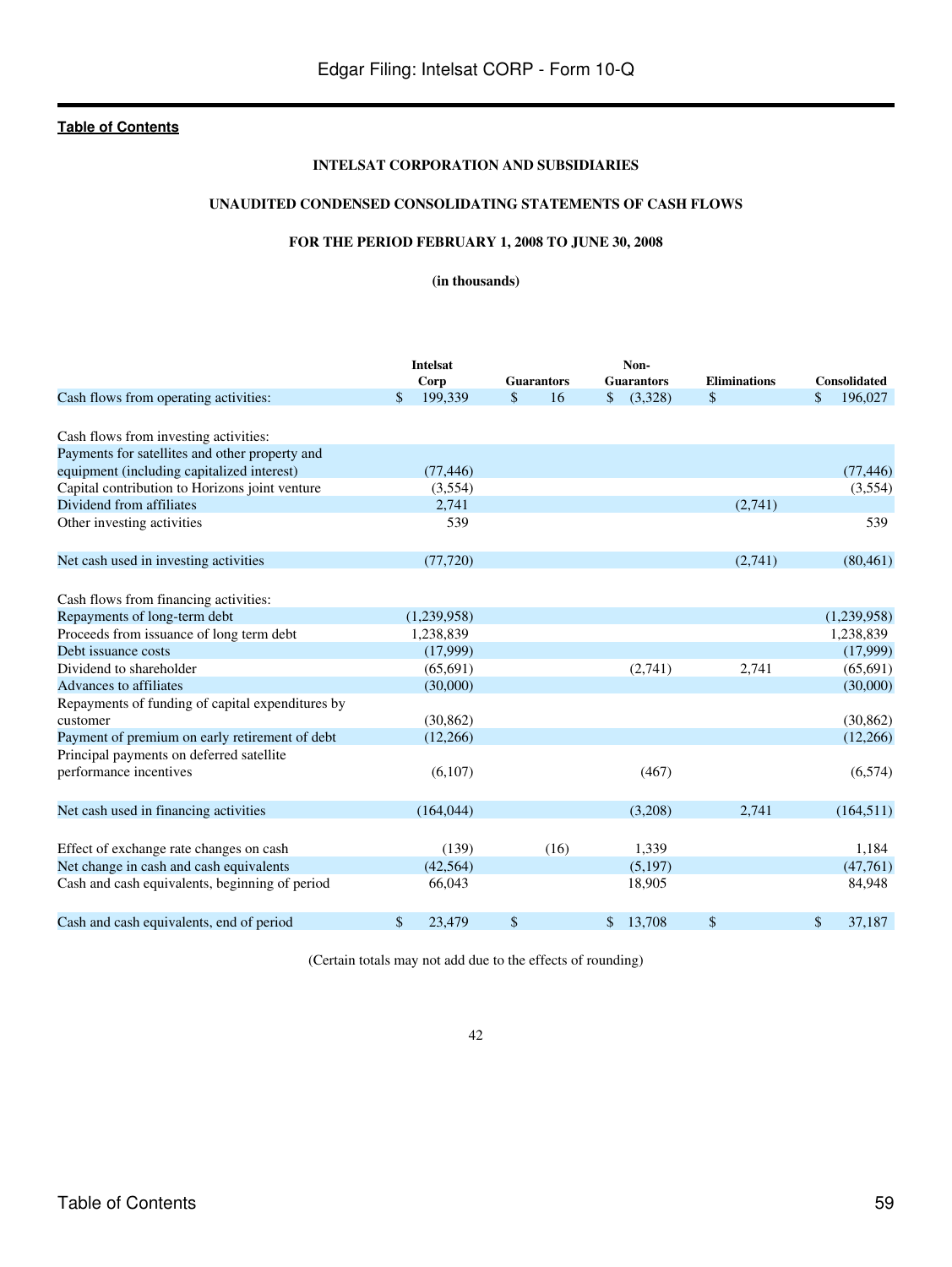### **INTELSAT CORPORATION AND SUBSIDIARIES**

## **UNAUDITED CONDENSED CONSOLIDATING STATEMENTS OF CASH FLOWS**

## **FOR THE SIX MONTHS ENDED JUNE 30, 2007**

## **(in thousands)**

|                                                  | <b>Intelsat</b><br>Corporation |              | Non-<br><b>Guarantor</b><br><b>Guarantor</b><br><b>Subsidiaries</b><br><b>Subsidiaries</b> |              |         | <b>Eliminations</b> |         | <b>Consolidated</b> |
|--------------------------------------------------|--------------------------------|--------------|--------------------------------------------------------------------------------------------|--------------|---------|---------------------|---------|---------------------|
| Cash flows from operating activities             | \$227,052                      | $\mathbb{S}$ | 103                                                                                        | $\mathbb{S}$ | 8,146   | $\mathbb{S}$        |         | \$<br>235,301       |
|                                                  |                                |              |                                                                                            |              |         |                     |         |                     |
| Cash flows from investing activities:            |                                |              |                                                                                            |              |         |                     |         |                     |
| Payments for satellites and other property and   |                                |              |                                                                                            |              |         |                     |         |                     |
| equipment (including capitalized interest)       | (202, 831)                     |              |                                                                                            |              |         |                     |         | (202, 831)          |
| Dividends from affiliates                        | 5,938                          |              |                                                                                            |              |         |                     | (5,938) |                     |
| Other investing activities                       | 1,178                          |              |                                                                                            |              |         |                     |         | 1,178               |
| Net cash used in investing activities            | (195,715)                      |              |                                                                                            |              |         |                     | (5,938) | (201, 653)          |
| Cash flows from financing activities:            |                                |              |                                                                                            |              |         |                     |         |                     |
| New debt issuance costs                          | (1,971)                        |              |                                                                                            |              |         |                     |         | (1,971)             |
| Repayments of long-term debt                     | (27, 161)                      |              |                                                                                            |              |         |                     |         | (27, 161)           |
| Repayments of funding of capital expenditures by |                                |              |                                                                                            |              |         |                     |         |                     |
| customer                                         | (34, 642)                      |              |                                                                                            |              |         |                     |         | (34, 642)           |
| Principal payments on deferred satellite         |                                |              |                                                                                            |              |         |                     |         |                     |
| performance incentives                           | (6,963)                        |              |                                                                                            |              | (251)   |                     |         | (7,214)             |
| Dividends to shareholder                         | (4,717)                        |              |                                                                                            |              | (5,938) |                     | 5,938   | (4,717)             |
| Net cash used in financing activities            | (75, 454)                      |              |                                                                                            |              | (6,189) |                     | 5,938   | (75,705)            |
| Effect of exchange rate changes on cash and cash |                                |              |                                                                                            |              |         |                     |         |                     |
| equivalents                                      | (131)                          |              |                                                                                            |              | 324     |                     |         | 193                 |
| Net change in cash and cash equivalents          | (44, 248)                      |              | 103                                                                                        |              | 2,281   |                     |         | (41, 864)           |
| Cash and cash equivalents, beginning of period   | 134,092                        |              |                                                                                            |              | 7,929   |                     |         | 142,021             |
| Cash and cash equivalents, end of period         | \$<br>89,844                   | \$           | 103                                                                                        | \$           | 10,210  | \$                  |         | \$<br>100,157       |

(Certain totals may not add due to the effects of rounding)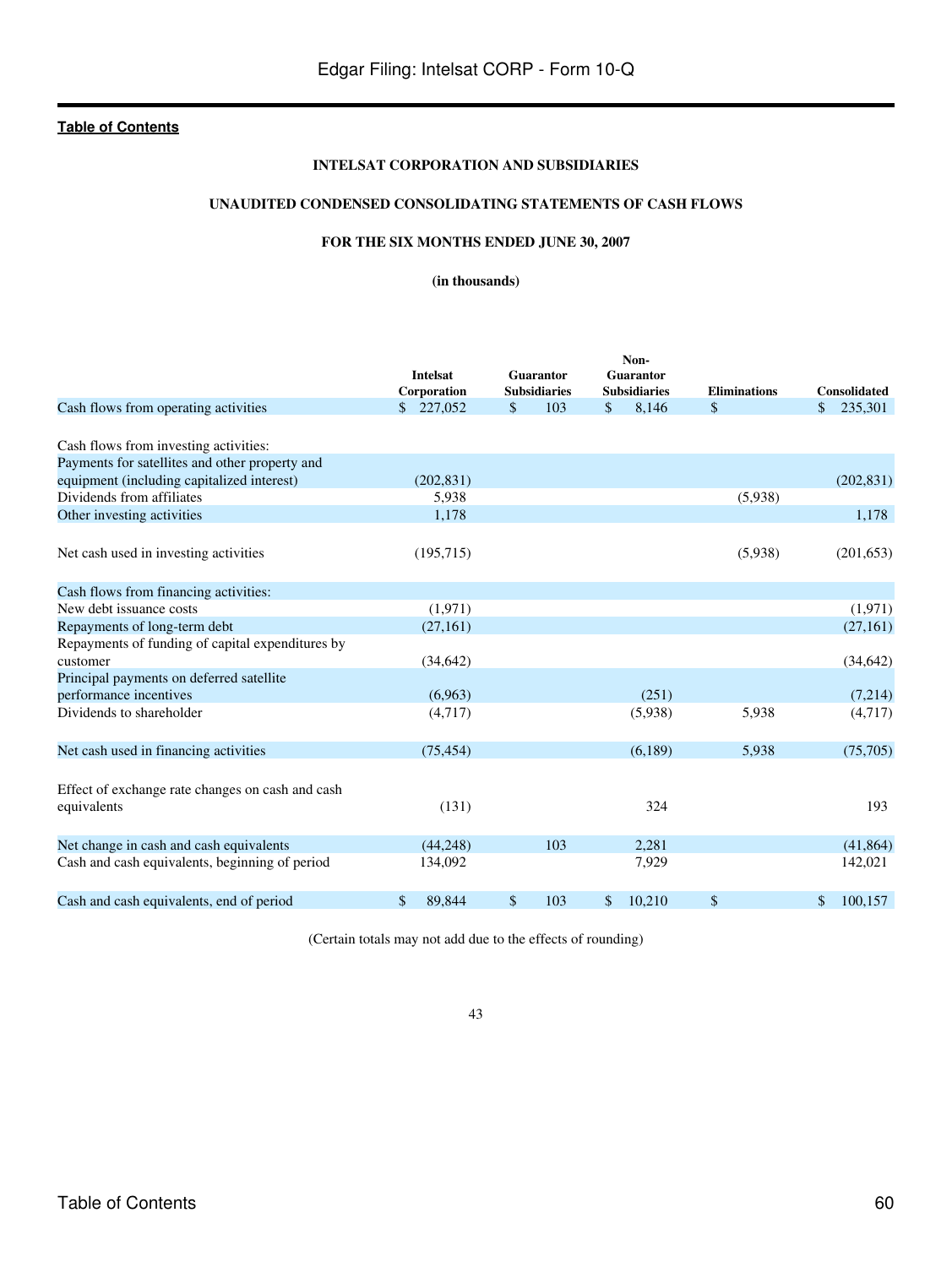#### **Item 2. Management s Discussion and Analysis of Financial Condition and Results of Operations**

*The following discussion should be read in conjunction with our unaudited condensed consolidated financial statements and their notes included elsewhere in this Quarterly Report. The following discussion and analysis relates to periods both prior to and after the completion of the New Sponsors Acquisition, as defined below, which was completed on February 4, 2008. See Forward-Looking Statements for a discussion of factors that could cause our future financial condition and results of operations to be different from those discussed below. Certain monetary amounts, percentages and other figures included in this Quarterly Report have been subject to rounding adjustments. Accordingly, figures shown as totals in certain tables may not be the arithmetic aggregation of the figures that precede them, and figures expressed as percentages in the text may not total 100% or, as applicable, when aggregated may not be the arithmetic aggregation of the percentages that precede them. Unless otherwise indicated, all references to dollars and \$ in this Quarterly Report are to, and all monetary amounts in this Quarterly Report are presented in, U.S. dollars.*

#### **Overview**

We operate as a fully integrated subsidiary of Intelsat, Ltd., our indirect parent. We provide service on a global fleet of 26 satellites that are integrated with 27 other satellites owned by other subsidiaries of Intelsat, Ltd. for a combined fleet of 53 satellites that supply video, data and voice connectivity in approximately 200 countries and territories for over 1,800 customers. Our combined company has one of the largest, most flexible and most reliable satellite fleets in the world, which covers over 99% of the world s population. Our satellite fleet is operated via ground facilities used to monitor and control our satellites and is complemented by a terrestrial network of teleports, points of presence and leased fiber links for the provision of our hybrid managed services.

#### *Impact of the New Sponsors Acquisition Transactions*

On February 4, 2008, Serafina completed its acquisition of 100% of the equity ownership of Intelsat Holdings, referred to as the New Sponsors Acquisition, for total cash consideration of approximately \$5.0 billion, pursuant to a share purchase agreement, referred to as the BC Share Purchase Agreement, among Serafina, Intelsat Holdings, certain shareholders of Intelsat Holdings and Serafina Holdings.

Although the effective date of the New Sponsors Acquisition was February 4, 2008, due to the immateriality of our results of operations for the period between February 1, 2008 and February 4, 2008, we accounted for the New Sponsors Acquisition as if it had occurred on February 1, 2008.

In order to partially finance the New Sponsors Acquisition, Serafina borrowed \$4.96 billion in aggregate principal amount of term loans under a \$2.81 billion senior unsecured bridge loan credit agreement, dated as of February 4, 2008 (the Senior Bridge Loan Credit Agreement), among Serafina, the several lenders party thereto and certain other parties, and a \$2.15 billion senior unsecured payment-in-kind (referred to as PIK) election bridge loan credit agreement, dated as of February 4, 2008 (the PIK Election Bridge Loan Credit Agreement and, together with the Senior Bridge Loan Credit Agreement, the Bridge Loan Credit Agreements), among Serafina, the several lenders party thereto and certain other parties.

Immediately following the New Sponsors Acquisition, Intelsat Bermuda transferred certain of its assets (including all of its direct and indirect ownership interests in Intermediate Holdco and Intelsat Corp) and certain of its liabilities and obligations (including its 9<sup>1</sup>/4% Senior Notes due 2016, 11<sup>1</sup>/4% Senior Notes due 2016, Floating Rate Senior Notes due 2013, Floating Rate Senior Notes due 2015, and its senior unsecured credit facility) to a newly formed direct wholly-owned subsidiary, Intelsat Jackson, pursuant to an assignment and assumption agreement. Following that transfer, referred to as the Intelsat Bermuda Transfer, Intelsat Jackson became the owner of substantially all of Intelsat Bermuda s assets and the obligor with respect to substantially all of Intelsat Bermuda s liabilities and obligations, and Intelsat Bermuda no longer had any rights or obligations with respect to such assets and liabilities.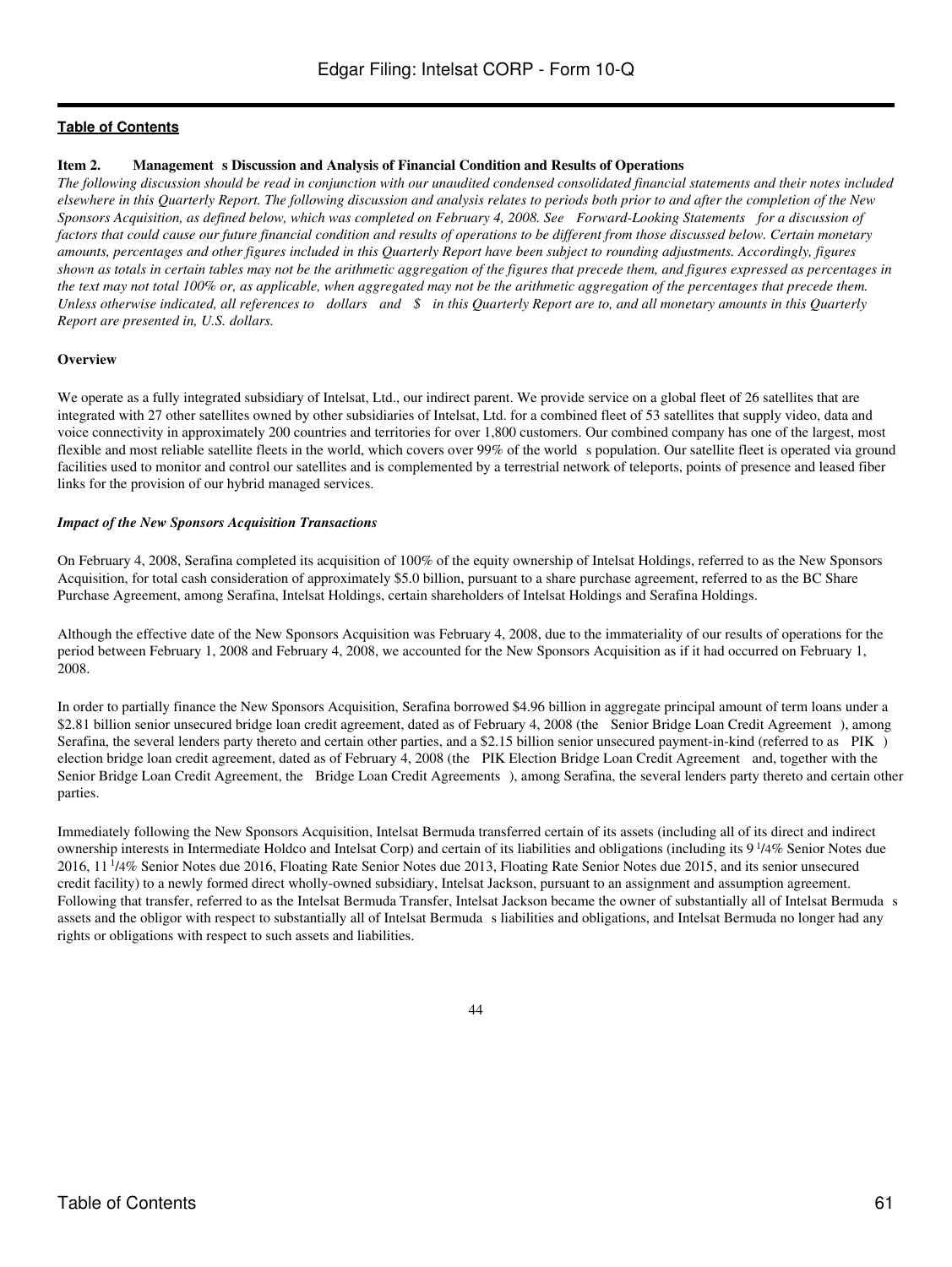Immediately after the consummation of the Intelsat Bermuda Transfer, Serafina assigned certain of its assets and liabilities to Intelsat Bermuda, referred to as the Serafina Assignment, including Serafina s rights and obligations under the Bridge Loan Credit Agreements, and a Commitment Letter, dated as of June 19, 2007, among Serafina, the several lenders party thereto and certain other parties, as amended by the Commitment Letter Amendment, dated as of February 7, 2008, referred to as the Financing Commitment Letter.

In connection with the New Sponsors Acquisition, both Intelsat Sub Holdco and Intelsat Corp also entered into amendments to their existing senior secured credit facilities, which became effective on February 4, 2008. Intelsat Corp also borrowed \$150.0 million under a new incremental term loan under its senior secured credit facilities. These amendments and the new term loan are described below under Liquidity and Capital Resources Credit Facility Amendments.

The New Sponsors Acquisition resulted in a change of control under the indentures governing certain of our outstanding series of notes giving the holders of those notes the right to require us to repurchase such notes at 101% of their principal amount, plus accrued interest to the date of repurchase. During the quarter ended June 30, 2008, we completed the repayment of each such change of control offer financing the repurchase through backstop financing borrowings under the Financing Commitment Letter.

In addition, all outstanding restricted performance shares under the Intelsat Holdings 2005 Share Incentive Plan, or the 2005 Share Plan, vested upon consummation of the New Sponsors Acquisition. Vesting in share-based compensation arrangements, or SCAs, issued under the 2005 Share Plan doubled if the awardee was still employed on February 4, 2008. The vested SCAs were cancelled in return for cash in an amount equal to the excess of approximately \$400 (the per share price of the transaction) over the exercise price of each share covered. Vested restricted shares (including time and performance vesting shares) were purchased at approximately \$400 per share. In connection with the vesting and modification of these awards, we recorded compensation expense of \$62.7 million during the first quarter of 2008 (see Note 2 New Sponsors Acquisition in our condensed consolidated financial statements). In connection with the New Sponsors Acquisition, each unvested restricted share of Intelsat Holdings was exchanged for approximately four unvested restricted shares of Serafina Holdings (exchange shares) and the exchange shares continue to be classified as a liability of the Companys indirect parent due to certain repurchase features in the 2005 Share Plan. In addition, the vesting periods associated with the unvested Intelsat Holdings restricted shares continued. These exchange share grants continue to be subject to the same repurchase feature as discussed above and thus continue to be deemed not granted under Statement of Financial Accounting Standards (SFAS) No. 123R, *Share-Based Payment*.

The New Sponsors Acquisition was accounted for by Intelsat Holdings under the purchase method of accounting in accordance with SFAS No. 141, *Business Combinations*. As a result, the purchase price was preliminarily allocated to the assets acquired and liabilities assumed based on their estimated fair market values at the date of acquisition. In accordance with Topic 5J of the codified SEC Staff Accounting Bulletins, the preliminary purchase accounting adjustments have been pushed down and recorded in our condensed consolidated financial statements which resulted in a new basis of accounting for the successor period beginning after the consummation of the New Sponsors Acquisition. Determining fair values required management to make significant estimates and assumptions which may be revised as additional information becomes available. In order to develop estimates of fair values, we considered the following generally accepted valuation approaches: the cost approach, the income approach and the market approach. Our estimates included assumptions about projected growth rates, cost of capital, effective tax rates, tax amortization periods, technology royalty rates and technology life cycles, the regulatory and legal environment, and industry and economic trends. Any final adjustments may change the allocation of the purchase price, which could affect the fair value assigned to the assets acquired and liabilities assumed and could result in a material change.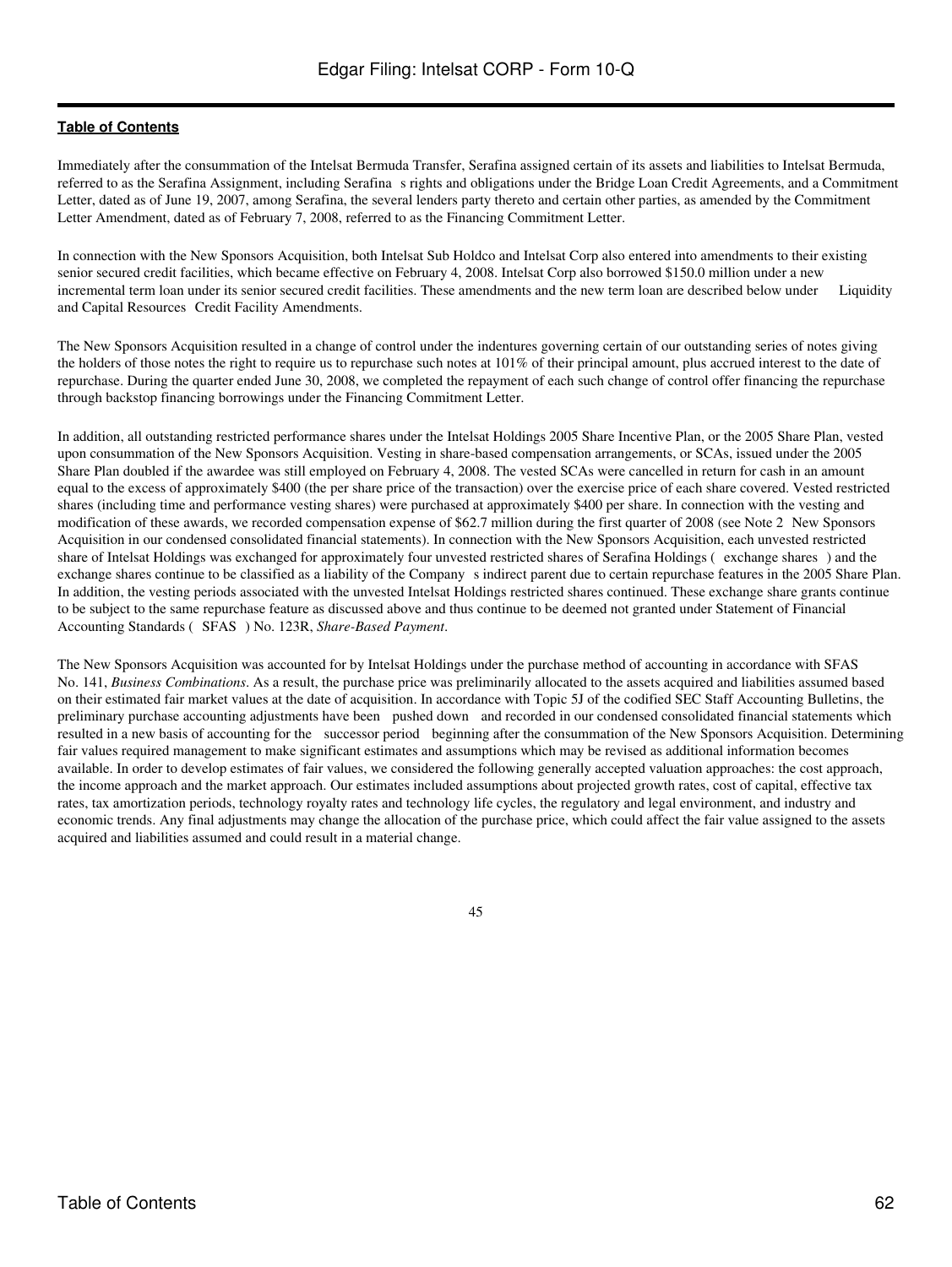#### **Results of Operations**

#### *Three and Six Months Ended June 30, 2007, the Three Months Ended June 30, 2008 and the Combined Six Months Ended June 30, 2008*

As a result of the consummation of the New Sponsors Acquisition, the financial results for the combined six months ended June 30, 2008 have been separately presented for the Predecessor Entity for the period January 1, 2008 to January 31, 2008 and for the Successor Entity for the period February 1, 2008 to June 30, 2008. As a result of the New Sponsors Acquisition, the reported results of operations for the three and six months ended June 30, 2007 are not necessarily comparable to the three months ended June 30, 2008 and the combined six months ended June 30, 2008 primarily due to higher interest expense resulting from the acquisition financing and higher depreciation and amortization cost principally due to the fair value adjustments to long-lived assets in connection with the New Sponsors Acquisition. The historical results are not necessarily indicative of results to be expected for any future period.

The following table sets forth our comparative statements of operations for the three months ended June 30, 2007 and 2008, with the increase (decrease) and percentage changes, except those deemed not meaningful (NM), between the periods presented:

|                                                      | Predecessor<br><b>Entity</b><br><b>Three Months Ended</b> | <b>Successor Entity</b>                                                          |                               |                             |
|------------------------------------------------------|-----------------------------------------------------------|----------------------------------------------------------------------------------|-------------------------------|-----------------------------|
|                                                      | June 30,<br>2007                                          | <b>Three Months Ended</b><br>June 30, 2008<br>(in thousands, except percentages) | <b>Increase</b><br>(Decrease) | Percentage<br><b>Change</b> |
| Revenue                                              |                                                           |                                                                                  |                               |                             |
| Transponder services, satellite-related services and |                                                           |                                                                                  |                               |                             |
| other                                                | \$204,325                                                 | \$<br>208.401                                                                    | \$<br>4.076                   | 2%                          |
| Revenue from affiliates                              | 57,260                                                    | 61,333                                                                           | 4,073                         | $\overline{7}$              |
| Total revenue                                        | 261,585                                                   | 269,734                                                                          | 8,149                         | 3                           |
| Operating expenses:                                  |                                                           |                                                                                  |                               |                             |
| Direct costs of revenue (exclusive of depreciation   |                                                           |                                                                                  |                               |                             |
| and amortization)                                    | 36,671                                                    | 36,953                                                                           | 282                           | 1                           |
| Costs from affiliates                                | 18,408                                                    | 25,630                                                                           | 7,222                         | 39                          |
| Selling, general and administrative                  | 30,773                                                    | 29,266                                                                           | (1,507)                       | (5)                         |
| Depreciation and amortization                        | 72,902                                                    | 86,775                                                                           | 13,873                        | 19                          |
| Restructuring and transaction costs                  | 2,270                                                     |                                                                                  | (2,270)                       | NM                          |
| Gain on undesignated interest rate swaps             | (8,560)                                                   | (58, 145)                                                                        | (49, 585)                     | 579                         |
| Total operating expenses                             | 152,464                                                   | 120,479                                                                          | (31,985)                      | (21)                        |
| Income from operations                               | 109,121                                                   | 149,255                                                                          | 40,134                        | 37                          |
| Interest expense, net                                | 63,966                                                    | 57,074                                                                           | (6,892)                       | (11)                        |
| Other income, net                                    | 741                                                       | 1,609                                                                            | 868                           | 117                         |
| Income before income taxes                           | 45,896                                                    | 93,790                                                                           | 47,894                        | 104                         |
| Provision for income taxes                           | 14,496                                                    | 31,767                                                                           | 17,271                        | 119                         |
| Net income                                           | \$31,400                                                  | \$<br>62,023                                                                     | \$30,623                      | 98%                         |

For comparative purposes, we combined the periods from January 1, 2008 to January 31, 2008 and February 1, 2008 to June 30, 2008 in our discussion below, as we believe this combination is useful to provide the reader a period-over-period comparison for purposes of understanding our Management s Discussion and Analysis of Financial Condition and Results of Operations. We believe this combination of results for the Predecessor Entity and Successor Entity periods facilitates an investor sunderstanding of our results of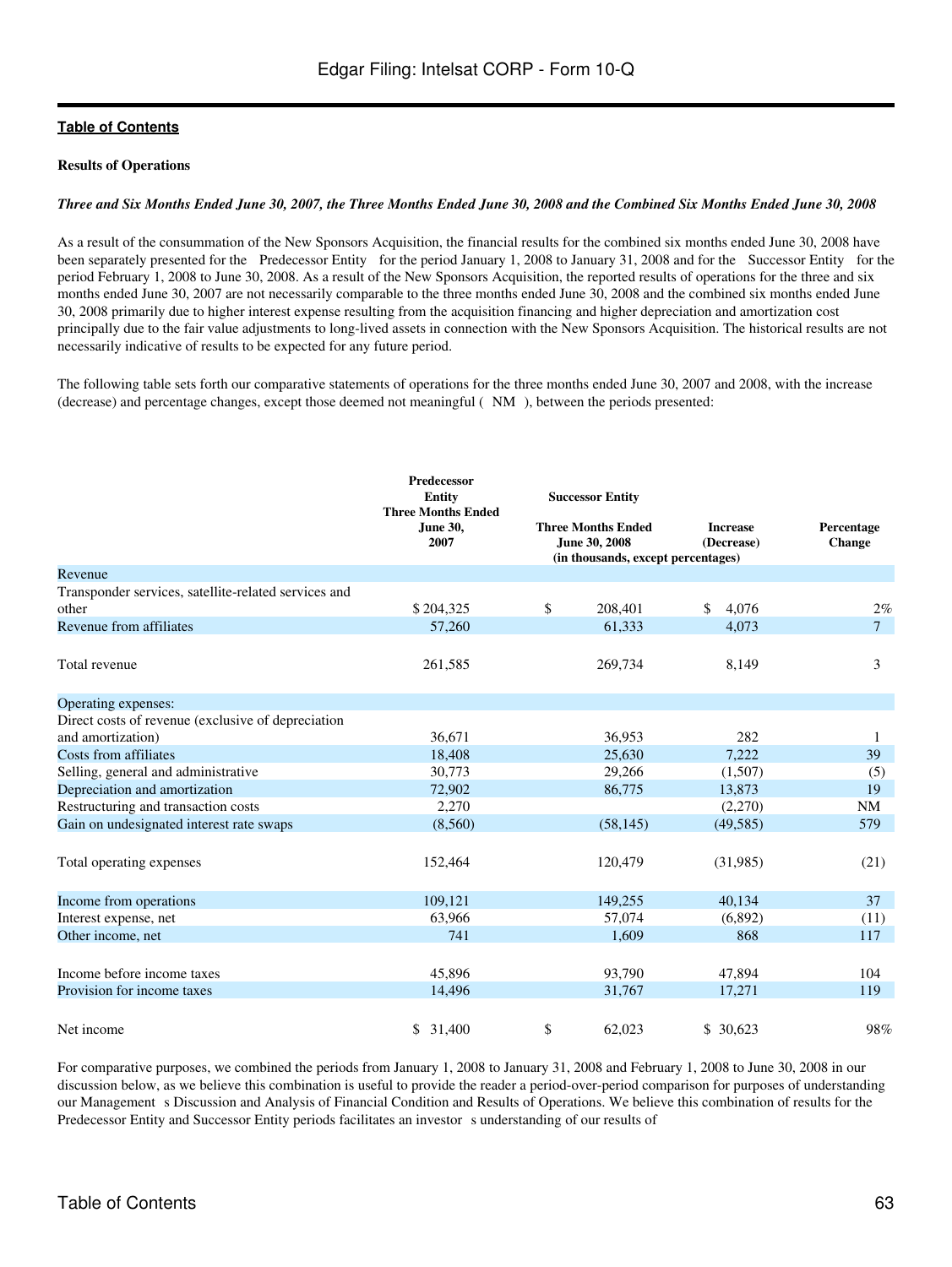# Edgar Filing: Intelsat CORP - Form 10-Q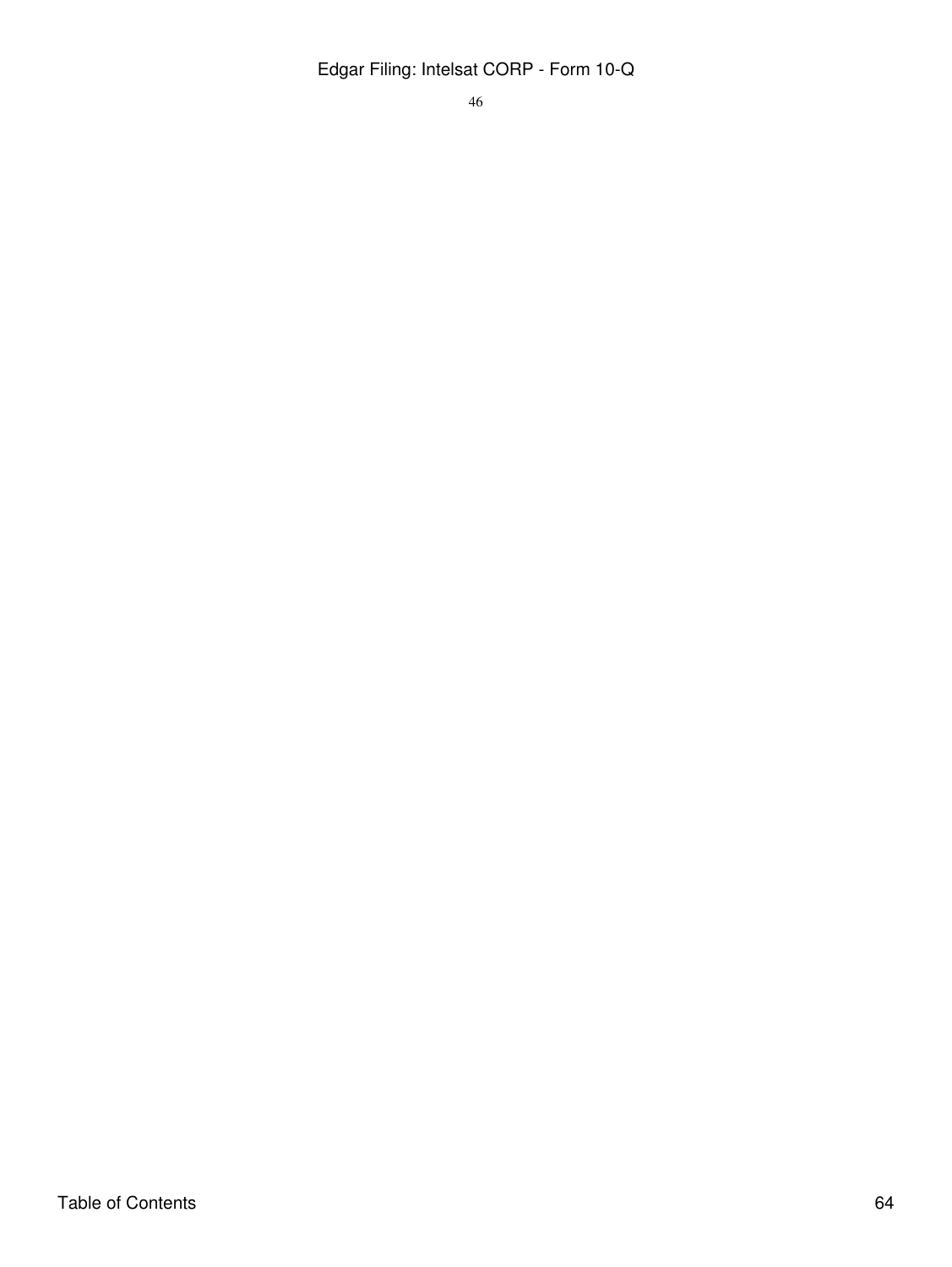operations for the combined six months ended June 30, 2008 compared to the six months ended June 30, 2007. This combination is not a measure in accordance with U.S. GAAP and should not be used in isolation or substituted for the separate Predecessor Entity and Successor Entity results.

|                                                                      | Predecessor<br><b>Entity</b><br><b>Period</b><br>January 1, 2008 to<br><b>January</b><br>31, 2008 | <b>Successor Entity</b><br><b>Period</b><br>February 1,<br>2008 to<br>June 30, 2008<br>(in thousands) | <b>Combined</b><br><b>Six Months</b><br>Ended June 30,<br>2008 |
|----------------------------------------------------------------------|---------------------------------------------------------------------------------------------------|-------------------------------------------------------------------------------------------------------|----------------------------------------------------------------|
| Revenue:                                                             |                                                                                                   |                                                                                                       |                                                                |
| Transponder services, satellite-related services and other           | \$71,026                                                                                          | \$<br>347,026                                                                                         | \$<br>418,052                                                  |
| Revenue from affiliates                                              | 51,021                                                                                            | 98,624                                                                                                | 149,645                                                        |
| Total revenue                                                        | 122,047                                                                                           | 445,650                                                                                               | 567,697                                                        |
| Operating expenses:                                                  |                                                                                                   |                                                                                                       |                                                                |
| Direct costs of revenue (exclusive of depreciation and amortization) | 11,152                                                                                            | 62,273                                                                                                | 73,425                                                         |
| Costs from affiliates                                                | 6,858                                                                                             | 39,312                                                                                                | 46,170                                                         |
| Selling, general and administrative                                  | 12,117                                                                                            | 46,727                                                                                                | 58,844                                                         |
| Depreciation and amortization                                        | 26,851                                                                                            | 145,063                                                                                               | 171,914                                                        |
| Restructuring and transaction costs                                  | 62,675                                                                                            |                                                                                                       | 62,675                                                         |
| (Gain) loss on undesignated interest rate swaps                      | 11,431                                                                                            | (39, 335)                                                                                             | (27,904)                                                       |
| Total operating expenses                                             | 131,084                                                                                           | 254,040                                                                                               | 385,124                                                        |
| Income (loss) from operations                                        | (9,037)                                                                                           | 191,610                                                                                               | 182,573                                                        |
| Interest expense, net                                                | 21,224                                                                                            | 96,329                                                                                                | 117,553                                                        |
| Other income, net                                                    | 169                                                                                               | 3,347                                                                                                 | 3,516                                                          |
| Income (loss) before income taxes                                    | (30,092)                                                                                          | 98,628                                                                                                | 68,536                                                         |
| Provision for (benefit from) income taxes                            | (10,702)                                                                                          | 33,323                                                                                                | 22,621                                                         |
| Net income (loss)                                                    | \$(19,390)                                                                                        | \$<br>65,305                                                                                          | \$<br>45,915                                                   |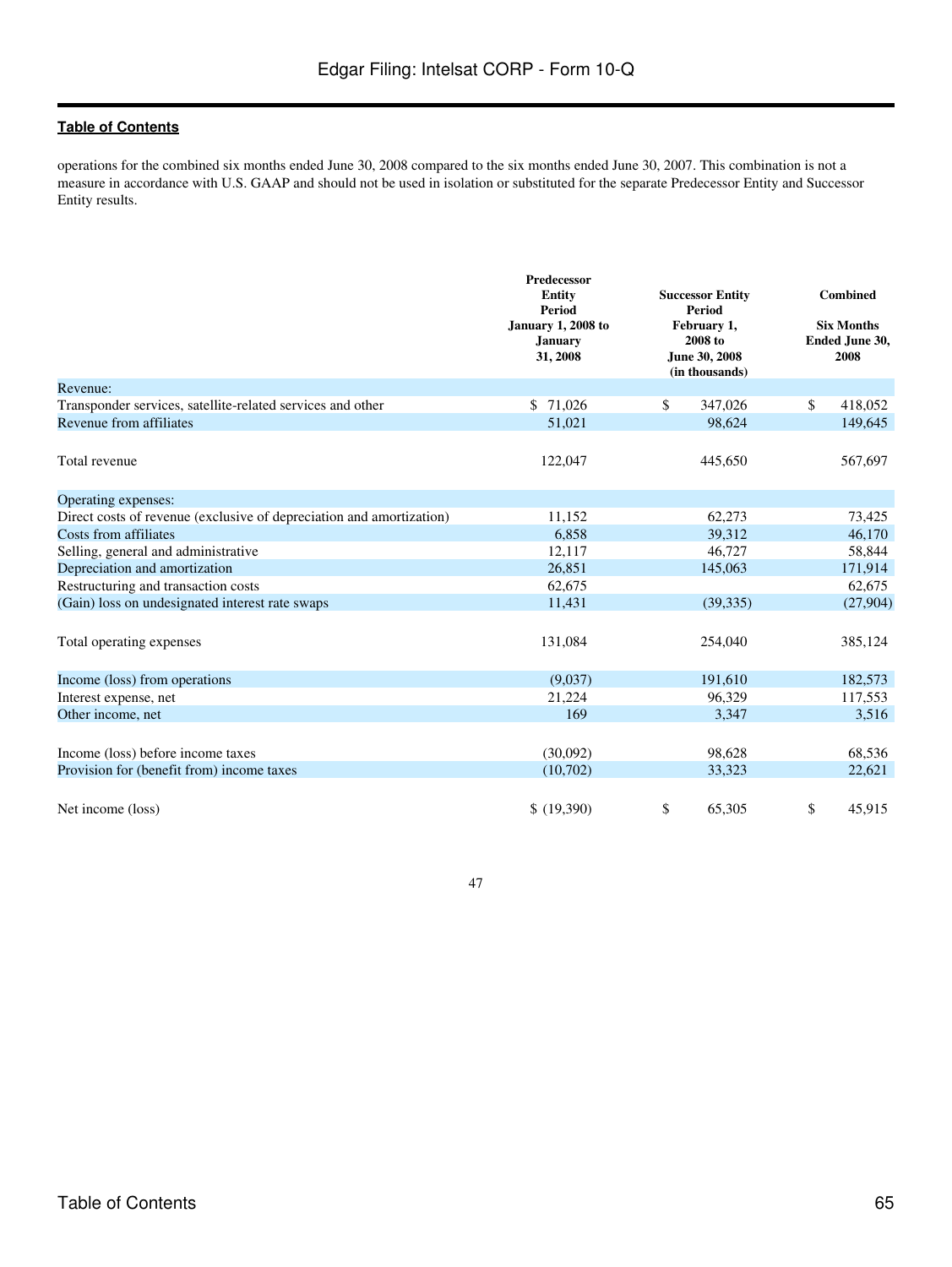The following table sets forth our comparative statements of operations for the six months ended June 30, 2007 and the combined six months ended June 30, 2008, with the increase (decrease) and percentage changes, except those deemed not meaningful, between the periods presented:

|                                                            |                        |                                                              | <b>Combined Six</b>           |                                                                |  |  |  |
|------------------------------------------------------------|------------------------|--------------------------------------------------------------|-------------------------------|----------------------------------------------------------------|--|--|--|
|                                                            |                        |                                                              |                               | <b>Months Ended</b><br>June 30, 2008<br><b>Compared to Six</b> |  |  |  |
|                                                            | <b>Six Months</b>      | <b>Combined</b><br><b>Six Months</b>                         |                               | <b>Months Ended</b><br>June 30, 2007                           |  |  |  |
|                                                            | Ended June 30,<br>2007 | Ended June 30,<br>2008<br>(in thousands, except percentages) | <b>Increase</b><br>(Decrease) | Percentage<br>Change                                           |  |  |  |
| Revenue                                                    |                        |                                                              |                               |                                                                |  |  |  |
| Transponder services, satellite-related services and other | \$401,674              | $\mathbb{S}$<br>418,052                                      | \$16,378                      | 4%                                                             |  |  |  |
| Revenue from affiliates                                    | 107,356                | 149,645                                                      | 42,289                        | 39                                                             |  |  |  |
| Total revenue                                              | 509,030                | 567,697                                                      | 58,667                        | 12                                                             |  |  |  |
| Operating expenses:                                        |                        |                                                              |                               |                                                                |  |  |  |
| Direct costs of revenue (exclusive of depreciation and     |                        |                                                              |                               |                                                                |  |  |  |
| amortization)                                              | 74,340                 | 73,425                                                       | (915)                         | (1)                                                            |  |  |  |
| Costs from affiliates                                      | 32,752                 | 46,170                                                       | 13,418                        | 41                                                             |  |  |  |
| Selling, general and administrative                        | 65,146                 | 58,844                                                       | (6,302)                       | (10)                                                           |  |  |  |
| Depreciation and amortization                              | 145,398                | 171,914                                                      | 26,516                        | 18                                                             |  |  |  |
| Restructuring and transaction costs                        | 6,819                  | 62,675                                                       | 55,856                        | 819                                                            |  |  |  |
| Gain on undesignated interest rate swaps                   | (6,727)                | (27,904)                                                     | (21, 177)                     | 315                                                            |  |  |  |
| Total operating expenses                                   | 317,728                | 385,124                                                      | 67,396                        | 21                                                             |  |  |  |
| Income from operations                                     | 191,302                | 182,573                                                      | (8,729)                       | (5)                                                            |  |  |  |
| Interest expense, net                                      | 130,411                | 117,553                                                      | (12, 858)                     | (10)                                                           |  |  |  |
| Other income, net                                          | 1,586                  | 3,516                                                        | 1,930                         | 122                                                            |  |  |  |
| Income before income taxes                                 | 62,477                 | 68,536                                                       | 6,059                         | 10                                                             |  |  |  |
| Provision for income taxes                                 | 18,829                 | 22,621                                                       | 3,792                         | 20                                                             |  |  |  |
| Net income                                                 | \$43,648               | \$<br>45,915                                                 | 2,267<br>\$                   | 5%                                                             |  |  |  |

#### *Income from Operations*

Our income from operations increased by \$40.1 million for the three months ended June 30, 2008 as compared to the three months ended June 30, 2007. This was primarily due to the following:

a \$49.6 million increase in gain on undesignated interest rate swaps as a result of changes in interest rates; partially offset by

a \$13.9 million increase in depreciation and amortization due to an increase in the fair value of depreciable and amortizable assets upon the closing of the New Sponsors Acquisition and an increase in depreciation resulting from the placement of two satellites into service in the second half of 2007; and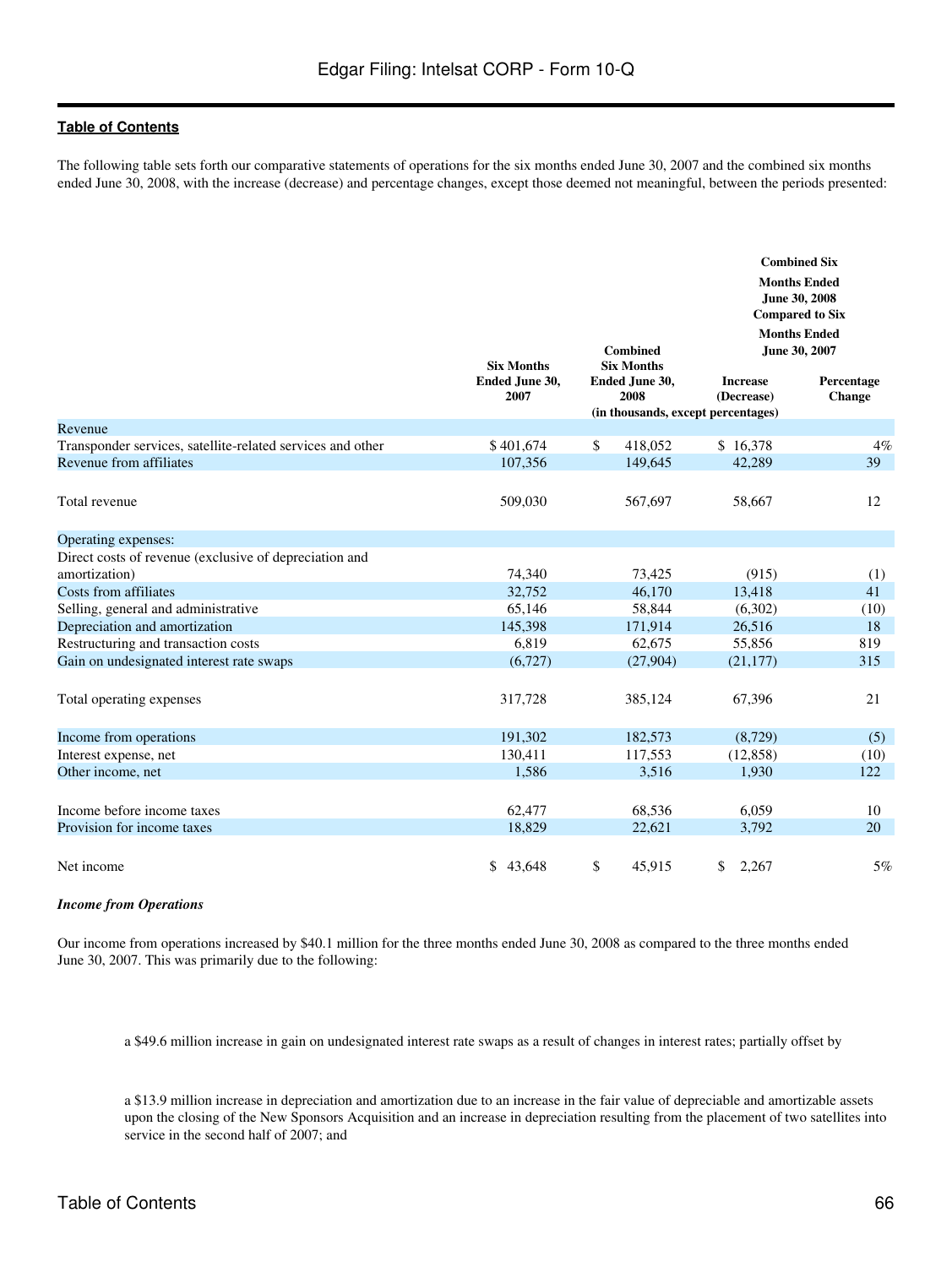# Edgar Filing: Intelsat CORP - Form 10-Q

decreased income from operations of \$3.1 million resulting from higher costs from affiliates of \$7.2 million, partially offset by higher revenue from affiliates of \$4.1 million due to higher costs incurred and revenues earned by Intelsat Corp under our Master Intercompany Services Agreement, or MISA, as a result of increased costs related to support of new customer business on recently launched satellites offset by higher capacity sales in part to other subsidiaries of Intelsat Holdings.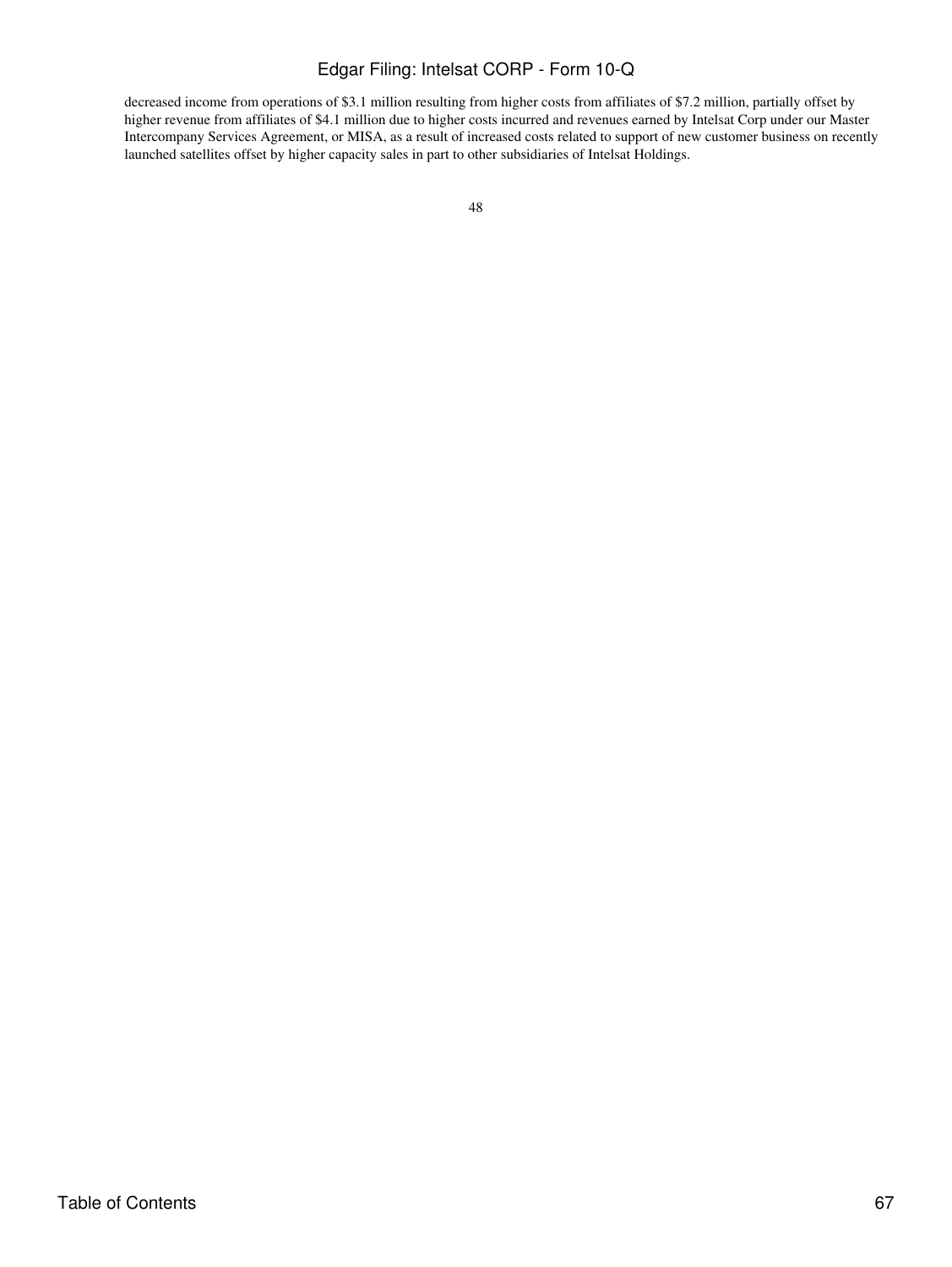Our income from operations decreased by \$8.7 million for the combined six months ended June 30, 2008 as compared to the six months ended June 30, 2007. This was primarily due to the following:

a \$55.9 million increase in restructuring and transaction costs, which in 2008 consisted of \$62.7 million of costs related to the sale or cancellation of restricted shares and SCAs upon consummation of the New Sponsors Acquisition; and

a \$26.5 million increase in depreciation and amortization due an increase in the fair value of depreciable and amortizable assets upon the closing of the New Sponsors Acquisition and an increase in depreciation resulting from the placement of two satellites into service in the second half of 2007; partially offset by

a \$58.7 million increase in revenue, primarily due to an increase in revenue from affiliates largely related to the transaction costs associated with the sale and cancellation of restricted shares and SCAs upon consummation of the New Sponsors Acquisition which were incurred by Intelsat Corp and billed in accordance with the MISA, as well as an increase in revenue from external customers due to new business expansion and contract renewals with existing customers, strong sales to new customers and improved contract terms; and

a \$21.2 million increase in gain on undesignated interest rate swaps as a result of changes in interest rates.

#### *Revenue*

The following table sets forth our comparative revenue by service type for the three months ended June 30, 2007 and 2008, with the increase and percentage changes between the periods presented:

|                                     | <b>Predecessor</b><br>Entity |                                                              | <b>Successor</b><br><b>Entity</b> |          |                             |
|-------------------------------------|------------------------------|--------------------------------------------------------------|-----------------------------------|----------|-----------------------------|
|                                     | <b>Three Months</b>          |                                                              | <b>Three Months</b>               |          |                             |
|                                     | Ended June 30,<br>2007       | Ended June 30,<br>2008<br>(in thousands, except percentages) |                                   | Increase | Percentage<br><b>Change</b> |
| Transponder services                | \$182,031                    | $\mathbb{S}$                                                 | 183,285                           | \$1,254  | $1\%$                       |
| Managed services                    | 11.973                       |                                                              | 14,332                            | 2,359    | 20                          |
| Mobile satellite services and other | 10,321                       |                                                              | 10,784                            | 463      | 4                           |
|                                     |                              |                                                              |                                   |          |                             |
| Subtotal                            | 204,325                      |                                                              | 208,401                           | 4.076    | $\overline{c}$              |
| Revenue from affiliates             | 57,260                       |                                                              | 61,333                            | 4,073    |                             |
| Total                               | \$261,585                    | \$                                                           | 269,734                           | \$8,149  | 3%                          |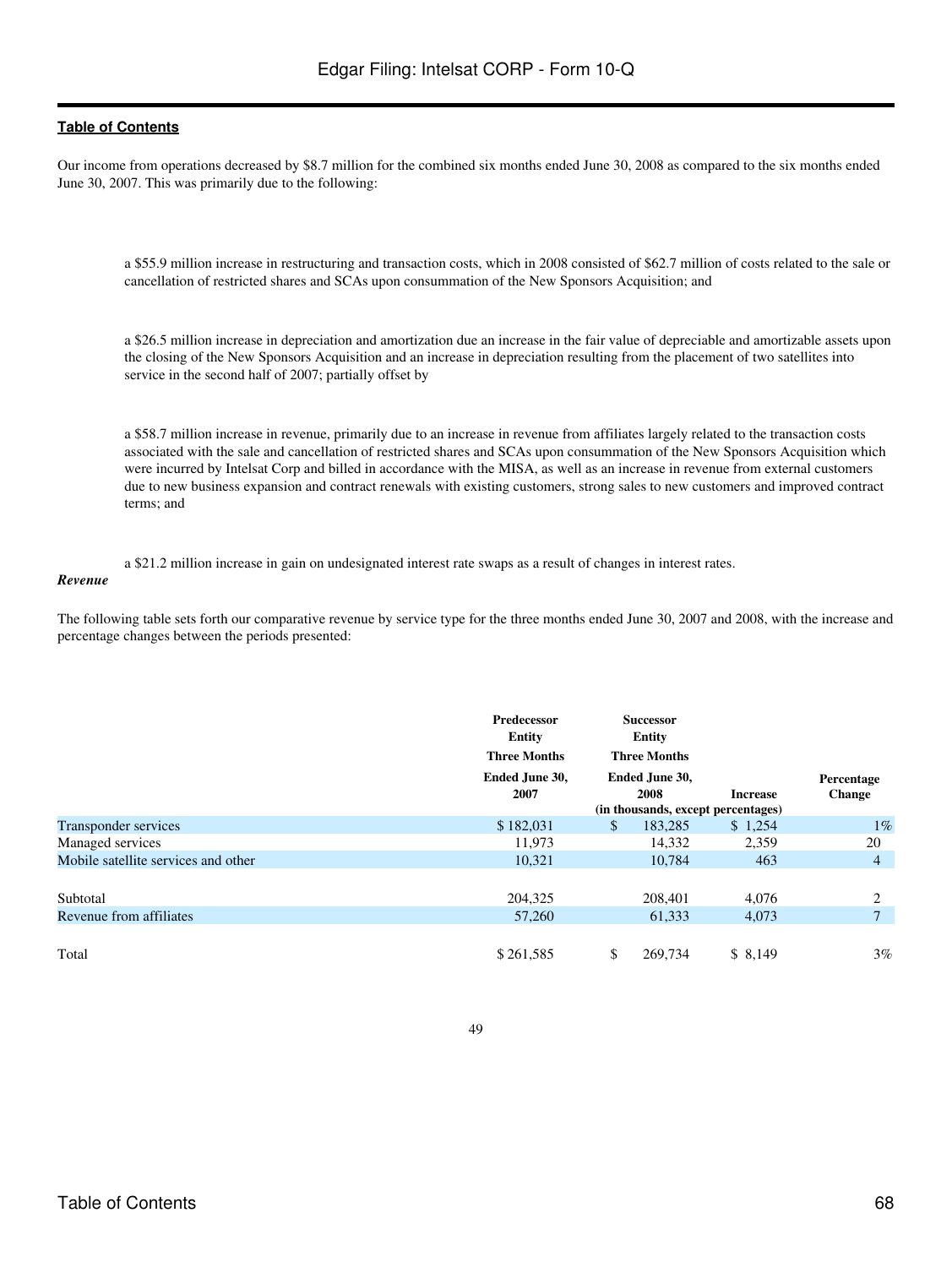The following table sets forth our comparative revenue by service type for the six months ended June 30, 2007, the period January 1, 2008 to January 31, 2008, the period February 1, 2008 to June 30, 2008 and the combined six months ended June 30, 2008 with the increase and percentage changes between the six months ended June 30, 2007 and the combined six months ended June 30, 2008:

|                                     | Predecessor<br>Entity                       |               |                                                     | <b>Successor</b><br>Entity<br>Period              |     | <b>Combined</b>                             |                  |                             |  |
|-------------------------------------|---------------------------------------------|---------------|-----------------------------------------------------|---------------------------------------------------|-----|---------------------------------------------|------------------|-----------------------------|--|
|                                     | <b>Six Months</b><br>Ended June 30,<br>2007 |               | Period January 1,<br>2008 to<br>January 31,<br>2008 | February 1,<br>2008 to<br><b>June 30,</b><br>2008 |     | <b>Six Months</b><br>Ended June 30,<br>2008 | <b>Increase</b>  | Percentage<br><b>Change</b> |  |
| Transponder services                | \$362,147                                   | $\mathsf{\$}$ | 64,406                                              | (in thousands, except percentages)<br>\$ 306,937  | \$  | 371,343                                     | \$9,196          | 3%                          |  |
| Managed services                    | 23,406                                      |               | 4.437                                               | 23.248                                            |     | 27.685                                      | 4,279            | 18                          |  |
| Mobile satellite services and other | 16,121                                      |               | 2,183                                               | 16.841                                            |     | 19.024                                      | 2,903            | 18                          |  |
| Subtotal<br>Revenue from affiliates | 401,674<br>107.356                          |               | 71,026<br>51,021                                    | 347,026<br>98.624                                 |     | 418,052<br>149,645                          | 16,378<br>42,289 | 4<br>39                     |  |
| Total                               | \$509,030                                   | \$            | 122,047                                             | 445.650<br>S.                                     | \$. | 567,697                                     | \$58,667         | 12%                         |  |

Revenue from non-affiliate, external customers for the three months ended June 30, 2008 increased by \$4.1 million, or 2%, as compared to the three months ended June 30, 2007. Our revenue increased primarily due to expansions and renewals of existing contracts, new business and improved contract terms in both managed services and transponder services.

Revenue from non-affiliate, external customers for the combined six months ended June 30, 2008 increased by \$16.4 million, or 4%, as compared to the six months ended June 30, 2007. Expansions and renewals of existing contracts, new business and improved contract terms contributed to the overall favorable trends. By service type, our revenue increased due to the following:

*Transponder services* an increase of \$9.2 million due primarily to strong growth in network services resulting from new business and service expansions for customers in Latin America and North America, offset somewhat by reduced revenues from Latin American media customers resulting from the planned consolidation of satellites serving that region which occurred in the second quarter of 2008.

*Managed services*an increase of \$4.3 million primarily due to \$3.5 million in new business and service expansions for North American network services customers using International private line and internet trunking services, and a net increase of \$0.8 million in revenues from media customers for occasional use and GXS media solutions, primarily in Latin America.

*Mobile satellite services and other*an increase of \$2.9 million largely due to revenues from professional technical services performed for satellite operators and other customers of our satellite-related services business. *Operating Expenses*

*Direct Costs of Revenue (Exclusive of Depreciation and Amortization)*

Direct costs of revenue increased by \$0.3 million or 1%, to \$37.0 million for the three months ended June 30, 2008 as compared to the three months ended June 30, 2007. The slight increase was primarily due to: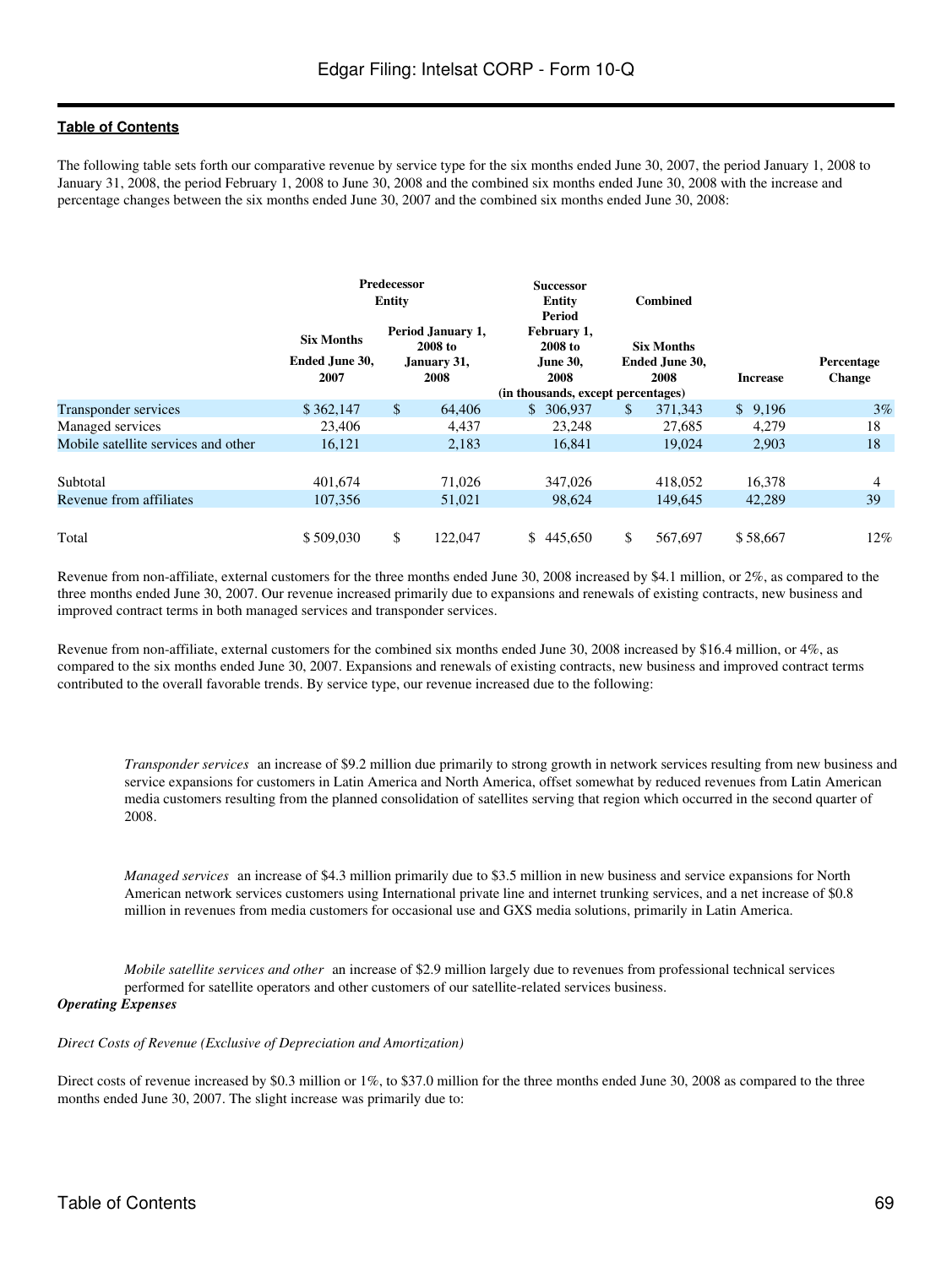# Edgar Filing: Intelsat CORP - Form 10-Q

an increase of \$1.1 million in higher cost of sales and fiber expenses including costs from Horizons-2 which was not in service during 2007; partially offset by

a decrease of \$0.8 million including lower staff-related expenses due to lower headcount and other various expenses.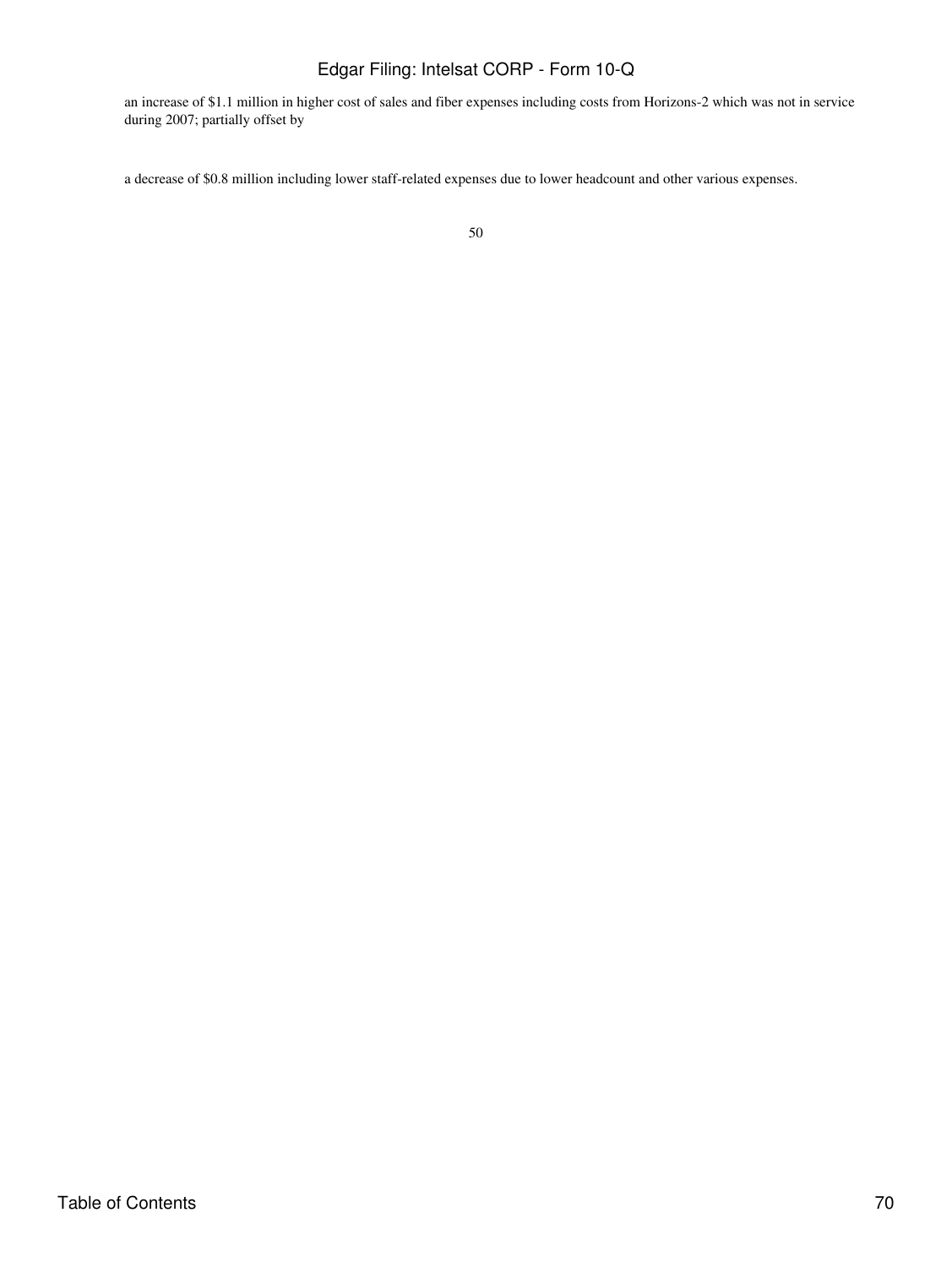Direct costs of revenue decreased by \$0.9 or 1%, to \$73.4 million for the combined six months ended June 30, 2008 as compared to the six months ended June 30, 2007. The slight decrease was primarily due to:

a decrease of \$3.0 million in staff-related expenses due to lower headcount; partially offset by

an increase of \$1.9 million in cost of sales related to increased revenue opportunities. *Selling, General and Administrative*

Selling, general and administrative expenses decreased by \$1.5 million, or 5%, to \$29.3 million for the three months ended June 30, 2008 as compared to the three months ended June 30, 2007. The decrease was primarily due to:

a decrease of \$3.0 million in staff-related expenses due to lower headcount; partially offset by

an increase of \$1.7 million in other expenses, primarily related to marketing and communications expenses. Selling, general and administrative expenses decreased by \$6.3 million, or 10%, to \$58.8 million for the combined six months ended June 30, 2008 as compared to the six months ended June 30, 2007. The decrease was primarily due to:

a decrease of \$5.5 million in staff-related expenses due to lower headcount; and

a decrease of \$5.2 million in professional fees due to higher expenses incurred during the six months ended June 30, 2007 to support our integration activities and other merger and acquisition activities; partially offset by

an increase of \$4.5 million in marketing and communications expenses. *Depreciation and Amortization*

Depreciation and amortization expense increased by \$13.9 million, or 19%, to \$86.8 million for the three months ended June 30, 2008 as compared to the three months ended June 30, 2007. This increase was primarily due to:

an increase of \$6.5 million in depreciation and amortization expense primarily due to the increase in the fair value of our depreciable and amortizable assets upon the closing of the New Sponsors Acquisition; and

an increase of \$7.3 million in depreciation expense resulting from the placement of our Galaxy 17 and Intelsat 11 satellites into service in the third and fourth quarter of 2007.

Depreciation and amortization expense increased by \$26.5 million, or 18%, to \$171.9 million for the combined six months ended June 30, 2008 as compared to the six months ended June 30, 2007. This increase was primarily due to: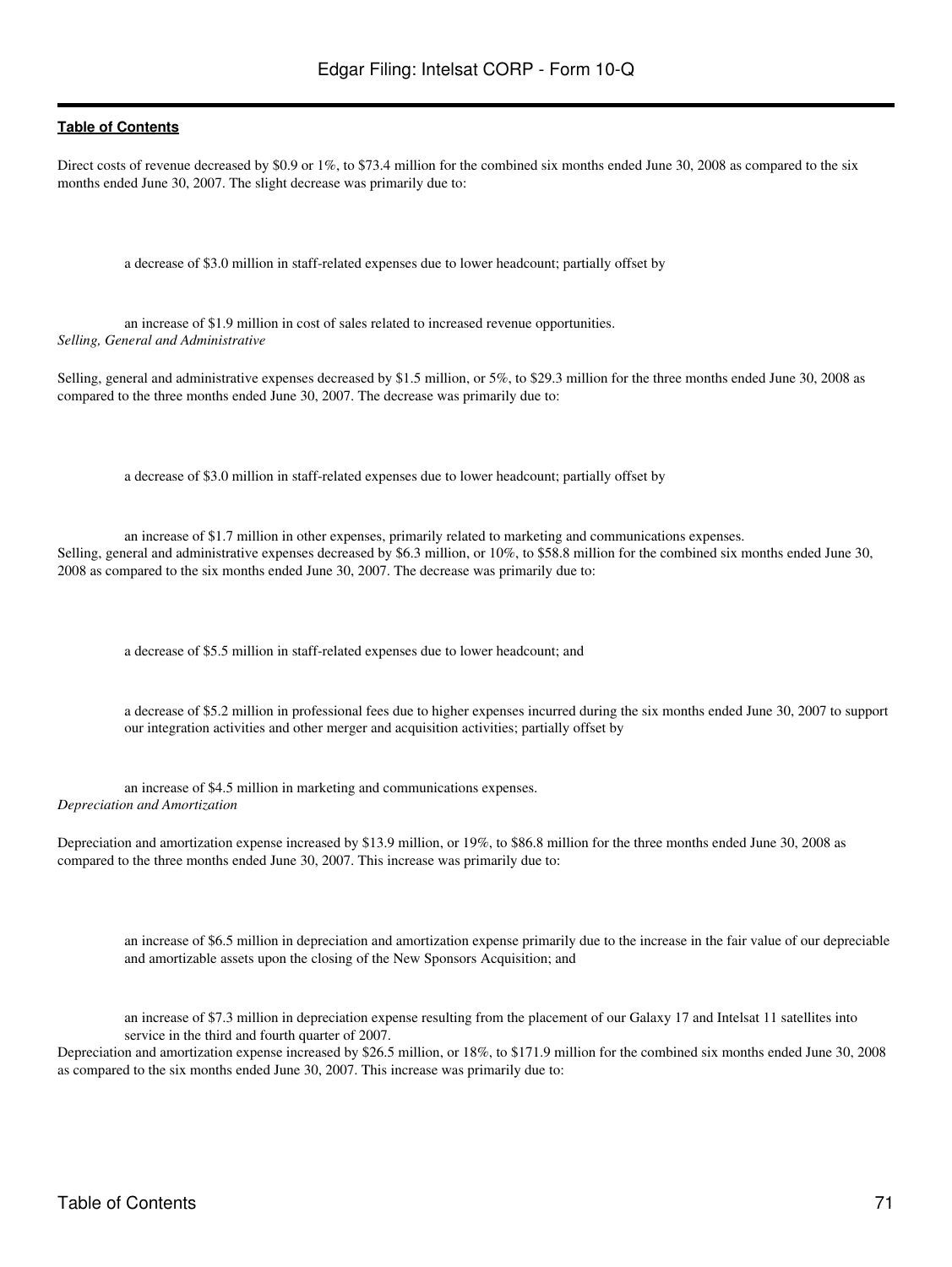# Edgar Filing: Intelsat CORP - Form 10-Q

an increase of \$12.5 million in depreciation and amortization expense primarily due to the increase in the fair value of our depreciable and amortizable assets upon the closing of the New Sponsors Acquisition; and

an increase of \$14.0 million in depreciation expense resulting from the placement of our Galaxy 17 and Intelsat 11 satellites into service in the third and fourth quarter of 2007.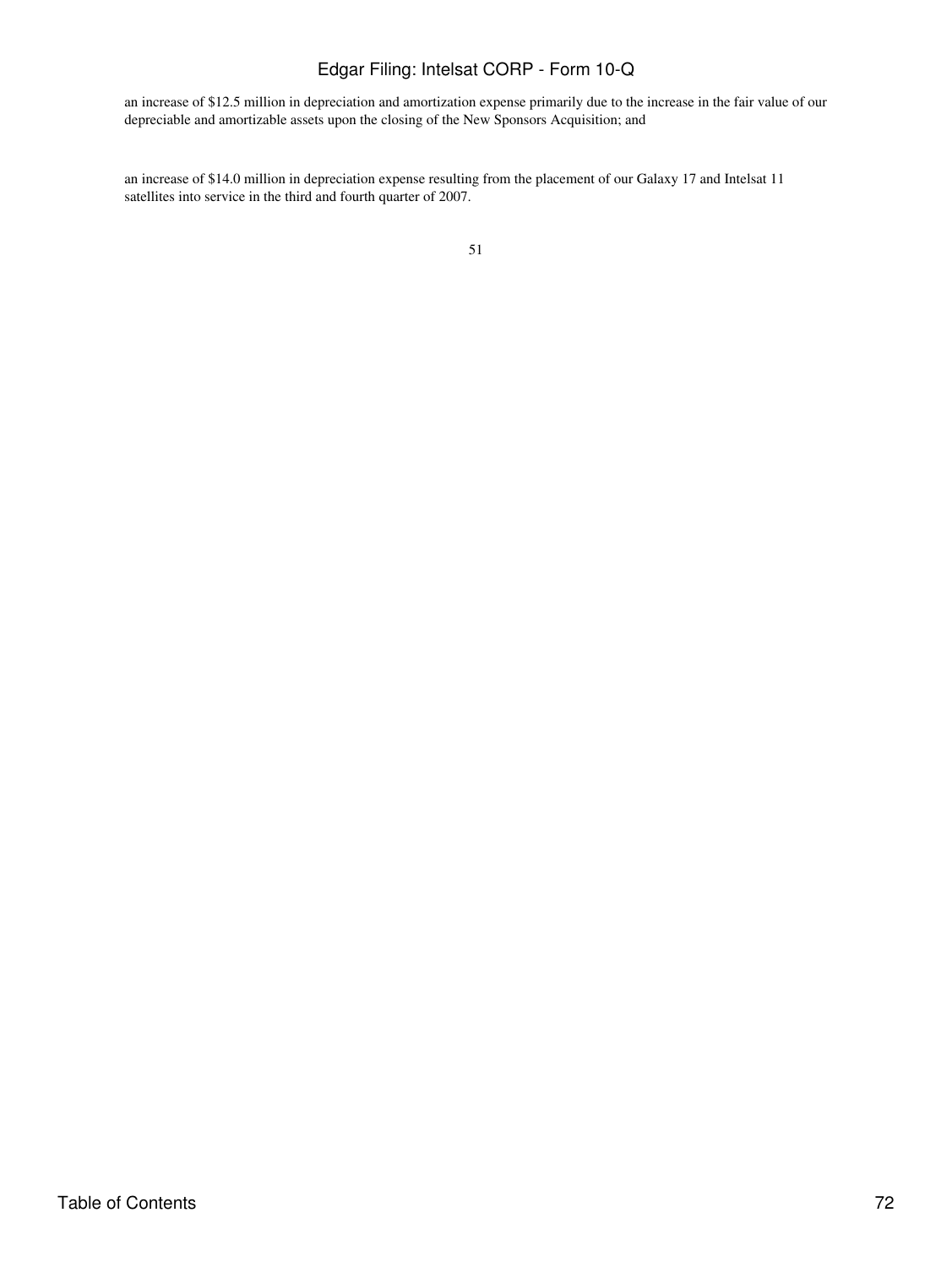#### *Interest Expense, Net*

Interest expense, net consists of the gross interest expense we incur less the amount of interest we capitalize related to capital assets under construction and less interest income earned during the period. Interest expense, net decreased by \$6.9 million, or 11%, to \$57.1 million for the three months ended June 30, 2008 as compared to \$64.0 million for the three months ended June 30, 2007. The decrease in interest expense, net was principally due to the following:

lower interest expense of \$10.6 million related to our variable rate debt due to lower rates in 2008 as compared to 2007; and

lower interest expense of \$0.8 million due to lower interest associated with the repayment of our 6.375% Senior Notes due 2008 and their refinancing with the incremental Tranche B-2 term loan; partially offset by

a decrease of \$5.3 million in capitalized interest expense. The non-cash portion of total interest expense, net was \$4.0 million for the three months ended June 30, 2008.

Interest expense, net decreased by \$12.9 million, or 10%, to \$117.6 million for the combined six months ended June 30, 2008 as compared to \$130.4 million for the six months ended June 30, 2007. The decrease in interest expense, net was principally due to the following:

lower interest expense of \$17.0 million related to our variable rate debt due to lower rates in 2008 as compared to 2007; and

lower interest expense of \$1.1 million due to lower interest associated with the repayment of our 6.375% Senior Notes due 2008 and their refinancing with the incremental Tranche B-2 term loan; partially offset by

a decrease of \$6.3 million in capitalized interest expense. The non-cash portion of total interest expense, net was \$5.5 million for the combined six months ended June 30, 2008.

#### *Other Income, Net*

Other income, net was \$1.6 million for the three months ended June 30, 2008 as compared to \$0.7 million for the three months ended June 30, 2007. The increase of \$0.9 million was primarily related to a \$1.0 million increase in realized gains on our available-for-sale investments.

Other income, net was \$3.5 million for the combined six months ended June 30, 2008 as compared to \$1.6 million for the six months ended June 30, 2007. The increase of \$1.9 million was primarily related to increased foreign currency exchange rate gains of \$1.1 million and increased realized gains on available-for-sale investments of \$0.7 million.

#### *Provision for Income Taxes*

We had a provision for income taxes of \$31.8 for the three months ended June 30, 2008 as compared to \$14.5 million for the three months ended June 30, 2007. This increase was principally due to increased pre-tax income and changes in the benefits claimed under the extraterritorial income exclusion.

We had a provision for income taxes of \$22.6 million for the combined six months ended June 30, 2008 as compared to \$18.8 million for the six months ended June 30, 2007. This increase was principally due to increased pre-tax income and changes in the benefits claimed under the extraterritorial income exclusion.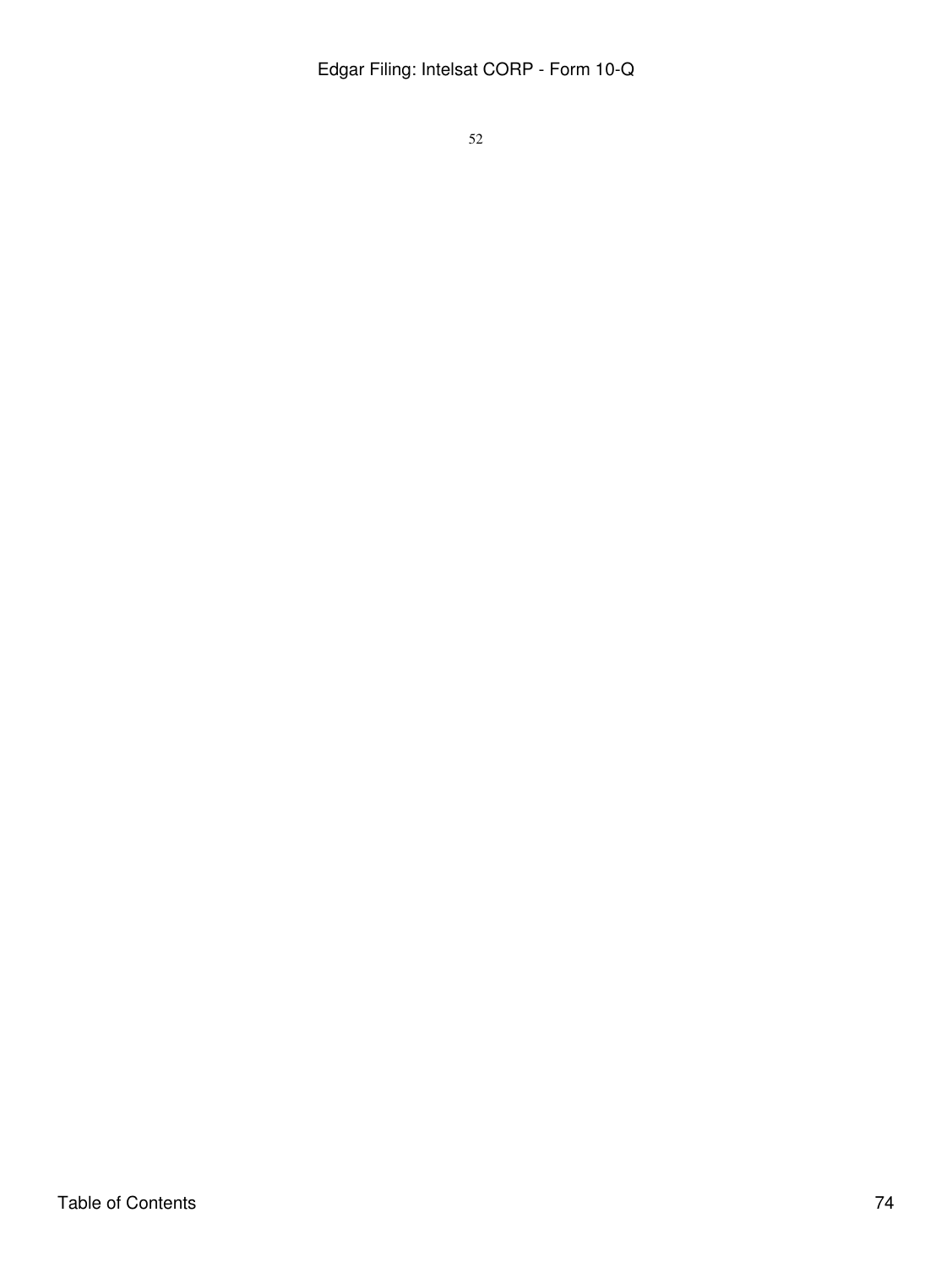# *EBITDA*

EBITDA consists of earnings before net interest, taxes and depreciation and amortization. EBITDA is a measure commonly used in the fixed satellite services sector and we present EBITDA to enhance understanding of our operating performance. We use EBITDA as one criterion for evaluating our performance relative to that of our peers. We believe that EBITDA is an operating performance measure, and not a liquidity measure, that provides investors and analysts with a measure of operating results unaffected by differences in capital structures, capital investment cycles and ages of related assets among otherwise comparable companies. However, EBITDA is not a measure of financial performance under U.S. GAAP, and our EBITDA may not be comparable to similarly titled measures of other companies. EBITDA should not be considered as an alternative to operating income (loss) or net income (loss), determined in accordance with U.S. GAAP, as an indicator of our operating performance, or as an alternative to cash flows from operating activities, determined in accordance with U.S. GAAP, as an indicator of cash flows, or as a measure of liquidity.

A reconciliation of net income to EBITDA for the three months ended June 30, 2007 and 2008, the six months ended June 30, 2007 and the combined six months ended June 30, 2008 is as follows:

|                               | <b>Predecessor</b><br>Entity | <b>Predecessor</b><br>Entity<br><b>Successor Entity</b><br><b>Three Months Ended Six Months Ended</b><br><b>June 30,</b><br><b>June 30,</b><br>2008<br>2007 |         |                         |                         | <b>Combined</b> |  |
|-------------------------------|------------------------------|-------------------------------------------------------------------------------------------------------------------------------------------------------------|---------|-------------------------|-------------------------|-----------------|--|
|                               | <b>Three Months Ended</b>    |                                                                                                                                                             |         |                         | <b>Six Months Ended</b> |                 |  |
|                               | <b>June 30,</b><br>2007      |                                                                                                                                                             |         | <b>June 30,</b><br>2008 |                         |                 |  |
|                               |                              | (in thousands)<br>(in thousands)                                                                                                                            |         |                         |                         |                 |  |
| Net income                    | \$31,400                     | \$                                                                                                                                                          | 62,023  | \$43,648                | $\mathbb{S}$            | 45,915          |  |
| Add:                          |                              |                                                                                                                                                             |         |                         |                         |                 |  |
| Interest expense, net         | 63,966                       |                                                                                                                                                             | 57,074  | 130,411                 |                         | 117,553         |  |
| Provision for income taxes    | 14.496                       |                                                                                                                                                             | 31,767  | 18.829                  |                         | 22,621          |  |
| Depreciation and amortization | 72,902                       |                                                                                                                                                             | 86,775  | 145,398                 |                         | 171,914         |  |
| <b>EBITDA</b>                 | \$182,764                    | \$                                                                                                                                                          | 237,639 | \$338,286               | \$                      | 358,003         |  |

### **Liquidity and Capital Resources**

#### *Cash Flow Items*

|                                                                                      | <b>Predecessor Entity</b>                          |                                                            |           | <b>Successor Entity</b>                               |            | <b>Combined</b>                                    |            |
|--------------------------------------------------------------------------------------|----------------------------------------------------|------------------------------------------------------------|-----------|-------------------------------------------------------|------------|----------------------------------------------------|------------|
|                                                                                      | <b>Six Months Ended</b><br><b>June 30,</b><br>2007 | Period January 1,<br><b>2008 to</b><br>January 31,<br>2008 |           | Period February 1,<br><b>2008 to</b><br>June 30, 2008 |            | <b>Six Months Ended</b><br><b>June 30,</b><br>2008 |            |
|                                                                                      |                                                    |                                                            |           | (in thousands)                                        |            |                                                    |            |
| Net cash provided by operating activities                                            | \$235,301                                          | \$                                                         | 58,000    | \$                                                    | 196,027    | \$                                                 | 254,027    |
| Net cash used in investing activities                                                | (201, 653)                                         |                                                            | (14, 484) |                                                       | (80, 461)  |                                                    | (94, 945)  |
| Net cash used in financing activities                                                | (75,705)                                           |                                                            | (14,231)  |                                                       | (164, 511) |                                                    | (178, 742) |
| Net change in cash and cash equivalents<br>Not Cash Provided by Operating Activities | (41, 864)                                          |                                                            | 29,348    |                                                       | (47,761)   |                                                    | (18, 413)  |

*Net Cash Provided by Operating Activities*

Net cash provided by operating activities of \$254.0 million for the combined six months ended June 30, 2008 reflected an increase of \$18.7 million as compared to the six months ended June 30, 2007. The improved cash flows from operating activities resulted from higher net income including revenue from affiliates in the combined 2008 period and an increase in deferred credits and other liabilities. The improvements were partially offset by increases in the amounts due from affiliates as well as by increased prepaid expenses and other assets.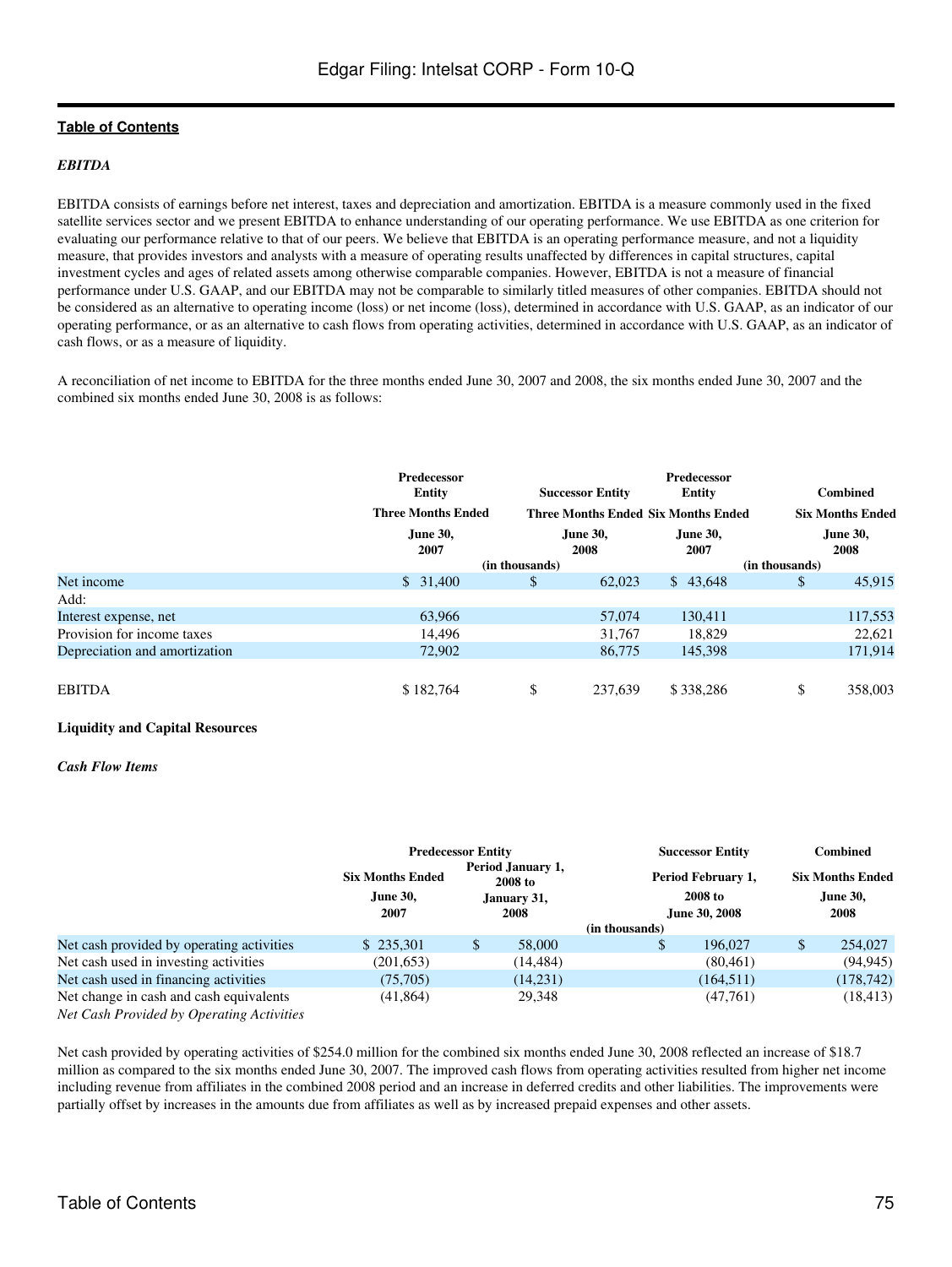# Edgar Filing: Intelsat CORP - Form 10-Q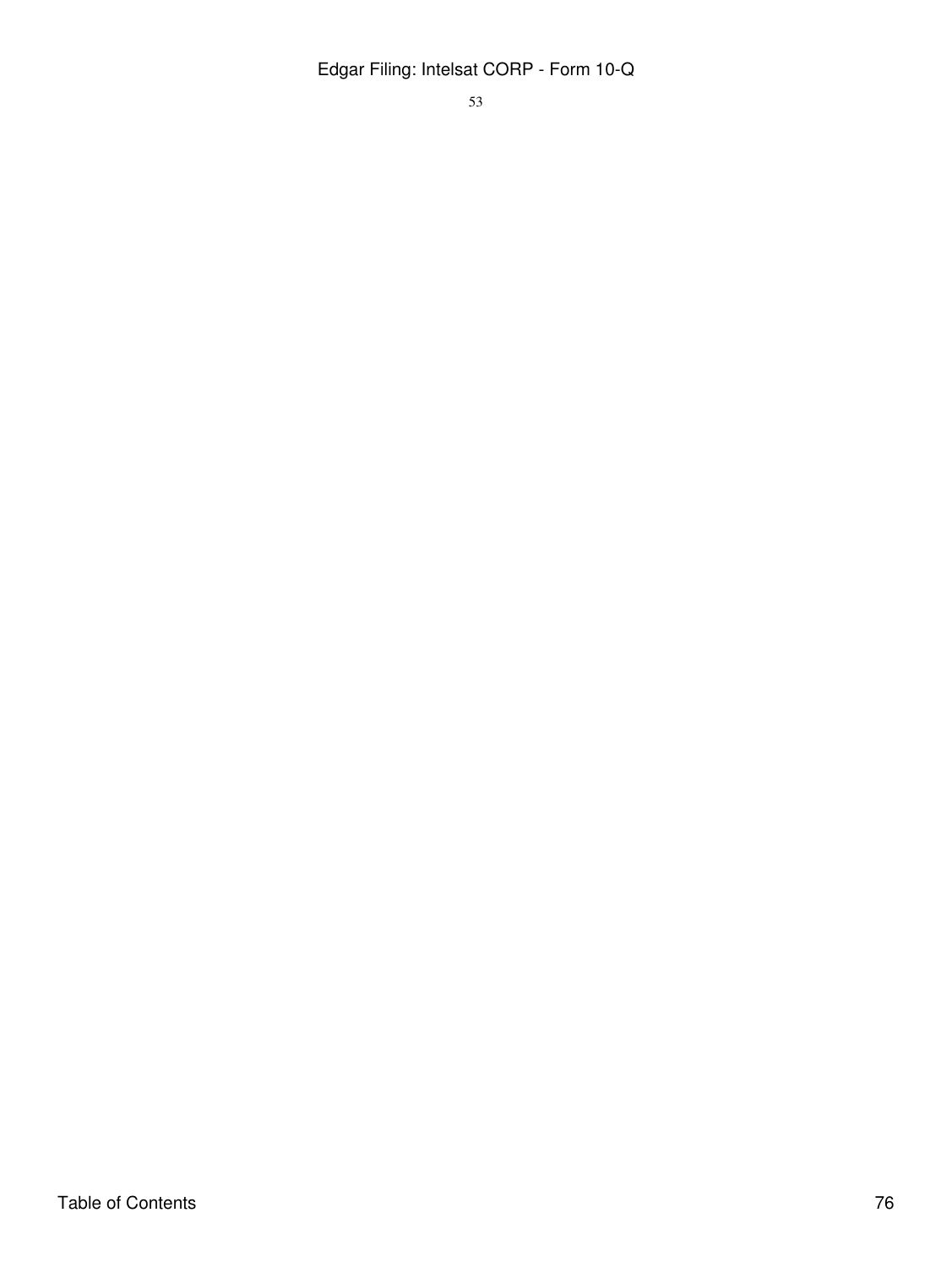# *Net Cash Used in Investing Activities*

Net cash used in investing activities decreased by \$106.7 million to \$94.9 million for the combined six months ended June 30, 2008 as compared to the six months ended June 30, 2007. This decrease was due to lower capital expenditures of \$110.9 million associated with the satellites under construction during 2008 as compared to 2007, offset by a \$3.6 million capital contribution to our Horizons joint venture.

#### *Net Cash Used in Financing Activities*

Net cash used in financing activities was \$178.7 million for the combined six months ended June 30, 2008 as compared to net cash used in financing activities of \$75.7 million for the six months ended June 30, 2007. The increase in cash used in financing activities includes repayment of \$163.0 million of long-term debt, \$13.0 million of which was scheduled principal payments and \$150.0 million of which was paid from a refinancing in conjunction with the New Sponsor Acquisition Transactions; dividends paid during the six months ended June 30, 2008 of \$65.7 million; and advances made to our direct parent in the amount of \$30.0 million.

#### *Long-Term Debt*

Intelsat is a highly leveraged company and, in connection with the consummation of the New Sponsors Acquisition, Intelsat has become a significantly more highly leveraged company, which will result in a significant increase in its interest expense in future periods.

#### *New Sponsors Acquisition Financing*

In connection with the New Sponsors Acquisition, our pre-acquisition long-term debt was revalued to fair value as of the effective date of the transaction, resulting in a net decrease of approximately \$30.1 million to the carrying value of the existing debt. This difference between the newly allocated fair value and par value of the debt is being amortized as an increase to interest expense over the remaining term of the related debt using the effective interest method.

#### *Credit Facility Amendments*

On January 25, 2008, we entered into Amendment No. 2 to our Amended and Restated Credit Agreement, referred to as the Intelsat Corp Amended and Restated Credit Agreement, which became effective upon the consummation of the New Sponsors Acquisition and amended and modified the Intelsat Corp Amended and Restated Credit Agreement to, among other things:

- (a) change the applicable margin (i) on Above Bank Rate, or ABR, loans that are term loans to a rate of 1.5% per annum, (ii) on LIBOR loans that are term loans to a rate of 2.5% per annum, (iii) on ABR loans that are revolving credit loans or swing line loans to a rate of between 1.500% and 1.875%, and (iv) on LIBOR loans that are revolving credit loans or swing line loans to a rate of between 2.500% and 2.875%;
- (b) reduce the size of the revolving facility by \$75.0 million and add a \$75.0 million incremental revolving credit facility provision;
- (c) require the payment of a prepayment premium for prepayments of term loans prior to February 4, 2011 (with respect to Tranche B-2-A Term Loans) or February 14, 2010 (with respect to Tranche B-2-B Term Loans);
- (d) make certain changes permitting the New Sponsors Acquisition; and
- (e) add a financial maintenance covenant requiring compliance with a Consolidated Secured Debt to Consolidated EBITDA Ratio (as defined in the Intelsat Corp Amended and Restated Credit Agreement) of less than or equal to 4.5 to 1.0.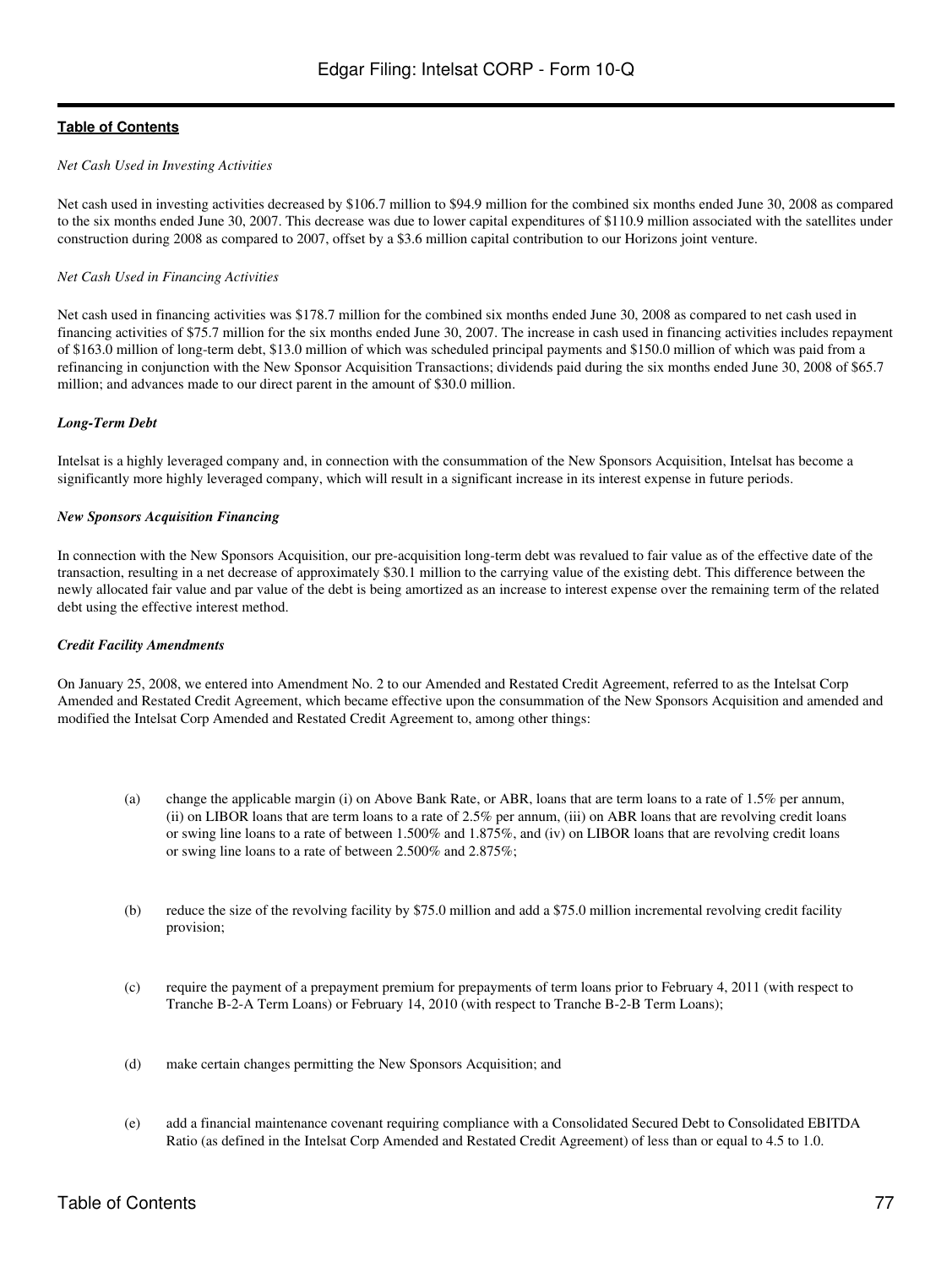# Edgar Filing: Intelsat CORP - Form 10-Q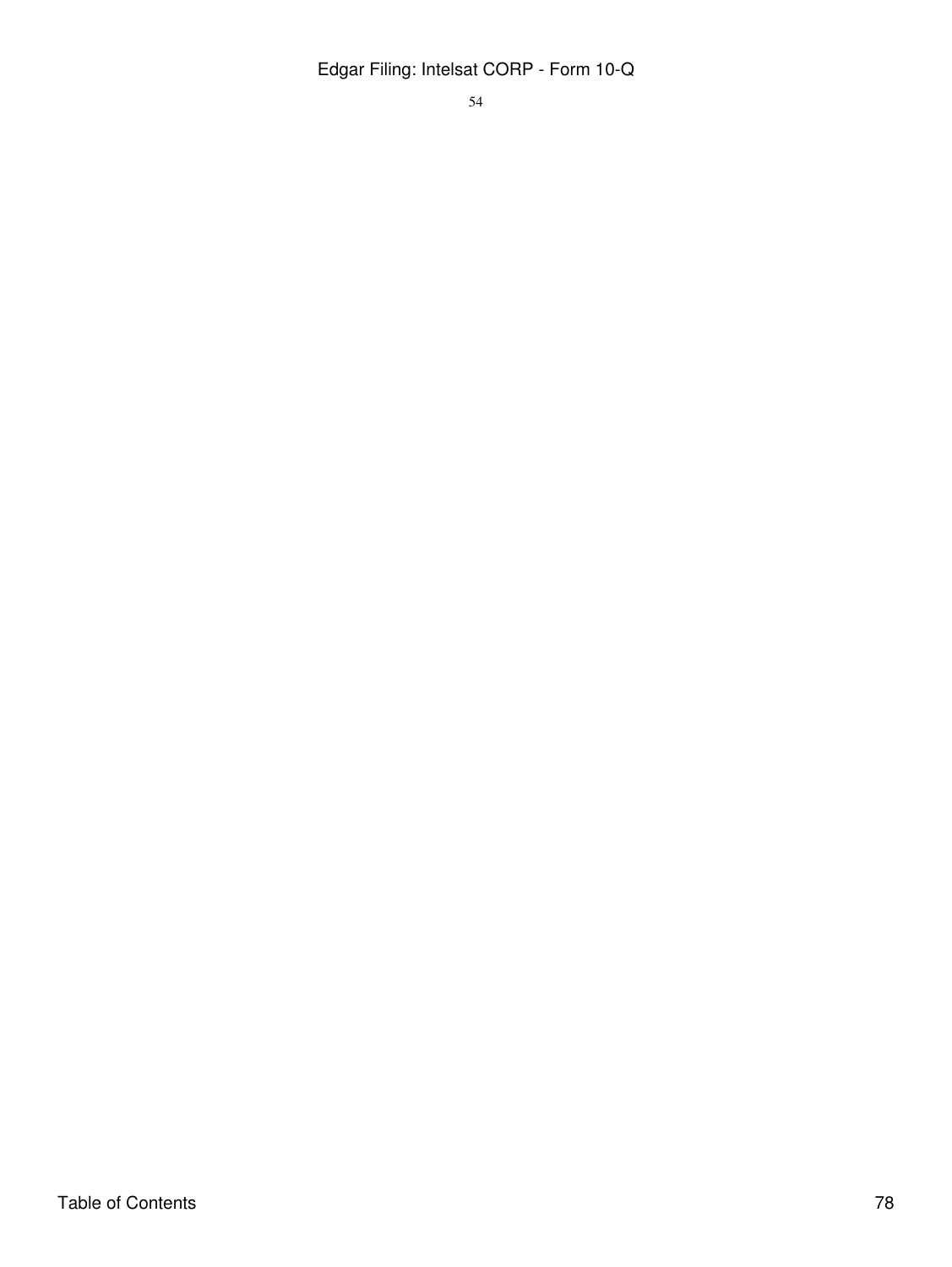On February 4, 2008, in connection with the New Sponsors Acquisition, we also executed a Joinder Agreement by and among Intelsat Corp, the several lenders party thereto and certain other parties, to the Intelsat Corp Amended and Restated Credit Agreement pursuant to which we incurred an additional \$150.0 million in aggregate principal amount of Tranche B-2 Term Loans.

#### *Debt Repayment*

On January 15, 2008, we repaid at maturity \$150.0 million of 6<sup>3</sup>/8% Senior Notes due 2008 using funds borrowed under the revolving credit facility portion of our senior secured credit facilities. We used the proceeds of our incremental Tranche B-2 term loans to repay the \$150.0 million borrowing we had previously made under the revolving credit facility portion of our senior secured credit facilities.

#### *Change of Control Offers*

The New Sponsors Acquisition resulted in a change of control under the indentures governing certain of our outstanding series of notes, giving the holders of these notes the right to require us to repurchase these notes at 101% of their principal amount, plus accrued interest to the date of repurchase. During the quarter ended June 30, 2008, we completed the repayment of the notes tendered in each such change of control offer, financing the repurchase through borrowings under the Financing Commitment Letter.

The following principal amounts were tendered and repurchased in the change of control offers:

```
$651.6 million of our 9% Senior Notes due 2014; and
```
\$575.0 million of our 9% Senior Notes due 2016.

#### *Debt Refinancing*

On July 18, 2008, we repaid \$658.1 million of borrowings under a backstop senior unsecured credit agreement due 2014 and \$580.7 million of borrowings under a backstop senior unsecured credit agreement due 2016 with the proceeds of an offering of \$658.1 million of Senior Notes due 2014, bearing interest at  $9\frac{1}{4}\%$ , and \$580.7 million of Senior Notes due 2016, bearing interest at  $9\frac{1}{4}\%$ .

#### *Intelsat Corp Adjusted EBITDA*

In addition to EBITDA, which is calculated as set forth in Results of Operations, we calculate a measure called Intelsat Corp Adjusted EBITDA, based on the term Consolidated EBITDA, as defined in the Intelsat Corp Amended and Restated Credit Agreement. Intelsat Corp Adjusted EBITDA consists of EBITDA as adjusted to exclude or include certain unusual items, certain other operating expense items and other adjustments permitted in calculating covenant compliance under the credit agreement governing our senior secured credit facility as described in the table and related footnotes below. Intelsat Corp Adjusted EBITDA as presented below is calculated only with respect to Intelsat Corp and its subsidiaries. Intelsat Corp Adjusted EBITDA is a material component of certain ratios used in the Intelsat Corp Amended and Restated Credit Agreement, such as the secured net debt leverage ratio and the total leverage ratio. Under the credit agreement, as described in the table and related footnotes below, we must maintain a secured net debt leverage ratio not greater than 4.25 to 1.00, at the end of each fiscal quarter, and generally may not incur additional indebtedness (subject to certain exceptions) if the total leverage ratio calculated on a pro forma basis at the time of incurrence would exceed 6.75 to 1.00.

We believe that the inclusion of Intelsat Corp Adjusted EBITDA in this Quarterly Report is appropriate to provide additional information to investors about the calculation of certain covenants in the Intelsat Corp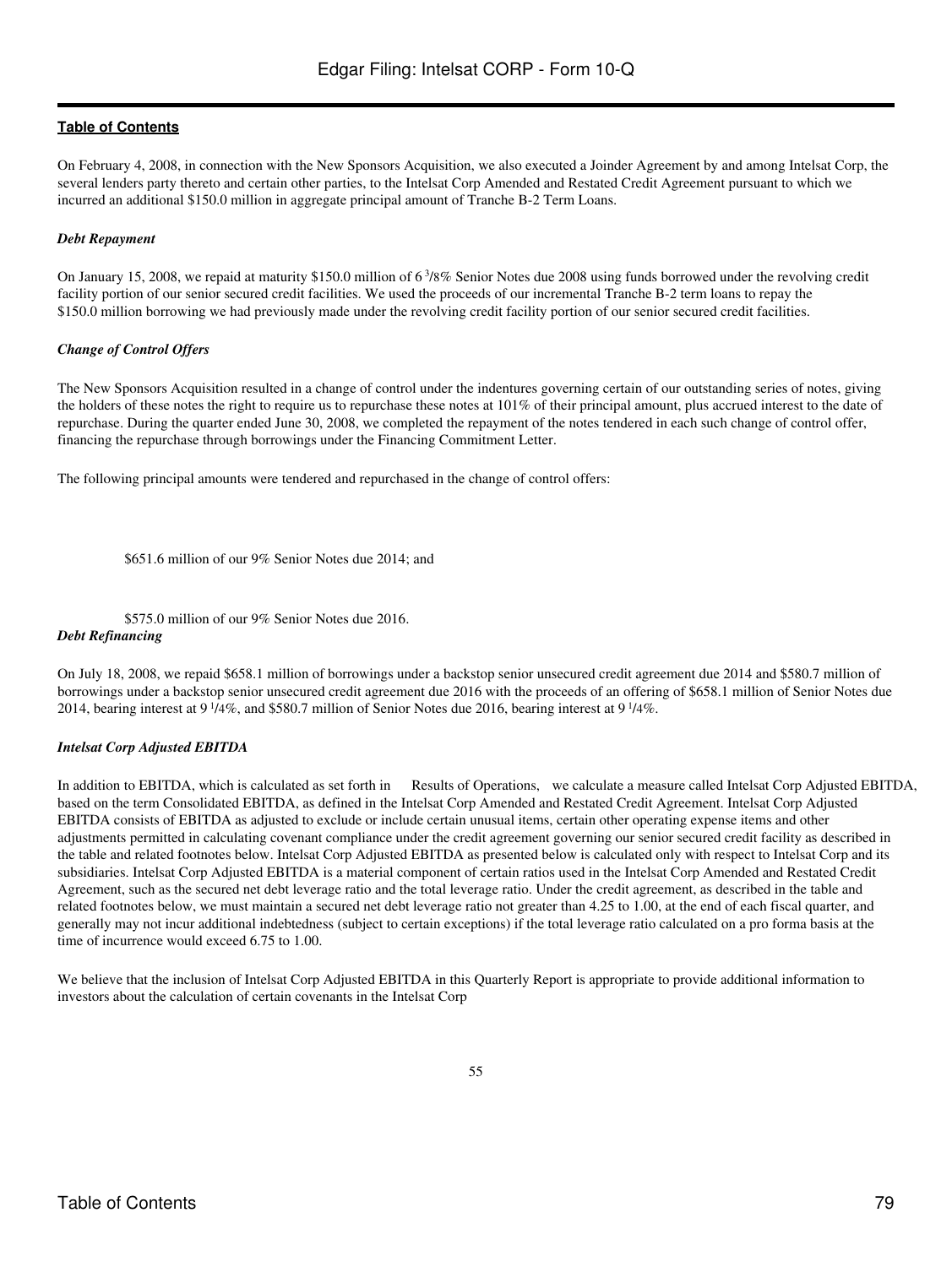Amended and Restated Credit Agreement as mentioned above. We believe that some investors may use Intelsat Corp Adjusted EBITDA to evaluate our liquidity and financial condition. Intelsat Corp Adjusted EBITDA is not a measure of financial performance under U.S. GAAP, and our Intelsat Corp Adjusted EBITDA may not be comparable to similarly titled measures of other companies. Our Intelsat Corp Adjusted EBITDA should not be considered as an alternative to operating income (loss) or net income (loss), determined in accordance with U.S. GAAP, as an indicator of our operating performance, or as an alternative to cash flows from operating activities, determined in accordance with U.S. GAAP, as an indicator of cash flows, or as a measure of liquidity.

The following table sets forth a reconciliation of Intelsat Corp Adjusted EBITDA to EBITDA to net income and to net cash provided by operating activities for the periods indicated. All periods presented are in accordance with the Intelsat Corp Amended and Restated Credit Agreement.

|                                                                            | <b>Six Months</b><br>Ended June 30,<br>2007 | Combined (1)<br><b>Six Months</b><br>Ended June 30,<br>2008<br>(in thousands) |            |
|----------------------------------------------------------------------------|---------------------------------------------|-------------------------------------------------------------------------------|------------|
|                                                                            |                                             |                                                                               |            |
| Reconciliation of net cash provided by operating activities to net income: |                                             |                                                                               |            |
| Net cash provided by operating activities                                  | \$235,301                                   | \$                                                                            | 254,027    |
| Depreciation and amortization                                              | (145, 398)                                  |                                                                               | (171, 914) |
| Provision for doubtful accounts                                            | (2,369)                                     |                                                                               | (3,303)    |
| Foreign currency transaction loss                                          | 193                                         |                                                                               | 1,247      |
| Deferred income taxes                                                      | (17, 864)                                   |                                                                               | 27,756     |
| Gain (loss) on disposal of assets                                          | 23                                          |                                                                               | (48)       |
| Share-based compensation expense                                           | (298)                                       |                                                                               | (61, 867)  |
| Amortization of bond discount and issuance costs                           | (1,020)                                     |                                                                               | (3,850)    |
| Gain on undesignated interest rate swaps                                   | 2,163                                       |                                                                               | 33,774     |
| Other non-cash items                                                       | (1,798)                                     |                                                                               | (2,465)    |
| Changes in operating assets and liabilities                                | (25, 285)                                   |                                                                               | (27, 442)  |
| Intelsat Corp net income                                                   | 43,648                                      |                                                                               | 45,915     |
| Add (Subtract):                                                            |                                             |                                                                               |            |
| Interest expense, net                                                      | 130,411                                     |                                                                               | 117,553    |
| Provision for income taxes                                                 | 18,829                                      |                                                                               | 22,621     |
| Depreciation and amortization                                              | 145,398                                     |                                                                               | 171,914    |
| <b>EBITDA</b>                                                              | 338,286                                     |                                                                               | 358,003    |
| Reconciliation of EBITDA to Intelsat Corp Adjusted EBITDA:                 |                                             |                                                                               |            |
| Add (Subtract):                                                            |                                             |                                                                               |            |
| Restructuring and transaction costs (2)                                    | 6,819                                       |                                                                               | 62,675     |
| Gain on undesignated interest rate swap (3)                                | (6,727)                                     |                                                                               | (27,904)   |
| Non-recurring and other non-cash items (4)                                 | 8,698                                       |                                                                               | 8,278      |
| <b>Intelsat Corp Adjusted EBITDA</b>                                       | \$ 347,076                                  | \$                                                                            | 401.052    |

(1) As a result of the consummation of the New Sponsors Acquisition, the financial results for the six months ended June 30, 2008 have been presented separately for the predecessor entity for the period January 1, 2008 to January 31, 2008 and for the successor entity for the period February 1, 2008 to June 30, 2008. For comparative purposes, we combined the periods from January 1, 2008 to January 31, 2008 and from February 1, 2008 to June 30, 2008, as we believe this combination is useful to the reader. This combination is not a U.S. GAAP measure and it is provided to enhance the reader sunderstanding of the results of operations for the periods presented.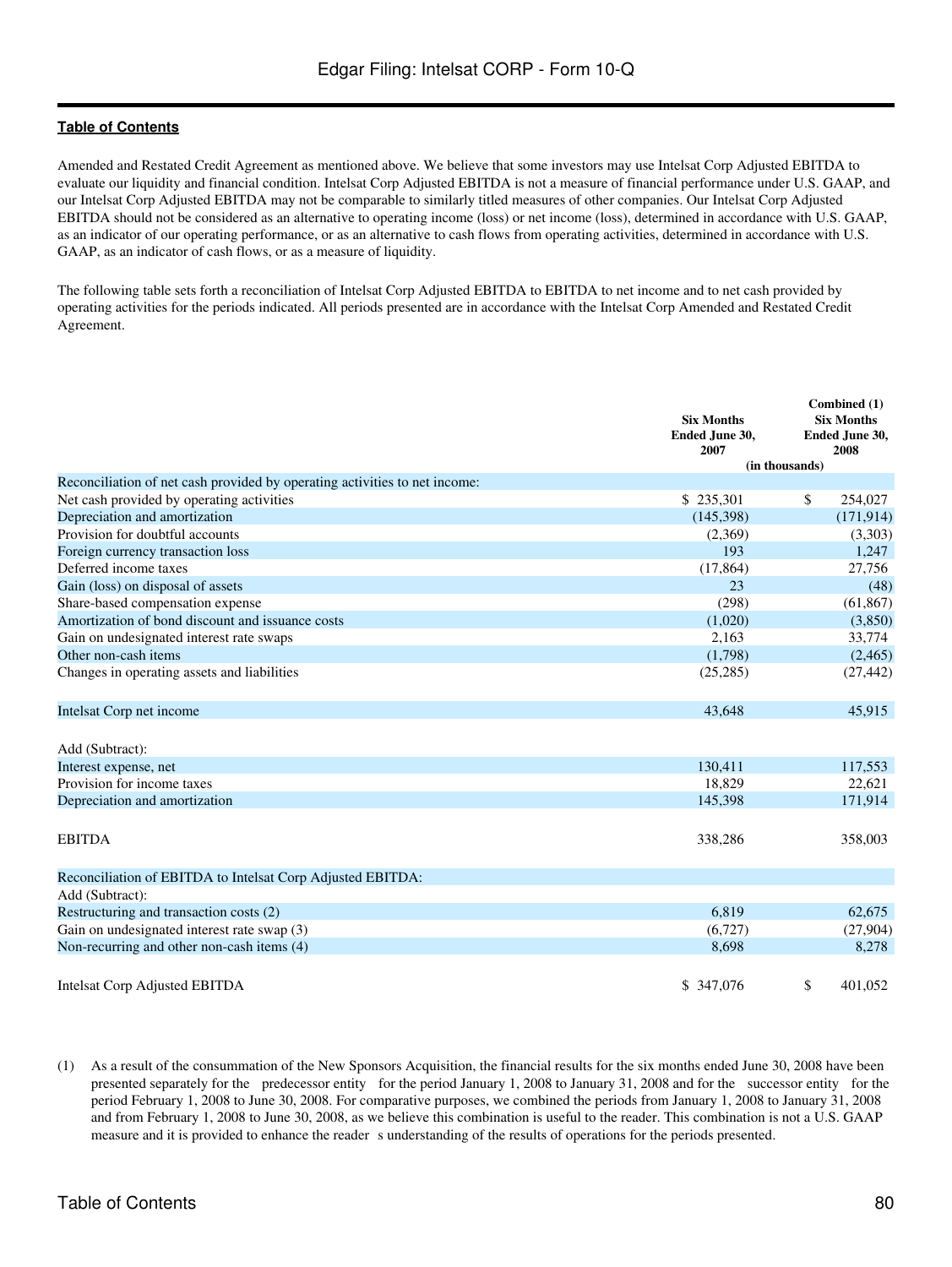# Edgar Filing: Intelsat CORP - Form 10-Q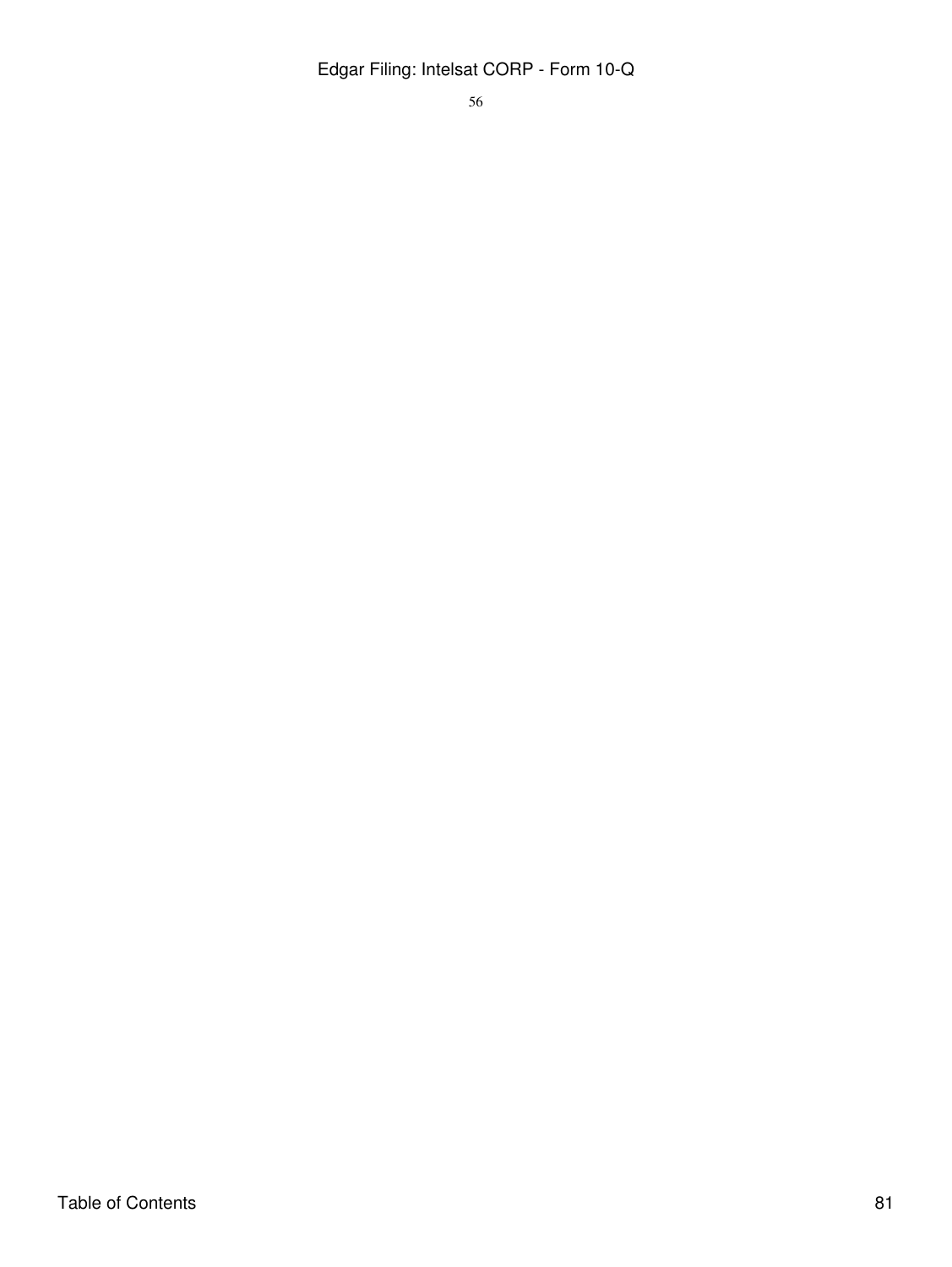- (2) Reflects restructuring costs incurred in connection with the Intelsat Acquisition Transactions and transaction costs related to the New Sponsors Acquisition.
- (3) Represents the gain recognized in connection with the change in the fair value of the interest rate swaps.
- (4) For the six months ended June 30, 2007, non-recurring and other non-cash items primarily consisted of \$8.6 million of non-recurring integration costs and \$1.7 million of Horizons lease expense, partially offset by \$1.4 million of non-cash amortization related to a fair value adjustment. For the combined six months ended June 30, 2008, non-recurring and other non-cash items primarily consisted of \$6.0 million of non-recurring integration and other costs and \$4.3 million of expense for services on the Horizons-1 and Horizons-2 satellites.

#### *Funding Sources and Uses*

We are a highly leveraged company and have incurred significant debt over the last three years, which has resulted in a large increase in our obligations related to debt service, including increased interest expense. In the next twelve months, other than the impact of the New Sponsors Acquisition Transactions, we expect our most significant cash outlays to be for debt service requirements on our outstanding debt and capital expenditures, as described below inCapital Expenditures. We intend to fund these payment requirements through cash on hand, cash provided by operating activities, borrowings under our senior secured credit facilities and intercompany borrowings.

As of June 30, 2008, we had outstanding letters of credit of \$2.1 million and our revolving credit facility was undrawn. Under the terms of the credit agreements governing both Intelsat Sub Holdco s senior secured credit facilities and our amended and restated senior secured credit facilities, the ability of each company to borrow under its respective revolving credit facility is subject to compliance by each company sindirect parent, Intelsat, Ltd., under a senior secured debt covenant included in the indenture governing Intelsat, Ltd. s outstanding senior notes. As a result, under certain circumstances, we may not be able to borrow up to the full amount of borrowing availability under our revolving credit facility if Intelsat Sub Holdco has certain amounts outstanding under its revolving credit facility. The availability under our revolving credit facilities was \$172.9 million, subject to the aggregate availability restriction.

#### *Contracted Backlog*

We have historically had and currently have a substantial backlog, which provides some assurance regarding our future revenue expectations. Backlog is our expected future revenue under customer contracts, and includes both cancelable and non-cancelable contracts, although 98% of our backlog related to contracts that either were non-cancellable or had substantial termination penalties. Our backlog was approximately \$4.5 billion as of both December 31, 2007 and June 30, 2008, respectively. This backlog reduces the volatility of our net cash provided by operating activities more than would be typical for a company outside our industry.

#### *Satellite Construction and Launch Obligations*

As of June 30, 2008, we had approximately \$69.0 million of expenditures remaining under existing satellite construction contracts and satellite launch contracts. Satellite launch and in-orbit insurance contracts related to future satellites to be launched are cancelable up to thirty days prior to the satellite s launch. As of June 30, 2008, we did not have any non-cancelable commitments related to existing launch insurance or in-orbit insurance contracts for satellites to be launched.

#### *Satellite Health*

On June 29, 2008, Intelsat s Galaxy 26 satellite experienced a sudden and unexpected electrical distribution anomaly causing a loss of a substantial portion of the satellite power generating capability and resulting in the interruption of some of the customer services on the satellite. In accordance with Intelsat s existing satellite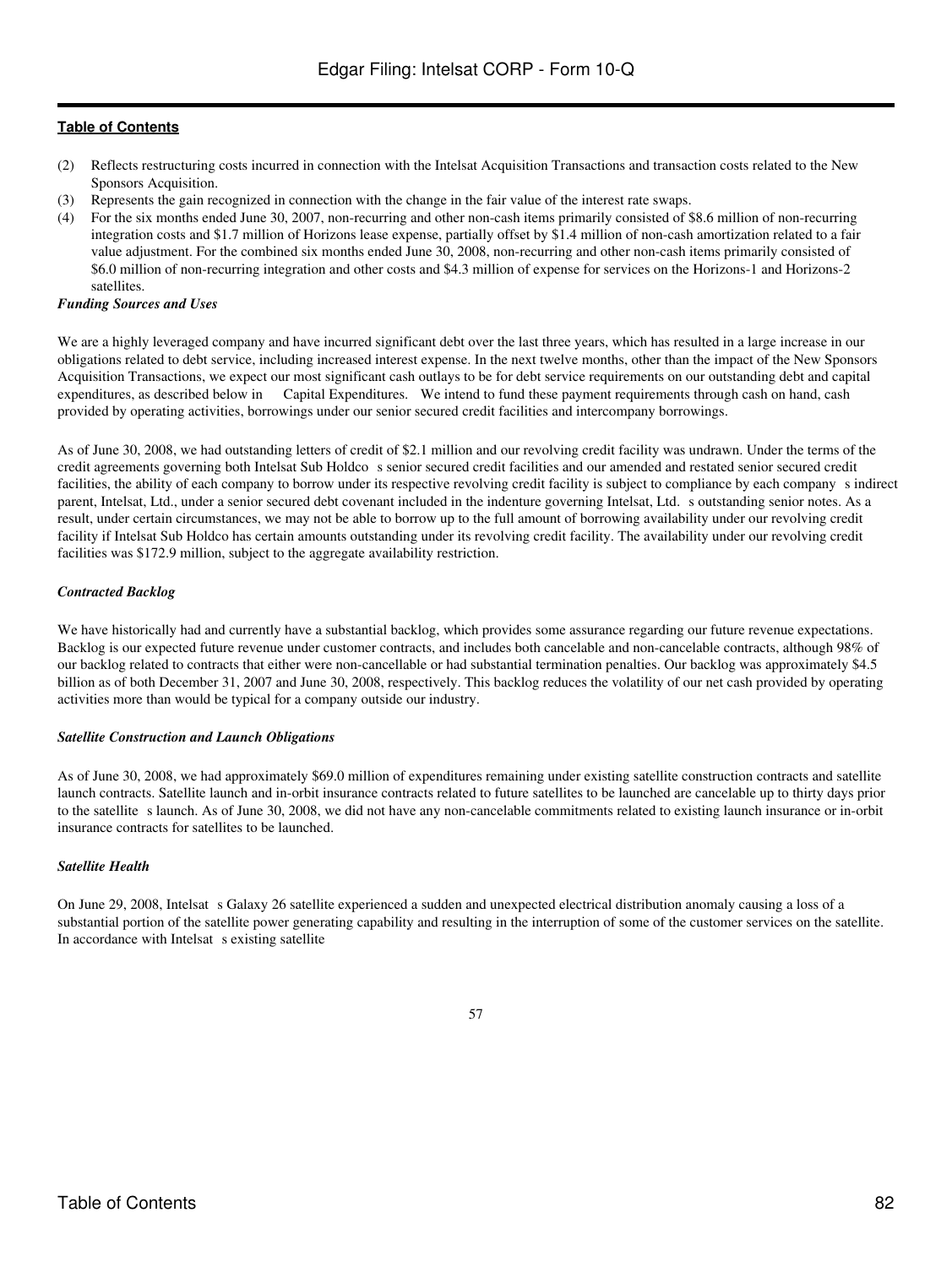anomaly contingency plans, Intelsat restored the service for most Galaxy 26 customers on satellites within the Intelsat fleet, including for some of them on Galaxy 26, certain transponders of which continue to operate normally.

Intelsat established a failure review board, referred to as the FRB, with Space Systems/Loral, Inc., the manufacturer of the Galaxy 26 satellite, to identify the cause of the problem. The FRB concluded that the failure on the Galaxy 26 satellite was the result of a design flaw similar to the flaw which caused the anomaly on the Galaxy 27 satellite. This design flaw exists on three of the combined Company s satellites Galaxy 26, Galaxy 27 and IS-8. Intelsat currently believes that the Galaxy 26 satellite anomaly will not result in the acceleration of capital expenditures for a replacement of the Galaxy 26 satellite.

#### *Capital Expenditures*

Our capital expenditures depend on our business strategies and reflect our commercial responses to opportunities and trends in our industry. Our actual capital expenditures may differ from our expected capital expenditures if, among other things, we enter into any currently unplanned strategic transactions. Levels of capital spending from one year to the next are also influenced by the nature of the satellite life cycle and by the capital-intensive nature of the satellite industry. For example, we incur significant capital expenditures during the years in which satellites are under construction. We typically procure a new satellite within a timeframe that would allow the satellite to be deployed at least one year prior to the end of the service life of the satellite to be replaced. As a result, we frequently experience significant variances in our capital expenditures from year to year.

Payments for satellites and other property and equipment during the combined six months ended June 30, 2008 were \$91.9 million. Payments for satellites and other property and equipment exclude funds paid for deposits on future satellites and launches that are included as a part of other assets and capitalized as construction progresses.

On May 21, 2008, we successfully launched our Galaxy 18 satellite into orbit. This satellite will operate from 123º west longitude and will serve programmers, government and corporate broadband customers in the continental United States, Alaska, Hawaii and Puerto Rico. We have two satellites on order with launches currently planned in 2009. We expect our 2008 total capital expenditures to range from approximately \$170 million to \$200 million. We intend to fund our capital expenditure requirements through cash on hand, cash provided by operating activities and, if necessary, borrowings under the revolving facility of our senior secured credit facilities and intercompany borrowings.

#### *Disclosures about Market Risk*

See Item 3 Quantitative and Qualitative Disclosures About Market Risk.

#### *Off-Balance Sheet Arrangements*

On August 1, 2005, we formed a second satellite joint investment with JSAT International, or JSAT, that built and launched a Ku-band satellite in December 2007 to operate at 74.05º west longitude, referred to as Horizons-2. The Horizons-2 satellite was placed into service in February 2008. The satellite supports digital video, high-definition television and internet protocol-based content distribution networks to broadband Internet and satellite news gathering services in the United States. The total future joint investment in Horizons-2 is expected to be \$193.1 million as of June 30, 2008, of which each of the joint venture partners is required to fund their 50% share beginning in March 2008. In connection with our investment in Horizons-2, in August 2005, we entered into a capital contribution and subscription agreement, which requires us to fund our 50% share of the amounts due under Horizon-2s loan agreement with a third-party lender. Pursuant to this agreement, we made a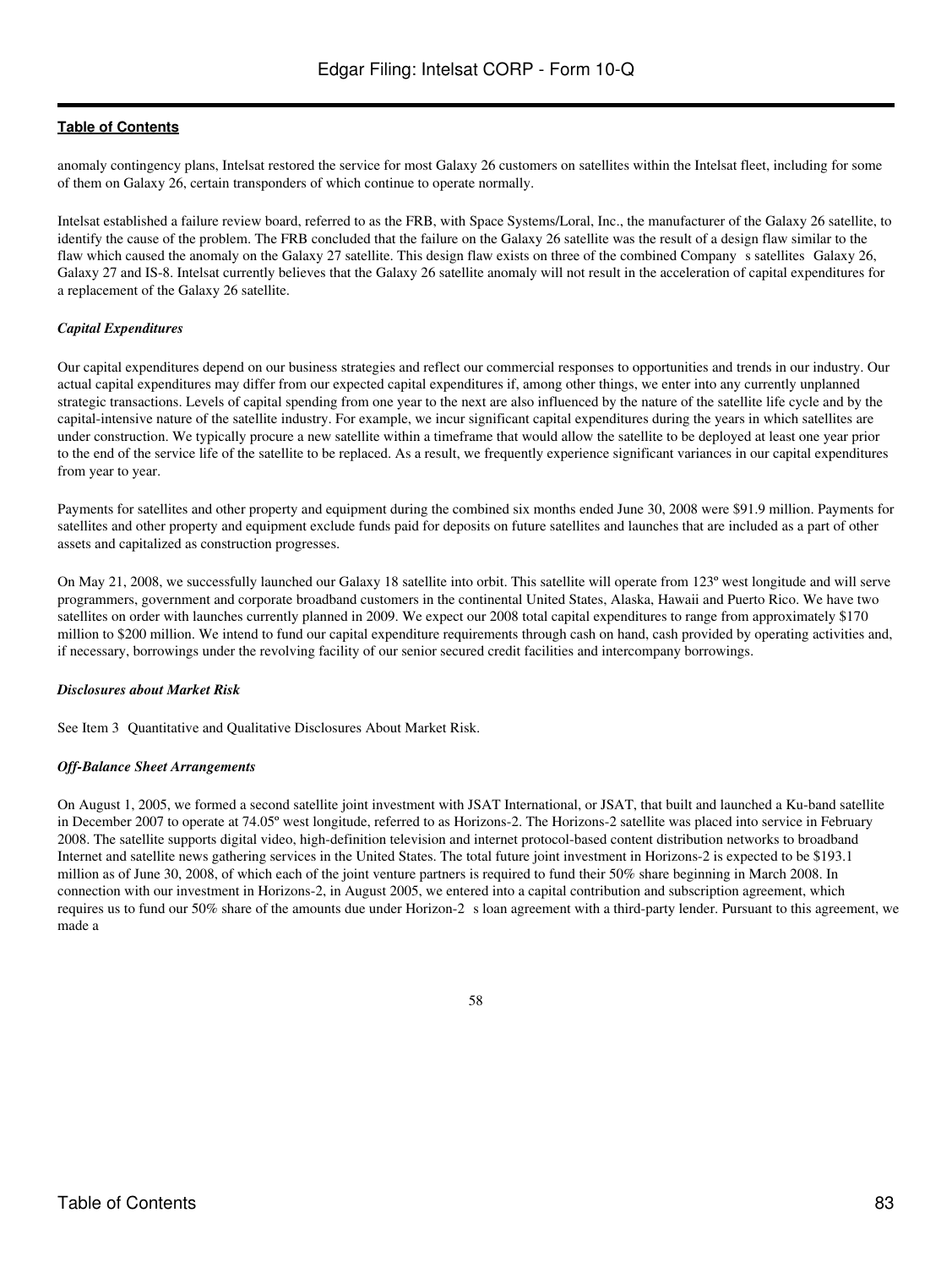contribution of \$3.6 million in March 2008. We have entered into a security and pledge agreement with the lender and pursuant to this agreement, granted a security interest in its contribution obligation to the lender. Therefore, we have recorded this obligation as an indirect guarantee in accordance with the Financial Accounting Standards Board (FASB) Interpretation No. 45 (as amended), *Guarantors Accounting and Disclosure Requirements for Guarantees, Including Indirect Guarantees of Indebtedness of Others* (FIN 45). Our investment is being accounted for using the equity method.

We do not have any other significant off-balance sheet arrangements that have, or are reasonably likely to have, a current or future material effect on our financial condition, results of operations or liquidity.

#### *New Accounting Pronouncements*

In September 2006, FASB issued SFAS No. 157, *Fair Value Measurements* (SFAS 157), which is intended to increase consistency and comparability in fair value measurements by defining fair value, establishing a framework for measuring fair value and expanding disclosures about fair value measurements. SFAS 157 is effective for financial statements issued in fiscal years beginning after November 15, 2007. In February 2008, the FASB issued FASB Staff Position (FSP) 157-2, *Effective Date of FASB Statement 157*, which deferred the effective date of SFAS 157 to fiscal years beginning after November 15, 2008 for certain nonfinancial assets and liabilities. Examples of nonfinancial assets and liabilities to which the deferral would apply for Intelsat Corp includes (i) those acquired in a business combination and (ii) goodwill, indefinite-lived intangible assets and long-lived assets measured at fair value for impairment testing. Effective January 1, 2008, we adopted SFAS 157 for financial assets and liabilities recognized at fair value. The partial adoption of SFAS 157 for financial assets and liabilities did not have a material impact on our condensed consolidated financial statements.

In September 2006, the FASB issued SFAS No. 158, *Employers Accounting for Defined Benefit Pension and Other Postretirement Plans* (SFAS 158). SFAS 158 requires companies to recognize in their balance sheets the funded status of pension and other postretirement benefit plans. Previously unrecognized items under SFAS No. 87, *Employers Accounting for Pensions* (SFAS 87), and SFAS No. 106, *Employers Accounting for Postretirement Benefits Other Than Pensions* (SFAS 106), will now be recognized as a component of accumulated other comprehensive income (loss), net of applicable income tax effects. In addition, the measurement date (the date at which plan assets and the benefit obligation are measured) is required to be our fiscal year end. As more fully described in Note 4 Retirement Plans and Other Retiree Benefits to our condensed consolidated financial statements we adopted the recognition provisions of SFAS 158 effective December 31, 2007, and adopted the measurement date provisions during the first quarter of 2008.

In February 2007, the FASB issued SFAS No. 159, *The Fair Value Option for Financial Assets and Financial Liabilities* (SFAS 159). This statement permits companies to choose to measure many financial assets and liabilities at fair value. Unrealized gains and losses on items for which the fair value option has been elected are reported in earnings. SFAS 159 became effective for us beginning on January 1, 2008. The adoption of SFAS 159 in the first quarter of 2008 did not impact our condensed consolidated financial statements since we have not elected to apply the fair value option to any of its eligible financial instruments.

In December 2007, the FASB issued SFAS No. 141 (revised 2007), *Business Combinations* (SFAS 141R). SFAS 141R requires an acquirer to recognize the assets acquired, the liabilities assumed, and any noncontrolling interest in the acquiree at the acquisition date, measured at their fair values as of that date. SFAS 141R is effective for fiscal years beginning on or after December 15, 2008. SFAS 141R is to be applied prospectively, with early adoption prohibited. We will adopt SFAS 141R upon its effective date as appropriate for any future business combinations.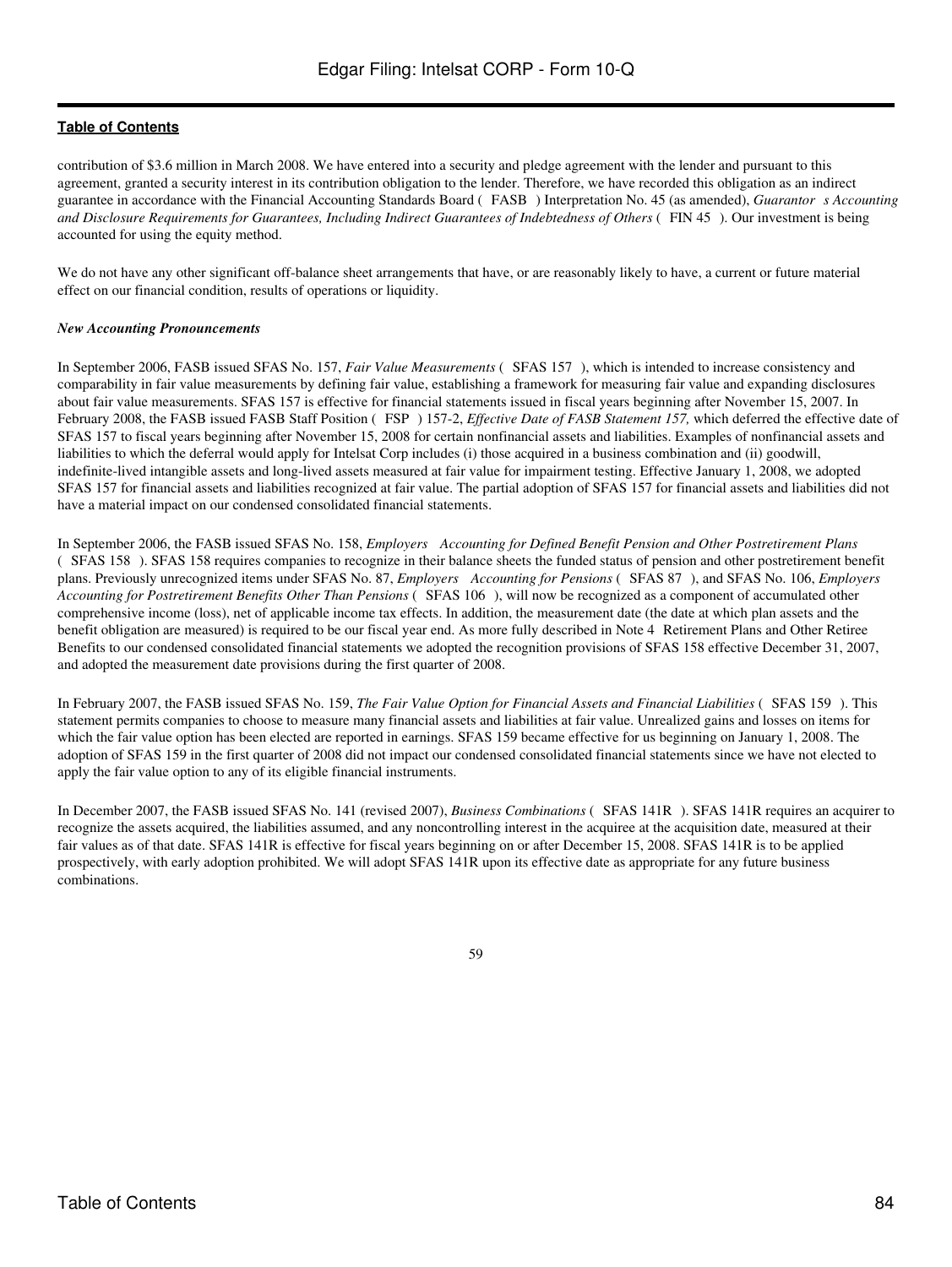In December 2007, the FASB issued SFAS No. 160, *Noncontrolling Interests in Consolidated Financial Statements* (SFAS 160). SFAS 160 clarifies that a noncontrolling interest in a subsidiary is an ownership interest in the consolidated entity that should be reported as equity in the consolidated financial statements. SFAS 160 is effective for fiscal years beginning on or after December 15, 2008, with early adoption prohibited. SFAS 160 is to be applied prospectively except for its presentation and disclosure requirements for existing minority interests, which require retroactive application. We are currently evaluating the requirements of SFAS 160 and the impact, if any, on our consolidated financial statements.

In March 2008, the FASB issued SFAS No. 161, *Disclosures about Derivative Instruments and Hedging Activities* (SFAS 161). SFAS 161 is intended to improve financial reporting by requiring transparency about the location and amounts of derivative instruments in an entity s financial statements; how derivative instruments and related hedged items are accounted for under SFAS No. 133, *Accounting for Derivative Instruments and Hedging Activities* (SFAS 133); and how derivative instruments and related hedged items affect its financial position, financial performance and cash flows. SFAS 161 is effective for us in the first quarter of 2009. We are currently evaluating the requirements of SFAS 161 and the impact, if any, on our consolidated financial statements.

In April 2008, the FASB issued FSP No. 142-3, *Determination of the Useful Life of Intangible Assets* (FSP SFAS 142-3). FSP SFAS 142-3 amends the factors that an entity should consider in developing renewal or extension assumptions used to determine the useful life of a recognized intangible asset under SFAS No. 142, *Goodwill and Other Intangible Assets* (SFAS 142). FSP SFAS 142-3 requires an entity to consider its own historical experience in renewing or extending similar arrangements or, in absence of that experience, consider the assumptions that market participants would use regarding a renewal or extension, adjusted for entity-specific factors. The intent of FSP SFAS 142-3 is to improve consistency between the useful life of a recognized asset under SFAS 142 and the period of expected cash flows used to measure the fair value of the asset under SFAS 141R. Additionally, FSP SFAS 142-3 requires expanded disclosures regarding an entity s intangible assets. The guidance in FSP SFAS 142-3 for determining the useful life of a recognized intangible asset is to be applied prospectively to intangible acquired after the effective date. The disclosure requirements, however, must be applied prospectively to intangibles recognized as of, and subsequent to, the effective date. FSP SFAS 142-3 is effective for us in the first quarter of 2009. We are currently evaluating the requirements of FSP SFAS 142-3 and the impact, if any, on our consolidated financial statements.

#### **Item 3. Quantitative and Qualitative Disclosures About Market Risk**

We are primarily exposed to the market risk associated with unfavorable movements in interest rates and foreign currencies. The risk inherent in our market risk sensitive instruments and positions is the potential loss arising from adverse changes in those factors.

#### *Interest Rate Risk*

The satellite communications industry is a capital intensive, technology driven business. We are subject to interest rate risk primarily associated with our borrowings. Interest rate risk is the risk that changes in interest rates could adversely affect earnings and cash flows. Specific interest rate risks include: the risk of increasing interest rates on short-term debt; the risk of increasing interest rates for planned new fixed rate long-term financings; and the risk of increasing interest rates for planned refinancings using long-term fixed rate debt.

Approximately 40%, or \$1.4 billion, of our debt as of June 30, 2008 was fixed-rate debt, excluding interest rate swaps. While changes in interest rates impact the fair value of this debt, there is no impact to earnings or cash flows because we intend to hold these obligations to maturity unless market and other conditions are favorable.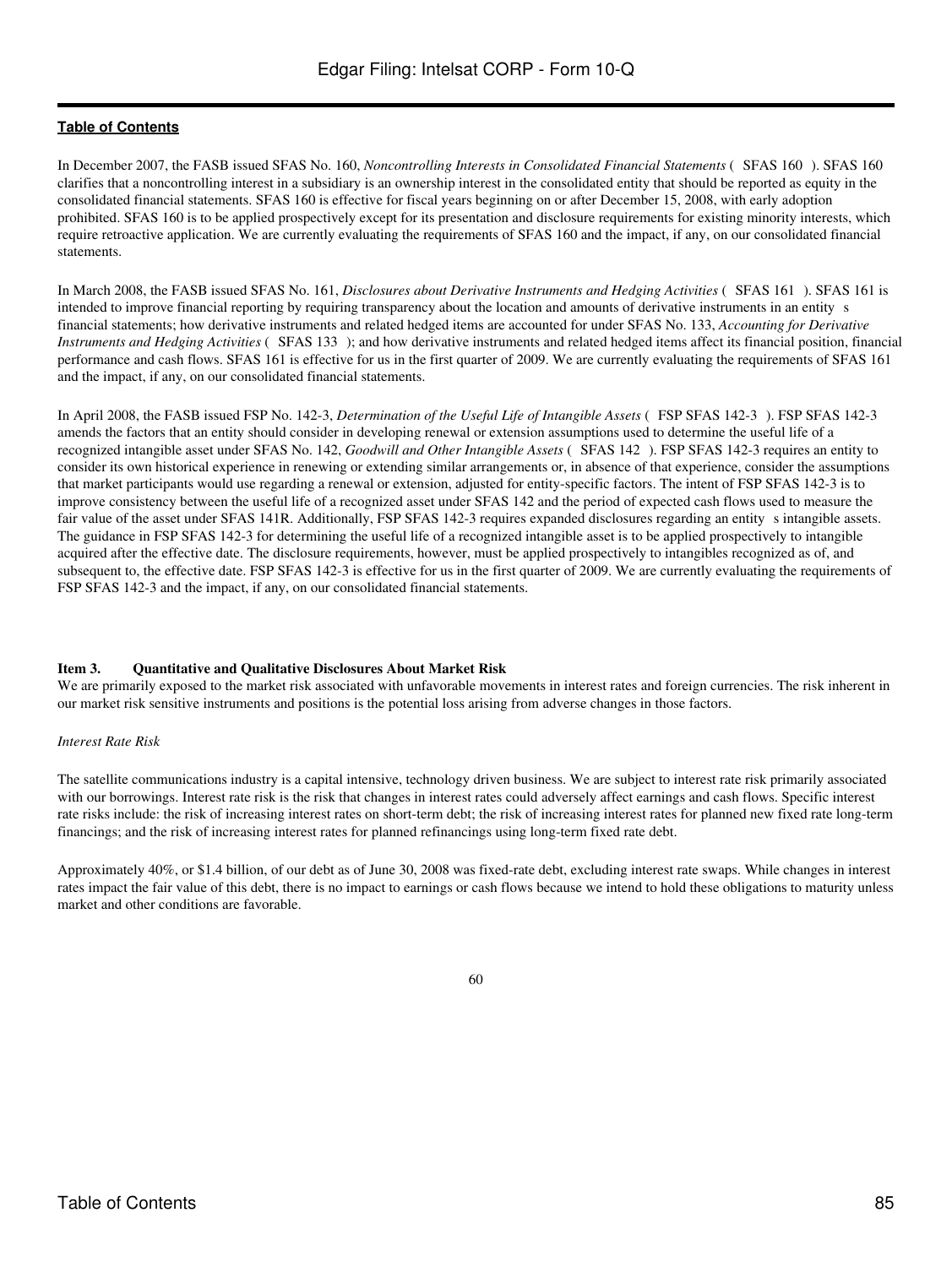As of June 30, 2008, we held interest rate swaps with an aggregate notional amount of \$1.9 billion with maturities ranging from 2010 to 2013. These swaps were entered into to economically hedge the variability in cash flow on a portion of the floating-rate term loans under our senior secured credit facilities. On a quarterly basis, we receive a floating rate of interest equal to the three-month LIBOR and pay a fixed rate of interest. On June 30, 2008, the rate we would pay averaged 4.0% and the rate we would receive averaged 2.8%.

In addition, certain of these swaps contain options covering a notional amount of \$717.0 million that would effectively permit us to terminate the underlying swaps on March 14, 2011, prior to the stated maturity of March 14, 2013. If we exercise the options, the cash flows (excluding accrued and unpaid interest) for the underlying swap and those from the options are expected to offset one another.

These interest rate swaps and options have not been designated for hedge accounting treatment in accordance with SFAS 133 as amended and interpreted, and the changes in fair value of these instruments will be recognized in earnings during the period of change. Assuming a one percentage point decrease in the prevailing forward yield curve, the fair value of the interest rate swap asset would decrease to a liability of approximately \$47.8 million and the fair value of the options would increase to an asset approximately \$9.0 million.

We perform interest rate sensitivity analyses on our variable rate debt, including interest rate swaps, and cash and cash equivalents. These analyses indicate that a one percentage point change in interest rates would have an annual pre-tax impact of \$1.3 million on our condensed consolidated statements of operations and cash flows as of June 30, 2008. While our variable-rate debt may impact earnings and cash flows as interest rates change, it is not subject to changes in fair values.

#### *Foreign Currency Risk*

We do not currently use foreign currency derivatives to hedge our foreign currency exposures. There have been no material changes to our foreign currency exposures as discussed in our Annual Report on Form 10-K for the year ended December 31, 2007.

#### **Item 4T. Controls and Procedures** *Disclosure Controls and Procedures*

Disclosure controls and procedures are controls and procedures that are designed to ensure that information required to be disclosed by us in reports that we file or submit under the Securities Exchange Act of 1934, as amended, referred to as the Exchange Act, is recorded, processed, summarized and timely reported as provided in Securities and Exchange Commission rules and forms. Internal control over financial reporting is a process designed by, or under the supervision of, our principal executive and principal financial officers, or persons performing similar functions, and effected by our board of directors, management and other personnel to provide reasonable assurance regarding the reliability of financial reporting and the preparation of financial statements for external purposes in accordance with United States generally accepted accounting principles. We periodically review the design and effectiveness of our disclosure controls and procedures worldwide, including compliance with various laws and regulations that apply to our operations. We make modifications to improve the design and effectiveness of our disclosure controls and procedures, and may take other corrective action, if our reviews identify a need for such modifications or actions. In designing and evaluating the disclosure controls and procedures, we recognize that any controls and procedures, no matter how well designed and operated, can provide only reasonable assurance of achieving the desired control objectives.

We carried out an evaluation, under the supervision and with the participation of our management, including our principal executive and financial officer, of the effectiveness of the design and operation of our disclosure controls and procedures (as defined in Rule 13a-15(e) and 15d-15(e) under the Exchange Act), as of June 30, 2008. During the second quarter of 2008, we identified a failure in our procedures for review and reconciliation with respect to accounting for the MISA. We have concluded that this error resulted in a material weakness in our internal control over financial reporting. We are in the process of implementing remedial steps. Because of this material weakness, our principal executive and financial officer has concluded that our disclosure controls and procedures were not effective as of June 30, 2008.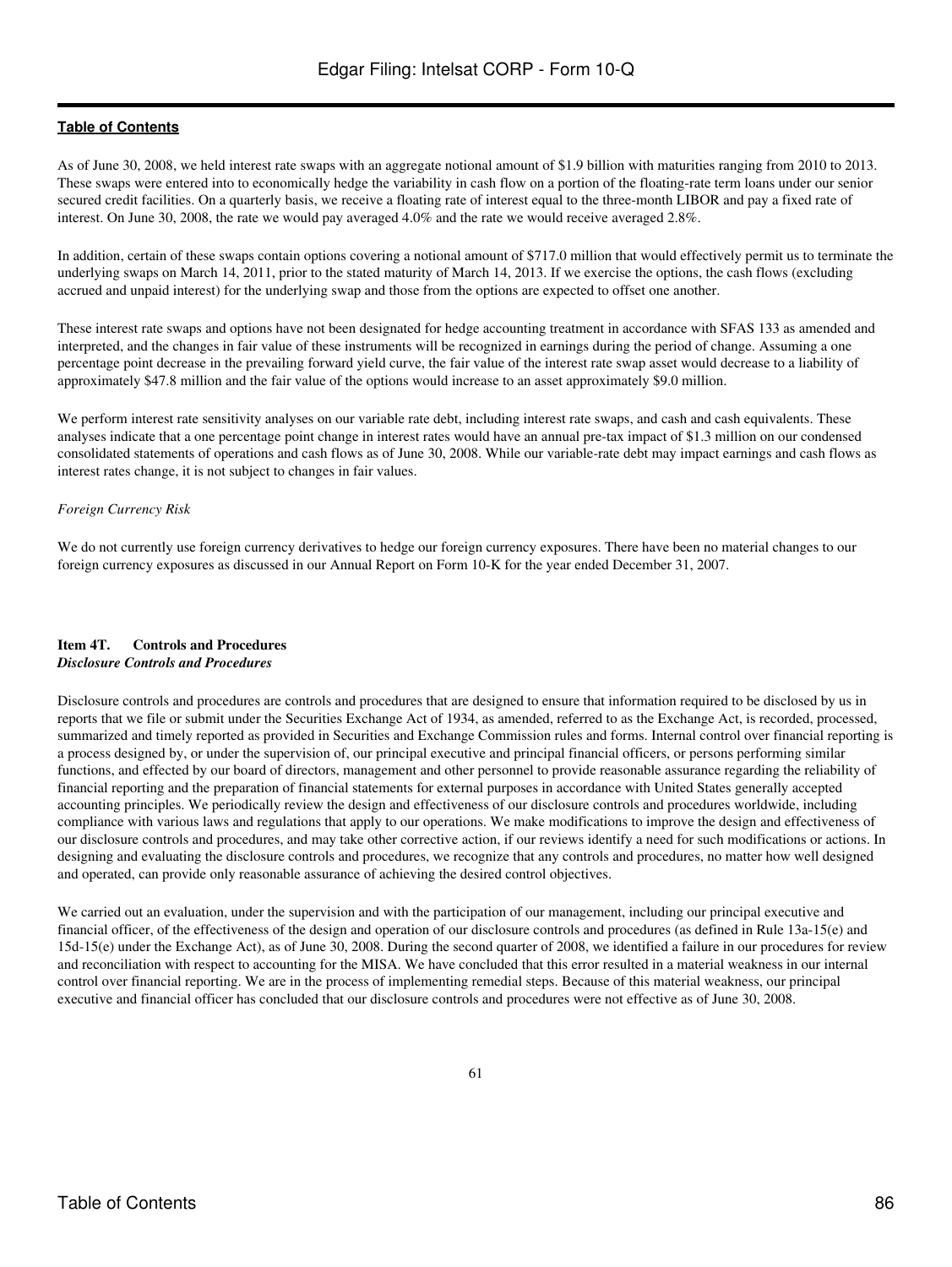#### *Changes in Internal Control over Financial Reporting*

As disclosed in our Quarterly Report on Form 10-Q for the quarter ended March 31, 2008, our principal executive officer and our principal financial officer concluded that as of March 31, 2008, our internal control over financial reporting was effective. Because of the material weakness described above, our principal executive and financial officer has concluded that as of June 30, 2008, our internal control over financial reporting was not effective. We are in the process of implementing remedial steps.

In addition, during the third quarter of 2007, we began the implementation of a new financial consolidation system which was fully integrated into our financial reporting process during the first two quarters of 2008. We have reviewed the system as it was implemented and the controls affected by the implementation of the new system, and have made appropriate changes to the affected internal controls.

Other than as discussed above, no other changes occurred in our internal control over financial reporting during the three months ended June 30, 2008 that have materially affected, or are reasonably likely to materially affect, internal control over financial reporting.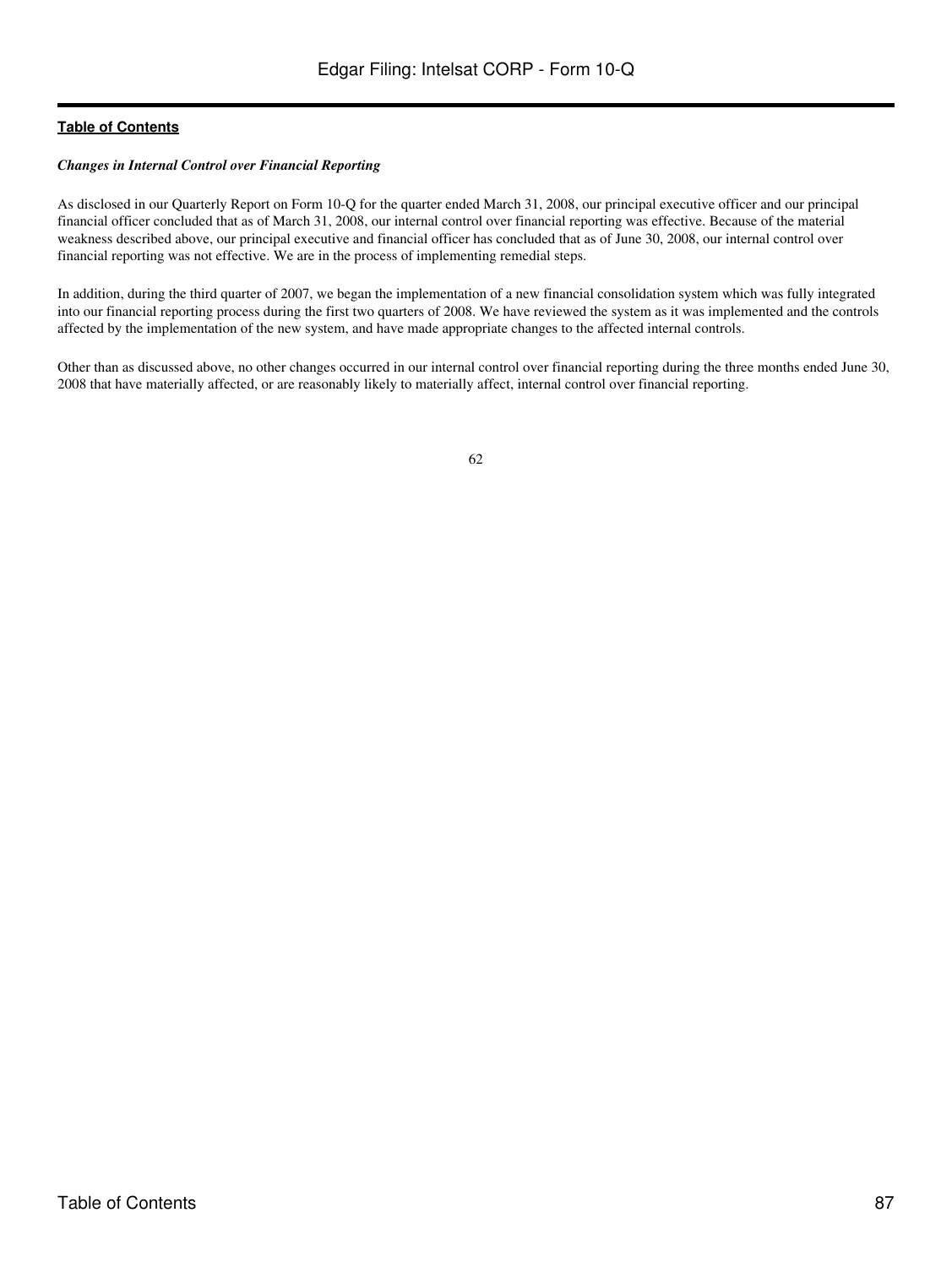# **PART II. OTHER INFORMATION**

# **Item 1. Legal Proceedings**

We are subject to litigation in the normal course of business, but management does not believe that the resolution of any pending proceedings would have a material adverse effect on our financial position or results of operations.

#### **Item 1A. Risk Factors**

No material changes in the risks related to our business have occurred since we filed our Annual Report on Form 10-K for the year ended December 31, 2007.

**Item 2. Unregistered Sales of Equity Securities and Use of Proceeds** None.

**Item 3. Defaults upon Senior Securities** None.

**Item 4. Submission of Matters to a Vote of Security Holders** None.

**Item 5. Other Information** None.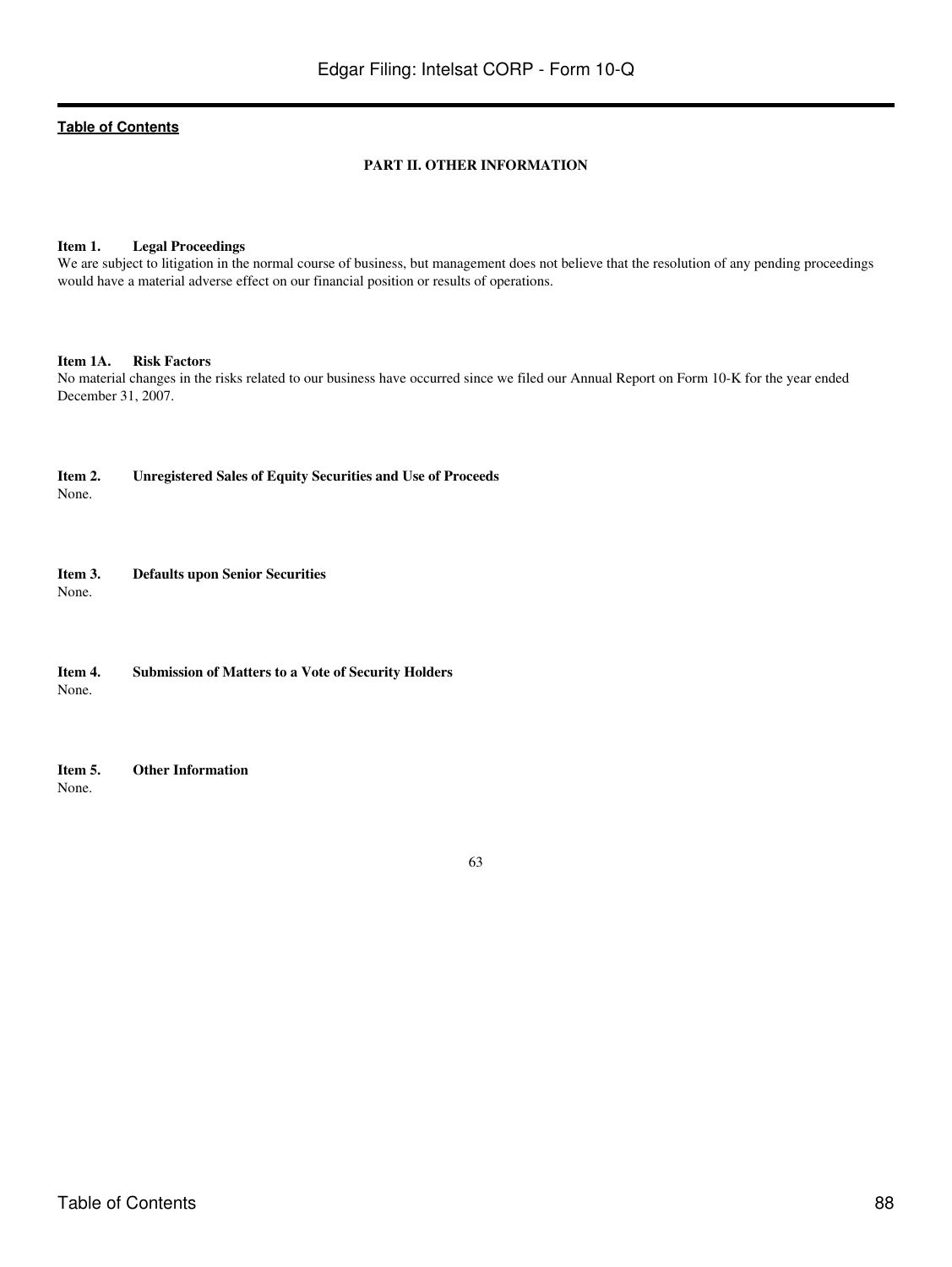# **Item 6. Exhibits**

# **Exhibit No. Document Description**

- 4.1 Indenture for the 9<sup>1</sup>/4% Senior Notes due 2014, dated as of July 18, 2008, by and among Intelsat Corporation, as Issuer, the subsidiary guarantors named therein and Wells Fargo Bank, National Association, as Trustee (including the forms of Notes) (incorporated by reference to Exhibit 4.1 of Intelsat Corporation s Report on Form 8-K, File No. 0-22531, filed on July 22, 2008). 4.2 Indenture for the 9<sup>1</sup>/4% Senior Notes due 2016, dated as of July 18, 2008, by and among Intelsat Corporation, as Issuer, the subsidiary guarantors named therein and Wells Fargo Bank, National Association, as Trustee (including the forms of Notes) (incorporated by reference to Exhibit 4.2 of Intelsat Corporation s Report on Form 8-K, File No. 0-22531, filed on July 22, 2008). 4.3 Registration Rights Agreement, dated as of July 18, 2008, among Intelsat Corporation, the subsidiary guarantors named therein, and Credit Suisse Securities (USA) LLC, Morgan Stanley & Co. Incorporated and Banc of America Securities LLC as Representatives of the Initial Purchasers named therein (incorporated by reference to Exhibit 4.3 of Intelsat Corporation s Report on Form 8-K, File No. 0-22531, filed on July 22, 2008). 10.1 Separation Agreement and Release, by and among Intelsat Global, Ltd., Intelsat Holdings, Ltd., Intelsat, Ltd. and Jeffrey P. Freimark, dated June 5, 2008 (incorporated by reference to Exhibit 10.1 of Intelsat, Ltd. s Report on Form 8-K, File No. 000-50262, filed on June 6, 2008). 31.1 Certification of Chief Executive Officer and Acting Chief Financial Officer pursuant to Section 302 of the Sarbanes-Oxley Act of 2002.\* 32.1 Certification of Chief Executive Officer and Acting Chief Financial Officer pursuant to 18 U.S.C. Section 1350, as adopted pursuant to Section 906 of the Sarbanes-Oxley Act of 2002.\*
- Filed or furnished herewith